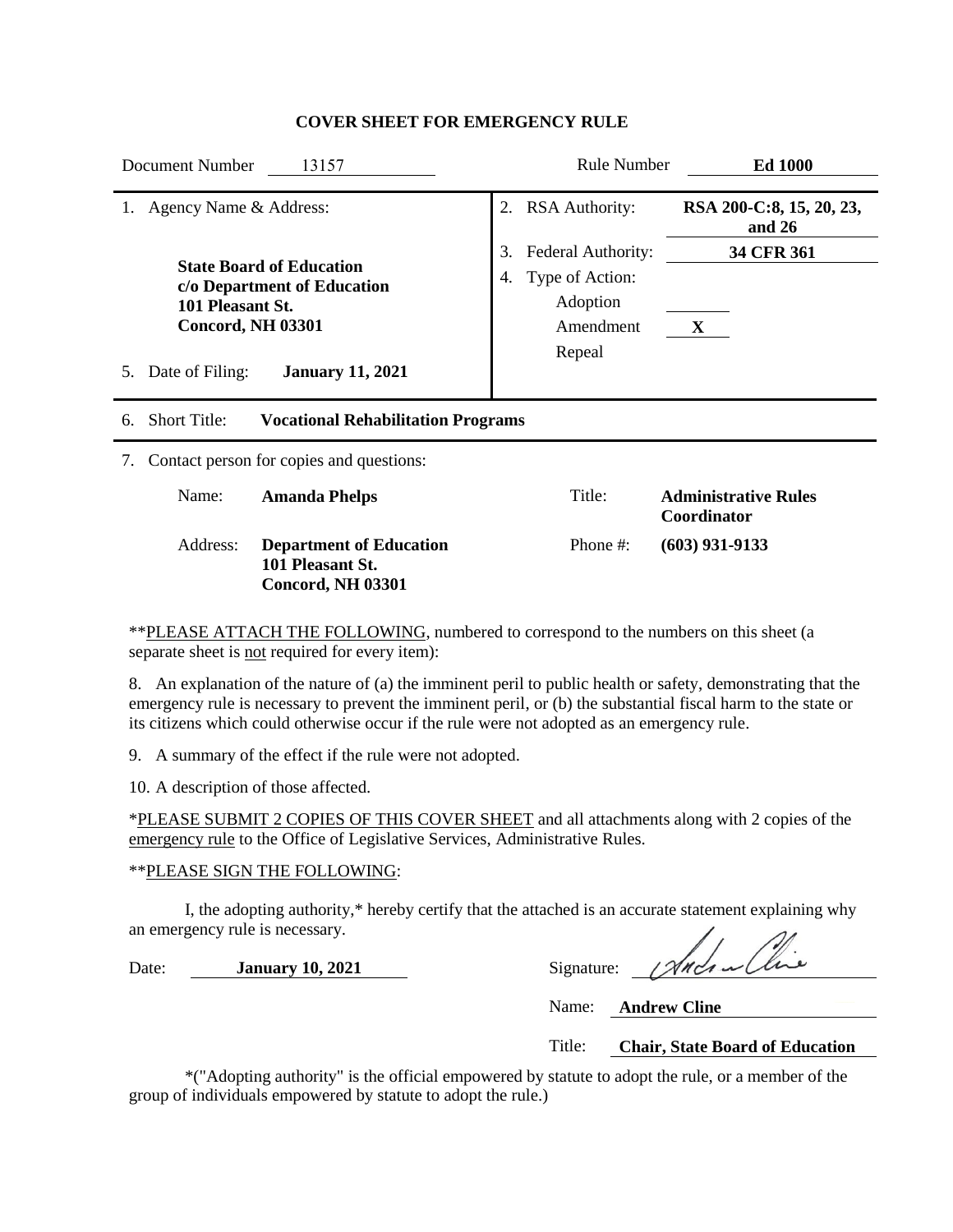**8. An emergency rule for Ed 1000, Vocational Rehabilitation Programs, is necessary to prevent the substantial fiscal harm to NH citizens. These rules provide the process by which individuals with disabilities receive services, funded by federal grants, to prepare for and engage in competitive integrated employment and achieve economic self-sufficiency. Given the significant impact of the COVID-19 pandemic on employment, services to assist eligible persons with disabilities in obtaining and maintaining employment is of critical importance and the fiscal harm to these citizens who qualify would be heightened in the absence of administrative rules for the program The relevant NH RSAs require rules for the Department to provide these services.** 

**Ed 1000 was in place as an emergency rule, effective July 9, 2020, Document #13069, and expired January 10, 2021. The State Board had engaged in regular rulemaking prior to establishing an emergency rule with IP 2020-35, noticed in the March 12, 2020 Rulemaking Register, and scheduled a public hearing for April 9, 2020. That hearing was postponed, with a rescheduled date to be determined, due to the COVID-19 pandemic and restrictions on public gatherings in Emergency Order #16. State Board meetings were subsequently conducted by phone pursuant to Emergency Order #12. Understanding that EO #12 did not address rulemaking public hearings, and with unclear guidance on how to hold such hearings, the hearing for this rule was further delayed. The public hearing was held on June 11, 2020. Due to the substantive changes between the IP and the FP, a second public hearing for the final proposal was held at the August 13, 2020 meeting in order to request feedback and public comment on the substantive changes to the IP. The final proposal filing deadline for Notice #2020-35 was waived with a new deadline of October 9, 2020 which was met by the State Board, however, the FP received a preliminary objection due to substantive comments that could not be satisfied prior to the October 15, 2020 JLCAR meeting.** 

**This emergency rule is the rule as proposed in FP 2020-35 with amendments to address substantive comments by OLS staff. The Department plans to submit the same rule as the initial proposal for regular rulemaking and address any substantive comments that remain during the regular rulemaking process.**

**9. Without an emergency the Department would be required to stop processing applications and conducting evaluations which lead to employment and services for eligible individuals. Eligible individuals might not receive the appropriate supports for health and safety in the workplace and could potentially lose opportunities to gain employment leading to fiscal harm. This potential harm is increased by the impact of the COVED -19 pandemic on employment generally.**

**10. The State Board, department, eligible individuals, and service providers are affected by these rules.**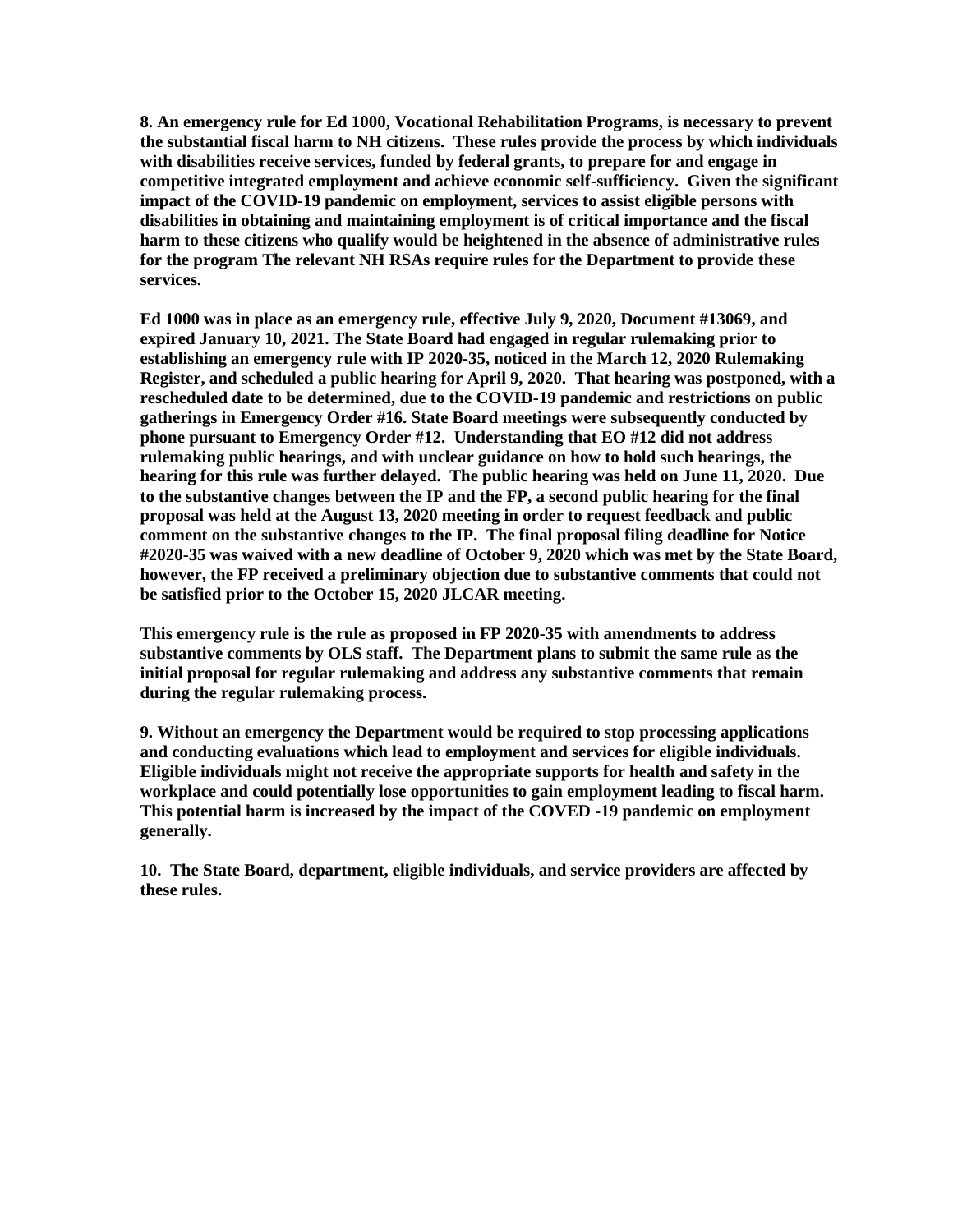Adopt Ed 1000, previously effective 1-10-20 (Document #112971, Interim), and expired 7-8-20, to read as follows:

# CHAPTER Ed 1000 VOCATIONAL REHABILITATION PROGRAMS

### PART Ed 1001 PURPOSE *AND SCOPE*

Ed 1001.01 Purpose. The purpose of the New Hampshire vocational rehabilitation services program is to assess, plan, develop, and provide vocational rehabilitation services for individuals with disabilities, consistent with their strengths, resources, priorities, concerns, abilities, capabilities, interests, and informed choice, so that they can prepare for and engage in gainful employment. The rules *Chapter Ed 1000* for the New Hampshire vocational rehabilitation services program implement *provides* the *rules for uniform application of the* State Vocational Rehabilitation Services Program authorized by Title I of the Rehabilitation Act of 1973 *(the Act)*, as amended, 29 U.S.C. 701 et seq *and regulated by 34 CFR Parts 361, 363, 367, and 397*.

## *Ed 1001.02 Scope.*

*(a) The New Hampshire vocational rehabilitation services (NHVR) program shall be responsible for assessing, planning, developing, and providing vocational rehabilitation services for individuals with disabilities, consistent with their strengths, resources, priorities, concerns, abilities, capabilities, interests, and informed choice, so that they can prepare for and engage in gainful employment. The rules for the NHVR services program implement the Act.*

*(b) NHVR shall work with individuals with disabilities to obtain an employment outcome in the most competitive and integrated employment settings consistent with the individual's unique employment factors, as described in Ed 1006.02. In addition, NHVR provides training and services to employers. Services include training and technical assistance on disability awareness issues, providing guidance on developing work-based learning experiences, providing pre-employment transition services for students with disabilities, providing recruitment training, as well as training techniques to assist in successful employment outcomes.*

*(c) NHVR shall comply with the provisions of this chapter, 34 CFR 361, and 34 CFR 363 when determining the eligibility and scope of vocational rehabilitation services for individuals with disabilities.*

# PART Ed 1002 DEFINITIONS

Ed 1002.01 "Act" means the Rehabilitation Act of 1973, as amended, 29 U.S.C. 701 et seq. *Definitions. In addition to the definitions in 34 CFR 361.5, the following definitions shall apply to Ed 1000, unless context makes another meaning manifest:*

*(a) "Available resources" means the amount of money that an eligible individual has available to pay toward NHVR's financial need based services as determined by a financial needs review outlined in Ed 10111;*

*(b) "Commensurate" referencing comparable services and benefits, means the service or benefit from another source shall be similar in scope and quality to the service or benefit offered by vocational rehabilitation services;*

*(c) "Department" means the New Hampshire department of education;*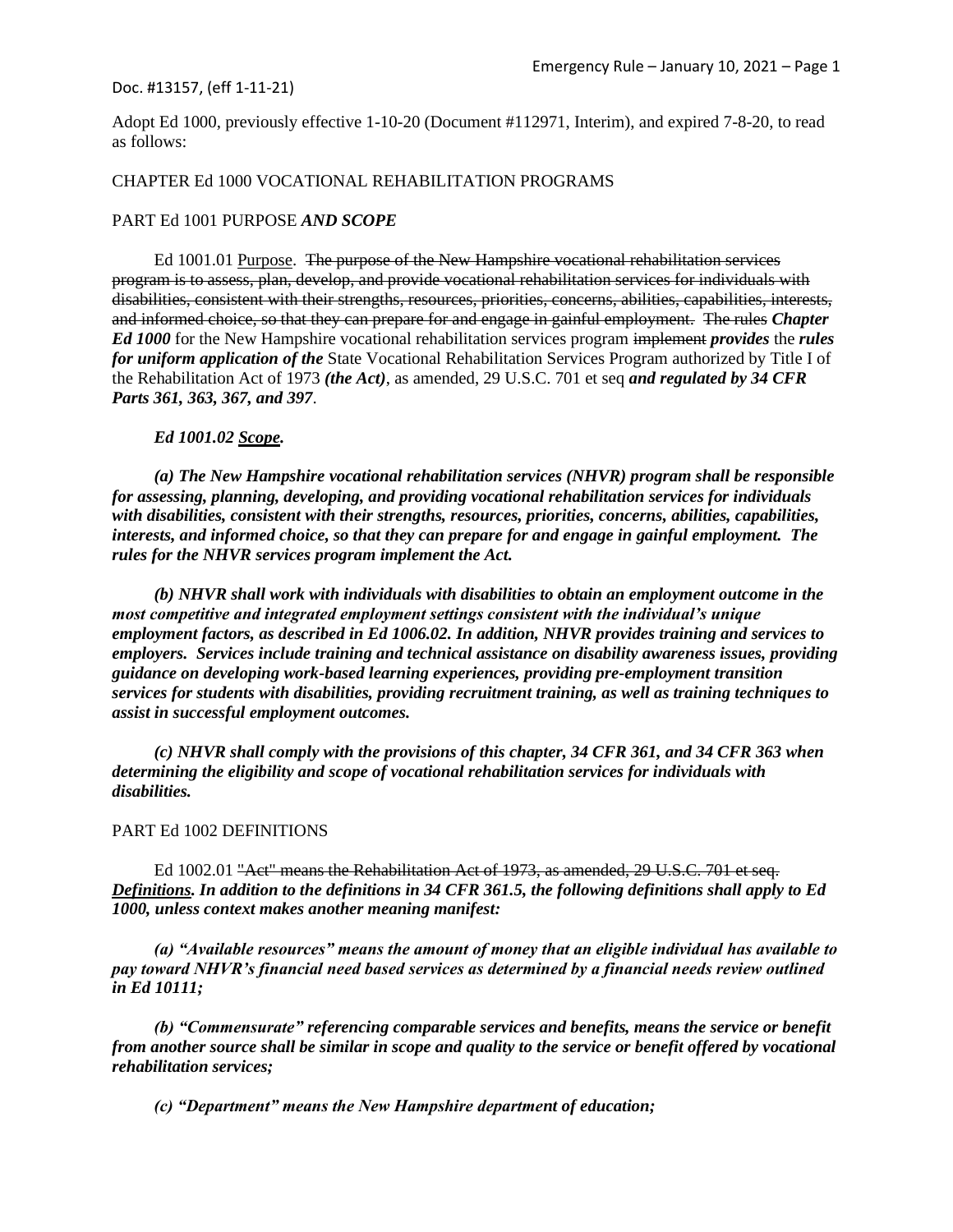*(d) "Individual" means the individual requesting services or the individual's representative;*

Ed 1002.02 "Administrative costs under the state plan" means "administrative costs under the state plan" as defined in 34 CFR 361.5(b)(2).

Ed 1002.03 "Applicant" means an individual who submits an application for vocational rehabilitation services in accordance with 34 CFR §361.41 (b), (2)

Ed 1002.04 "Appropriate modes of communication" means "appropriate modes of communication" as defined in 34 CFR 361.5(b)(5).

Ed 1002.05 "Assessment for determining eligibility and vocational rehabilitation needs" means "assessment for determining eligibility and vocational rehabilitation needs" as defined in 34 CFR  $361.5(b)(6)$ .

Ed 1002.06 "Assistive technology device" means "assistive technology device" as defined in 34 CFR 361.5(b)(7).

Ed 1002.07 "Assistive technology service" means "assistive technology service" as defined in 34 CFR 361.5(b)(8).

Ed 1002.08 "Community rehabilitation program" means "community rehabilitation program" as defined in 34 CFR 361.5(b)(9).

Ed 1002.09 "Comparable services and benefits" means "comparable services and benefits" as defined in 34 CFR 361.5(b)(10).

Ed 1002.10 "Competitive employment" means "competitive employment" as defined in 34 CFR  $361.5(b)(11)$ .

Ed 1002.11 "Designated state agency" means the New Hampshire department of education, which is the state agency responsible for administering the state plan for vocational rehabilitation services in accordance with 34 CFR 361.13(a).

Ed 1002.12 "Designated state unit" means the division of career technology and adult learning in the New Hampshire department of education pursuant to 34 CFR 361.5(b)(14).

Ed 1002.13 "Eligible individual" means an applicant for vocational rehabilitation services who meets the eligibility requirements of 34CFR361.5(b)(15).

Ed 1002.14 "Employment outcome" means "employment outcome" as defined in 34 CFR  $361.5(b)(16)$ .

Ed 1002.15 "Establishment, development, or improvement of a public or nonprofit community rehabilitation program" means "establishment, development, or improvement of a public or nonprofit community rehabilitation program" as defined in 34 CFR 361.5(b)(17).

Ed 1002.16 "Extended employment" means "extended employment" as defined in 34 CFR  $361.5(b)(19)$ .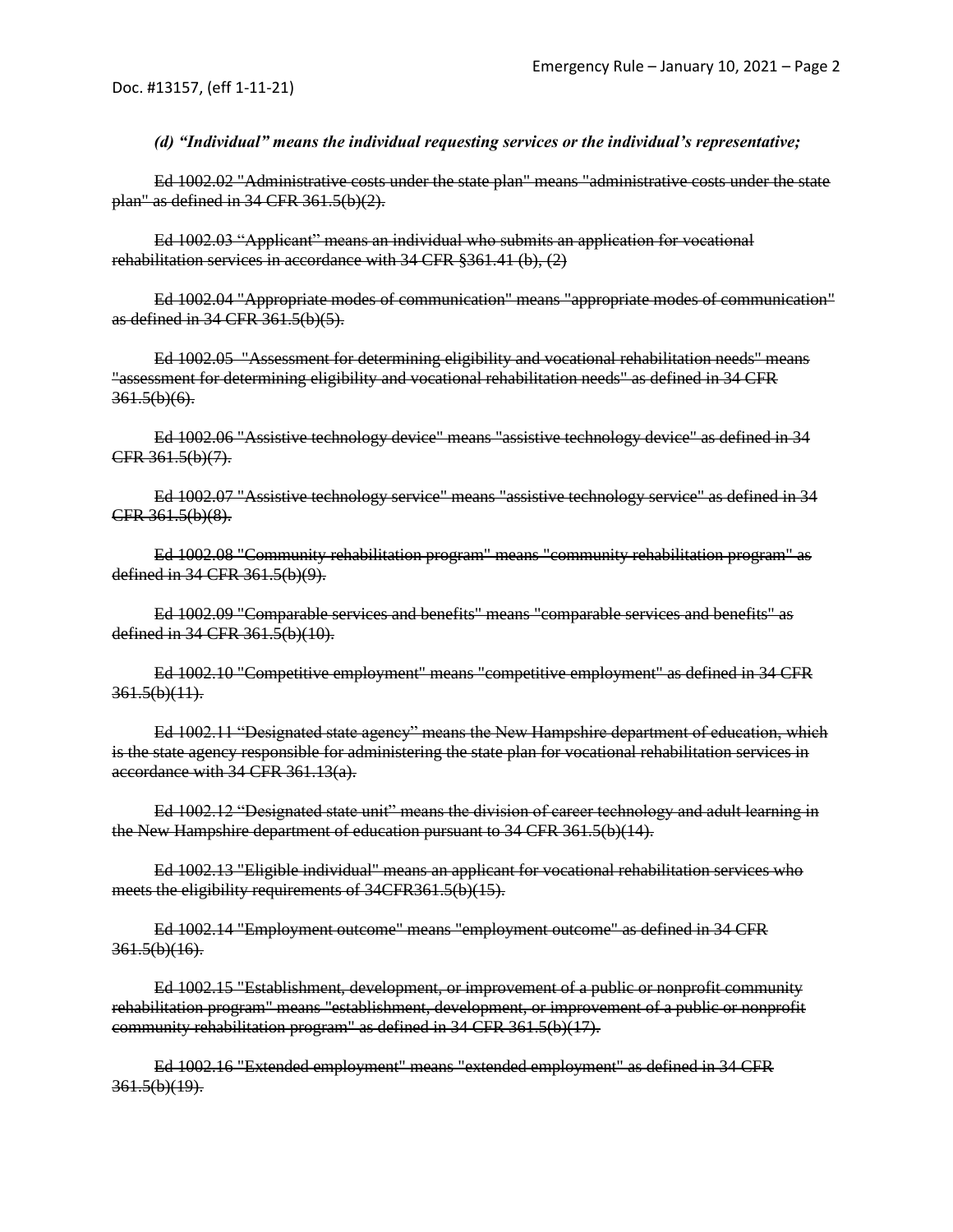Ed 1002.17 "Extended services" means "extended services" as defined in 34 CFR 361.5(b)(20).

Ed 1002.18 "Extreme medical risk" means "extreme medical risk" as defined in 34 CFR  $361.5(b)(21)$ .

Ed 1002.19 "Family member", for purposes of receiving vocational rehabilitation services in accordance with Ed 1010.16(a)(9), means "family member" as defined in 34 CFR 361.5(b)(23).

Ed 1002.20 "Impartial hearing officer" means "impartial hearing officer" as defined in 34 CFR 361.5(b)(25), and includes "presiding officer" as defined in RSA 541-A:1,XIV.

Ed 1002.21 "Independent living program" means the state independent living services program set out in 34 CFR§364 and RSA 200-C:24 and includes the services set out in 34 CFR §365.1

Ed 1002.22 "Individual who is blind" means a person whose central acuity does not exceed 20/200 in the better eye with correcting lenses or whose visual acuity, if better than 20/200 is accompanied by a limit to the field of vision in the better eye to such a degree that its widest diameter subtends an angle of no greater than 20 degrees, and who has been examined by a physician skilled in diseases of the eye, or by an optometrist, whichever the individual selects, to make the determination that the individual is blind.

Ed 1002.23 "Individual with a disability" means "individual with a disability" as defined in 34 CFR 361.5(b)(28) and (29).

Ed 1002.24 *(e)* "Individual with a most significant disability" means an individual with a significant disability:

> (a*1*) Who has a significant mental or physical impairment that seriously limits 2 or more functional capacities such as mobility, communication, self-care, self-direction, interpersonal skills, work tolerance and work skills, or work tolerance or work skills in terms of employment outcomes; and

> (b*2*) Whose vocational rehabilitation can be expected to require 2 or more vocational rehabilitation services, in addition to the vocational rehabilitation counselor provided services of guidance, counseling, service coordination and job placement, over an extended period of time of 6 months or longer.*;*

*(f) "New Hampshire Vocational Rehabilitation (NHVR)" means the department of education, division of workforce innovation, bureau of vocational rehabilitation, which shall serve as the designated state unit as defined in 34 CFR 361(c)(13); and*

*(g) "Program for the deaf and hard of hearing" means the program established under RSA 200- C:18.*

Ed 1002.25 "Individual with a significant disability" means "individual with a significant disability" as defined in 34 CFR 361.5(b)(31).

Ed 1002.26 "Individual's representative" means "individual's representative" as defined in 34 CFR  $361.5(b)(32)$ .

Ed 1002.27 "Integrated setting" means "integrated setting" as defined in 34 CFR 361.5(b)(33).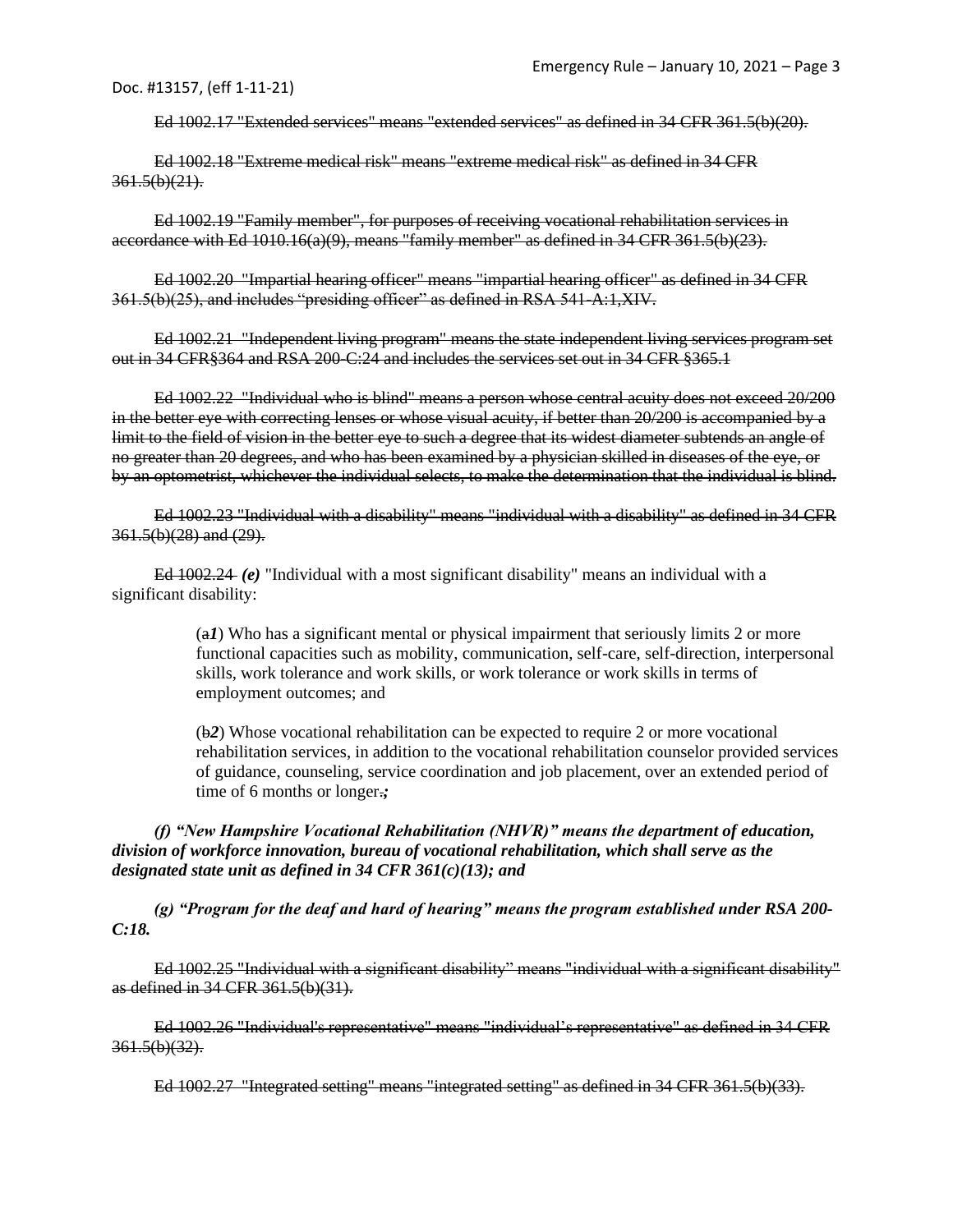Ed 1002.28 "Maintenance" means "maintenance" as defined in 34 CFR 361.5(b)(35)

Ed 1002.29 "Mediation" means "mediation" as defined in 34 CFR 361.5(b)(36).

Ed 1002.30 "Nonprofit" means "nonprofit" as defined in 34 CFR 361.5(b)(37).

Ed 1002.31 "Ongoing support services" means "ongoing support services" as defined in 34 CFR  $361.5(b)(38)$ .

Ed 1002.32 "Personal assistance services" means "personal assistance services" as defined in 34 CFR 361.5(b)(39).

Ed 1002.33 "Physical and mental restoration services" means "physical and mental restoration services" as defined in 34 CFR 361.5(b)(40).

Ed 1002.34 "Physical or mental impairment" means "physical or mental impairment" as defined in 34 CFR 361.5(b)(41).

Ed 1002.35 "Post-employment services" means "post-employment services" as defined in 34 CFR  $361.5(b)(42)$ .

Ed 1002.36 "Program for the deaf and hard of hearing" means the program established under RSA 200-C:18.

Ed 1002.37 "Qualified and impartial mediator" means "qualified and impartial mediator" as defined in 34 CFR 361.5(b)(43).

Ed 1002.38 "Rehabilitation engineering" means "rehabilitation engineering" as defined in 34 CFR  $361.5(b)(44)$ .

Ed 1002.39 "Rehabilitation technology" means "rehabilitation technology" as defined in 34 CFR  $361.5(b)(45)$ .

Ed 1002.40 "Review " means the procedure for determining whether decisions made by personnel of the designated state unit that affect the provision of vocational rehabilitation services are consistent with the Act and rules adopted thereunder.

Ed 1002.41 "State workforce investment board" means a board established under section 111 of the Workforce Investment Act of 1998, 29 U.S.C. 705(33).

Ed 1002.42 "Statewide workforce investment system" means a system described in section 111(d)(2) of the Workforce Investment Act of 1998, 29 U.S.C. 705(34).

Ed 1002.43 "State plan" means "state plan" as defined in 34 CFR 361.5(b)(51).

Ed 1002.44 "Substantial impediment to employment" means "substantial impediment to employment" as defined in 34 CFR 361.5(b)(52).

Ed 1002.45 "Supported employment" means "supported employment" as defined in 34 CFR  $361.5(b)(53)$ .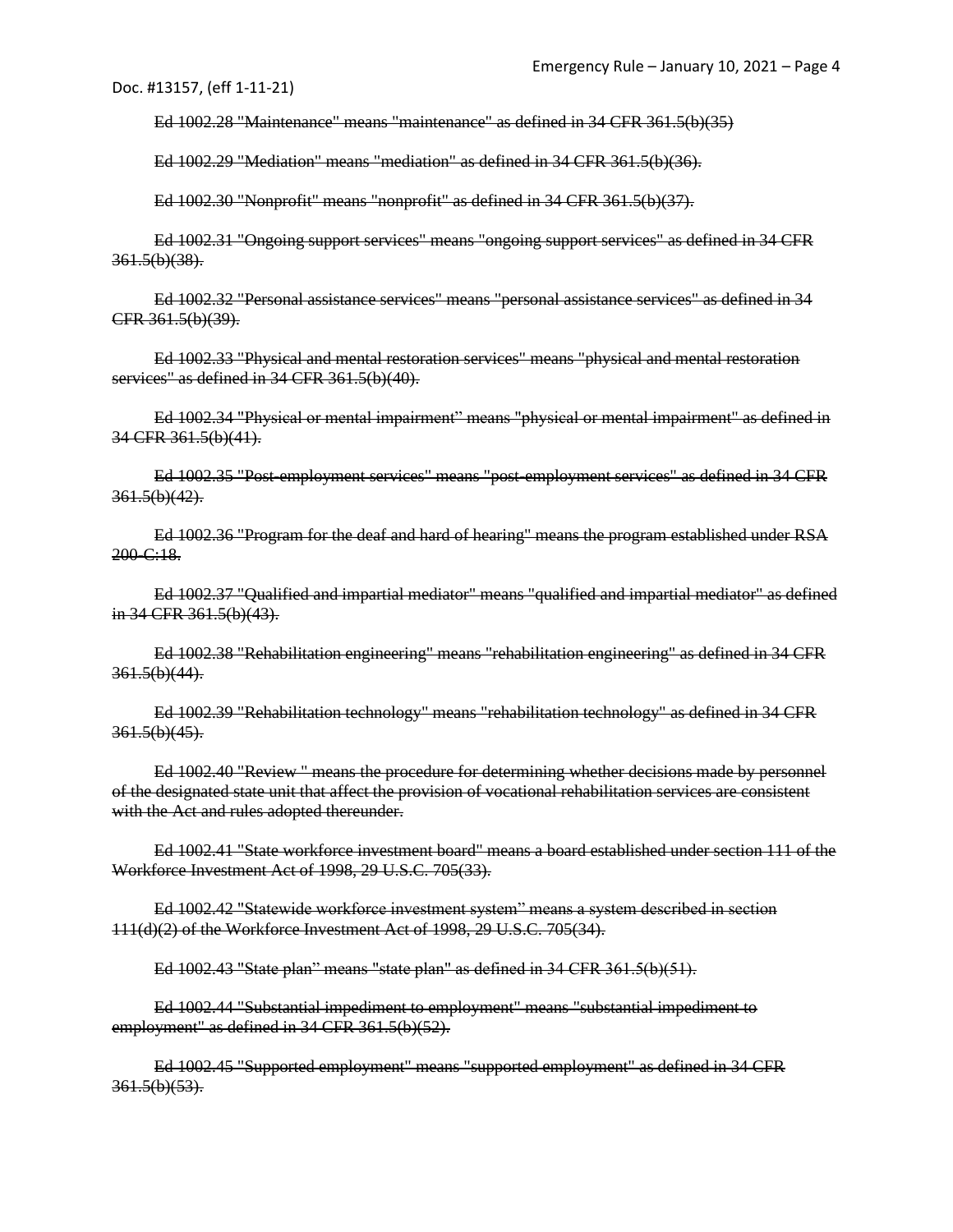Ed 1002.46 "Supported employment program" means the program established under RSA 200-C:21 and 34 CFR 363.1.

Ed 1002.47 "Supported employment services" means "supported employment services" as defined in 34 CFR 361.5(b)(54).

Ed 1002.48 "Transition services" means "transition services" as defined in 34 CFR 361.5(b)(55).

Ed 1002.49 "Transitional employment" means "transitional employment" as defined in 34 CFR  $361.5(b)(56)$ .

Ed 1002.50 "Transportation" means "transportation" as defined in 34 CFR 361.5(b)(57).

Ed 1002.51 "Vocational rehabilitation services" means "vocational rehabilitation services" as defined in 34 CFR 361.5(b)(58).

#### PART Ed 1003 PROTECTION, USE AND RELEASE OF PERSONAL INFORMATION

#### *Ed 1003.01 Notice to the Individual.*

*(a) At the time of the initial interview, and as appropriate through the rehabilitation process, the counselor shall inform an individual of NHVR's policies on acquiring, using, and protecting personally identifiable information (PII) and other personal information and data. Such notice shall be given in a language or method of communication understandable to the individual. The explanation shall include at a minimum general information about the principal purposes for which NHVR intends to acquire, use, or release the information and shall identify those agencies and circumstances under which NHVR shall share the information. The individual shall give full and informed consent in writing to release any information. The individual shall also be informed that they can withdraw their consent for release of information by notifying NHVR in writing.*

*(b) If an individual indicates that information in his or her file is misleading or inaccurate, NHVR shall consider the individual's reasons and request verification documents as necessary. Obvious errors shall be corrected, but information confirmed by the counselor as accurate and necessary for an eligibility determination shall be retained. If the information is not amended, the record of services shall document that the individual requested such an amendment and the individual shall be informed of the availability of the hearing process pursuant to Ed 1021.*

*(c) If an individual refuses to grant permission for NHVR to release information or obtain needed information from another agency or source, the reasons for the refusal shall be discussed and the potential consequences shall be explained to the individual. If the refusal results in NHVR being unable to share or obtain information required to make an eligibility determination or complete the individualized plan for employment (IPE), NHVR shall close the case pursuant to Ed 1003.03(d).*

Ed 1003.01*2* Confidentiality. *In addition to the requirements under 34 CFR 361.38, the following shall apply regarding confidentiality:*

(a) All current and stored information as to personal facts given or made available to the designated state unit, its representative, or its employee, in the course of the administration of the vocational rehabilitation program, including photographs, lists of names and addresses and records of agency evaluation, shall be held to be confidential by the division and by individuals, service providers, other cooperating agencies and organizations, and interested parties to whom such information is disseminated.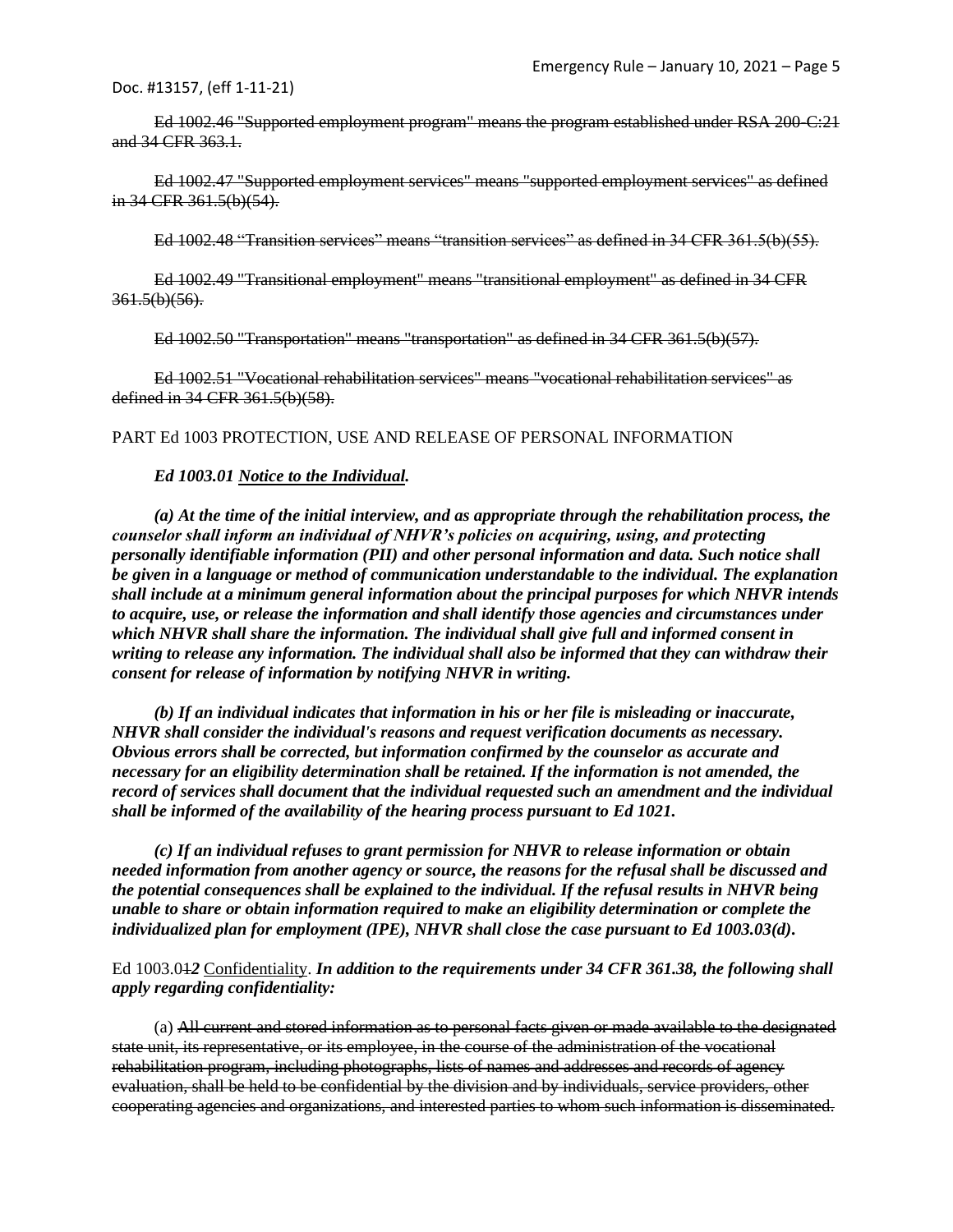*NHVR's acquisition of PII and other personal information and data about applicants includes the obligation to fully inform applicants about what information is gathered and how it will be used, and how it will be safeguarded against unnecessary or inappropriate dissemination. PII and other personal information and data shall be material which is identifiable to an individual, including reports, evaluations, case histories, notes, photographs and directory information. NHVR's obligation to preserve confidentiality shall apply to its own use of information directly, and the release of PII and other personal information and data to third parties, other individuals, and agencies. Release of PII and other personal information and data shall also involves the individual's access to his or her own personal information and records pursuant to (c) below;*

(b) All personal information in the possession of the designated state unit shall be used only for purposes directly connected with the administration of the vocational rehabilitation program. Information containing identifiable personal information shall not be shared with advisory or other bodies which do not administer the program. *To the greatest extent possible, NHVR shall use existing information in determining eligibility or providing services to an individual. To the extent existing information is insufficient, NHVR shall obtain only information necessary to determine eligibility or to provide services to an individual. Necessary information may already exist and be available from the individual and his or her family members, treating physicians, other agencies, or it may be information acquired by NHVR specifically for the purpose of serving the individual; and*

(c) All applicants, eligible individuals, representatives of applicants or individuals, service providers, other cooperating agencies and organizations, and interested parties shall be informed through appropriate modes of communication*,* consistent with the choice, used by the individual*,* of the confidentiality of personal information and the conditions in Ed 1003.03 for accessing and releasing this information. *An individual shall have full, timely access to any information that NHVR maintains about him or her, unless NHVR determines that some information may be harmful to the individual or if NHVR obtained the information from a source which has restricted its dissemination to the individual. Information that may be harmful shall be released in accordance with 34 CFR 361.38(c).*

(d) The designated state unit shall inform all applicants, eligible individuals, and representatives of applicants or individuals about the division's need to collect personal information and the provisions of this section governing its use.

(e) In the administration of the vocational rehabilitation program, the designated state unit shall obtain personal information from service providers and cooperating agencies under assurances that the information shall not be further divulged, except as provided under Ed 1003.02, Ed 1003.03, and Ed 1003.04.

(f) Individuals, agencies, and organizations shall pay a fee of \$.06 per page to cover costs of duplicating records and making extensive searches required for the release of information in Ed 1003.03 and the exchange of information in Ed 1003.04.

Ed 1003.02*3 Personally Identifiable Information (PII) and Other Personal Information and* Data Collection. *In addition to the requirements of 34 CFR 361.38, the following shall apply to personally identifiable information (PII) and other personal information and data collection:*

(a) The collection of personal information *PII and other personal information and data* by designated state unit *NHVR* personnel concerning applicants and eligible individuals shall be authorized by the applicant or individual through completion of a release of information permit containing the *"Application for Vocational Rehabilitation Services and Authorization to Release Information" form, revised November 2020*: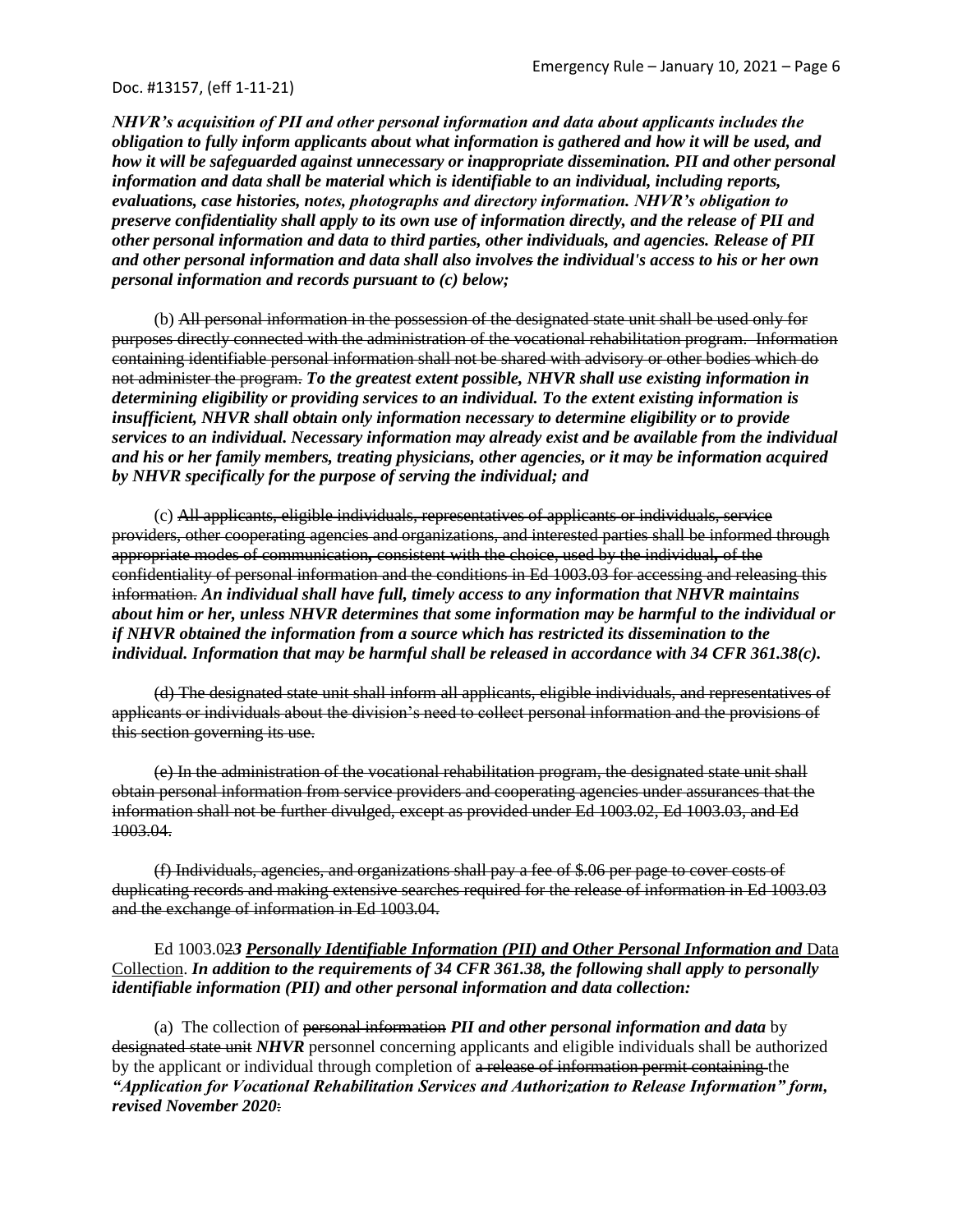(1) Date;

(2) Applicant or individual's name;

(3) Signature;

(4) Social security number optional: may be required for eligibility for certain state and federal programs; and

(5) A statement authorizing release to the designated state unit of medical, psychological, psychiatric, educational, and vocational information necessary for the determination of eligibility and development and implementation of an individualized plan for employment.

# *(b) The individual, or the individual's representative, shall complete and file the "Personal Information Form" revised November 2020;*

(b*c*) The signature of the parent or guardian shall be required when the applicant or eligible individual is under 18 years old or has a legal guardian.

(c*d*) The designated state unit*NHVR* shall collect personal information *PII and other personal information and data* under  $29 \text{ U.S.C. } 709(e)$ ,  $29 \text{ U.S.C. } 721(a)(6)(A)$ , and 34 CFR 361.38. Failure by the applicant or eligible individual to provide sufficient personal information to the designated state unit*NHVR* to determine eligibility, or to prepare an individualized plan for employment*IPE* or to monitor progress of services provided, shall result in the case being closed.

Ed 1003.03*4* Release of Information. *In addition to the requirements of 34 CFR 361.38, the following shall apply to the release of information:*

(a) Personal information concerning the applicant or eligible individual shall not be released to any individual or organization except as authorized by the applicant, individual, or law. When personal information has been obtained from another agency or organization, it shall be released only by, or under the conditions established by, the other agency or organization. However, when such information has been used to make a determination regarding the applicant or eligible individual that is being contested through the hearing process it shall be available for release as evidence in the hearing unless precluded by law. *By completing the form referenced in Ed 1003.03(a) above, an applicant or individual shall authorizes NHVR to release relevant information when requested in accordance with this section.*

(b) When requested in writing by the applicant or eligible individual or his or her representative, the designated state unit shall make all information in the record of vocational rehabilitation services accessible to the individual and release the information to him or her or the representative except when:

> (1) Medical, psychological, or other information that the designated state unitdetermines might be harmful to the applicant or eligible individual after consultation with a qualified medical or mental health professional, in which case the information shall not be released directly to the applicant or individual but shall be provided to the applicant or individual through a third party chosen by the applicant or individual. The third party may include an advocate, a family member, or a qualified medical or mental health professional, unless a representative has been appointed by a court to represent the applicant or individual, in which case the information shall be released to the court-appointed representative; or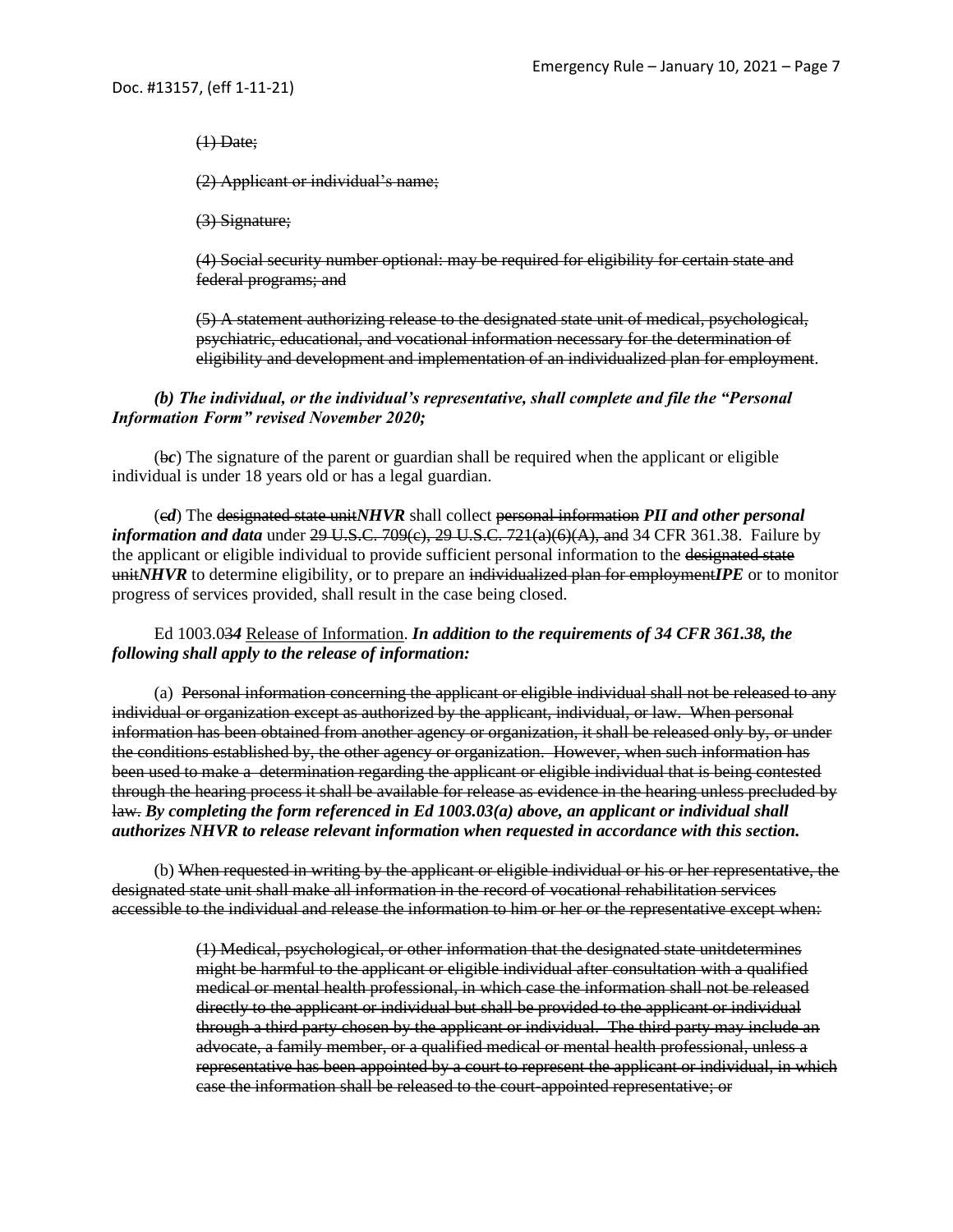(2) Personal information has been obtained from another agency or organization, in which case the information shall be released only by, or under the conditions established by, the other agency or organization. *NHVR shall use PII only for the person's participation in the NHVR program, and shall safeguard and preserve the confidentiality of all PII and other personal information and data it possesses, including the way information is used within NHVR. Information shall be shared with other programs and agencies only with the individual's informed, written consent pursuant to Ed 1003.01 above, if the information is necessary for the program. If NHVR has received information from another source with restrictions or conditions for any further dissemination, NHVR shall release the information only under the conditions established by the other agency or organization;*

(c) An applicant or eligible individual who believes that information in his or her record of services is inaccurate or misleading may request that the designated state unit amend the information. If the information is not amended, the request for an amendment shall be documented in the record of services, consistent with Ed 1010.16(a)(12). *PII and other personal information and data shall also be released for approved audit, evaluation, and research for purposes directly connected with vocational rehabilitation or for purposes which would significantly improve the quality of life for people with disabilities. The entity receiving the PII and other personal information and data shall assure that it will be kept confidential and shall be used only for the purpose indicated. The final product shall not reveal any PII and other personal information and data without the affected individual's informed written consent;*

(d) When a third party requests particular information about an applicant or eligible individual, the third party shall provide a written request signed by the applicant or individual or their guardian designating the third party as a representative who may have access to client*the individual's PII and other personal* information *and data*. Third parties may include attorneys, service providers, and other public or private agency or organizations.*; and*

(e) The request shall include:

- (1) The applicant's or eligible individual's name;
- (2) The information being requested;
- (3) The reasons why the material *information* is being requested; and

(4) The name of the individual, agency, or organization assuming responsibility for the information and giving assurance that the information will not be released to any other individual, agency or organization.

(5) The request shall also include the following statement:

"I hereby authorize the release of information for the purpose of providing vocational rehabilitation services relating to me which is in the custody or control of the New Hampshire Department of Education, Division of Career Technology and Adult Learning. I have considered and understand the implications of this waiver. The release of this information is more important to me than the loss of privacy which may result directly or indirectly from the release. I agree to hold harmless the New Hampshire Department of Education, Division of Career Technology and Adult Learning and their authorized representatives for any damages arising out the release of the information I am requesting*The signature of the applicant or individual*. "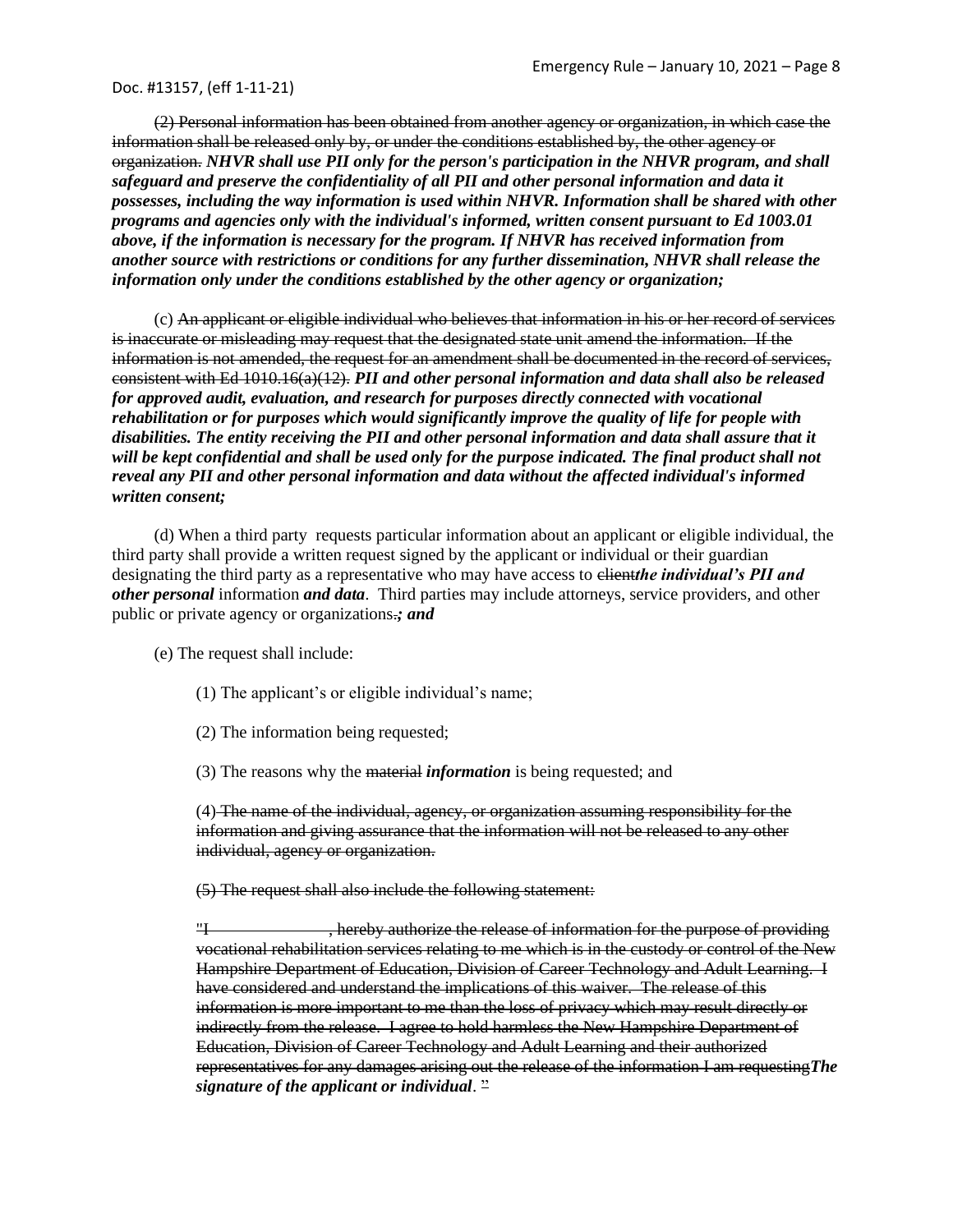(f) Personal information shall be released under Ed  $1003.03(g)$  only if the organization, agency, or individual assures that:

(1) The information will be used only for the purposes for which it is being provided;

(2) The information will be released only to persons officially responsible for conducting the audit, evaluation, or research;

(3) The information will not be released to the involved applicant or individual;

(4) The information will be managed in a manner to safeguard confidentiality; and

(5) The final product will not reveal any personal identifying information without the informed written consent of the involved applicant or individual or the applicant's or individual's representative.

 $(g)$  Upon receiving the informed written consent of the applicant or eligible individual or, if appropriate, the applicant's or individual's representative, the designated state unit shall release personal information to another agency or organization for its program purposes if:

> (1) The information may be released to the involved applicant or individual or the applicant's or individual's representative; and

> (2) The other agency or organization demonstrates that the information requested is necessary for its program.

(3) Medical or psychological information that the designated state unit determines might be harmful to the applicant or eligible individual shall be released only if the other agency or organization assures the designated state unit that the information will be used only for the purpose for which it is being provided and will not be further released to the applicant or individual.

(h) Personal information concerning the applicant or eligible individual shall be released to an organization, agency, or individual engaged in audit, evaluation, or research.

(i) The designated state unit shall release personal information as required by federal law.

(j) The designated state unit shall release personal information in response to investigations in connection with law enforcement, fraud, or abuse, unless expressly prohibited by federal or state laws or regulations, and in response to an order issued by a judge or other authorized judicial officer.

(k) The designated state unit shall release personal information in order to protect the applicant or eligible individual or others if the applicant or individual poses a threat to his or her safety or to the safety of others.

#### Ed 1003.04*5* Exchanging *PII and Other Personal* Information *and Data* with Other Parties.

(a) When the designated state unit*NHVR* is working with an agency or organization on behalf of an applicant or eligible individual, *PII and other personal* information *and data* shall be exchanged after obtaining a written release of information authorization described in Ed 1003.03(d*a*)*-(b)*, signed by the individual, or his or her parent or guardian if the individual is under 18 years old or has a legal guardian.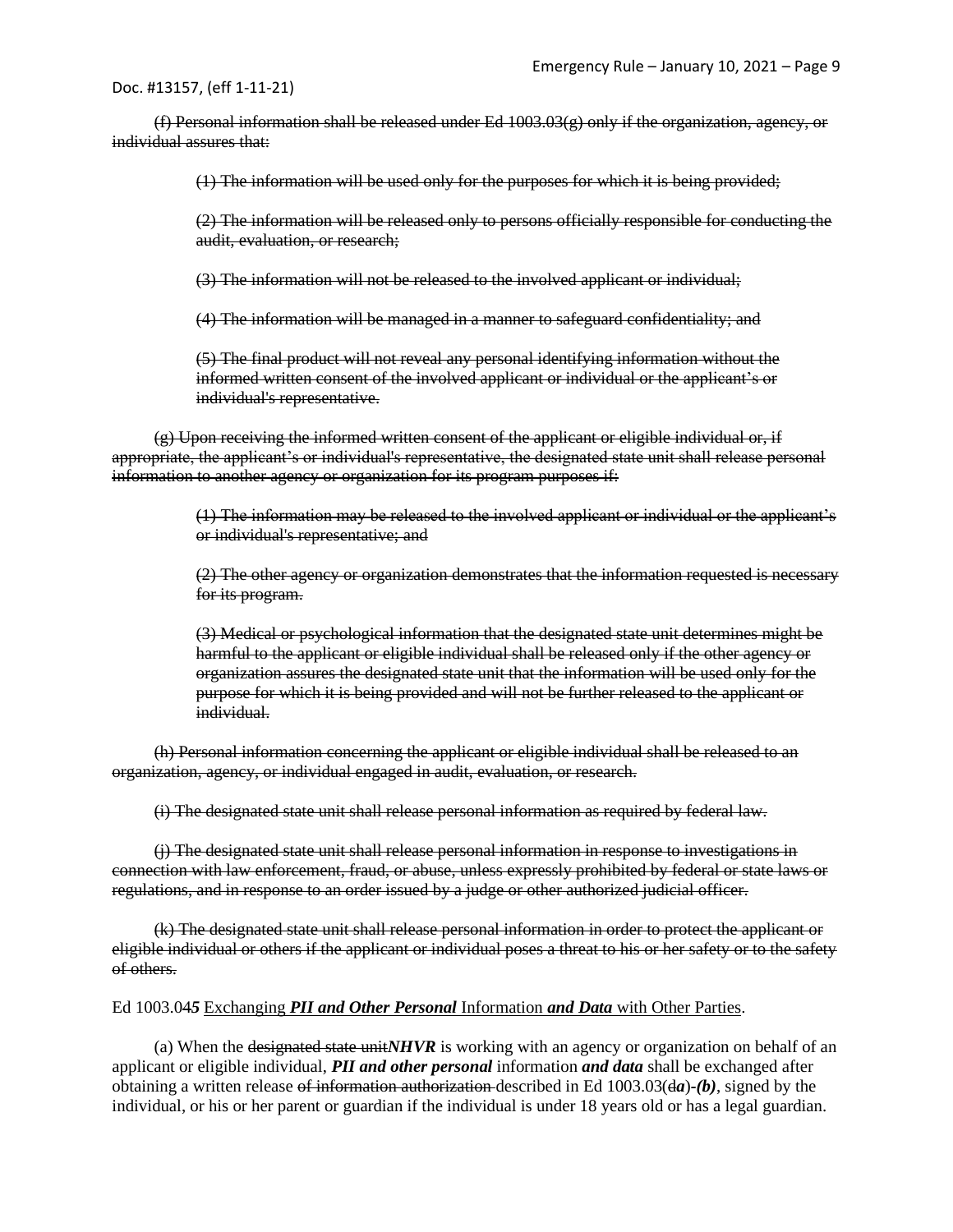For agencies and organizations having an agreement with the designated state unit*NHVR* to exchange *PII and other personal* information *and data*, *said* information regarding mutual applicants or eligible individual's *PII and other personal* information *and data* shall be exchanged without obtaining an individual's release. The agencies and organizations having such cooperative agreements shall be identified by the designated state unit*NHVR* on the application for vocational rehabilitation services described in Ed 1010.02*forms described in Ed 1003.03(a)-(b)*.

(b) Agencies and organizations with which the designated state unit*NHVR* shall exchange information include but are not limited to:

(1) The New Hampshire department of health and human services;

(2) The New Hampshire department of labor, division of workers' compensation;

(3) New Hampshire WORKS Partners established under the Workforce Investment Act of 1998, 29 U.S.C. 705 *Innovation and Opportunity Act of 2014 (WIOA)*, as described in the cooperative agreement;

- (4) Community rehabilitation programs;
- (5) New Hampshire disability determination services; and
- (6) The Social Security Administration.

(c) In situations not covered by the provisions of Ed 1003.04*5*(a), upon receiving the informed written consent of the applicant or eligible individual or, if appropriate, the applicant's or individual's representative, the designated state unit*NHVR* shall release personal *PII and other personal* information *and data* to another agency or organization for its program purposes only to the extent that the information shall be released to the involved applicant or individual or the applicant's or individual's representative and only to the extent that the other agency or organization demonstrates that the information requested is necessary for its program*in accordance with 34 CFR 361.38(e)(1)*.

*Ed 1003.06 Exceptions. When required by law,* NHVR *shall* release *PII or other personal information and data* without *an* individual's *written* consent *in accordance with 34 CFR 361.38(e)(2)- (5).*

PART Ed 1010*4* PROVISION AND SCOPE OF SERVICES*REFERRALS AND APPLYING FOR SERVICES*

## *Ed 1004.01 Intention to Achieve an Employment Outcome.*

*(a) During the application process, individuals shall be informed that vocational rehabilitation services are only provided if they intend to achieve an employment outcome. Individuals with disabilities shall be active partners with the vocational rehabilitation counselor and together work to establish employment outcomes and the steps to reach those goals.*

*(b) An "employment outcome" means an individual entering, advancing in, or retaining:*

*(1) Full time, or if appropriate part-time, competitive integrated employment;*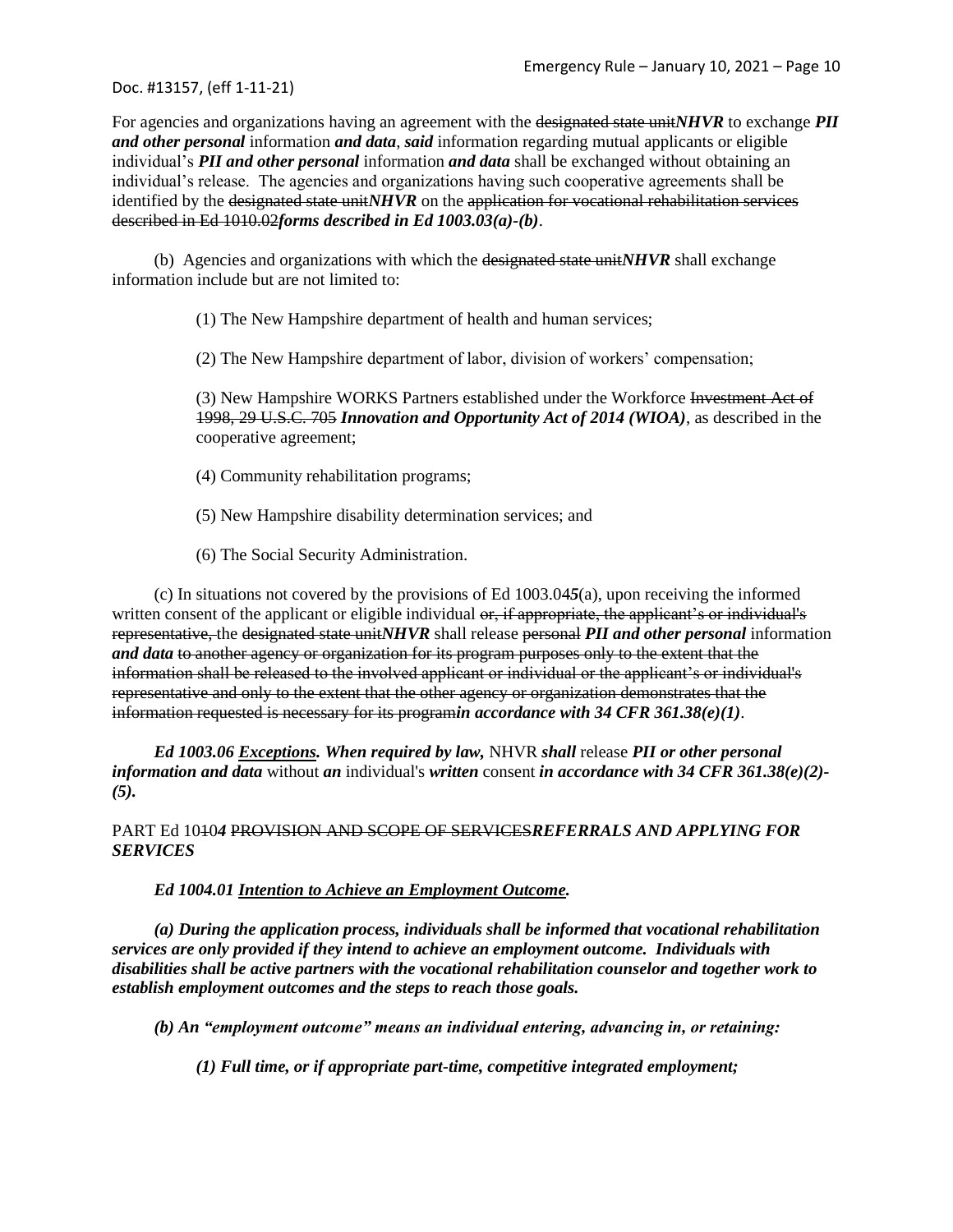*(2) Supported employment that meets the definition of competitive integrated employment as defined in 34 CFR 361.5; or*

*(3) Other types of employment in competitive integrated settings consistent with the individual's employment factors, including customized employment, self-employment or business ownership, and telecommuting.*

*1004.02 Participant Involvement. NHVR shall encourage the greatest degree of independence and responsibility, as desired by an individual. Individuals shall be encouraged to actively participate in developing their own IPE's, schedule their own appointments, complete investigatory assignments, and perform other tasks with the full support and guidance of their counselors, as needed.*

Ed 1010*4*.01*3* Processing Referrals *and Applying for Services*. *In addition to the provisions of 34 CFR 361.41, the following shall apply to referrals and applications for services:*

(a) The designated state unit shall promptly and equitably handle referrals of individuals for vocational rehabilitation services, including referrals of individuals made through the One-Stop service delivery systems established under section 121 of the Workforce Investment Act of 1998, 29 U.S.C.  $721(a)(6)(A)$  and  $723(a)(6)$ . Good faith efforts shall be made in a timely manner to inform these individuals of application requirements and to gather information necessary to initiate an assessment for determining eligibility and priority for services. *Any individual who has a disability which results in a substantial impediment to employment shall be eligible to receive services from NHVR if determined eligible pursuant to Ed 1006;*

(b) The following minimum information shall be furnished for each individual who is referred to the designated state unit for vocational rehabilitation services *Referral information shall include the person's name, address, date of birth, and as much of the following information as is available*:

- (1) Name and address;
- (2) *Referral* D*d*isability;
- (3) Age and gender;
- (4*2*) Date of referral; and
- (5*3*) Source of referral
- *(4) Social security number; and*
- *(5) Race or ethnicity*.*;*

*(c) When referring an individual to NHVR for services, the referral source may, at the time of the referral, provide all necessary and available information related to the individual's disability and employment needs to expedite eligibility decisions and planning for services;*

*(d) When information received from referral sources does not include name, address, date of birth, or a statement of informed consent, NHVR staff shall request that the referral source provide the data as well as other necessary information;*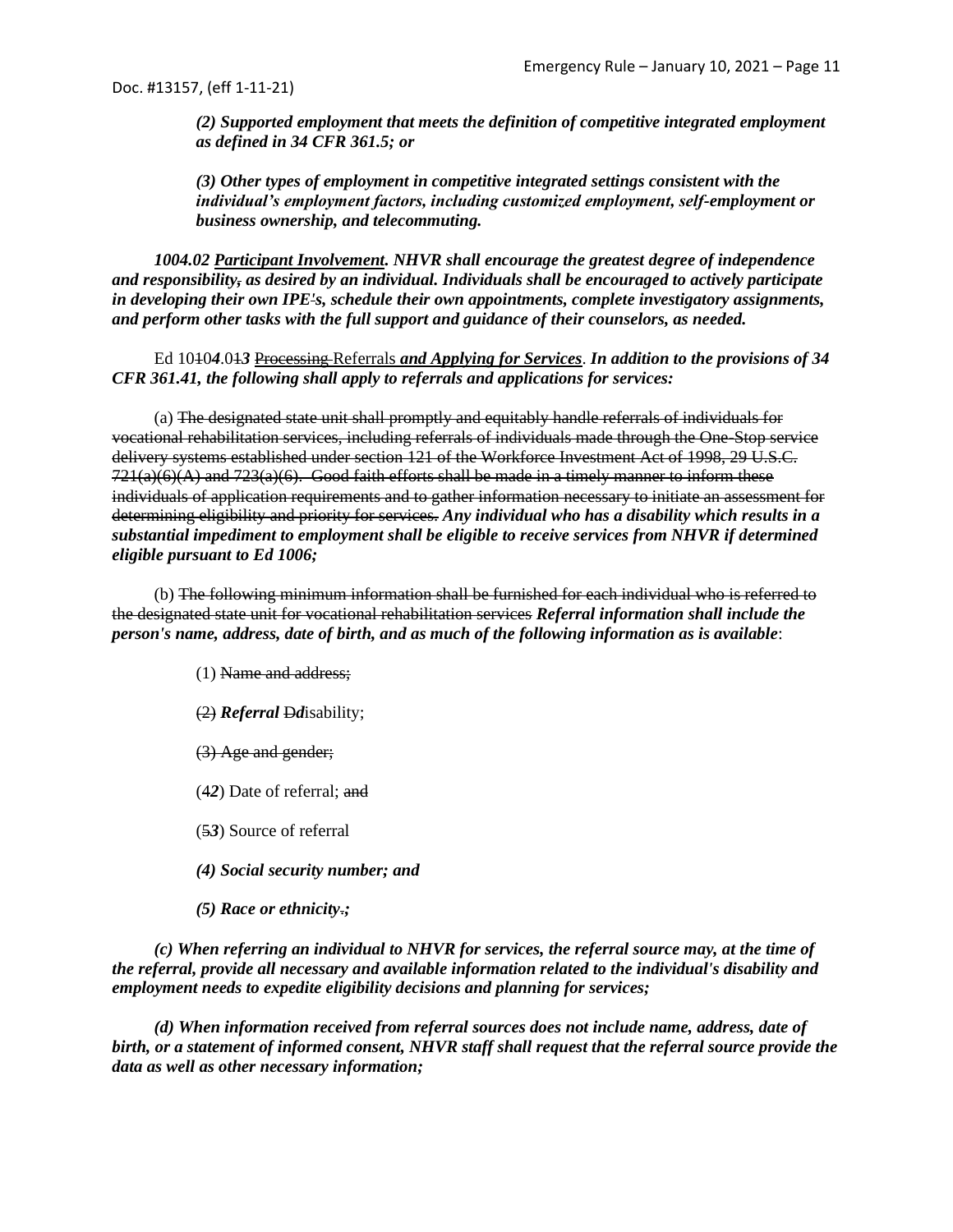*(e) When referral information is received from a referral source other than the individual,*  without a signed application as described in  $(i)(1)$ , or without a signed letter as described in  $(i)(2)$ *requesting services, NHVR shall request the individual complete and file the application required in Ed 1003.03(a) above;*

*(f) Cooperative agreements and memoranda of understanding shall be established between NHVR and agencies enumerated in Ed 1003.05(b), which shall include specific referral criteria and processes to promote referral and shall be used pursuant to the agreements and MOUs;*

Ed 1010.02 Processing Applications.

(a*g*) Once an individual has submitted an application for vocational rehabilitation services, including applications made through common intake procedures in One-Stop centers established under section 121 of the Workforce Investment Act of 1998, 29 U.S.C.  $721(a)(6)(A)$  and  $723(a)(6)$ , an eligibility determination shall be made within 60 days, unless *An individual shall be considered to have submitted an application, which means that eligibility shall be determined within 60 calendar days, when the individual or the individual's representative, as appropriate*:

> (1) Exceptional and unforeseen circumstances beyond the control of the designated state unit preclude making an eligibility determination within 60 days and the designated state unit and the individual agree to a specific extension of time; or *Has either:*

*a. Completed and signed NHVR's application required in Ed 1003.03(a) above;*

*b. Submitted a signed letter with the necessary information enumerated in Ed 1004.01(c); or* 

*c. Has requested services verbally, because he or she cannot sign a form or letter due to a disability;* 

 $(2)$  An exploration of the individual's abilities, capabilities, and capacity to perform in work situations is carried out in accordance with Ed 1010.07 or, if appropriate, an extended evaluation is carried out in accordance with Ed 1010.08. *Has provided information necessary to initiate an assessment to determine eligibility; and*

*(3) Is available to directly participate in and complete the assessment process.*

 $(bh)$  If no agreement can be reached under subparagraph  $(a)(1)$ , the eligibility determination shall be made on the available information *When applying for services, the individual shall provide information including, but not limited to, employment history, medical information, work status, or school records necessary to determine eligibility and shall be available to meet with, provide available information to, and to participate in assessments as necessary.*

(c) An individual shall be considered by the designated state unit to have submitted an application when the individual or the individual's representative, as appropriate:

(1) Has completed and signed a designated state unit application form;

(2) Has completed a common intake application form in a One-Stop center requesting vocational rehabilitation services;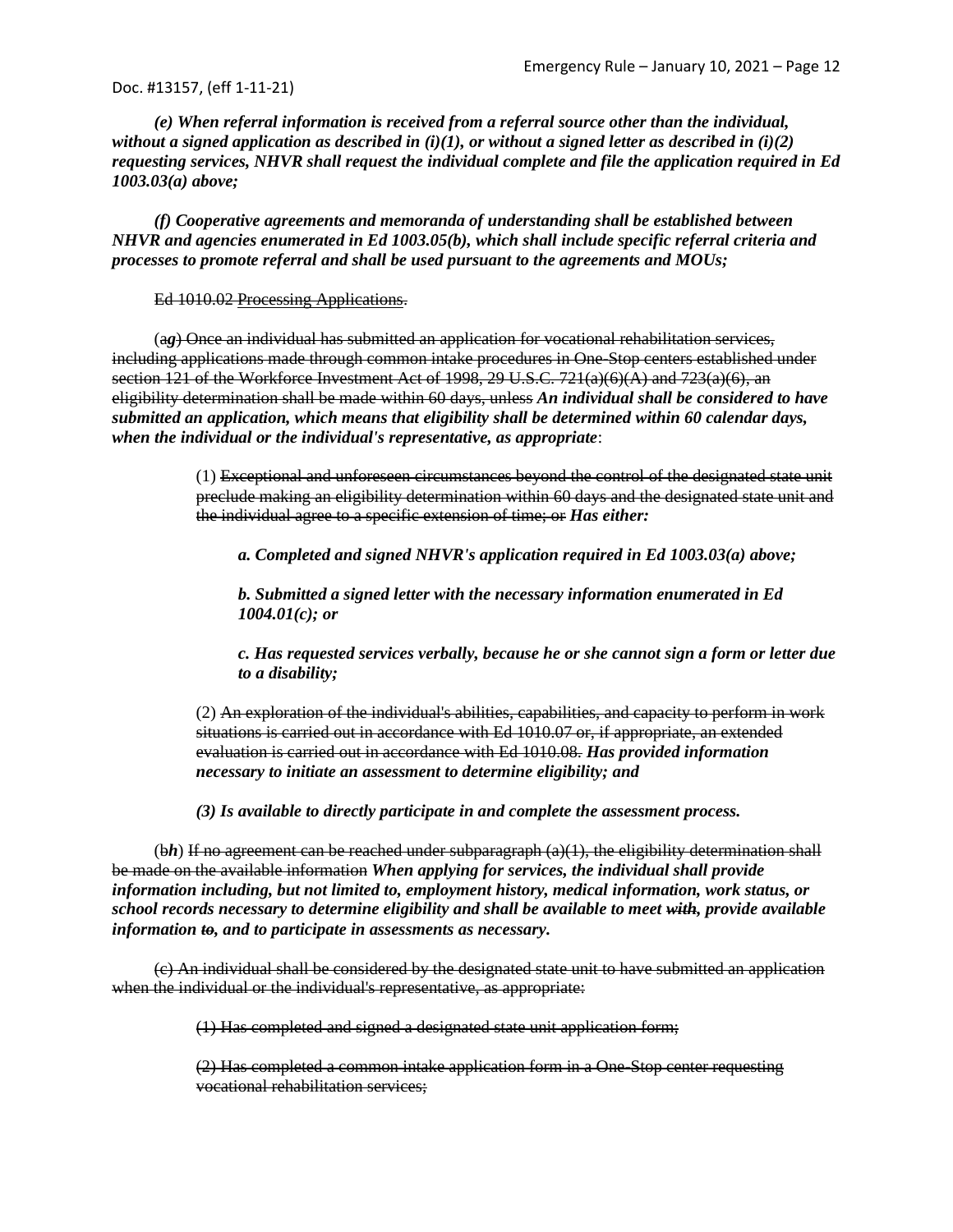(3) Has provided to the designated state unit information necessary to initiate an assessment to determine eligibility and priority for services;

(4) Is available to complete the assessment process; or

(5) Has otherwise requested services from the designated state unitthrough a verbal request, a request through an interpreter, or a request from the individual's representative.

(d) The designated state unit shall ensure that its application forms are available throughout New Hampshire, particularly in the One-Stop centers established under section 121 of the Workforce Investment Act of 1998, 29 U.S.C. 721(a)(6)(A) and 723(a)(6).

*PART Ed 1005 ASSESSMENT*

*Ed 1005.01 Assessment: Generally. In addition to the requirements of 34 CFR 361.42, the following shall apply to assessments for determining eligibility and priority for services:*

*(a) The assessment process shall begin when an individual with a disability applies for NHVR services with the intent to reach an employment outcome.*

*(b) The assessment process shall be utilized for the following:*

*(1) To determine eligibility;*

*(2) To determine the significance of disability;*

*(3) To identify the scope of required services and supports to meet rehabilitation needs;*

*(4) To substantiate appropriateness for supported employment;*

*(5) To develop the individualized plan for employment (IPE);*

*(6) To determine progress during the implementation of the IPE; and*

*(7) To determine if the individual has achieved an employment outcome in a competitive integrated setting consistent with the individual's employment factors.*

*(c) The NHVR counselor shall, to the extent possible, use existing information to establish eligibility and develop the IPE. When additional information is needed the NHVR counselor shall provide additional assessment services or other assessment services shall be authorized. These services shall be conducted in the most integrated setting possible.* 

*(d) An individual shall be accommodated to participate in the assessment process using the most appropriate mode of communication to enable the individual to comprehend and respond to information being communicated during the assessment process.*

*Ed 1005.02 Role of the Vocational Rehabilitation Counselor.*

*(a) The NHVR counselor shall:*

*(1) Collect, analyze, synthesize, and interpret available information;*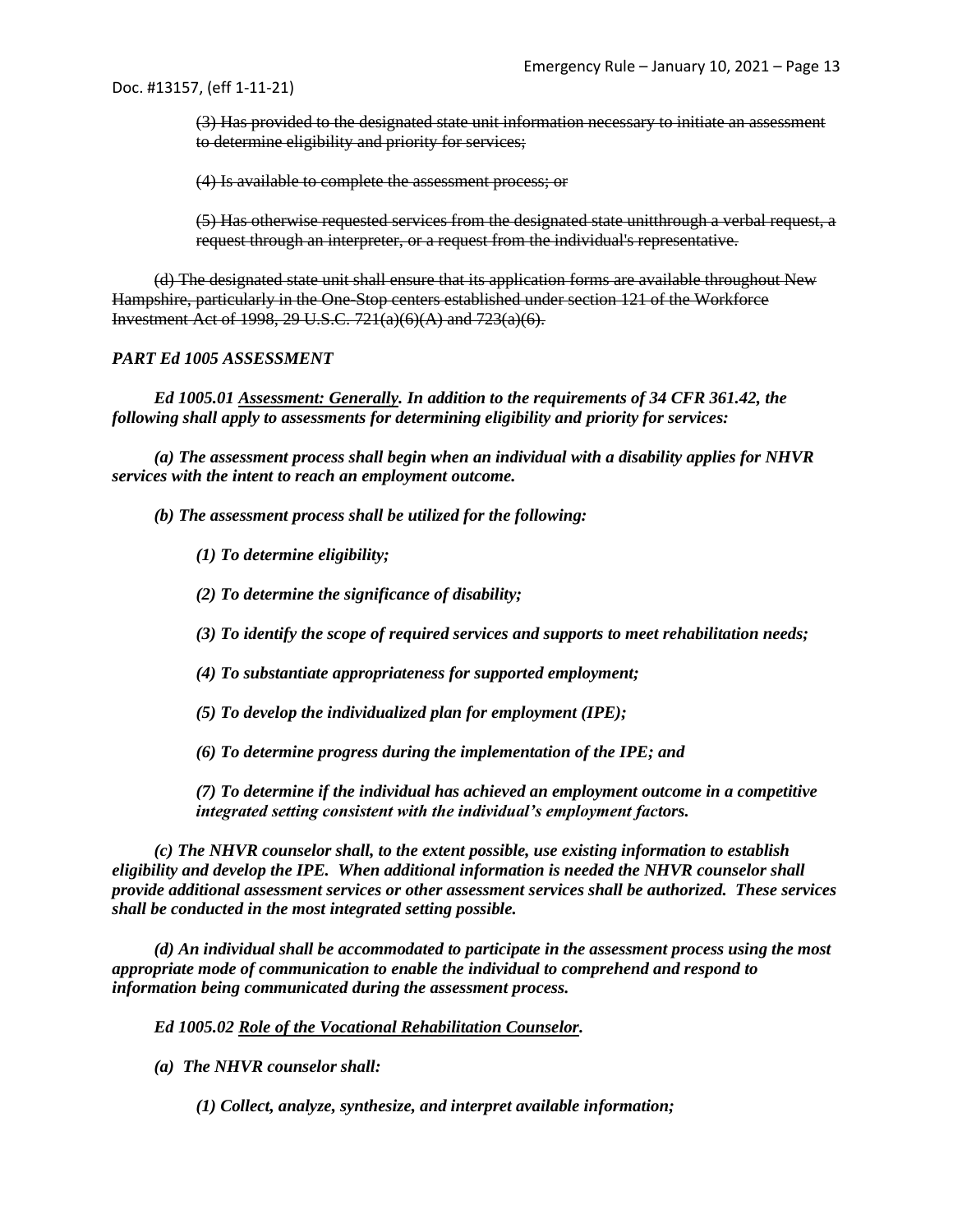*(2) Engage the individual with a disability in the assessment process; and*

*(3) Develop a positive counseling and guidance relationship by making every effort to understand the individual's priorities during the assessment process.*

*(b) If additional information is needed, the NHVR counselor, along with the individual receiving services, shall decide how to obtain the information and establish appropriate timeframes for completion.* 

*(c) The decision to pursue any additional assessments shall be fully discussed and explained to the individual.* 

*(d) The NHVR counselor shall obtain only the information necessary for eligibility or service planning.*

*(e) The individual's active involvement shall be documented in the record of services.*

*Ed 1005.03 Individual's Participation in the Assessment Process.*

*(a) The individual shall be offered every opportunity to actively participate in the assessment and decision-making process.*

*(b) The individual shall:*

*(1) Work with the NHVR counselor to understand how the assessment process is used to determine eligibility, plan for services, and identify an employment outcome;*

*(2) Be available for assessment services and complete any agreed upon assessment activities within the timeframe established; and*

*(3) Participate in a discussion of the results and what they mean in terms of achieving an employment outcome.*

*(c) The individual shall have an opportunity to respond to assessment results and include a representative in any discussions.* 

*(d) While the decision-making process shall be collaborative, decisions shall reflect the judgment of the NHVR counselor in accordance with Ed 1000 and 34 CFR 361.* 

*Ed 1005.04 Focus on Functional Capacities and Employment Factors.*

*(a) Assessment shall focus on the overall functional capacities of the individual, particularly the strengths related to pursuing employment.*

*(b) Assessment shall include a review of the individual's disability and its impact on one or more functional capacities as described in Ed 1007.02(b)(2).* 

*(c) The results of the assessment process shall then identify how one or more of these functional capacities impact the individual's unique employment factors as described in Ed 1006.02(d).*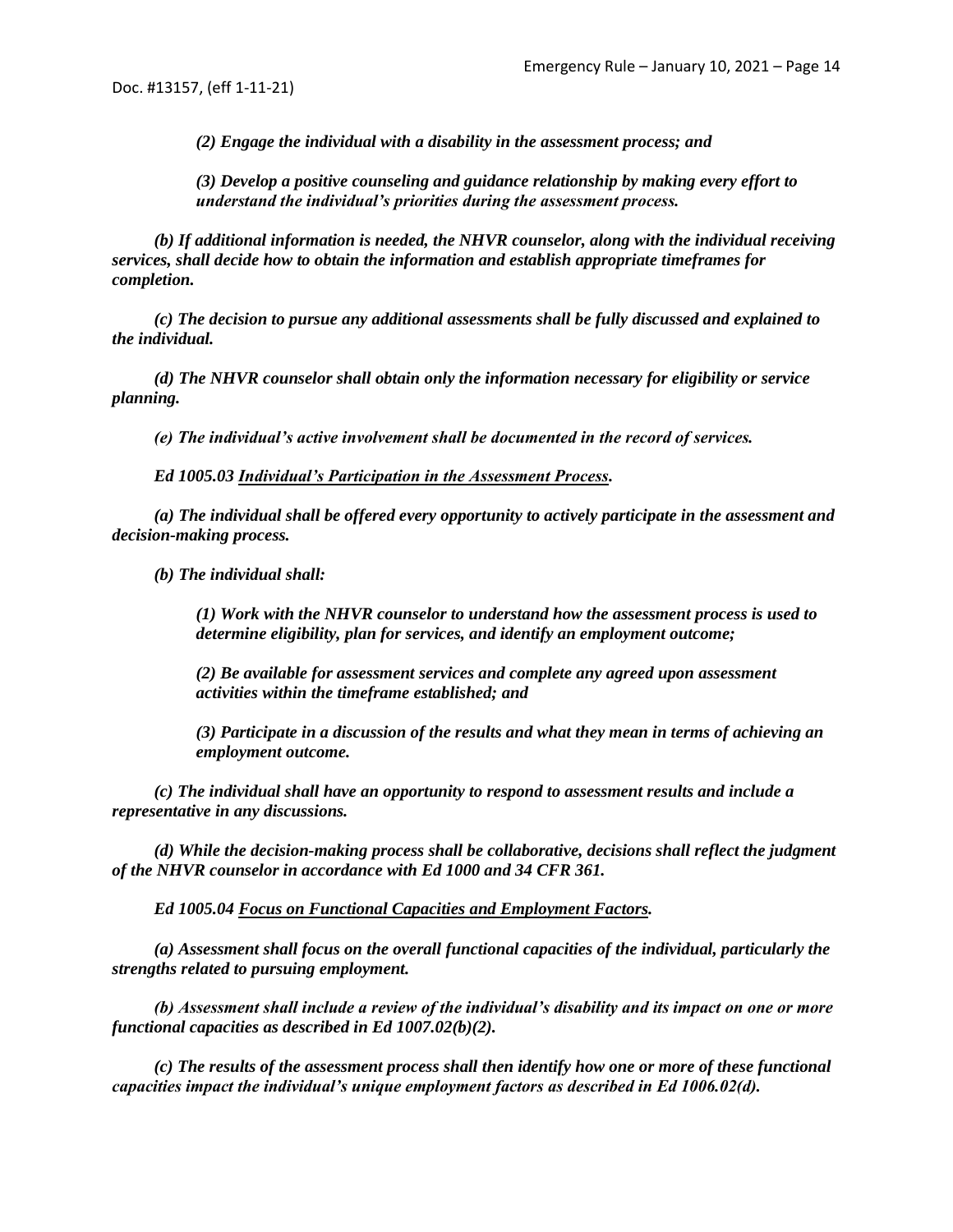*(d) Assessment shall specify what supports shall be provided to the individual to enhance strengths and overcome limitations.* 

#### Ed 1010*5*.03*5* Assessment for Determining Eligibility and Priority for Services.

(a) In order to determine whether an individual is eligible for vocational rehabilitation services and the individual's priority under an order of selection for services in the event New Hampshire operates under an order of selection, the designated state unit shall conduct an assessment. *An assessment for determining eligibility and priority for services shall begin when an individual with a disability applies for NHVR services, as outlined in Ed 1004.03(g), with the intent to reach an employment outcome;*

(b) The assessment shall be conducted in the most integrated setting possible, consistent with the individual's needs and informed choice, and in accordance with the provisions of Ed 1010.04 through Ed 1010.09. *An assessment and determination shall be completed within 60 days of receipt of one of the application types described in Ed 1004.03(g);*

*(c) Existing information shall be reviewed by the NHVR counselor to determine if the information is sufficient to determine eligibility and this shall include establishing the disability(ies), identifying the impediment to employment, and determining whether there is a need for vocational rehabilitation services.* 

*(d) After the execution of the "Authorization to Disclose Information to NH Vocational Rehabilitation" form, revised November 2020, and all other applicable releases, written documentation of the person's disability shall be obtained. This documentation may be from treatment facilities, providers, medical and other diagnosticians, educational sources, federal or state agencies, therapists, and professionals who evaluate and report on functional limitations. Referrals made by other agencies may include information about the individual's disability, resulting functional limitations, and how it relates to the individual's employment needs.*

*(e) Individuals may obtain and provide documentation from their treating physician, certified treatment program, a licensed or certified practitioner skilled in the diagnosis and treatment of the disability, or other source that verifies the existence and extent of an impairment to assist with the eligibility determination process.*

*(f) If additional information is needed, the applicant and counselor shall decide how best to obtain the information and establish appropriate time frames. If the applicant is unable to provide appropriate evidence, NHVR shall obtain the required information as part of the assessment process.*

*(g) If not already completed, the applicant and counselor shall complete the form required in Ed 1003.03(b) during the assessment process using the information gathered before and during the process.*

*(h) Existing information shall be considered adequate if, in the NHVR counselor's judgment, it provides sufficient information to document the person's disability(ies) and employment factors, resulting impediments to employment, ability to benefit from services, and requirements for services.*

*(i) If an individual meets NHVR's eligibility criteria, eligibility shall not be delayed while waiting for information to be used for vocational planning purposes.* 

*(j) A determination of eligibility shall not be a guarantee of the provision of specific services.*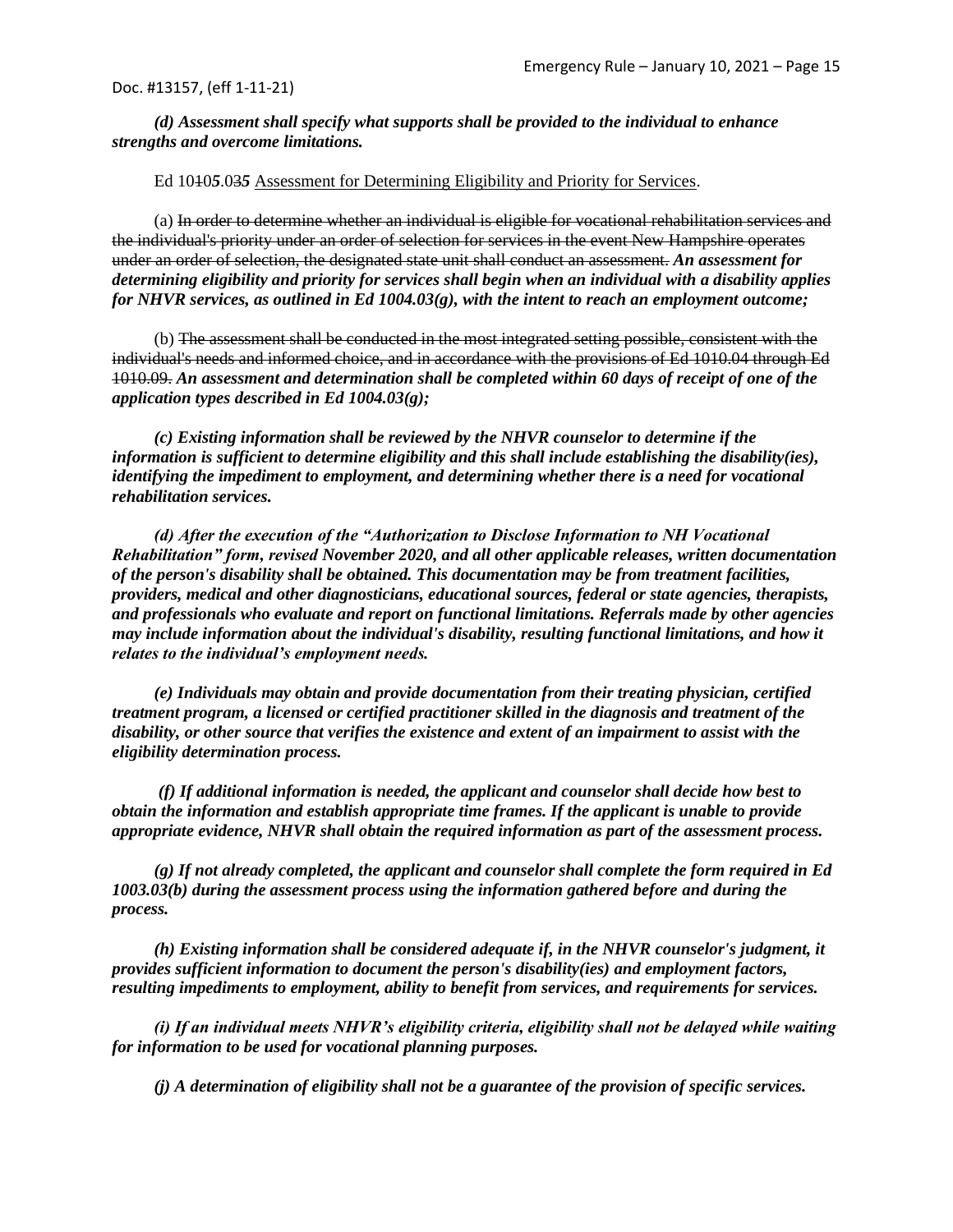*Ed 1005.06 Assessment for Developing the Individualized Plan for Employment (IPE).* 

*(a) NHVR shall conduct an assessment for determining vocational rehabilitation needs for each eligible individual. The assessment shall be used to determine the employment outcome and the nature and scope of vocational rehabilitation services to be included in the IPE.*

*(b) A comprehensive assessment of the eligible individual shall be limited to information necessary to identify the rehabilitation needs of the eligible individual and to develop the individual's IPE as follows:*

*(1) Existing information shall be used as the primary source of information;*

*(2) Information provided by the individual and other sources shall be subject to the rules of confidentiality and release of information under Ed 1003 and 34 CFR 361.38;*

*(3) To the degree necessary, an assessment of the personality, interests, interpersonal skills, intelligence and related functional capacities, educational achievements, work experience, vocational aptitudes, personal and social adjustments, and employment opportunities of the individual, and the medical, psychiatric, psychological, and other pertinent vocational, educational, cultural, social, recreational, and environmental factors that affect the employment and rehabilitation needs of the individual;*

*(4) To the degree necessary, an appraisal of the patterns of work behavior of the individual and services needed for the individual to acquire occupational skills, and to develop work attitudes, work habits, work tolerance, and social and behavior patterns necessary for successful job performance, including the use of work in real job situations to assess and develop the capacities of the individual to perform adequately in a work environment; and*

*(5) Referral, where appropriate, for assistive technology services to assess and develop the capacities of the individual to perform in a work environment.*

*Ed 1005.07 Referral for Assessment Services.*

*(a) After a review of existing information, if additional information is needed, the NHVR shall refer the individual for assessment services conducted by an agency other than NHVR.* 

*(b) When referring for assessment services, the NHVR counselor shall provide necessary information, through the most appropriate communication mode for the individual, which focuses on the individual's unique vocational needs. The referral shall include relevant background information about the individual's disability, previous education and work experience, available pertinent records, and existing reports, as appropriate.*

*(c) The NHVR counselor shall prepare the individual for the assessment in advance.*

*(d) The NHVR counselor shall assist the individual in understanding the findings and develop a plan.*

*PART Ed 1006 ELIGIBILITY FOR SERVICES*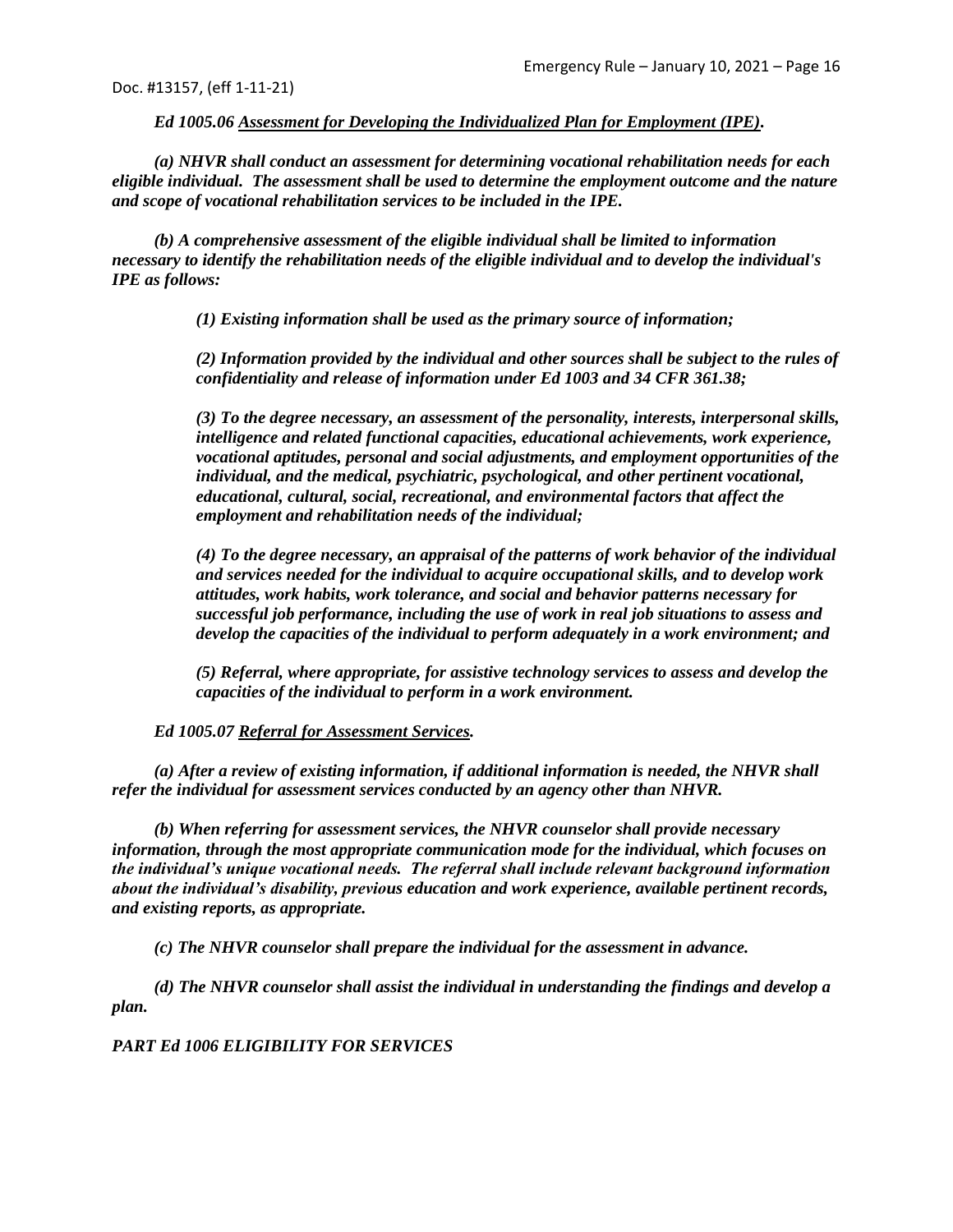Ed 1010*6*.04*1* Eligibility Requirements. *In addition to the requirements under 34 CFR 361.42 the following shall apply when determining eligibility and an individual's priority under an order of selection for services:*

(a) An applicant shall be determined eligible for vocational rehabilitation services if: *A person requires vocational rehabilitation services when the individual, because of the substantial impediment to employment caused by their disability, cannot achieve an employment outcome consistent with an individual's employment factors without receiving vocational rehabilitation services. The services provided shall be essential and necessary to overcome the barriers to employment which are the direct result of the person's disability;*

> (1) A determination is made by qualified personnel that the applicant has a physical or mental impairment;

(2) A determination is made by qualified personnel that the applicant's physical or mental impairment constitutes or results in a substantial impediment to employment for the applicant;

(3) A determination is made by a vocational rehabilitation counselor employed by the designated state unit that the applicant requires vocational rehabilitation services to prepare for, secure, retain, or regain employment consistent with the applicant's unique strengths, resources, priorities, concerns, abilities, capabilities, interests, and informed choice; and

(4) A determination is made by the designated state unit that the applicant can benefit in terms of an employment outcome from the provision of vocational rehabilitation services.

(b) An applicant who meets the eligibility requirements in Ed  $1010.04(a)(1)$  and (2) shall be deemed as being able to benefit in terms of an employment outcome unless the designated state unit demonstrates, based on clear and convincing evidence, that the applicant is incapable of benefiting in terms of an employment outcome from vocational rehabilitation services due to the severity of the applicant's disability. *The counselor shall consider the following circumstances when determining if the individual requires NHVR services to reach an employment outcome:*

> *(1) The individual has transferable skills, which are consistent with the individual's employment factors, but the individual's disability prevents him or her from using those transferable skills to prepare for, secure, retain, advance in or regain employment;*

*(2) The individual cannot access services that will allow him or her to achieve an employment outcome without vocational rehabilitation services;*

*(3) The individual lost a job because of his or her disability, and this prevents him or her from finding other employment; and*

*(4) The individual needs to pursue another job or career because the current position is contraindicated to the disability;*

(c) Any applicant who has been determined eligible for Social Security benefits under Title II or Title XVI of the Social Security Act shall be: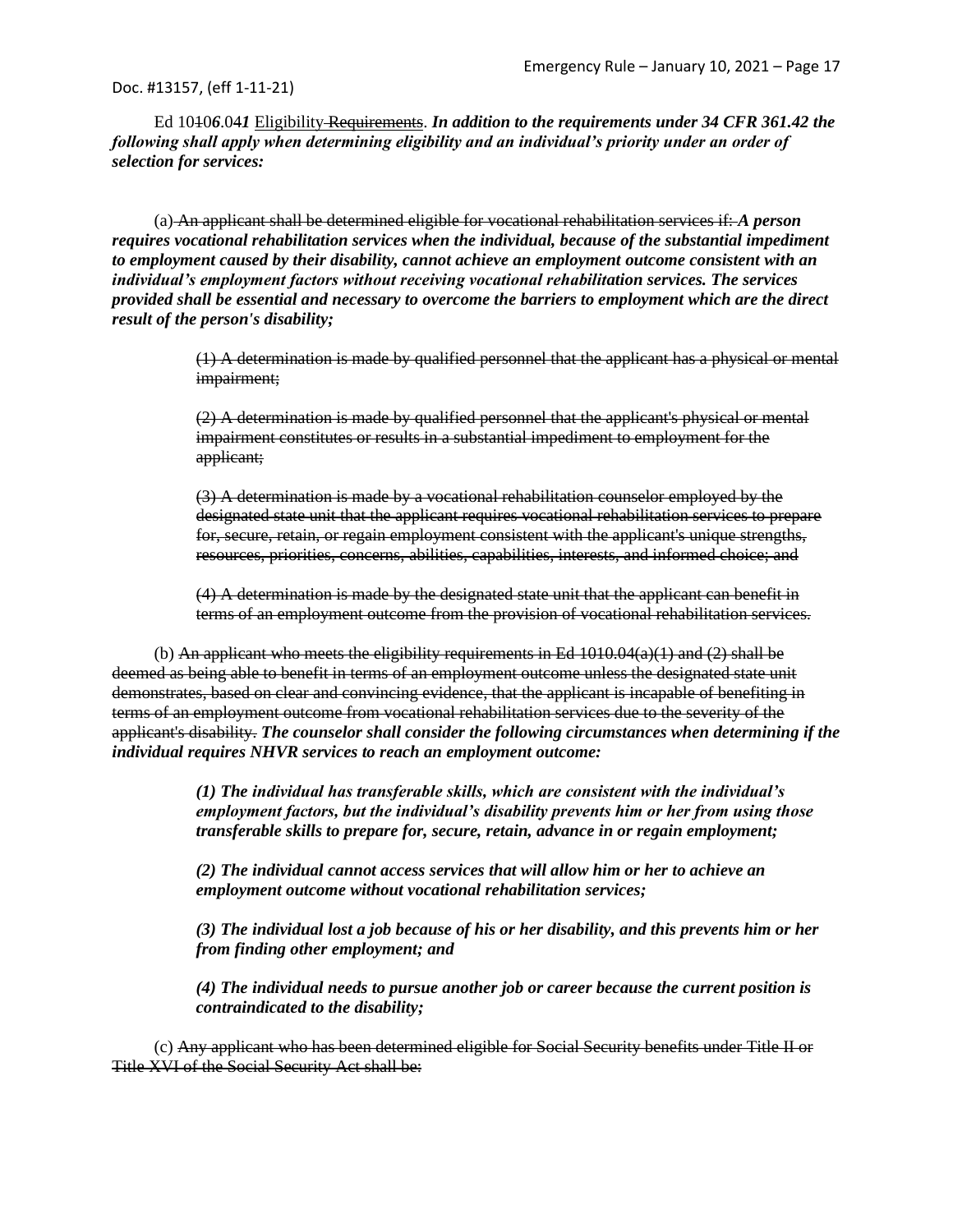$(1)$  Presumed to be eligible for vocational rehabilitation services under Ed 1010.04(a) and (b); and

(2) Considered to be an individual with a significant disability. *For purposes of an assessment for determining eligibility and vocational rehabilitation needs under 34 CFR 361.42(a)(2), an individual shall be presumed to have a goal of an employment outcome.*

(d) If an applicant for vocational rehabilitation services asserts that he or she is eligible for Social Security benefits under Title II or Title XVI of the Social Security Act and is therefore presumed eligible for vocational rehabilitation services under Ed 1010.04(c)(1), but is unable to provide appropriate evidence, such as an award letter, to support that assertion, the designated state unit shall verify the applicant's eligibility under Title II or Title XVI of the Social Security Act by contacting the Social Security Administration. This verification shall be made within a period of time that enables the designated state unit to determine the applicant's eligibility for vocational rehabilitation services within 60 days of the individual submitting an application for services in accordance with Ed 1010.02(a) and (c). *A determination of eligibility shall not constitute a guarantee of the provision of specific services or of NHVR's financial support.*

(e) Any eligible individual shall intend to achieve an employment outcome that is consistent with the applicant's*:*

- (1) Unique strengths;
- (2) Resources;
- (3) Priorities;
- (4) Concerns;
- (5) Abilities;
- (6) Capabilities;
- (7) Interests; and
- (8) Informed choice.

(f*e*) The designated state unit*NHVR* shall inform individuals, through its application process for vocational rehabilitation services, that individuals who receive services under the program shall intend to achieve an employment outcome.

(g*f*) The applicant's completion of the application process for vocational rehabilitation services shall be sufficient evidence of the individual's intent to achieve an employment outcome, and no additional demonstration on the part of the applicant shall be required for purposes of satisfying Ed 1010.04(e).

(h*g*) Nothing in this section shall be construed to create an entitlement to any vocational rehabilitation service.

Ed 1010.05 Prohibited Factors. In making a determination of eligibility under Ed 1010.03 through Ed 1010.04 and under Ed 1010.06 through Ed 1010.09: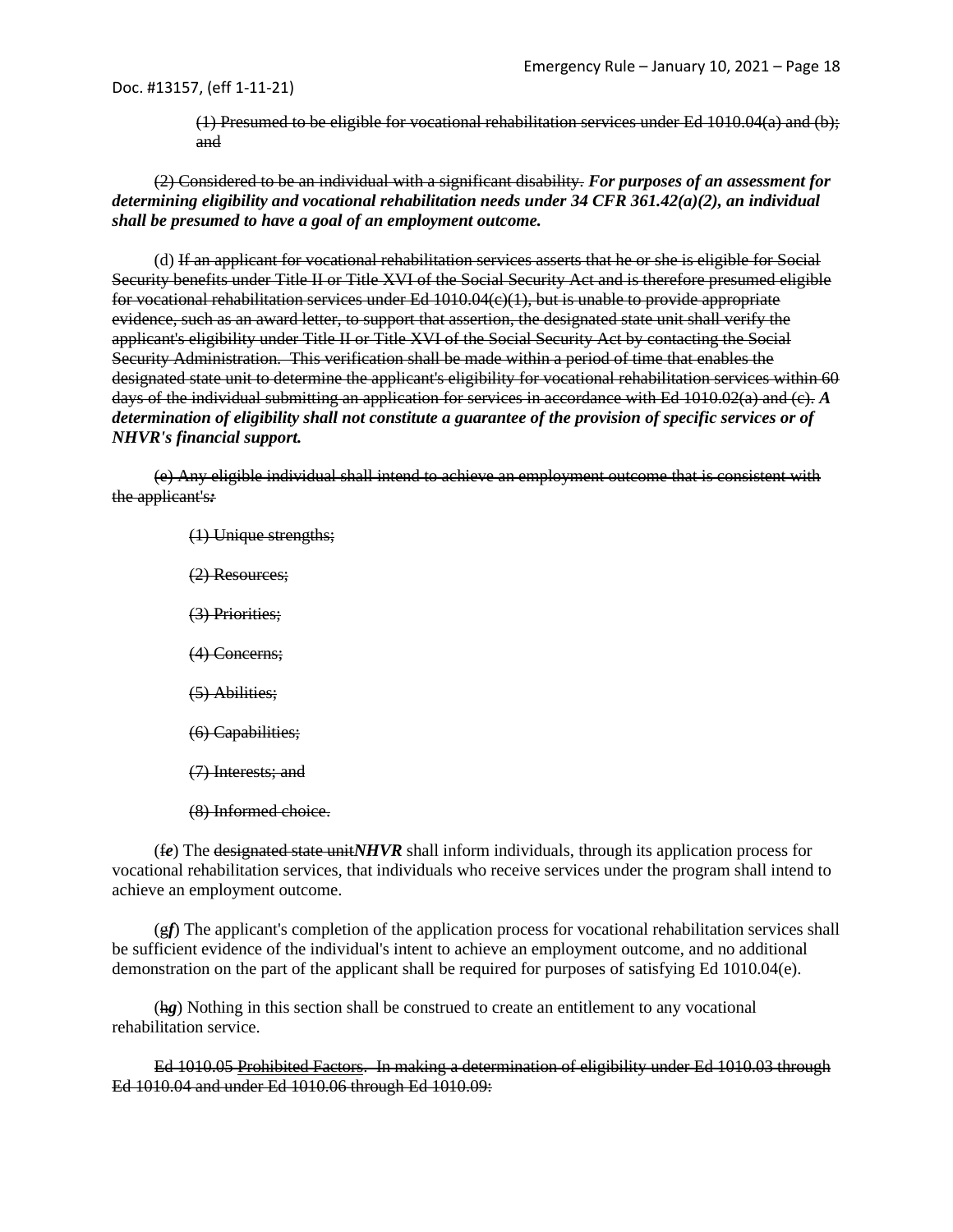(a) No applicant or group of applicants shall be excluded or found ineligible solely on the basis of the type of disability; and

(b) The eligibility requirements shall be applied without regard to the:

(1) Age, gender, race, color, or national origin of the applicant;

(2) Type of expected employment outcome;

(3) Source of referral for vocational rehabilitation services;

(4) Particular service needs or anticipated cost of services required by an applicant; and

(5) The income level of an applicant or applicant's family.

*Ed 1006.02 Employment Factors.*

*(a) The NHVR counselor shall begin the eligibility process with the presumption that the individual can benefit from vocational rehabilitation services in terms of an employment outcome.*

*(b) Eligibility for services shall be determined in relationship to the individual's need for services to achieve an employment outcome consistent with the individual's employment factors as described in (d) below.*

*(c) Employment factors shall be assessed, documented, and considered together when determining eligibility and planning services, relying on existing information available from the individual and other sources, as well as situational assessments where appropriate. One employment factor alone shall not outweigh the other factors and each factor shall be balanced with the other components when assessing eligibility or planning for services.* 

*(d) Employment factors shall be assessed and documented in the following categories:*

*(1) Strengths as demonstrated by the individual's positive attributes or inherent expertise related to an employment field such as intellectual aptitude, motivation, talents, work and volunteer experience, work skills, work-related hobbies and transferable life skills;*

*(2) Resources as demonstrated by the individual's sources of available support, including financial, social, information, and technological, on which the person can rely to prepare for and meet employment objectives. These resources could be available from the individual, the family, or other community or public sources;*

*(3) Priorities as demonstrated by the individual's consistency with and relationship to employment-related preferences, based on informed choice among available options;*

*(4) Concerns as demonstrated by the individual's employment-related issues that need to be considered in vocational planning such as financial, self-sufficiency, medical, residential, transportation and family considerations;*

*(5) Abilities as demonstrated by the individual's existing physical, mental, or functional capacity to successfully engage in employment through natural aptitude or acquired proficiency;*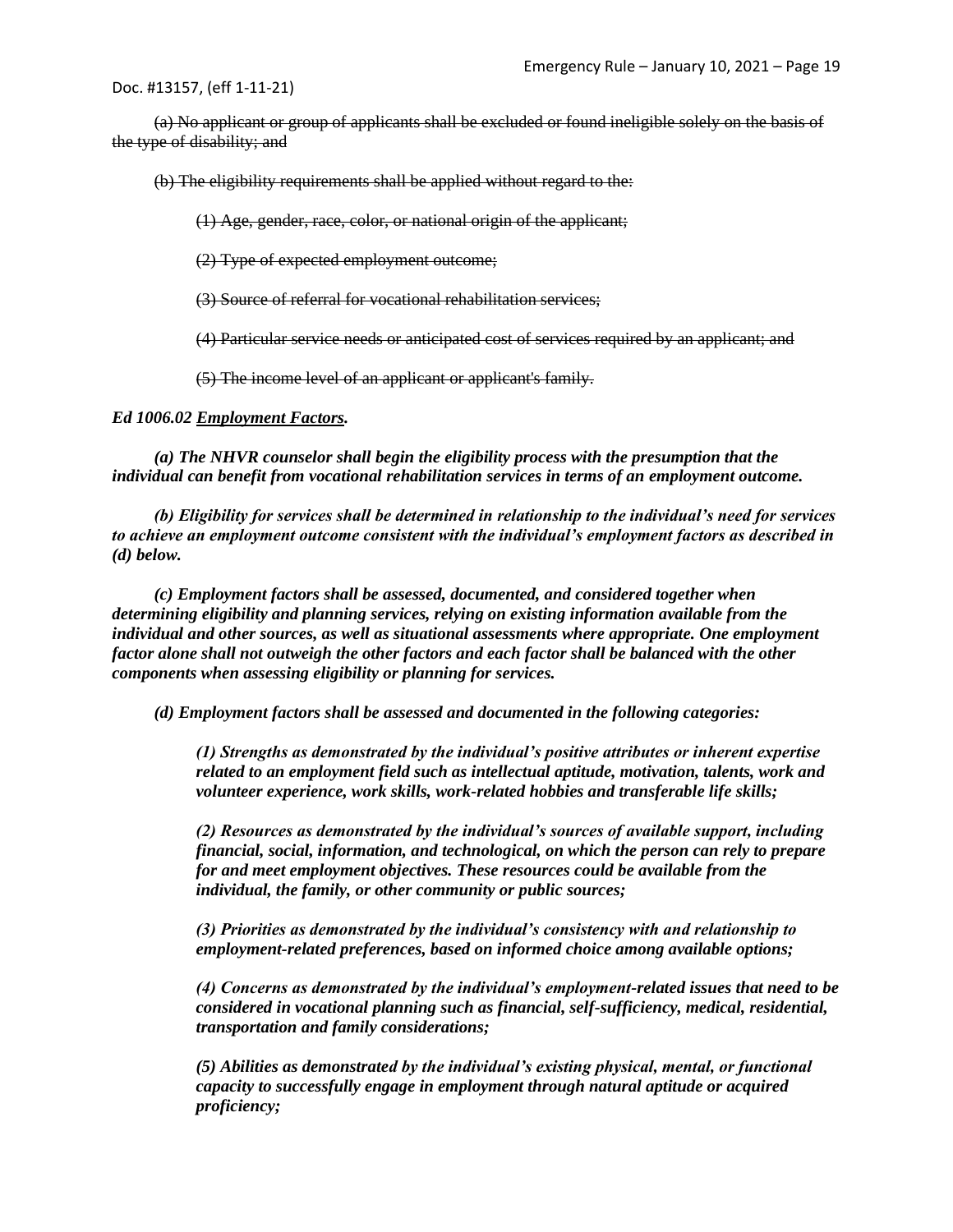*(6) Capabilities as demonstrated by the potential for an individual to develop the skills necessary for employment through the provision of vocational rehabilitation services;*

*(7) Interests as demonstrated by occupational areas on which an individual has focused special attention; and*

*(8) Informed choice as demonstrated by the active involvement of participants contributing to the success of and satisfaction with their employment goals in the selection of a longterm employment outcome, rehabilitation objectives, and vocational rehabilitation services including assessment services and service providers.*

Ed 1010.06 Review and Assessment of Data for Eligibility Determination.

(a) Except as provided in Ed 1010.07, the designated state unit*NHVR* shall base its determination of each of the basic eligibility requirements in Ed 1010.04 on:

(1) A review and assessment of existing data, including:

a. Counselor observations;

b. Education records;

c. Information provided by the individual or the individual's family;

d. Information used by education officials; and

e. Determinations made by officials of other agencies; and

 $(2)$  To the extent existing data do not describe the current functioning of the individual or are unavailable, insufficient, or inappropriate to make an eligibility determination, an assessment of additional data resulting from the provision of vocational rehabilitation services, including:

a. Trial work experiences;

b. Assistive technology devices and services;

c. Personal assistance services; and

d. Any other support services that are necessary to determine whether an individual is eligible.

(b) Except as provided in Ed 1010.07, the designated state unit shall base its presumption under Ed 1010.04(c) that an applicant who has been determined eligible for Social Security benefits under Title II or Title XVI of the Social Security Act satisfies each of the basic eligibility requirements in Ed 1010.04 on determinations made by the Social Security Administration.

Ed 1010*6*.07*3* Trial Work Experiences for Individuals with Significant Disabilities.

(a) Prior to any determination that an individual with a disability is incapable of benefiting from vocational rehabilitation services in terms of an employment outcome because of the severity of that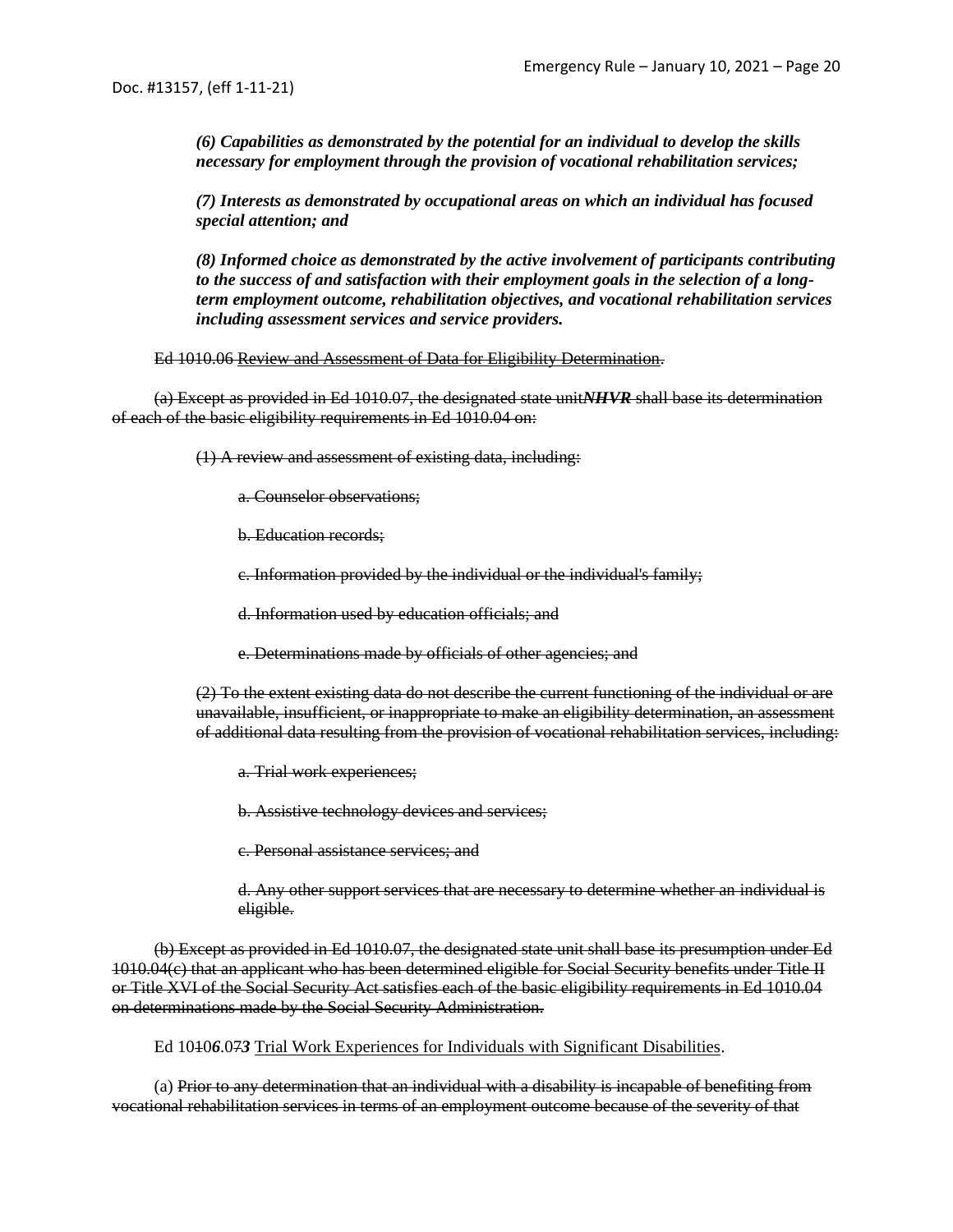individual's disability, the designated state unit shall conduct an exploration of the individual's abilities, capabilities, and capacity to perform in realistic work situations to determine whether there is clear and convincing evidence to support such a determination. *Before an individual is determined unable to benefit from vocational rehabilitation services because of the severity of the individual's disability, the NHVR counselor shall explore the individual's abilities, capabilities, and capacity to perform in work situations through trial work experiences;*

(b) The designated state unit shall develop a written plan to assess periodically the individual's abilities, capabilities, and capacity to perform in work situations through the use of trial work experiences. Such trial work experience shall be provided in the most integrated setting possible, consistent with the informed choice and rehabilitation needs of the individual. *A trial work experience shall assess individuals with most significant disabilities by providing an opportunity to demonstrate their potential capacities through real work experiences;*

(c) Trial work experiences shall include supported employment, on-the-job training, and other experiences using realistic work settings. *The trial work experiences shall provide an opportunity for a variety of experiences with on-the-job supports and training, including assistive technology, except when determined not appropriate for an individual to participate in such experience;*

(d) Trial work experiences shall be of sufficient variety and over a sufficient period of time for the designated state unit to determine that: *If a trial work experience is not appropriate for an individual, the vocational rehabilitation counselor shall document in the case record the circumstances for that determination;*

> (1) There is sufficient evidence to conclude that the individual can benefit from the provision of vocational rehabilitation services in terms of an employment outcome; or

> (2) There is clear and convincing evidence that the individual is incapable of benefiting from vocational rehabilitation services in terms of an employment outcome due to the severity of the individual's disability.

(e) The designated state unit shall provide appropriate supports, including assistive technology devices and services and personal assistance services, to accommodate the rehabilitation needs of the individual during the trial work experiences. *The results of the trial work experience shall be used demonstrate that the individual can benefit from services or it shall enable the NHVR counselor to determine with clear and convincing evidence that the applicant cannot benefit from vocational rehabilitation services in terms of an employment outcome;*

*(f) NHVR counselors shall enlist community rehabilitation providers through vocational assessments that include a situational assessment, community-based workplace assessments, work tryouts, and supported employment as a means to provide the required trial work experiences;* 

*(g) NHVR counselors shall have a high degree of certainty before concluding that a person is incapable of benefiting from vocational rehabilitation services, and there shall be clear and convincing evidence for the conclusion. For purposes of this rule, clear and convincing evidence shall mean that no employment outcome is possible considering information from the trial work experience and more than one opinion considered and utilized as evidence; and*

*(h) A written plan for the trial work experience shall be outlined in the record of services that describes the services necessary to determine eligibility. Only services to determine eligibility or to determine the existence of clear and convincing evidence that the individual is incapable of benefiting*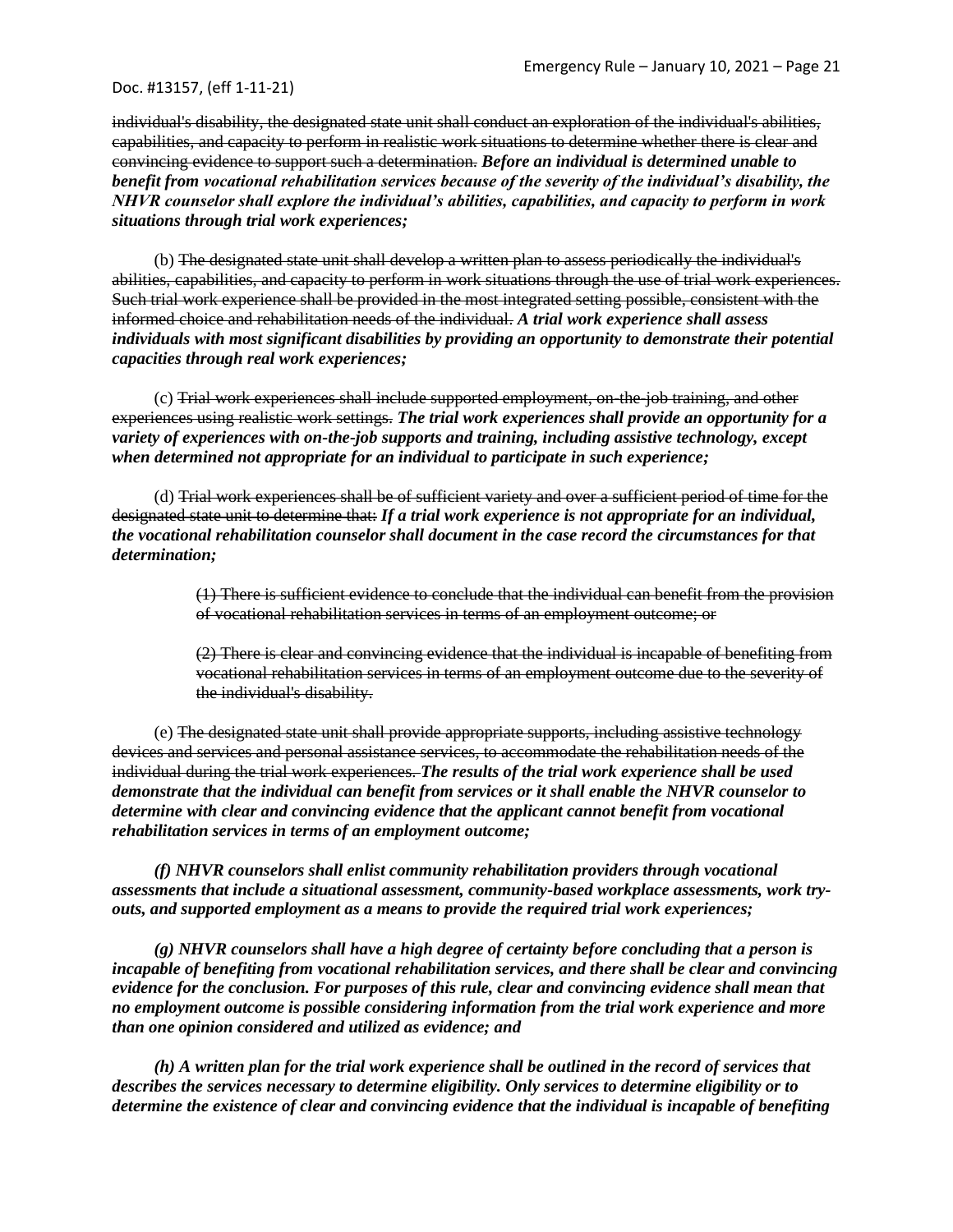*from an employment outcome because of the severity of the disability shall be provided during a trial work experience. The written plan shall include the expected duration of services, identification of the service provider, and how the experience will contribute to the determination of the individual's eligibility.* 

Ed 1010*6*.08*4* Extended Evaluation for Certain Individuals with Significant Disabilities*Timeline for Determining Eligibility*.

(a) If an individual cannot take advantage of trial work experiences or if options for trial work experiences have been exhausted before the designated state unit is able to make the determinations described in Ed 1010.07(d), the designated state unit shall conduct an extended evaluation to make these determinations. *Pursuant to 34 CFR 361.41(b), an eligibility determination shall be made within 60 days of applying for services, as pursuant to Ed 1004.01(i) unless there are exceptional or unforeseen circumstances, or a trial work experience is necessary;*

(b) During the extended evaluation period, vocational rehabilitation services shall be provided in the most integrated setting possible, consistent with the informed choice and rehabilitation needs of the individual. *When eligibility cannot be determined within 60 days, as stated in (a) above, NHVR staff shall reach an agreement with the applicant to extend the 60-day time limit. The applicant shall be informed of:*

> *(1) The reasons for the delay and the steps necessary to reach an eligibility determination; and*

*(2) A date for which eligibility shall be determined;*

(c) During the extended evaluation period, the designated state unit shall develop a written plan for providing services necessary to make a determination under Ed 1010.07(d). *If the determination will be delayed beyond the projected date, staff shall work with the applicant to resolve any impediments. A new projected date for eligibility determination shall be based on the anticipated time frame to collect the necessary information;*

(d) During the extended evaluation period, the designated state unit shall provide only those services that are necessary to make the determination described in Ed 1010.07(d) and shall terminate extended evaluation services when the designated state unit is able to make the determination. *If an agreement to extend the timeline for determination cannot be achieved one of the following shall apply:*

> *(1) If the delay is not due to the individual's refusal to provide information, but rather to the individual's unavailability to provide additional information or participate in additional assessment for determining eligibility, the case shall be closed pursuant to 1003.03(d), and the individual shall be fully informed of his or her right to an administrative review, mediation and impartial hearing and assistance as described in Ed 1021;*

*(2) If the delay is due to the individual declining to provide additional information or participate in additional assessment activities after initial documentation is received, the eligibility decision shall be made as quickly as possible and the individual shall be fully informed of his or her right to an administrative review, mediation and impartial hearing and assistance as described in Ed 1021; or*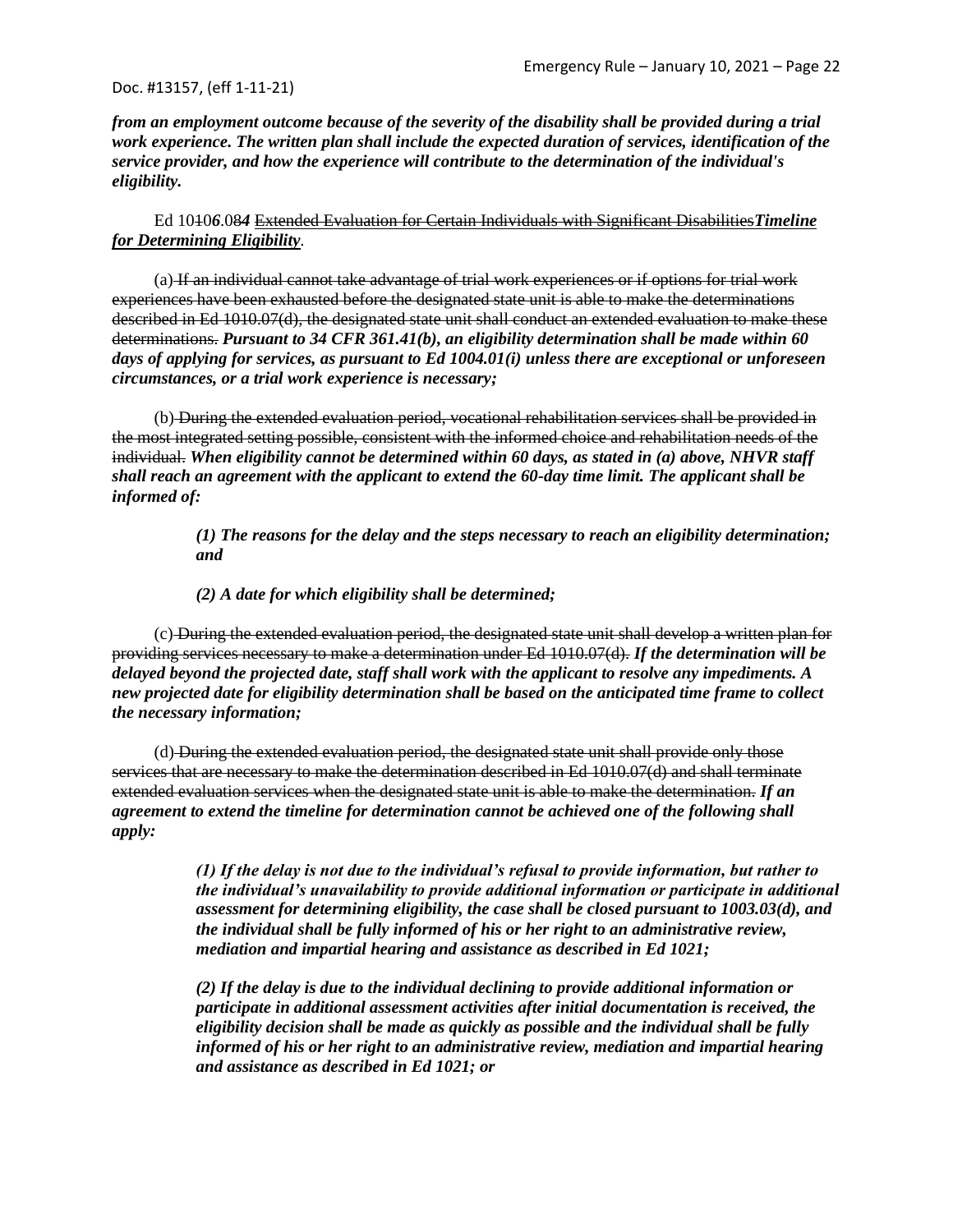*(3) If the delay is due to the individual's refusal to provide information, the case shall be closed pursuant to 1003.03(d), and the individual shall be fully informed of his or her right to an administrative review, mediation and impartial hearing and assistance as described in Ed 1021.*

Ed 1010.09 Data for Determination of Priority for Services under an Order of Selection.

(a) If the designated state unit is operating under an order of selection for services as provided in Ed 1006, the designated state unit shall base its priority assignments on:

> (1) A review of the data that was developed under Ed 1010.06 and Ed 1010.07 to make the eligibility determination; and

(2) An assessment of additional data, to the extent necessary.

*Ed 1006.05 Eligibility Determination. Except as provided in Ed 1006.04(b) through (d), within 60 days of an individual's application for services pursuant to Ed 1004.01(g) NHVR shall notify the individual regarding eligibility as follows:*

*(a) When sufficient information and documentation exists to determine eligibility, that the applicant is eligible for services, and planning for services continues;*

*(b) When eligibility cannot be determined because of the severity of the person's disability, that a written plan shall be developed for the services to be provided during a trial work experience to determine if the individual can benefit from NHVR services;*

*(c) When sufficient information and documentation exists to determine that the applicant:*

*(1) Does not have a disability;* 

*(2) Does not have a substantial impediment to employment;*

*(3) Is unable to benefit from vocational rehabilitation services in terms of an employment outcome because of the severity of the disability, justified by clear and convincing evidence demonstrated by a trial work experience pursuant to Ed 1006.03; or*

*(4) Does not require services.*

Ed 1010*6*.10*6* Procedures for *Provisions of an* Ineligibility Determination. *NHVR shall comply with 34 CFR 361.43 when making an ineligibility determination.*

(a) If the designated state unit determines that an applicant is ineligible for vocational rehabilitation services or determines that an individual receiving services under an individualized plan for employment is no longer eligible for services, the designated state unit shall:

> (1) Make the determination only after providing an opportunity for full consultation with the individual or, as appropriate, with the individual's representative;

(2) Inform the individual in writing, supplemented as necessary by other appropriate modes of communication consistent with the informed choice of the individual, of: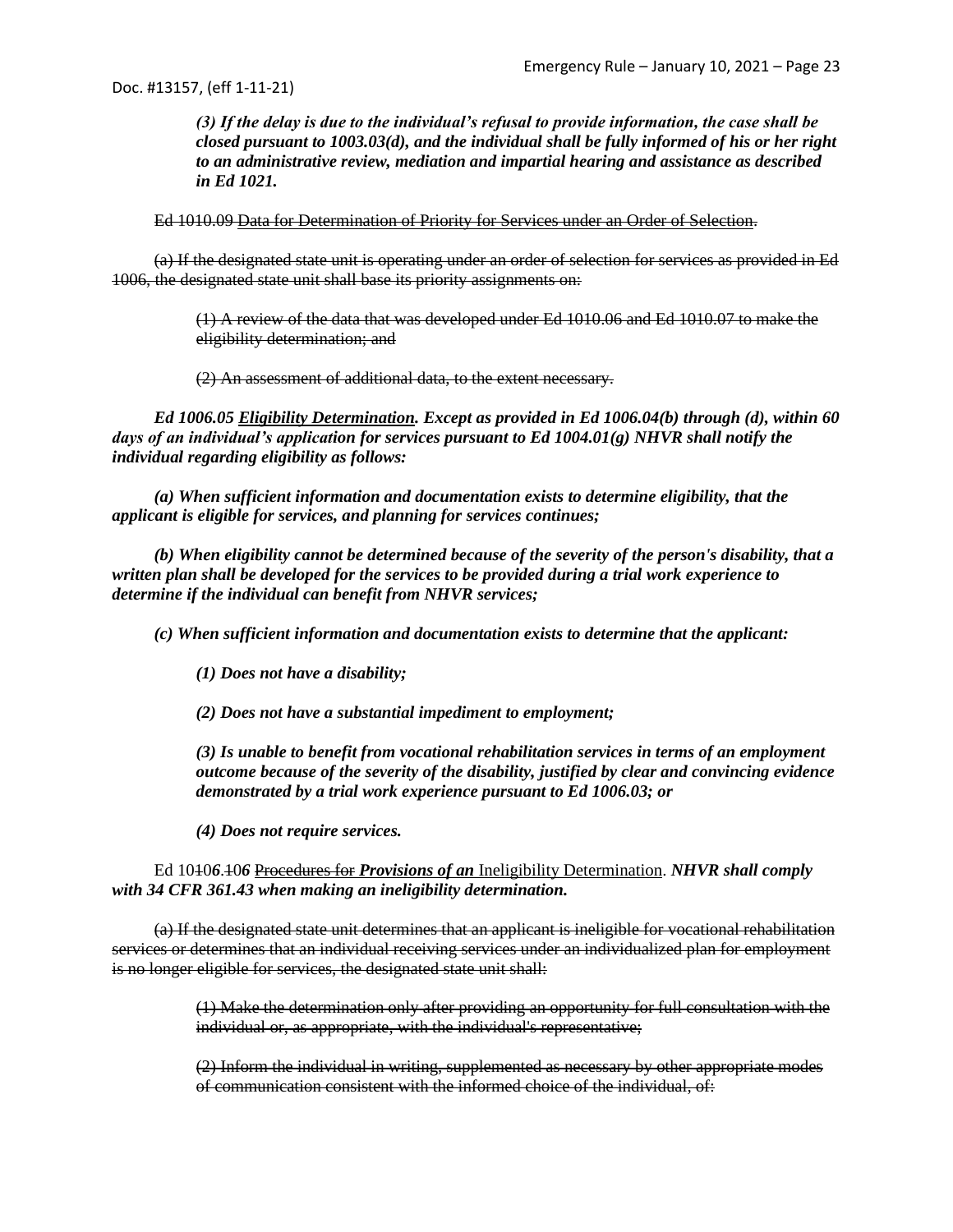a. The ineligibility determination, including the reasons for that determination;

b. The requirements under this section; and

c. The means by which the individual may express and seek remedy for any dissatisfaction, including the procedures for review of designated state unit*NHVR* personnel determinations in accordance with Ed 1004;

(3) Provide the individual with a description of services available from a client assistance program established under 34 CFR 370 and with information on how to contact that program;

(4) Refer the individual:

a. To other programs that are part of the One-Stop service delivery system under the Workforce Investment Act, 29 U.S.C 705, that can address the individual's training or employment-related needs; or

b. To local extended employment providers if the ineligibility determination is based on a finding that the individual is incapable of achieving employment; and

(5) Review within 12 months and annually thereafter if requested by the individual or, if appropriate, by the individual's representative any ineligibility determination that is based on a finding that the individual is incapable of achieving an employment outcome.

(b) The review required under Ed 1010.10(a)(5) shall not be conducted in situations in which the individual has refused it, the individual is no longer present in New Hampshire, the individual's whereabouts are unknown, or the individual's medical condition is rapidly progressive or terminal.

Ed 1010*6*.11*07* Closure without Eligibility Determination. *Pursuant to 34 CFR 361.44* T*t*he designated state unit*NHVR* shall not close an applicant's record of services prior to making an eligibility determination unless the applicant declines to participate in, or is unavailable to complete, an assessment for determining eligibility and priority for services, and the designated state unit*NHVR* has made a minimum number of 2 attempts to contact the applicant or, if appropriate, the applicant's representative to encourage the applicant's participation.

### *PART Ed 1007 SIGNIFICANCE OF DISABILITY*

*Ed 1007.01 Significance of Disability Categories.*

*(a) NHVR shall assign and track levels of significance of disabilities to ensure vocational rehabilitation services for individuals with significant disabilities, and, when NHVR is unable to provide vocational rehabilitation services to all eligible individuals, establish priority categories to enable NHVR to transition services when an order of selection is necessary.*

*(b) The NHVR counselor shall identify an individual as having a most significant, significant, or less significant disability using existing information without delaying the eligibility decision based on criteria including, but not limited to:*

*(1) The individual's functional capacities;*

*(2) The services needed to reduce the impact of disability-related limitations; and*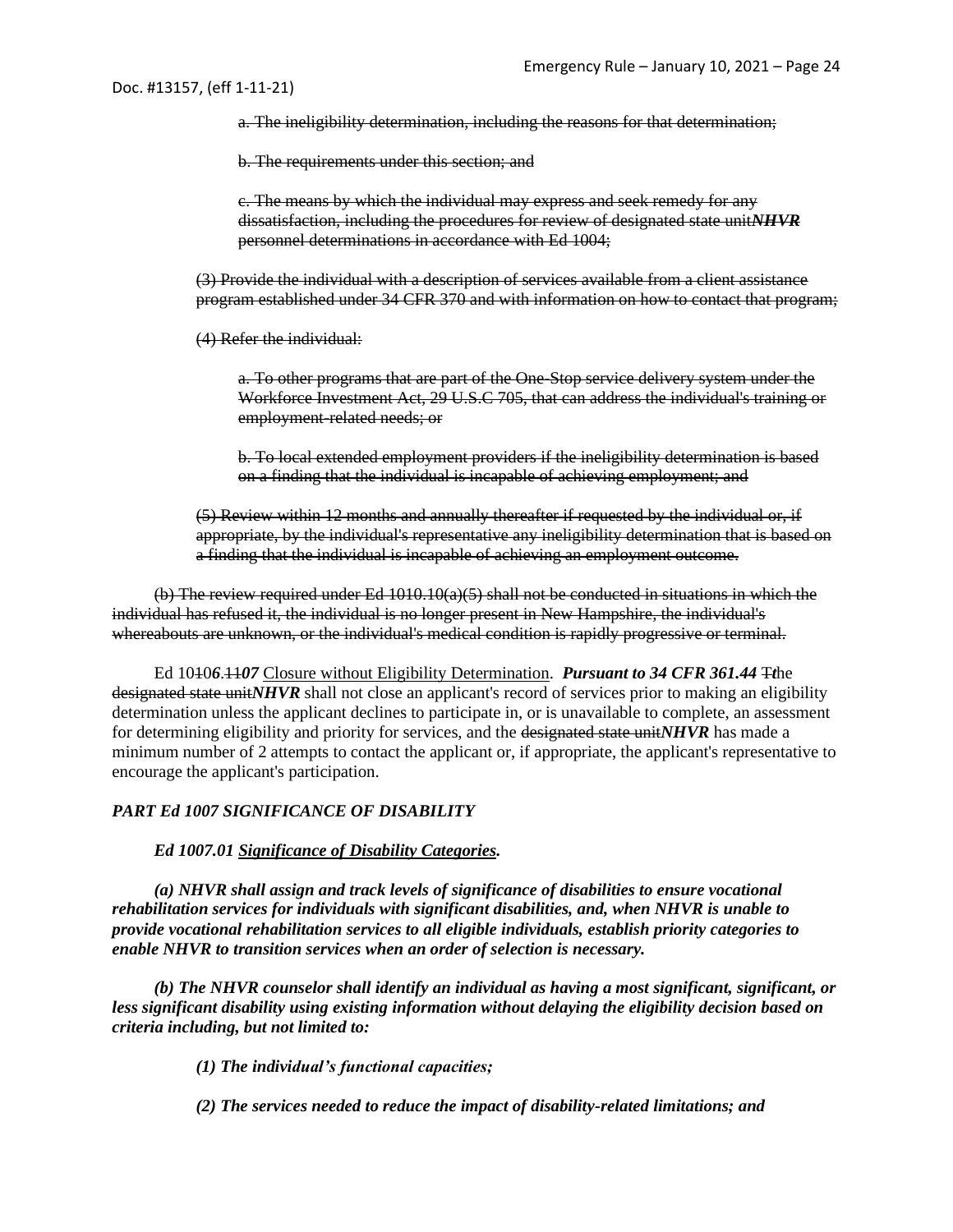*(3) The duration of the rehabilitation services required for the individual to achieve an employment outcome.* 

*(c) Significance of disability shall not be based on a specific diagnosis or disability and the determination may be changed any time NHVR becomes aware of additional relevant information consistent with the requirements of Ed 1007.02 during the life of the case.* 

*(d) Significance of disability shall be categorized as follows:*

*(1) Individuals with a most significant disability as defined in Ed 1002.01(e);*

*(2) Individuals with a significant disability as defined in 34 CFR 361.5(30); and*

*(3) Individuals without a significant disability.*

*Ed 1007.02 Determining Significance of Disability.*

*(a) Significance of disability shall be determined by reviewing the following 3 criteria:*

*(1) Serious limitations to functional capacity;*

*(2) More than one rehabilitation service required to reduce the impact of limitations on employment; and*

*(3) Duration of services for 6 months or more.*

*(b) The following shall apply to serious functional limitations:*

*(1) "Serious limitation" means a reduction, due to a severe physical or mental impairment, to the degree that the individual requires services or accommodations not typically made for other individuals in order to prepare for, enter into, engage in, advance in, or retain competitive integrated employment; and*

*(2) Functional capacities to be considered shall include, but not be limited to:*

*a. Mobility which shall refer to a person's ability to move to and from work or within a work environment including walking, climbing, coordination, accessing and using transportation, and use of spatial and perceptual relationships;*

*b. Communication which shall refer to a person's ability to transmit and receive information through spoken, written, or other non-verbal means;*

*c. Self-care which shall refer to a person's ability to perform activities of daily living, to participate in training or work-related activities, including eating, toileting, grooming, dressing, cooking, shopping, washing, housekeeping, financial management, and health and safety needs;*

*d. Self-direction which shall refer to a person's ability to independently plan, learn, reason, problem solve, memorize, initiate, organize, and make decisions in order to*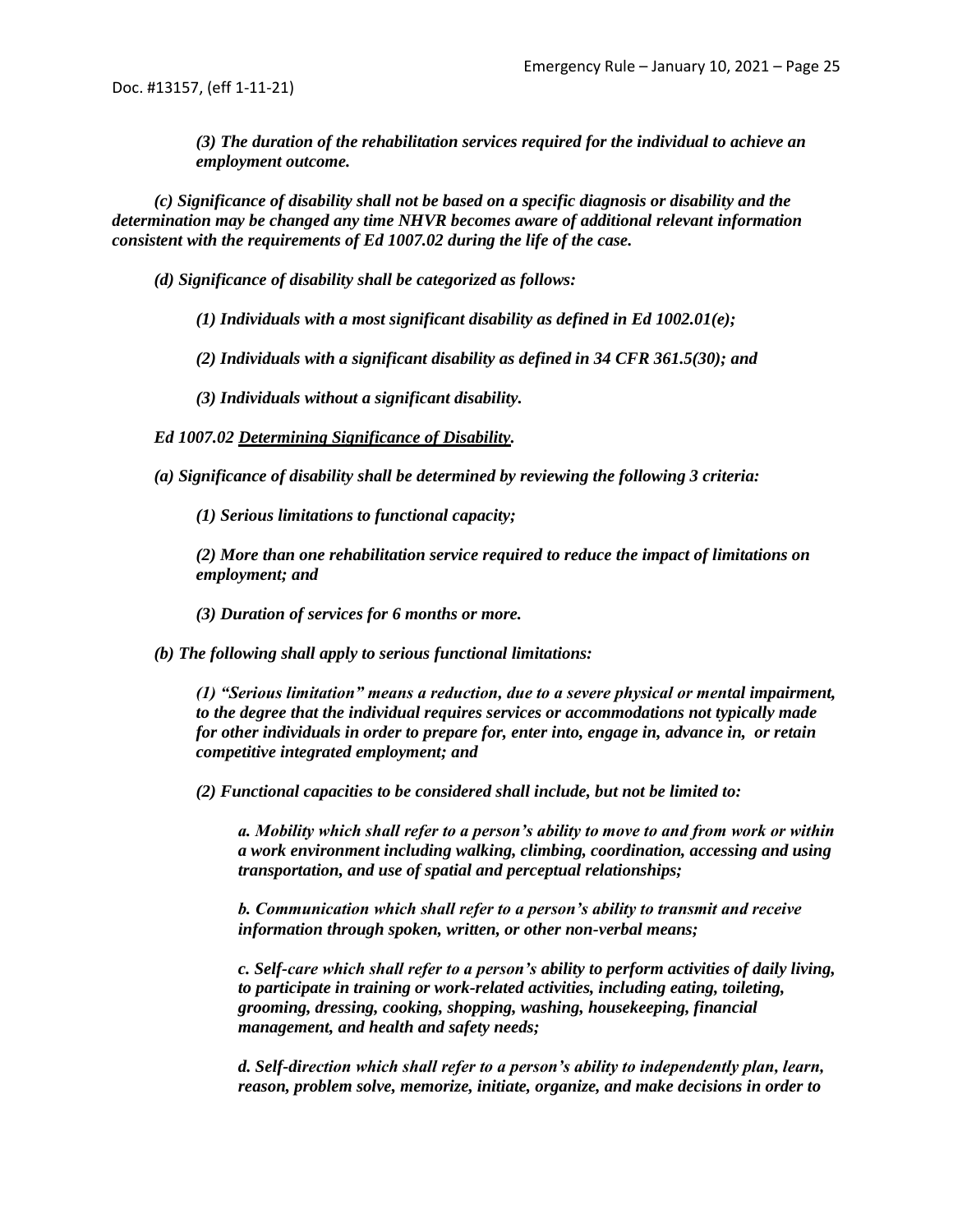*allow individuals to assimilate information and learn specific skills related to job functions;*

*e. Interpersonal skills which shall refer to a person's ability to establish and maintain personal, family, or community relationships as the skills affect job performance;*

*f. Work tolerance which shall refer to a person's capacity to meet the demands of the workplace regardless of the work skills already possessed by the individual and where limitations may be due to physical disability, stamina and fatigue, effects of medication, or psychological factors;*

*g. Motor skills which shall refer to a person's purposeful movement and control of the body and its members to achieve specific results to the degree necessary to get and keep a job; and*

*h. Work skills which shall refer to a person's ability to perform specific tasks required to carry out job functions, the capacity to benefit from training in the necessary skills, and the capacity to practice the work habits needed to stay employed.*

*(c) Only those services that are necessary, as a direct result of the disability, shall be included in the determination of the significance of disability, including without limitation:*

*(1) Agency provided services;*

*(2) Assistive technology or rehabilitation technology;*

*(3) Job or training accommodations other than assistive technology;*

*(4) Job-related services or community rehabilitation program (CRP) services;* 

*(5) Physical restoration services, mental restoration services, or both;* 

*(6) Reader, rehabilitation technology, and orientation and mobility for individuals who are blind;*

*(7) Supported employment; and*

*(8) Vocational or college training;* 

*(d) Assessment services, counseling and guidance, and job placement services are required by all individuals to meet a specific employment outcome, and can be provided by others as comparable benefits and services, but shall not be considered when determining significance of disability.*

*(e) A determination that services will be required for an extended period of time shall be made when required services are expected to last six or more months after eligibility is determined.*

*(f) An individual who has a disability and is receiving supplemental security income (SSI) or social security disability insurance (SSDI) benefits, as determined by the social security administration (SSA), shall be presumed to have at least a significant disability. Further review by the NHVR counselor of the individual's functional capacities may result in a determination that the individual*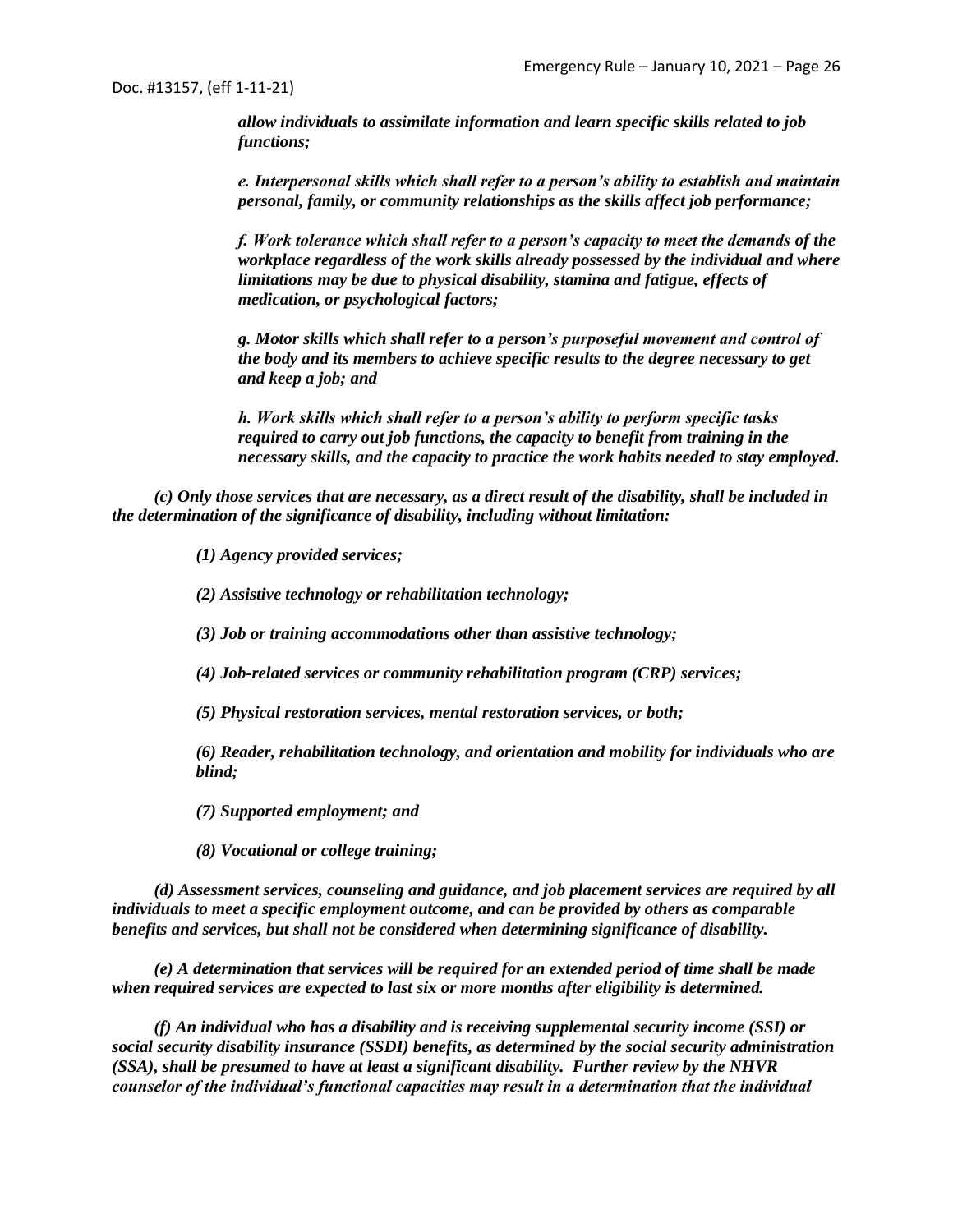*has a most significant disability and changes to disability designation may occur any time additional information becomes available.*

## *PART Ed 1008 INDIVIDUALIZED PLAN FOR EMPLOYMENT*

### Ed 1010*8*.*0*12 Development of the Individualized Plan for Employment *(IPE); Generally*.

(a) An individualized plan for employment meeting the requirements of this section and Ed 1010.13 shall be developed and implemented in a timely manner for each individual determined to be eligible for vocational rehabilitation services or, if the designated state unit is operating under an order of selection in accordance with Ed 1006, for each eligible individual to whom the designated state unit is able to provide services. Services shall be provided in accordance with the provisions of the individualized plan for employment. *The IPE shall contain a written plan consistent with the requirements of 34 CFR 361.45(d)(2)(i), to include the steps that shall measure progress toward the employment outcome.*

(b) The designated state unit shall conduct an assessment for determining vocational rehabilitation needs for each eligible individual or, if the designated state unit is operating under an order of selection, for each eligible individual to whom the designated state unit is able to provide services. The purpose of this assessment shall be to determine the employment outcome, and the nature and scope of vocational rehabilitation services to be included in the individualized plan for employment. *The IPE shall outline how the individual shall achieve a specific employment outcome in accordance with 34 CFR 361.45(b)(2).*

(c) The individualized plan for employment shall be designed to achieve a specific employment outcome that is selected by the individual consistent with the individual's: *The individual shall be informed of his or her rights and responsibilities and the steps necessary to achieve an employment outcome during the process of developing the IPE.*

(1) Unique strengths;

- (2) Resources;
- (3) Priorities;
- (4) Concerns;
- (5) Abilities;
- (6) Capabilities;
- (7) Interests; and
- (8) Informed choice.

(d) The designated state unit shall provide the following information to each eligible individual or, as appropriate, the individual's representative, in writing and, if appropriate, in the native language or mode of communication of the individual or the individual's representative: *The NHVR counselor and the eligible individual shall agree on the criteria to evaluate progress toward the employment outcome.*

> (1) Information on the available options for developing the individualized plan for employment, including the option that an eligible individual or, as appropriate, the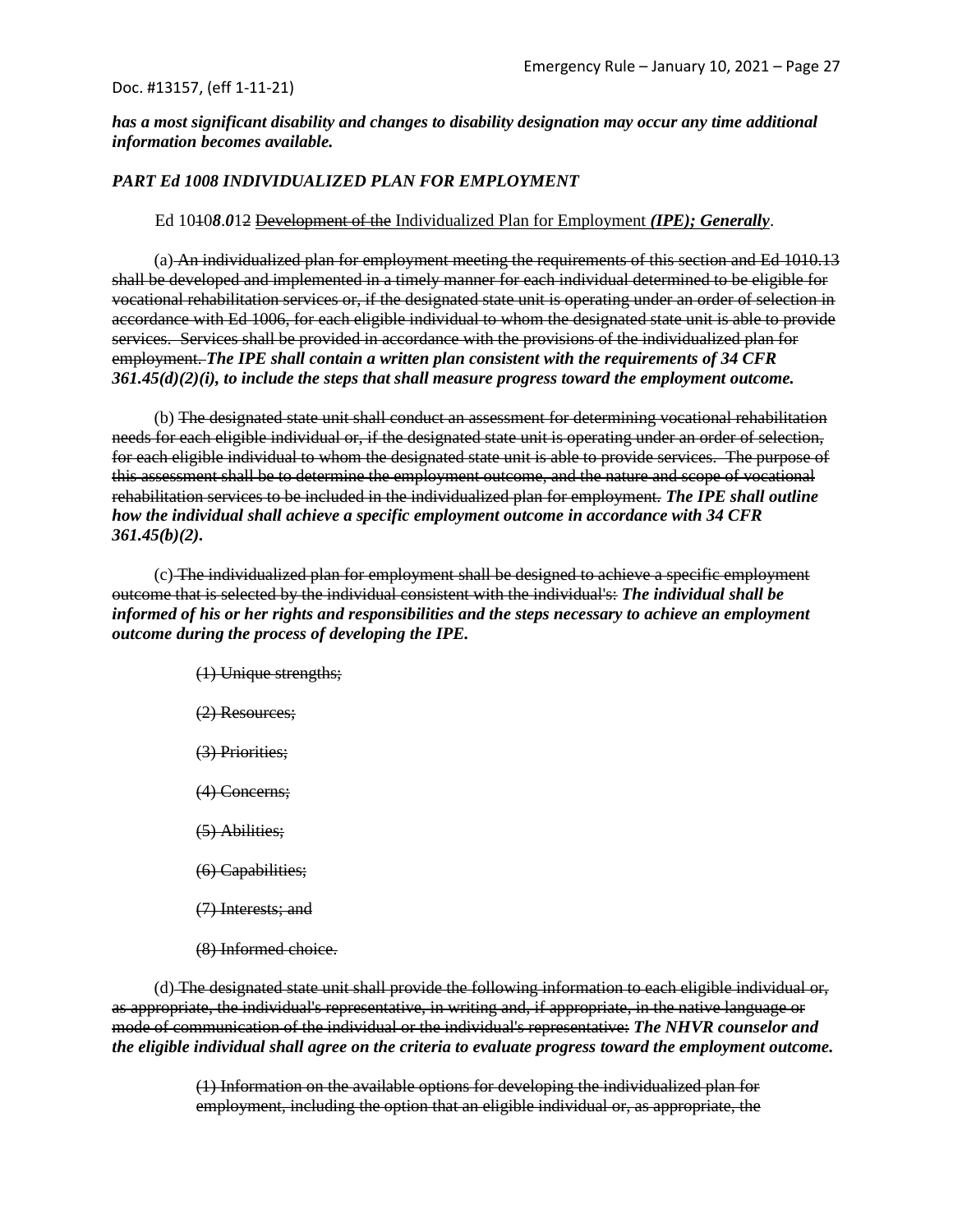individual's representative may develop all or part of the individualized plan for employment with or without assistance from the designated state unit or other entity or individual; and

(2) Additional information to assist the eligible individual or, as appropriate, the individual's representative in developing the individualized plan for employment, including:

a. Information describing the full range of components that shall be included in an individualized plan for employment;

b. As appropriate to each eligible individual:

1. An explanation of the criteria in Ed 1008 for determining an eligible individual's financial commitments under an individualized plan for employment;

2. Information on the availability of assistance in completing designated state unit forms required as part of the individualized plan for employment; and

3. Additional information that the eligible individual requests or the designated state unit determines to be necessary to the development of the individualized plan for employment;

c. A description of the rights and remedies available to the individual, including, if appropriate, recourse to the processes described in Ed 1004; and

d. A description of the availability of a client assistance program established under 34 CFR 370 and information on how to contact the client assistance program.

(e) The individualized plan for employment shall be:

(1) A written document prepared on forms provided by the designated state unit that contain the information in Ed 1010.13;

(2) Developed and implemented in a manner that gives eligible individuals the opportunity to exercise informed choice, consistent with Ed 1012, in selecting:

a. The employment outcome, including the employment setting;

b. The specific vocational rehabilitation services needed to achieve the employment outcome, including the settings in which services will be provided;

c. The entity or entities that will provide the vocational rehabilitation services; and

d. The methods available for procuring the services;

(3) Agreed to and signed by the eligible individual or, as appropriate, the individual's representative;

(4) Approved and signed by a vocational rehabilitation counselor or other qualified personnel employed by the designated state unit;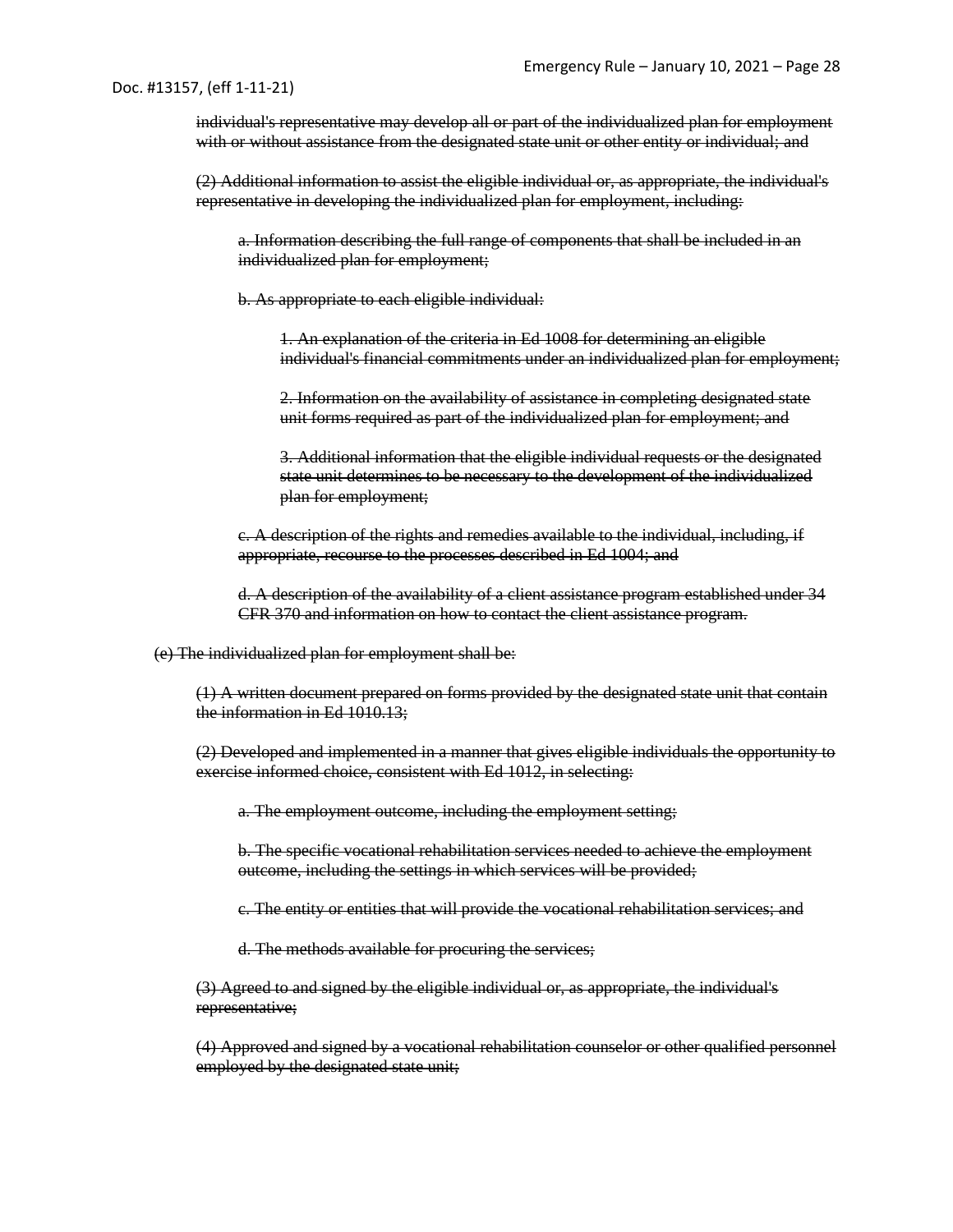(5) Provided to the eligible individual along with a copy of any amendments to the individualized plan for employment in writing or, as appropriate, to the individual's representative, and, if appropriate, in the native language or mode of communication of the individual;

(6) Reviewed at least annually by a vocational rehabilitation counselor or other qualified personnel and the eligible individual or, as appropriate, the individual's representative to assess the eligible individual's progress in achieving the identified employment outcome;

(7) Amended, as necessary, by the individual or, as appropriate, the individual's representative as follows:

a. The individualized plan for employment shall be amended in collaboration with a representative of the designated state unit or a vocational rehabilitation counselor or other qualified personnel, to the extent determined to be appropriate by the individual;

b. The individualized plan for employment shall be amended if there are substantive changes in the employment outcome, the vocational rehabilitation services to be provided, or the providers of the vocational rehabilitation services; and

c. Amendments to the individualized plan for employment shall not take effect until agreed to and signed by the eligible individual or, as appropriate, the individual's representative and by a vocational rehabilitation counselor employed by the designated state unit*NHVR*; and

(8) Developed for a student with a disability receiving special education services:

a. In consideration of the student's individualized education plan; and

b. In accordance with the plans, policies, procedures, and terms of the interagency agreement required under the state plan.

(f) The designated state unit shall establish and implement standards for the prompt development of individualized plan for employment for the individuals identified under Ed 1010.12(a), including timelines that take into consideration the needs of the individuals.

 $(g)$  To the extent possible, the employment outcome and the nature and scope of rehabilitation services to be included in the individual's individualized plan for employment shall be determined based on the data used for the assessment of eligibility and priority for services under Ed 1010.03 through Ed 1010.09 without a comprehensive assessment.

(h) The individualized plan for employment shall be prepared based on a comprehensive assessment as follows:

> (1) If additional data are necessary to determine the employment outcome and the nature and scope of services to be included in the individualized plan for employment of an eligible individual, the division shall conduct a comprehensive assessment of the unique:

a. Strengths;

b. Resources;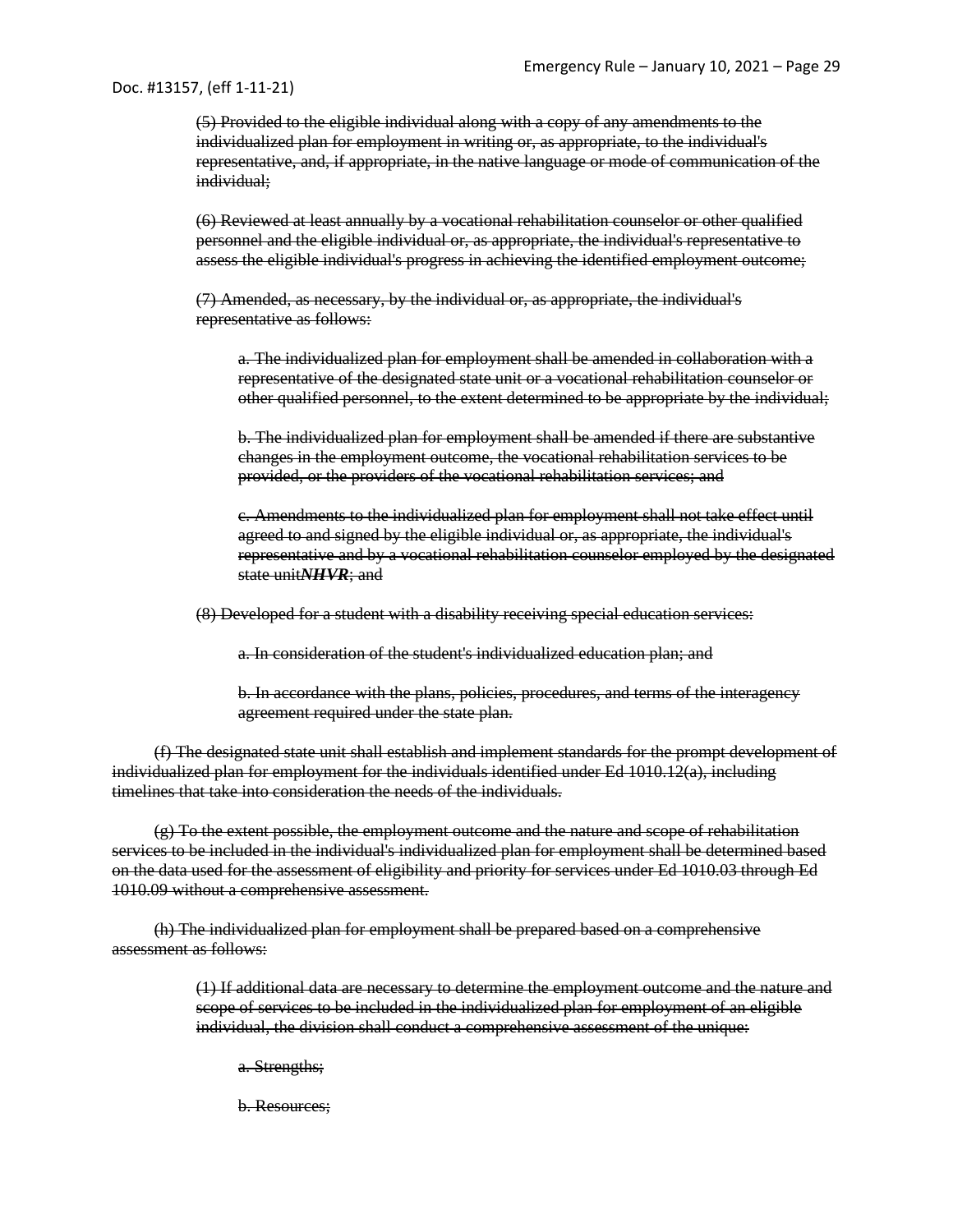#### c. Priorities;

d. Concerns;

e. Abilities;

f. Capabilities;

g. Interests; and

h. Informed choice, including the need for supported employment services, of the eligible individual, in the most integrated setting possible, and consistent with the informed choice of the individual in accordance with the provisions of 34 CFR  $361.5(b)(6)(ii);$  and

 $(2)$  In preparing the comprehensive assessment, the designated state unit shall use, to the maximum extent possible and appropriate and in accordance with confidentiality requirements, existing information that is current as of the date of the development of the individualized plan for employment, including:

a. Information available from other programs and providers, including information used by education officials and the Social Security Administration;

b. Information provided by the individual and the individual's family; and

c. Information obtained under the assessment for determining the individual's eligibility and vocational rehabilitation needs.

Ed 1010*8*.13*02* Content of the Individualized Plan for Employment *Timelines for IPE Development*.

(a) Each individualized plan for employment shall include: *The IPE shall be developed as soon as possible, within 90 days of the determination of eligibility pursuant to Ed 1006.*

> (1) A description of the specific employment outcome that is chosen by the eligible individual and that is consistent with the individual's unique strengths, resources, priorities, concerns, abilities, capabilities, career interests, and informed choice;

(2) A description of the specific rehabilitation services under Ed 1010.15 that are:

a. Needed to achieve the employment outcome, including, as appropriate, the provision of assistive technology devices, assistive technology services, and personal assistance services, including training in the management of those services; and

b. Provided in the most integrated setting that is appropriate for the services involved and that is consistent with the informed choice of the eligible individual;

(3) Timelines for the achievement of the employment outcome and for the initiation of services;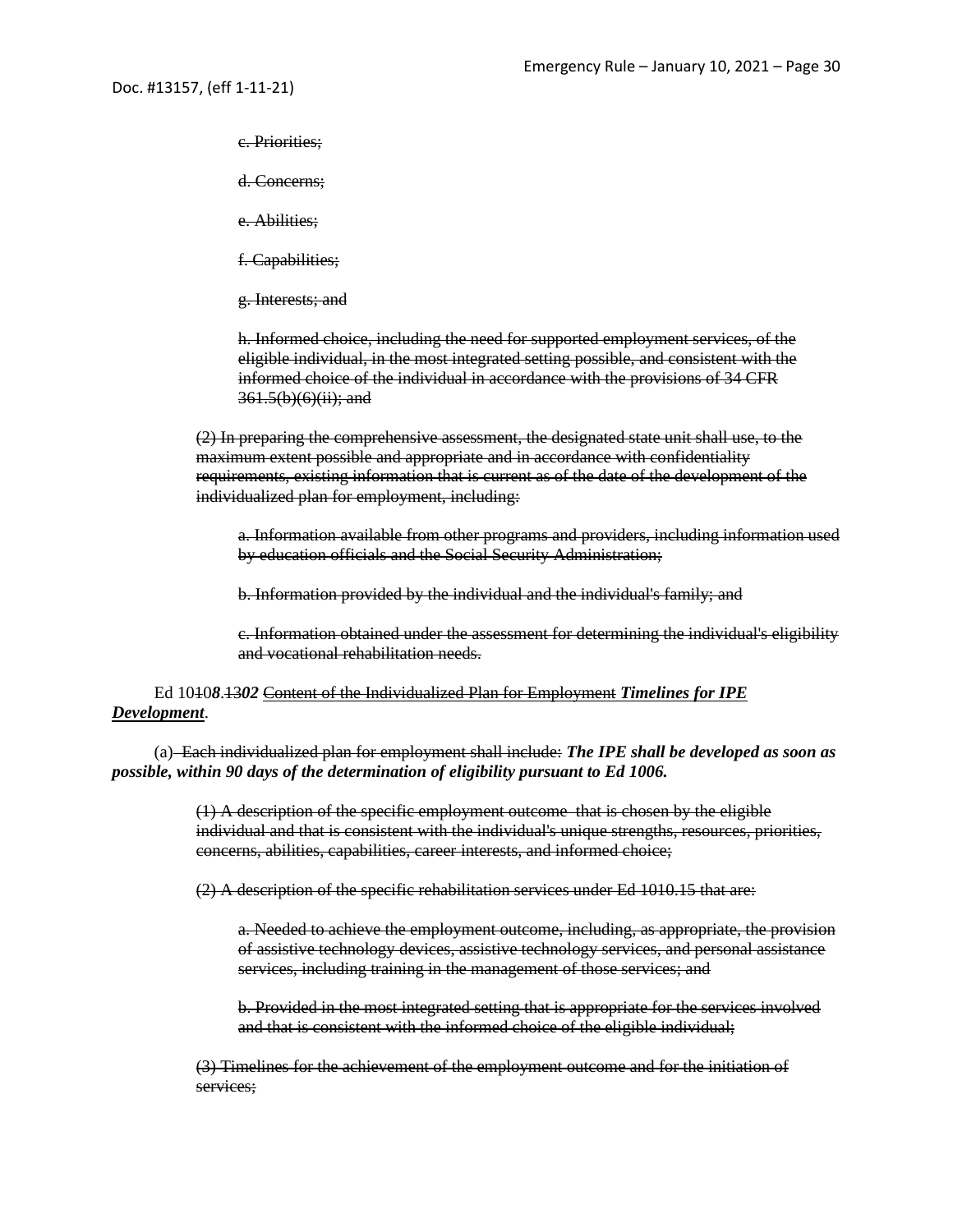(4) A description of the entity or entities chosen by the eligible individual or, as appropriate, the individual's representative that will provide the vocational rehabilitation services and the methods used to procure those services;

(5) A description of the criteria that will be used to evaluate progress toward achievement of the employment outcome; and

(6) The terms and conditions of the individualized plan for employment, including, as appropriate, information describing:

a. The responsibilities of the designated state unit;

b. The responsibilities of the eligible individual, including:

1. The responsibilities the individual will assume in relation to achieving the employment outcome;

2. If applicable, the extent of the individual's participation in paying for the cost of services; and

3. The responsibility of the individual with regard to applying for and securing comparable services and benefits as described in Ed 1007; and

c. The responsibilities of other entities as the result of arrangements made pursuant to the comparable services or benefits requirements in Ed 1007.

(b) An individualized plan for employment for an individual with a most significant disability for whom an employment outcome in a supported employment setting has been determined to be appropriate shall: *If the NHVR counselor anticipates the IPE development will be delayed, the eligible individual shall be informed of, and the NHVR counselor shall document in the record of services, the:* 

> (1) Specify the supported employment services to be provided by the designated state unit *Reasons for the delay*;

(2) Specify the expected extended services needed, which may include natural supports provided through the people and environments a person encounters that enhance the potential for inclusion more effectively than relying on specialized services and personnel, such as: *Steps necessary to complete the development of the IPE*

a. Relationships with coworkers;

b. The social support of family and friends;

c. Social networks; and

d. Established resources within one's community including religious centers, recreational activities and support groups;

(3) Identify the source of extended services or, to the extent that it is not possible to identify the source of extended services at the time the individualized plan for employment is developed, include a description of the basis for concluding that there is a reasonable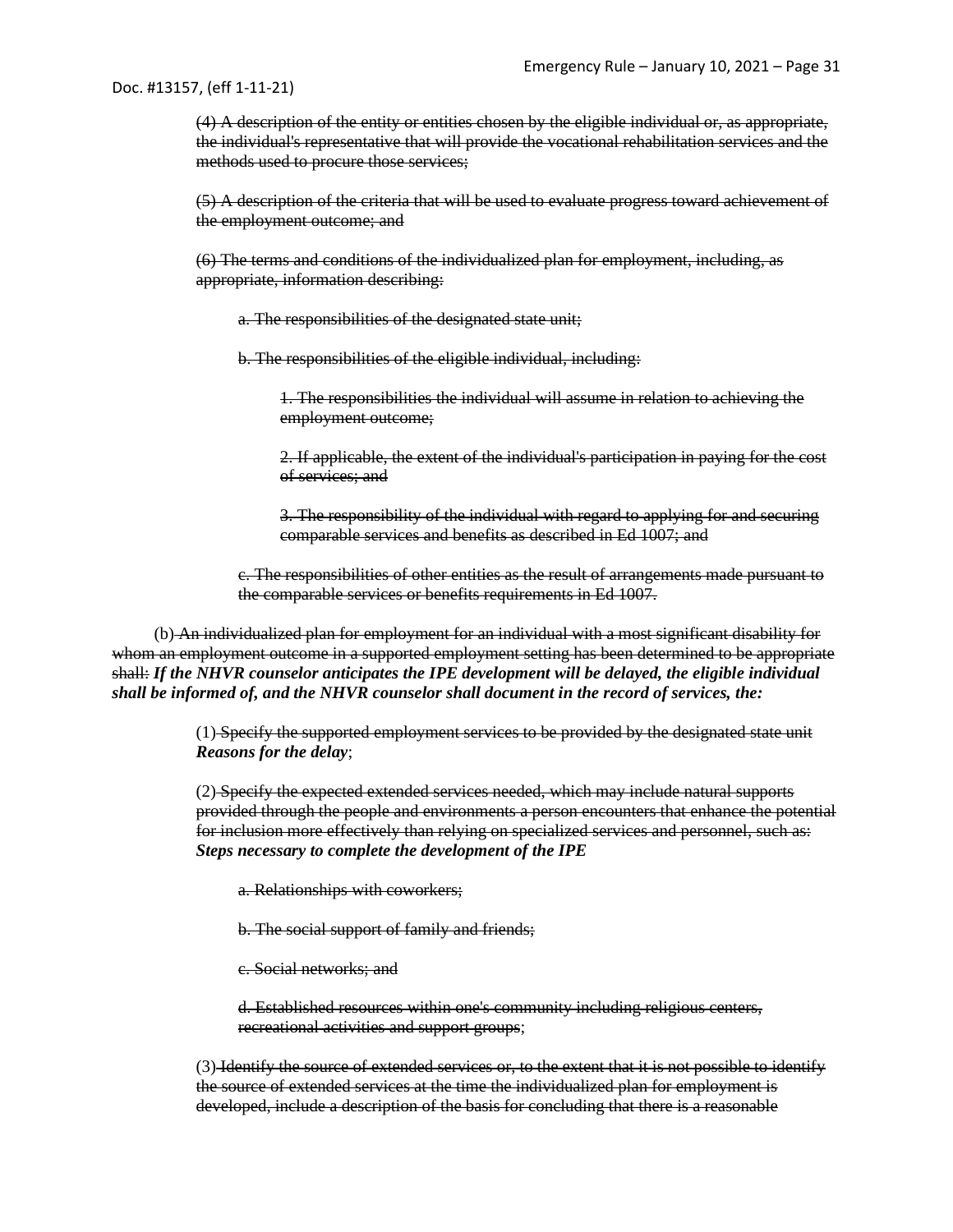expectation that those sources will become available *Date for which the IPE shall be completed*; *and*

(4) Provide for periodic monitoring to ensure that the individual is making satisfactory progress toward meeting the weekly work requirement established in the individualized plan for employment by the time of transition to extended services *Completion of the "IPE Extension Form", August 2020*;

(5) Provide for the coordination of services provided under an individualized plan for employment with services provided under other individualized plans established under other federal or state programs;

(6) To the extent that job skills training is provided, identify that the training will be provided on site; and

(7) Include placement in an integrated setting for the maximum number of hours possible based on the unique:

- a. Strengths;
- b. Resources;
- c. Priorities;
- d. Concerns;
- e. Abilities;
- f. Capabilities;
- g. Interests; and

h. Informed choice of individuals with the most significant disabilities.

(c) The individualized plan for employment for each individual shall contain, as determined to be necessary, statements concerning:

> (1) The expected need for post-employment services prior to closing the record of services of an individual who has achieved an employment outcome;

 $(2)$  A description of the terms and conditions for the provision of any post-employment services; and

(3) If appropriate, a statement of how post-employment services will be provided or arranged through other entities as the result of arrangements made pursuant to the comparable services or benefits requirements in Ed 1007.

(d) The individualized plan for employment for a student with a disability who is receiving special education services shall be coordinated with the individualized education plan of that individual in terms of the goals, objectives, and services identified in the individualized education plan.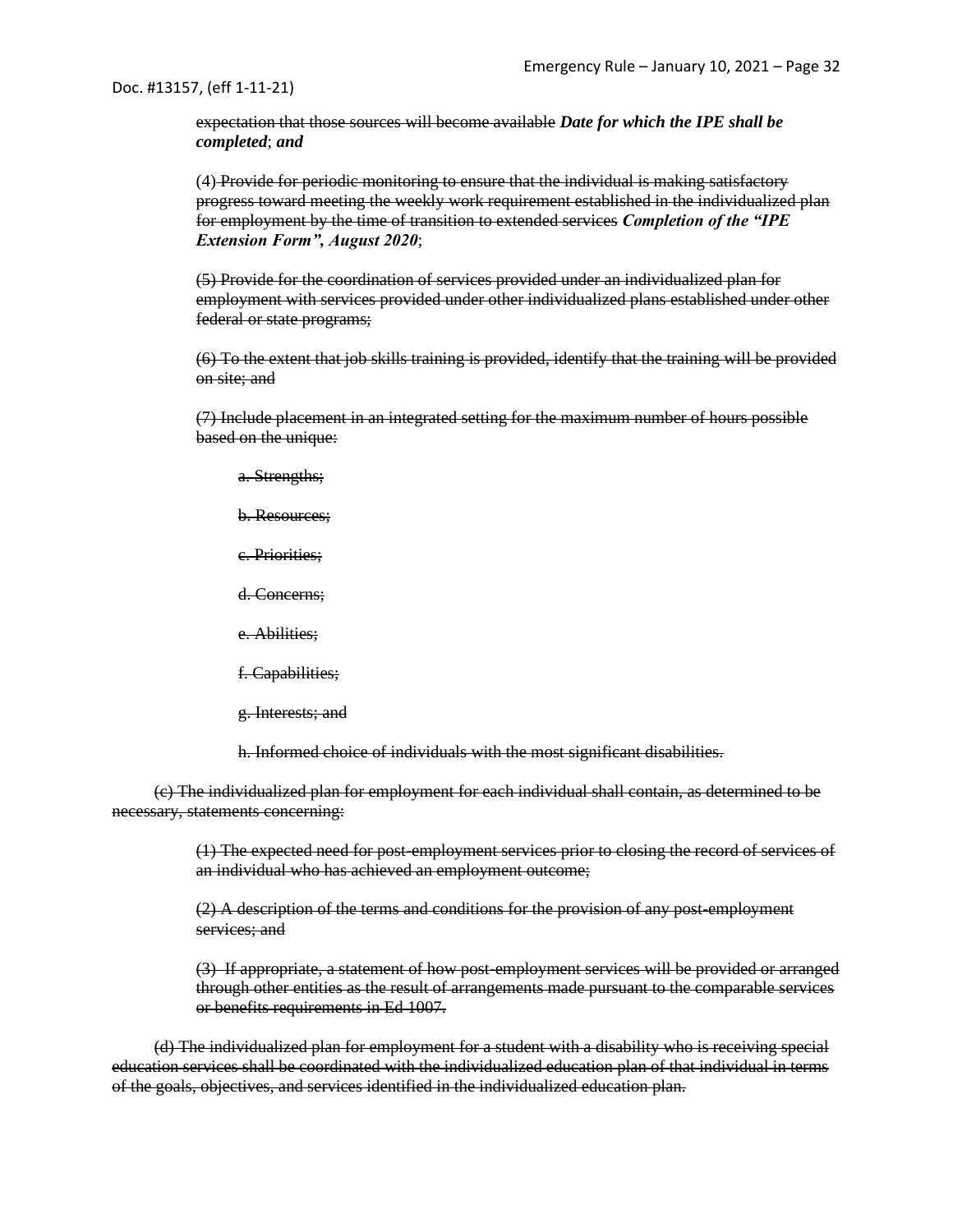(e) Notwithstanding the content of the individualized plan for employment set out above, the designated state unit of vocational rehabilitation, department of education shall not fund or assist in the funding of intensive hospitalization or surgery including, but not limited to, organ or bone marrow transplantations pursuant to Chapter 252:2 of the laws of 1993 as set forth in Ed 1010.13.

*Ed 1008.03 Basic Requirements of the IPE.*

*(a) The eligible individual and the counselor shall develop the IPE based on results of the planning that began during the assessment for determining eligibility pursuant to Ed 1005 and Ed 1006.*

*(b) An approved IPE shall confirm the agreement between the individual and the counselor regarding the employment outcome and the VR services necessary to achieve that goal as follows:*

> *(1) The IPE shall be agreed to and signed by the eligible individual and reviewed, approved, and signed by the counselor or supervisor before implementation of the IPE;*

*(2) Any amendments to the individual's employment outcome, services provided, provider of services, or increase in the cost of services shall be considered a substantive or major change to an individual's IPE and shall be agreed to and signed as outlined in (1) above;*

*(3) To the maximum extent possible, a written copy of the IPE, including any amendments, shall be provided to the individual in the native language or mode of communication of the individual; and*

*(4) The IPE shall be reviewed as often as necessary, but shall be reviewed at least annually by the individual and the counselor.*

*Ed 1008.04 Contents of the IPE. In addition to the requirements of 34 CFR 361.45, the following shall apply to the contents of an IPE:*

*(a) NHVR shall comply with the provisions of 34 CFR 361.46 in developing the content of the IPE, except that the NHVR shall not fund or assist in the funding of intensive hospitalization or surgery including, but not limited to, organ or bone marrow transplantations pursuant to Chapter 252:2 of the laws of 1993;*

*(b) The IPE shall contain information necessary for an individual to understand their rights, responsibilities, expected actions, service(s), service provider(s), and criteria to evaluate progress toward reaching the employment outcome, including:*

> *(1) The employment outcome of the eligible individual based on assessments described in Ed 1005;*

*(2) Specific vocational rehabilitation services required and agreed to by the individual and the counselor to achieve the employment outcome including the start and end dates for each service;*

*(3) A description of criteria to evaluate progress toward achievement of the employment outcome such as timelines and a description of the steps or benchmarks to be reached by such timelines;*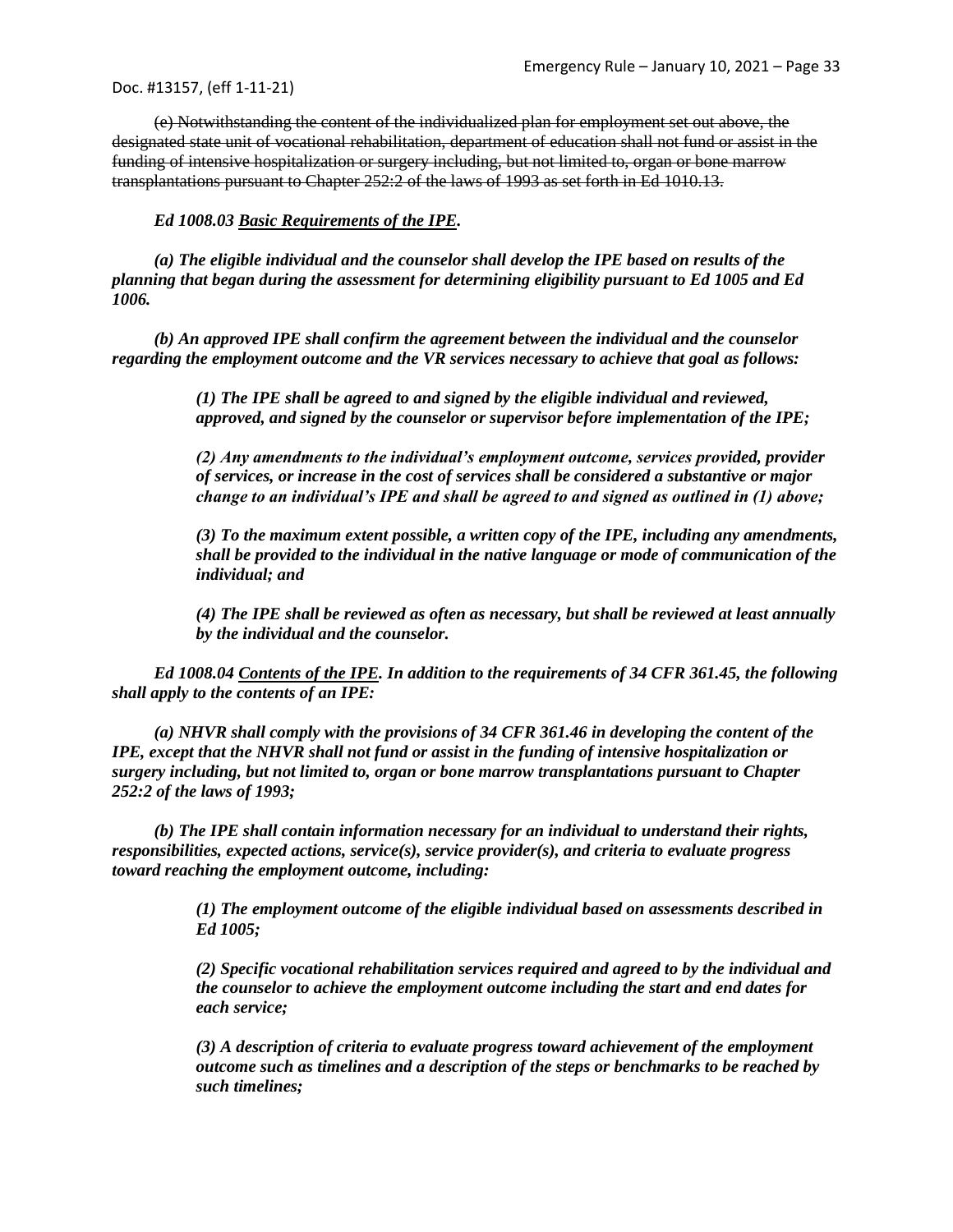*(4) The service provider(s);*

*(5) An explanation of the extent to which the individual and family shall contribute to the cost of services and the extent to which comparable benefits and services shall be available to the person receiving services;*

*(6) The responsibilities of the individual and the counselor to implement the IPE, such as the individual maintaining a particular attendance pattern during training, or contacting the counselor on an agreed upon schedule;*

*(7) Post-employment services that the individual shall need once employed;*

*(8) Information regarding the individual's rights and how to express and resolve any dissatisfaction through due process as described in Ed 1021; and*

*(9) Information regarding the availability of the local CAP.*

*Ed 1008.05 Options for Development of the IPE. In accordance with 34 CFR 361.45(c)(1), the following applies to the options for development of the IPE:*

*(a) As soon as possible after determining eligibility, not to exceed 15 business days, the individual shall be notified in writing of the options available to the eligible individual for developing all or part of the IPE;*

*(b) The individual may combine any of the options, and take on a greater degree of responsibility for the IPE, or receive increased assistance from NHVR over the course of time;*

*(c) The individual shall choose one or more of the following methods to develop the IPE:*

*(1) Without assistance from NHVR;*

*(1) With assistance from a NHVR counselor; and*

*(2) With technical assistance from other sources such as independent living centers, school guidance counselors, parents, friends, or community rehabilitation programs, which shall include the organizations and individuals receiving a copy of the IPE.*

*(d) Regardless of the option chosen in (b) above, the counselor shall be responsible for reviewing and approving all IPEs, including any proposed changes, and shall provide counseling and guidance to the eligible individual.*

*(e) The individual shall be informed of:*

*(1) The required content or components of the IPE;*

*(2) The requirement that the counselor shall review and approve the IPE and that the IPE shall be signed by both the counselor and the eligible individual prior to implementation;*

*(3) The financial commitments for the services in the IPE, including information about NHVR administrative rules on economic need, comparable benefits, and service purchase;*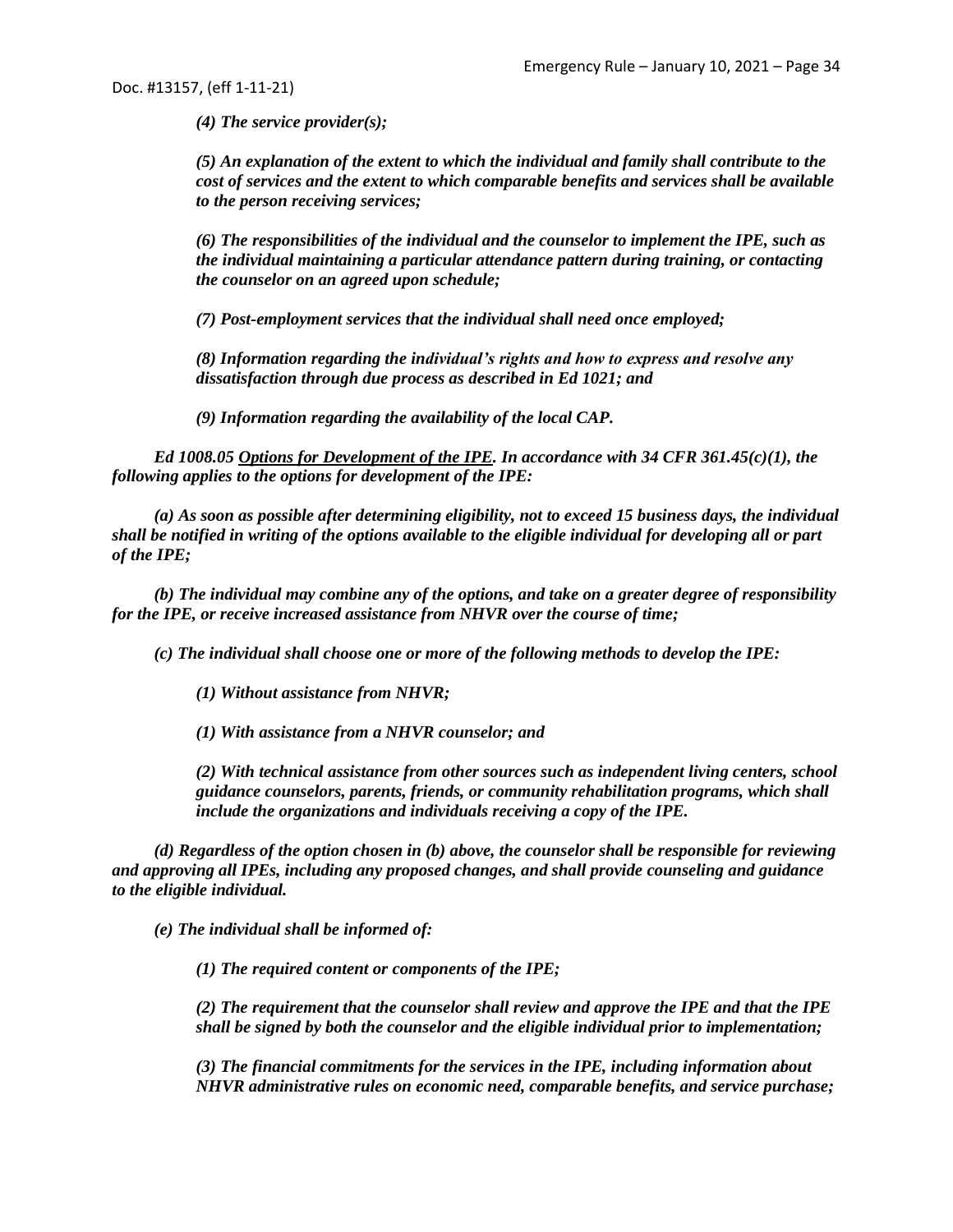*(4) Additional information the eligible individual requests or NHVR determines to be necessary to complete an IPE;*

*(5) The rights and responsibilities of the individual in carrying out the IPE, including remedies available through due process pursuant to Ed 1021; and*

*(6) The availability of the CAP and how to contact the CAP provider.*

*Ed 1008.06 Counseling and Guidance During IPE Development.*

*(a) The counselor shall facilitate the development of the IPE by engaging the eligible individual through counseling and guidance to identify the employment outcome and the steps and services needed to reach that goal.* 

*(b) The counselor shall be responsible for reviewing and approving all IPEs, including any proposed changes.* 

*(c) NHVR shall be responsible for coordinating and monitoring the services provided under the IPE.*

*(d) When jointly developing the IPE with the eligible individual, the counseling and guidance shall focus on options including, but not limited to:*

> *(1) Exploring the impact of the disability and options and resources which can allow the individual to achieve an employment outcome;*

*(2) Engaging in assessment activities that identify the individual's rehabilitation needs and help the individual make informed choices about employment options and the employment outcome;*

*(3) Using current labor market information to help identify a potential employment outcome;*

*(4) Identifying an employment goal consistent with abilities, interests, rehabilitation goals and labor market information;*

*(5) Developing positive employment attitudes and behaviors;*

*(6) Explaining services available through various community resources;*

*(7) Identifying needed services and coordinating referrals as appropriate;*

*(8) Developing job-seeking and networking skills; and*

*(9) Monitoring post-employment adjustment to determine need for additional services.*

*Ed 1008.07 Secondary Students with Disabilities.*

*(a) Students with disabilities shall be referred to NHVR by school districts when the school's assessment and planning process concerning the individual indicates that NHVR services shall be*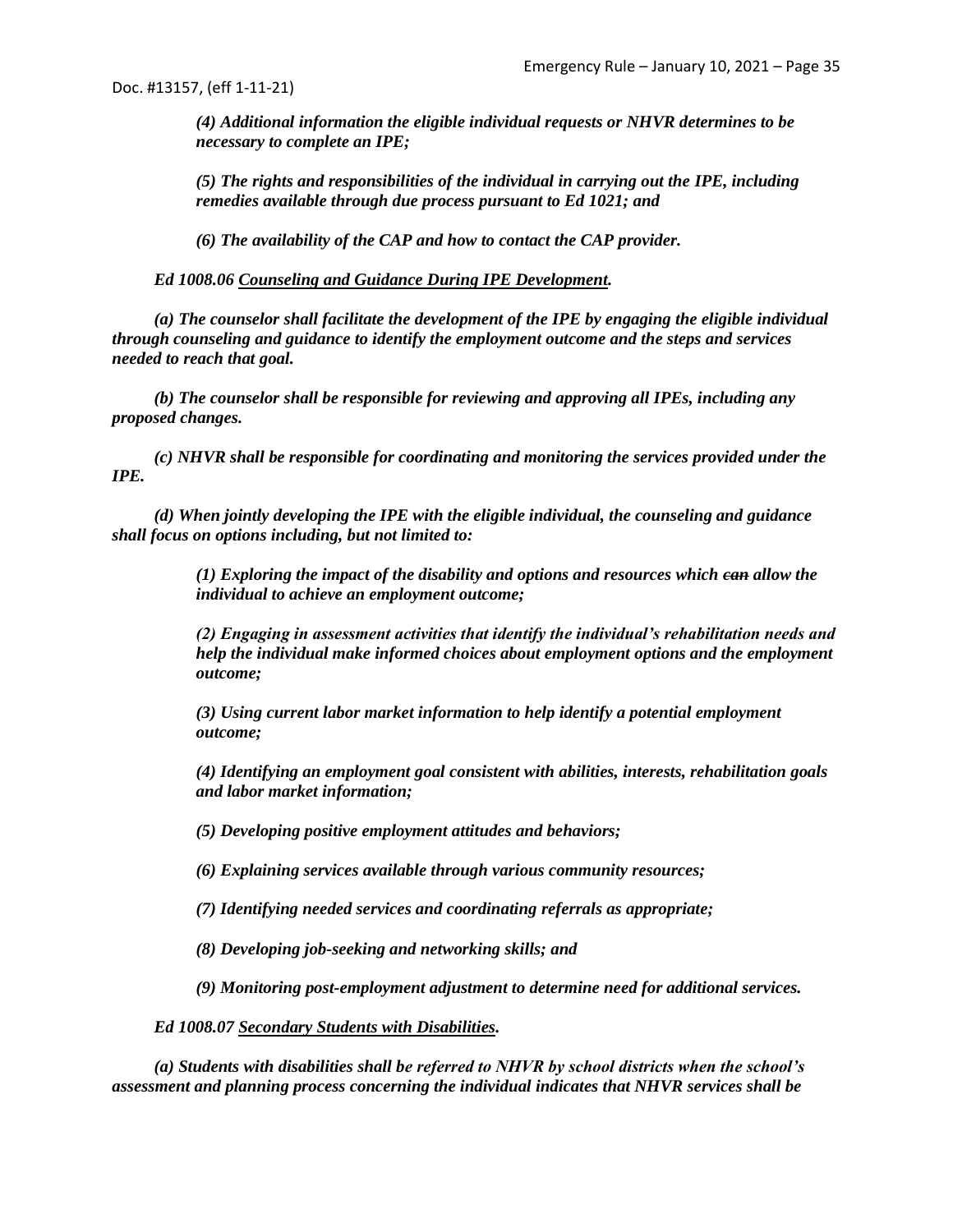*necessary for the students to successfully achieve employment, either immediately upon leaving school or following additional vocational training, postsecondary education, or other services.*

*(b) For students with disabilities who are not receiving special education services, NHVR staff shall work with school guidance counselors, nursing staff, or section 504 coordinators for appropriate referrals.*

*(c) Parents and students may directly apply for services from NHVR without a referral from the school.*

*(d) For students with disabilities receiving special education services who are determined eligible for vocational rehabilitation services, IPEs shall be developed prior to their exiting the secondary program, or within 90 days of eligibility determination, whichever occurs first.* 

*(e) Students not already assessed, or with an incomplete assessment, by the student's special education team shall require assessment services prior to identifying and employment outcome and determining the specific vocational rehabilitation services in an IPE. In these circumstances, the NHVR counselor shall document the specific assessment activities and services conducted to develop the IPE and how this will affect the timeframe for IPE development.*

*(f) NHVR staff shall take the following steps in developing an IPE for a secondary student with disabilities:*

> *(1) NHVR staff shall review school information and reports to determine if there is transition information contained in the student's IEP, and if appropriate, include the information in the IPE, including, but not limited to:*

*a. Assessment information;*

*b. Employment outcome; and*

*c. A description of vocationally-related services;*

*(2) The IPE shall reflect NHVR funded services when they contribute to the achievement of a post-school employment goal and are coordinated with the student's educational plan. The counselor shall determine that these services shall be required to enable the individual to achieve the post-school employment goal and that those specific NHVR services shall not be the program or fiscal responsibility of the school district; and*

*(3) The results of the planning by NHVR shall be made available to the school liaison, with a signed release of information from the parent or adult student, pursuant to Ed 1003. The NHVR shall ensure the student's IEP contains school services that will contribute to the success of the student's plan.*

*Ed 1008.08 IPE and Supported Employment. For individuals with the most significant disabilities for whom an employment outcome in a supported employment setting is determined to be appropriate, the IPE shall also include the following:*

*(a) A description of the extended services needed, including natural supports when necessary;*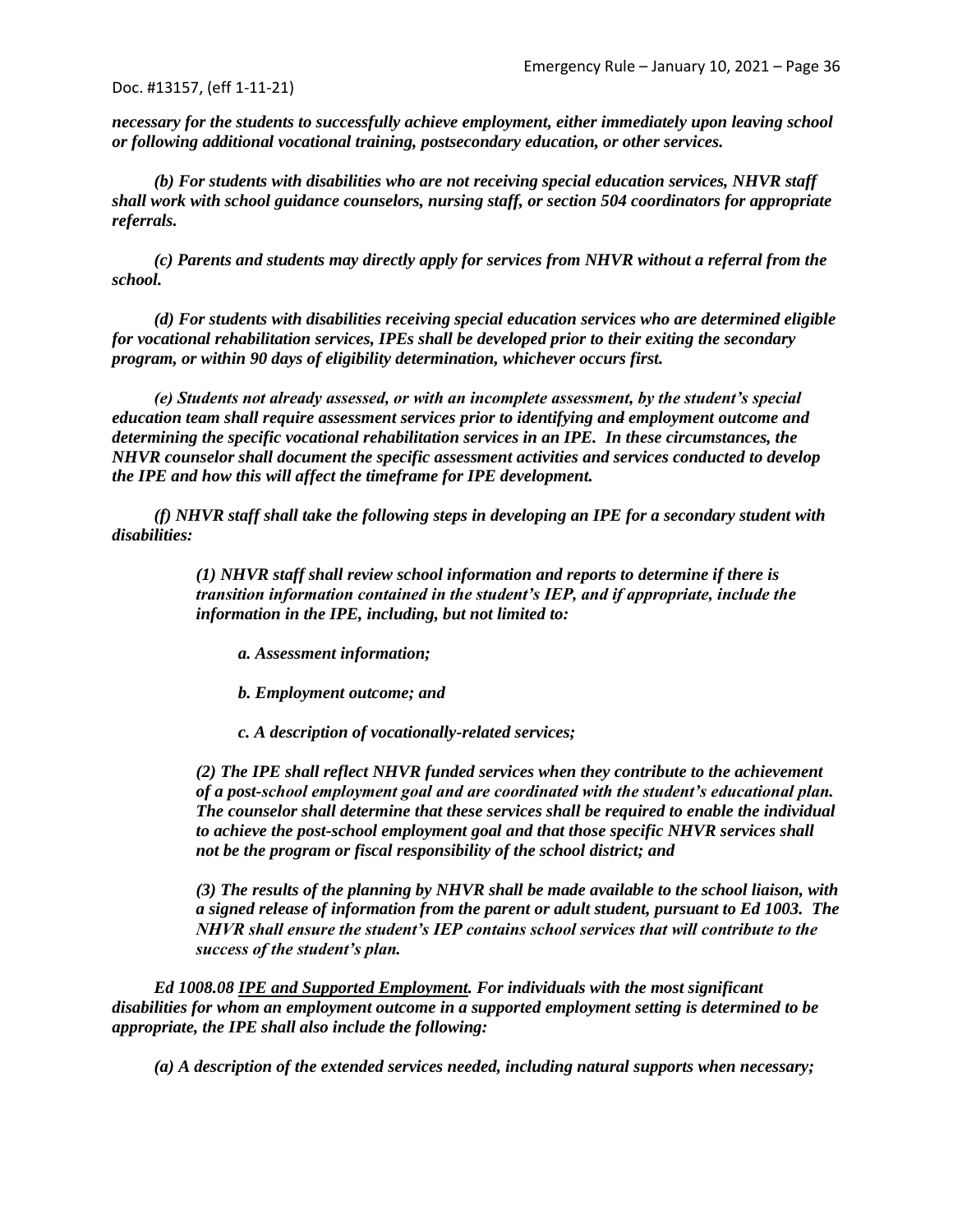*(b) The source of extended services, or if not possible during the development of the IPE, an explanation of why there is a reasonable expectation that such sources shall be available; and*

*(c) Coordination of NHVR services with vocationally-relevant services provided under other individualized plans under related federal or state programs, which shall be documented in the record of services.*

*Ed 1008.09 IPE Documentation Requirements. The following areas shall be documented in the case note, and the NHVR shall indicate any opportunities that the individual was afforded to exercise informed choice pursuant to Ed 1013:*

*(a) Employment outcome development, including, but not limited to:*

*(1) The employment outcome selected by the individual in developing the IPE;*

*(2) The rationale for that goal, based on the employment factors, as describe in Ed 1006.02;*

*(3) The results of assessment services;*

*(4) The alternatives considered by or with the individual;*

*(5) If applicable, the coordination with the individual education program (IEP), or if coordination with the IEP cannot be realized in the IPE, the case note shall contain the reason;*

*(6) The level of integration in the employment outcome; and*

*(7) Discussion of rehabilitation technology, accommodations, support services, and transportation considerations pursuant to Ed 1006 and Ed 1007;*

*(b) Service options, including, but not limited to:*

*(1) The rationale that describes why the planned services are required to reach the employment outcome;*

*(2) Vocational rehabilitation services;*

*(3) The cost effectiveness of the service selected;*

*(4) Service providers;*

*(5) The level of integration in the settings in which services shall be provided;*

*(6) The need for extended services; and*

*(7) The need for post-employment services;*

*(c) Comparable benefits that indicate the availability of resources that shall be used to help pay the costs of vocational rehabilitation services;*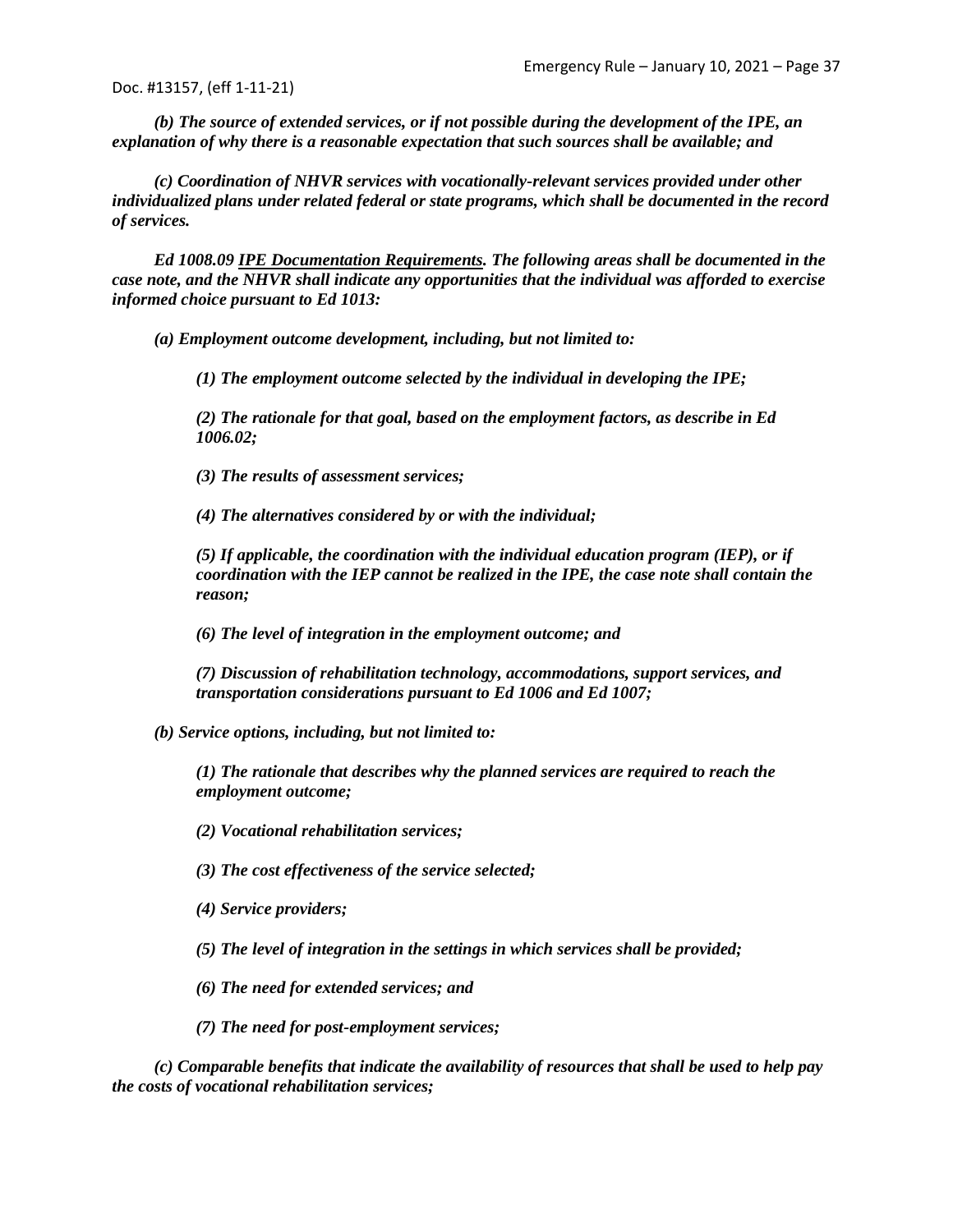*(d) An indication of the result of, or the exemption from, the financial need determination when services are to be provided contingent on financial need as described in Ed 1006;*

*(e) Impact on financial benefits, including, but not limited to:*

*(1) A description of the availability of benefits counseling, work incentive planning and advisement resources, and the option for referral to these programs, as needed, concurrent with the implementation of the IPE;*

*(2) Employment earnings that may have an impact on supplemental security income (SSI), social security disability insurance (SSDI), temporary assistance for needy families (TANF), medicaid, medicare, housing subsidies, and other public benefits; and*

*(3) The availability of work incentive programs, including, but not limited to social security trial work period and on-going medicaid coverage; and*

*(f) The need for the provision of assistive technology devices, assistive technology services, and personal assistance services, including training in the management of those services.*

*Ed 1008.10 Preparing the Original IPE.*

*(a) The original IPE shall be completed based on the existing information and comprehensive assessment that identifies the employment outcome and the nature and scope of NHVR services.*

*(b) The IPE, or explanation of the IPE, shall be provided in the primary language or mode of communication of the eligible individual.*

*(c) When completing the "New Hampshire Vocational Rehabilitation Individualized Plan for Employment" form, revised August 2020, the NHVR counselor shall adhere to the following guidelines:*

> *(1) The original IPE date shall be on or after the eligibility date, and on or before the start of services;*

*(2) The employment outcome shall be as specific as possible;*

*(3) The anticipated month and year the eligible individual is expected to reach the employment outcome shall include the 90-day employment period prior to case closure;*

*(4) Planned services shall be discussed with the eligible individual and all services that the individual needs during the rehabilitation process shall be included in the IPE;*

*(5) For supported employment services, the extended services provider and the funding source shall be entered on the IPE if known at the time. If a provider cannot be identified by the time the document is to be signed, but there is a reasonable expectation that such a provider will become available, then a description of the basis for concluding that there is a reasonable expectation that those sources will become available shall be documented in the in the IPE;*

*(6) The services section shall contain specific information about the individualized vocational rehabilitation services, including support services such as transportation,*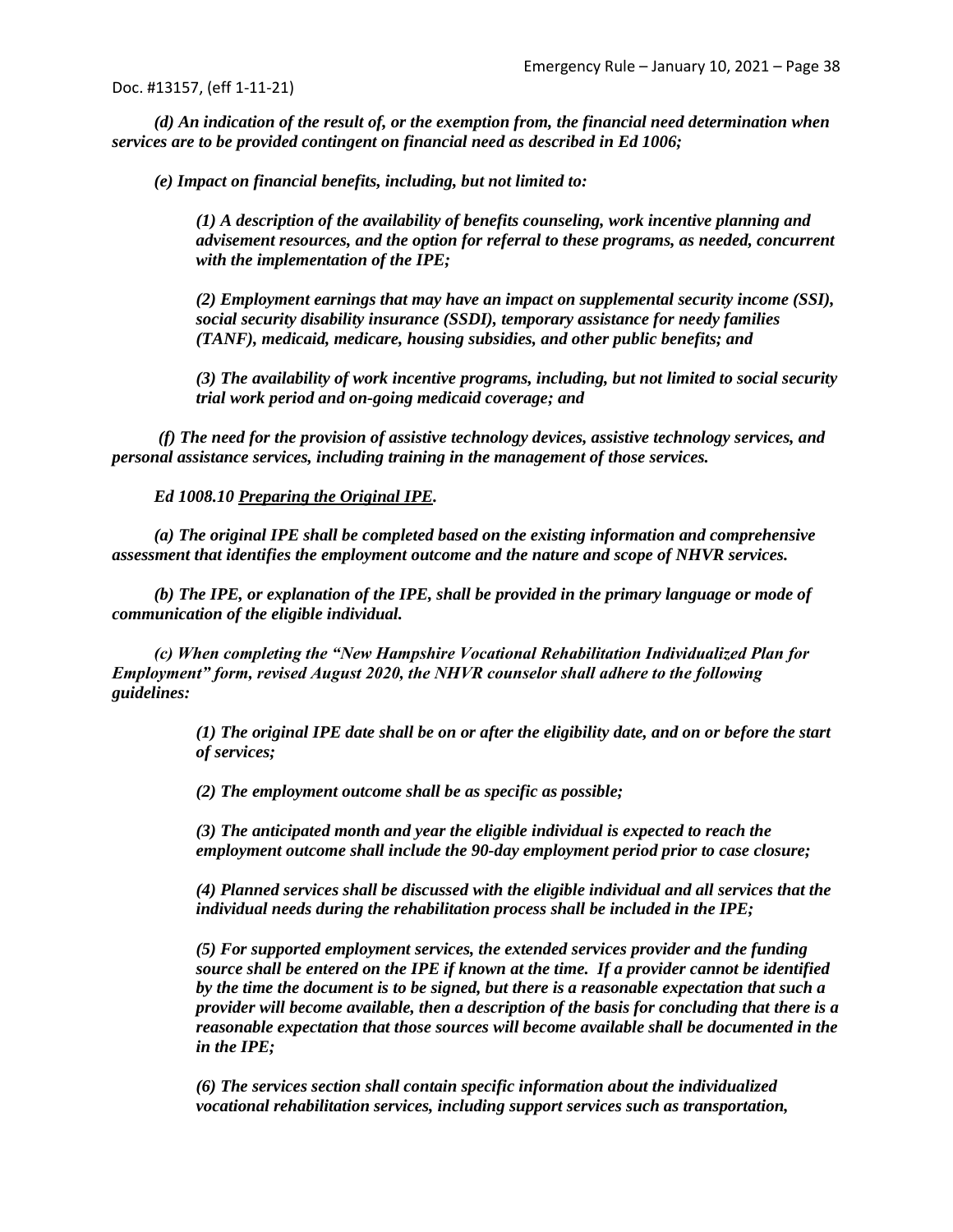*interpreter services, and note taker services that shall be required to reach the employment outcome. All services shall be provided, as appropriate, in the most integrated setting.* 

*(7) Vocational rehabilitation services or support services shall include:*

*a. Those provided directly by NHVR staff, such as counseling and placement services;*

*b. Those authorized to service providers;*

*c. Those received by the individual as a comparable benefit; and*

*d. Those received by the individual through other organizations such as independent living centers, community rehabilitation programs, mental health clinics, or other treatment services when they are necessary for the successful completion of the IPE;*

*(8) Identification of services on the IPE shall include:*

*a. The specific vocational rehabilitation or support service;*

*b. The service provider;*

*c. The start and end dates of the service;*

*d. NHVR responsibility, or the estimated amount NHVR shall be responsible for;*

*e. The actual amounts known of comparable benefits;*

*f. Individual responsibility after the financial needs assessment and comparable benefits and services are determined; and*

*g. The estimated cost of services;*

*(9) Criteria to evaluate progress shall be clearly stated and outlined as steps in the IPE. Each step shall specify a behavior or action and the evaluation criteria for that step. An expected date of completion for each step shall not be required, except that eligible individual responsibilities, such as "participate in treatment services" or "advise your counselor of any change of medication" shall be itemized; and*

*(10) The rights and responsibilities section of the IPE shall contain preprinted information regarding both the individual and NHVR's role in achieving the IPE and shall includes information concerning the CAP, administrative reviews, mediation, and impartial hearings.*

*Ed 1008.11 Reviewing the IPE.*

*(a) The IPE shall be reviewed at least annually.*

*(b) The eligible individual or the NHVR counselor may initiate a review of the IPE at any time.*

*(c) The results of any review shall be recorded in the "Plan Review Form", revised August 2020.*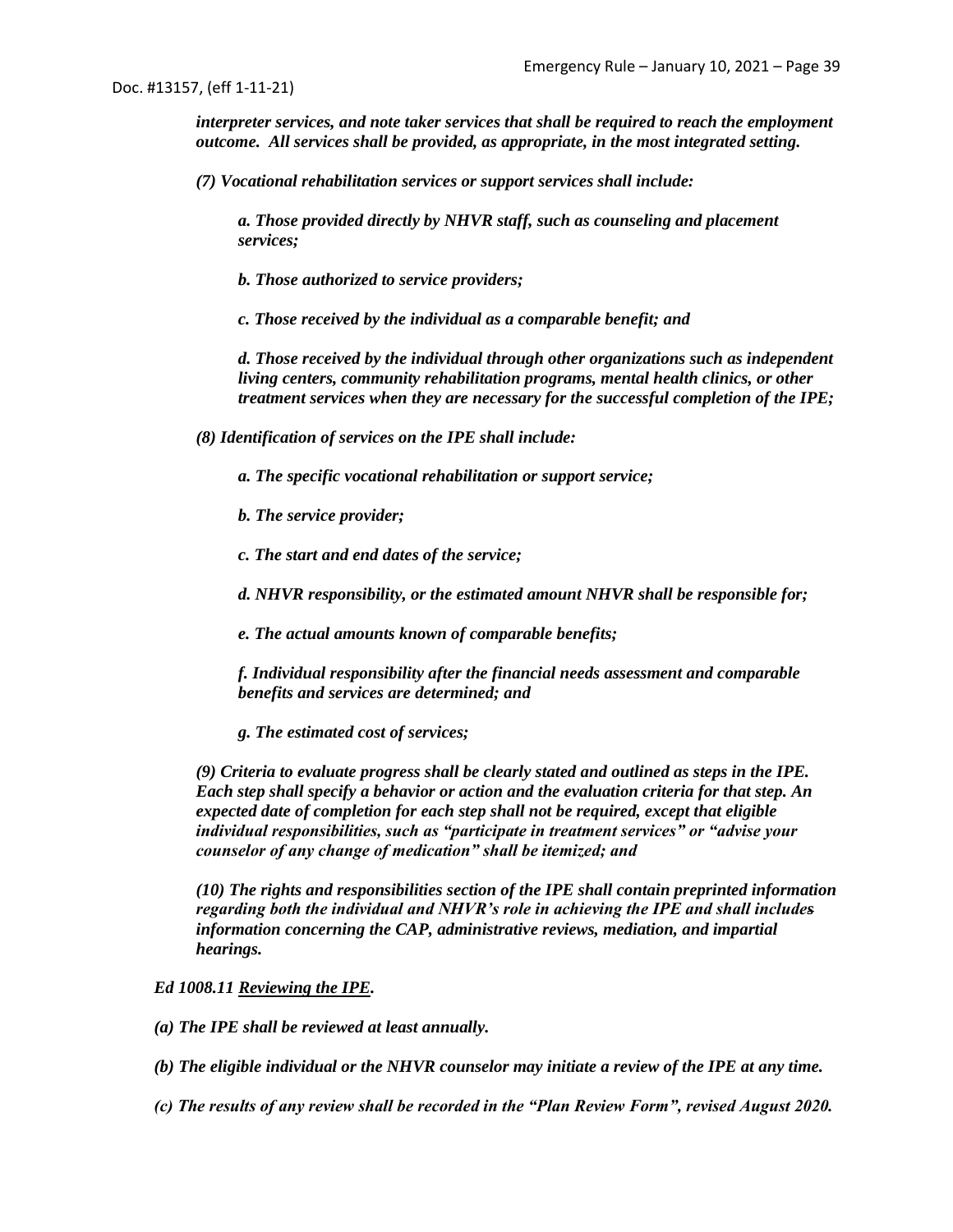*(d) If changes are initiated following a review, those changes shall be recorded in an amendment to the IPE pursuant to Ed 1008.12.*

*(e) At least 30 days prior to the date of the annual review, the NHVR counselor shall communicate with the individual to schedule an IPE review.* 

*Ed 1008.12 Changes to the IPE.*

(a) Changes to the IPE shall occur at any time when agreed to by the eligible *individual and the NHVR counselor.*

*(b) All changes shall be documented in the record of services by completing IPE form referenced in Ed 1008.10(c) or the "New Hampshire Vocational Rehabilitation Amendment-Individualized Plan for Employment" form, revised August 2020.*

*(c) A case note shall be completed to indicate how the individual was involved in developing the changes.*

*(d) When making changes to the IPE, the individual has the same options enumerated in Ed 1008.05(b).*

*(d) Major changes to an IPE shall include, but not be limited to:*

*(1) A change in the employment outcome, which may affect a change in the anticipated date of employment which shall be modified accordingly;*

*(2) An increase in the level of individual participation in the cost of services, if, as a result of a change in the IPE, the total expenditure that the individual is expected to contribute increases over the amount the individual contributed to the original IPE, or most recent major change if applicable;* 

*(3) New services being added to the IPE; and*

*(4) A new provider of services.*

*(e) Minor changes to an IPE shall include, but not be limited to:*

*(1) Service start or end dates;*

*(2) The anticipated date of employment;*

*(3) The evaluation progress section of the IPE, which shall include the criteria to evaluate progress and any relevant individualized responsibilities;*

*(4) The types of services that the individual may need; and* 

*(5) An increase in the cost of an authorized service that does not increase the level of the individual's participation in the cost of services.*

*Ed 1008.13 IPE Approvals and Signatures.*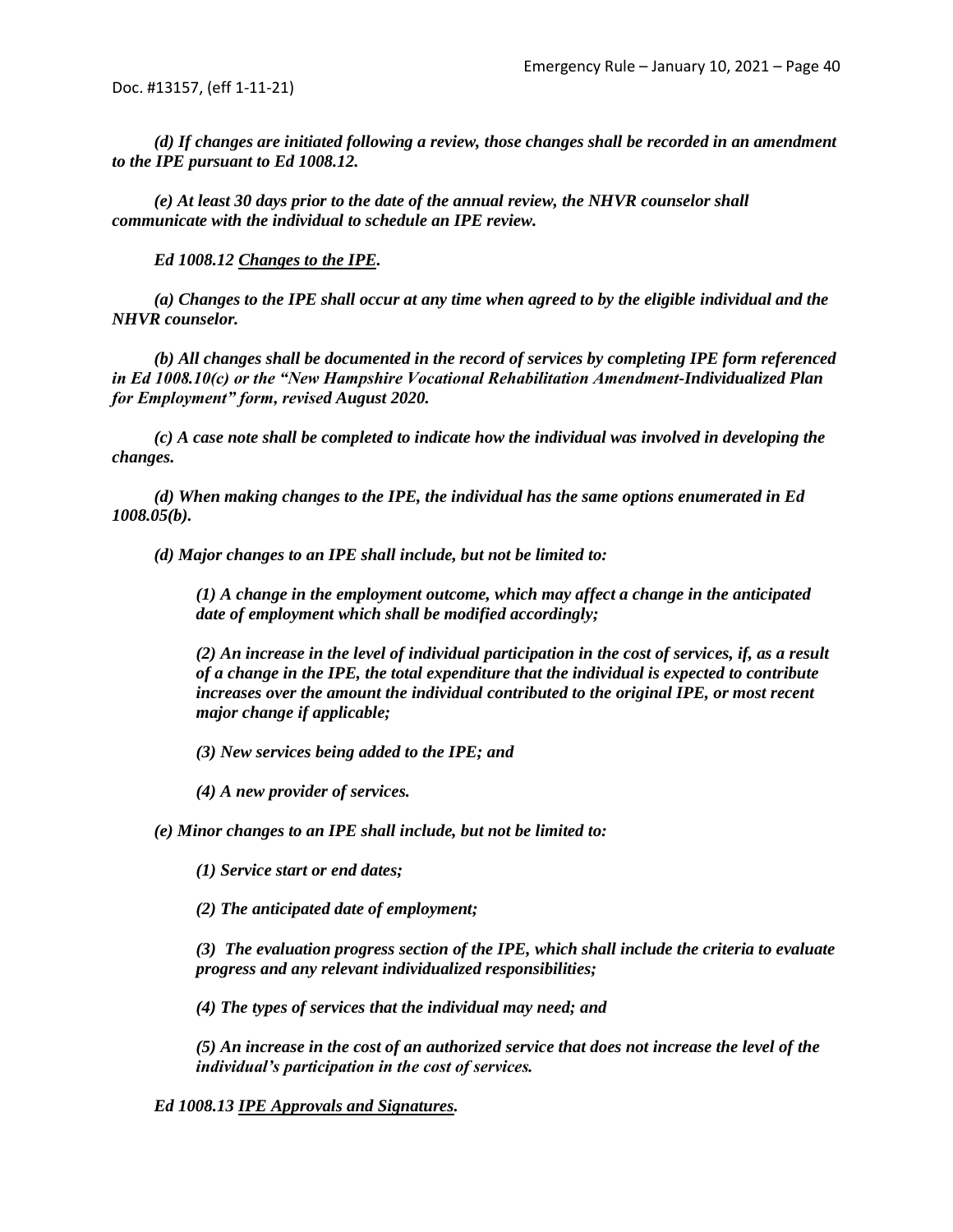*(a) The NHVR counselor shall review and evaluate the proposed IPE and proposed changes to an IPE.*

*(b) The NHVR counselor shall evaluate the IPE to ensure:*

*(1) The employment outcome is consistent with the individual's employment factors;*

- *(2) The plan to reach the goal is feasible;*
- *(3) Services are required to reach the employment outcome;*
- *(4) Services are cost effective; and*
- *(5) NHVR policies and procedures are followed.*

*(c) If the IPE development is approved, NHVR shall prepare an original IPE as referenced in Ed 1008.10(c) or revised IPE as described in Ed 1008.12(b).*

*(d) Supervisory approval shall be required on the IPE if the IPE:*

- *(1) Is developed by a NHVR counselor I;*
- *(2) Includes services that require supervisory approval such as, but not limited to:*
	- *a. Graduate school training; or*
	- *b. Plans for self-employment; or*
- *(3) Requires supervisory approval based on a plan for supervision.*

*(e) Once approved, the forms referenced in Ed 1008.10(c) and Ed 1008.12(b) for major changes shall be signed by the counselor and supervisor, as required, and the individual.*

*(f) The individual shall be provided with a copy of the signed forms referenced in (e) above within 10 days of the individual signing the document.*

*(g) The referenced in Ed 1008.10(c) and 1008.12(b) shall be signed by both the individual and the NHVR counselor and supervisor, as required, before the initiation of services, except in an emergency situation where the NHVR counselor determined a delay in obtaining a signature would cause a significant delay in services.*

Ed 1010*8*.14 Record of Services. The designated state unit shall maintain for each applicant and eligible individual a record of services that includes, to the extent pertinent, the following documentation: *The NHVR shall maintain for each applicant and eligible individual a record of services that complies with the provisions of 34 CFR 361.47.*

(a) If an applicant has been determined to be an eligible individual, documentation in the form of written notification of eligibility supporting that determination in accordance with the requirements under Ed 1010.03 through Ed 1010.09;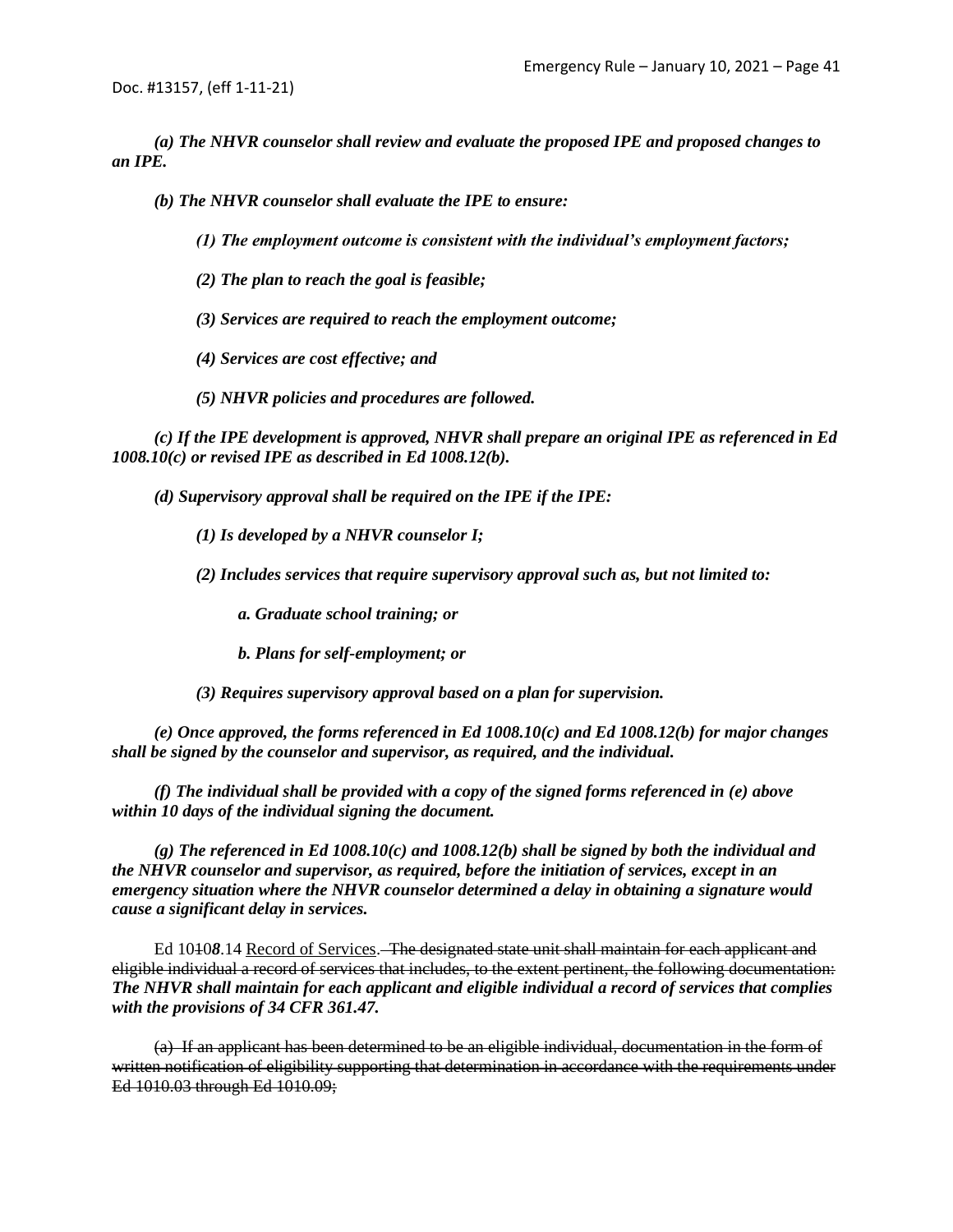(b) If an applicant or eligible individual receiving services under an individualized plan for employment has been determined to be ineligible, documentation in the form of written notification of ineligibility supporting that determination in accordance with the requirements under Ed 1010.10;

(c) Documentation in the form of case notes, an amendment to the individualized plan for employment, or a letter to an applicant or eligible individual that describes the justification for closing an applicant's or eligible individual's record of services if that closure is based on reasons other than ineligibility, including, as appropriate, documentation indicating that the designated state unit has satisfied the requirements in Ed 1010.11;

(d) If an individual has been determined to be an individual with a significant disability or an individual with a most significant disability, documentation in accordance with 34 CFR 361.42(d) supporting that determination;

(e) Documentation supporting the need for, and the plan relating to, the extended evaluation or trial work experiences in accordance with the requirements under Ed 1010.07 and Ed 1010.08 if an individual with a significant disability requires trial work experiences or an extended evaluation;

(f) The individualized plan for employment, and any amendments to the individualized plan for employment, consistent with the requirements under Ed 1010.13;

(g) Documentation describing the extent to which the applicant or eligible individual exercised informed choice regarding the provision of assessment services and the extent to which the eligible individual exercised informed choice in the development of the individualized plan for employment*IPE* with respect to the selection of the:

- (1) Specific employment outcome;
- (2) Specific vocational rehabilitation services needed to achieve the employment outcome;
- (3) Entity to provide the services;
- (4) Employment setting;
- (5) Settings in which the services will be provided; and
- (6) Methods to procure the services;

(h) In the event that an individual's individualized plan for employment provides for vocational rehabilitation services in a non-integrated setting, a justification in the individualized plan for employment to support the need for the non-integrated setting;

(i) In the event that an individual obtains competitive employment, verification that the individual is compensated at or above the minimum wage and that the individual's wage and level of benefits are not less than that customarily paid by the employer for the same or similar work performed by non-disabled individuals in accordance with 34 CFR 361.5(b*c*)(11*9*)(ii);

(j) In the event an individual achieves an employment outcome in which the individual is compensated in accordance with section 14(c) of the Fair Labor Standards Act, 29 CFR 525, or the designated state unit closes the record of services of an individual in extended employment on the basis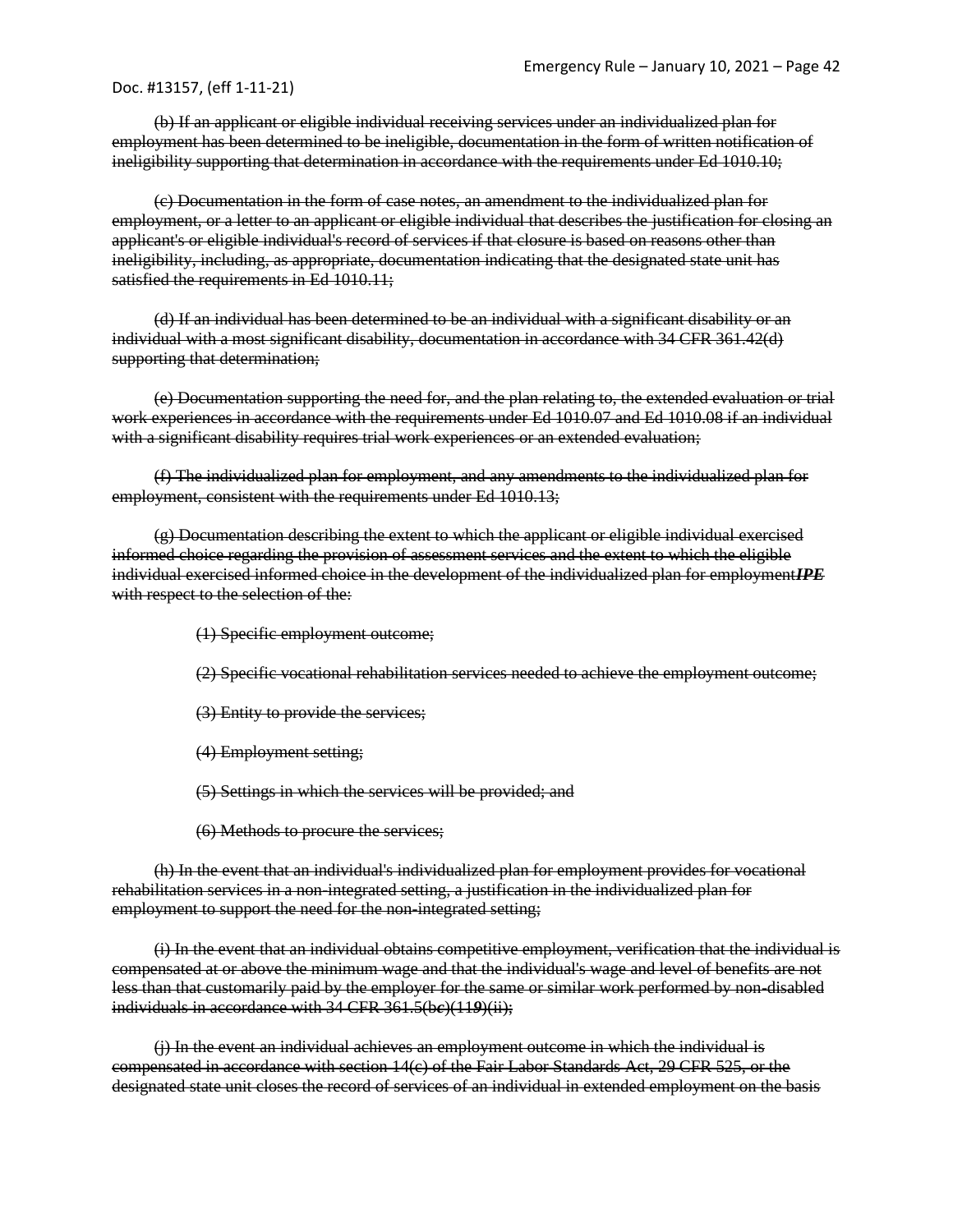that the individual is unable to achieve an employment outcome or that an eligible individual through informed choice chooses to remain in extended employment, documentation of the:

(1) Results of the annual reviews required under Ed 1013;

(2) Individual's input into those reviews; and

(3) Individual's or, if appropriate, the individual's representative's acknowledgment that those reviews were conducted;

(k) Documentation concerning any action or decision resulting from a request by an individual under Ed 1004 for a review of determinations made by the designated state unit;

(l) In the event that an applicant or eligible individual requests under Ed 1003.03(i) that documentation in the record of services be amended and the documentation is not amended, documentation of the request;

(m) In the event an individual is referred to another program through the designated state unit's information and referral system under Ed 1009, including other components of the statewide workforce investment system, documentation on the nature and scope of services provided by the designated state unit to the individual and on the referral itself, consistent with the requirements of Ed 1009;

(n) In the event an individual's record of service is closed under Ed 1014, documentation that demonstrates the services provided under the individual's individualized plan for employment contributed to the achievement of the employment outcome; and

(o) In the event an individual's record of service is closed under Ed 1014, documentation verifying that the provisions of Ed 1014 have been satisfied.

### Ed 1010.15 Scope of Vocational Rehabilitation Services for Individuals with Disabilities.

(a) As appropriate to the vocational rehabilitation needs of each individual and consistent with each individual's informed choice, the following vocational rehabilitation services shall be available to assist the individual with a disability in preparing for, securing, retaining, or regaining an employment outcome that is consistent with the individual's strengths, resources, priorities, concerns, abilities, capabilities, interests, and informed choice:

> (1) Assessment for determining eligibility and priority for services by qualified personnel, including, if appropriate, an assessment by personnel skilled in rehabilitation technology, in accordance with Ed 1010.03 through Ed 1010.09;

> (2) Assessment for determining vocational rehabilitation needs by qualified personnel, including, if appropriate, an assessment by personnel skilled in rehabilitation technology, in accordance with Ed 1010.12;

(3) Vocational rehabilitation counseling and guidance, including information and support services to assist an individual in exercising informed choice in accordance with Ed 1012;

(4) Referral and other services necessary to assist applicants and eligible individuals to secure needed services from other agencies, including other components of the statewide workforce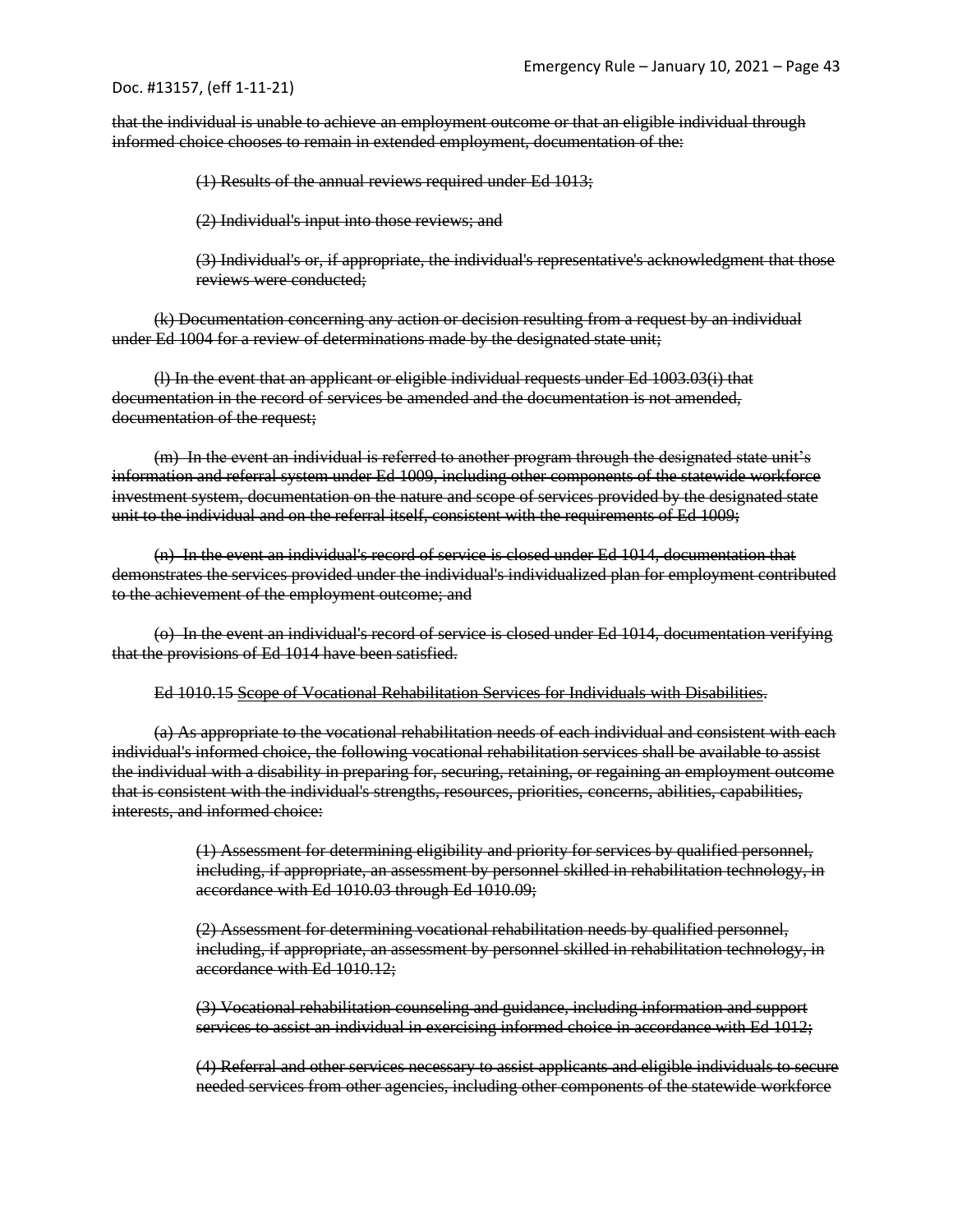investment system, in accordance with 34 CFR 361.23 and 34 CFR 361.24, and Ed 1008, and to advise those individuals about client assistance programs established under 34 CFR 370;

(5) Physical and mental restoration services, to the extent that financial support is not readily available from a source other than the designated state unit such as through health insurance or a comparable service or benefit;

(6) Vocational and other training services, including personal and vocational adjustment training, books, tools, and other training materials, except that no training or training services in an institution of higher education such as universities, colleges, community or junior colleges, vocational schools, technical institutes, or hospital schools of nursing, shall be paid for with funds under the state vocational rehabilitation services program unless maximum *after* efforts have been made by the designated state unit and the individual to secure grant assistance in whole or in part from other sources to pay for that training;

(7) Maintenance;

(8) Transportation in connection with the rendering of any vocational rehabilitation service;

(9) Vocational rehabilitation services to family members of an applicant or eligible individual if necessary to enable the applicant or eligible individual to achieve an employment outcome;

(10) Interpreter services, including sign language and oral interpreter services, for individuals who are deaf or hard of hearing, and tactile interpreting services for individuals who are deafblind provided by qualified personnel;

(11) Reader services, rehabilitation teaching services, and orientation and mobility services for individuals who are blind;

(12) Job-related services, including job search and placement assistance, job retention services, follow-up services, and follow-along services;

(13) Supported employment services;

(14) Personal assistance services;

(15) Post-employment services;

(16) Occupational licenses, tools, equipment, initial stocks, and supplies;

(17) Rehabilitation technology, including vehicular modification, telecommunications, sensory, and other technological aids and devices;

#### (18) Transition services;

(19) Technical assistance and other consultation services to conduct market analyses, develop business plans, and otherwise provide resources, to the extent those resources are authorized to be provided through the statewide workforce investment system, to eligible individuals who are pursuing self-employment or telecommuting or establishing a small business operation as an employment outcome; and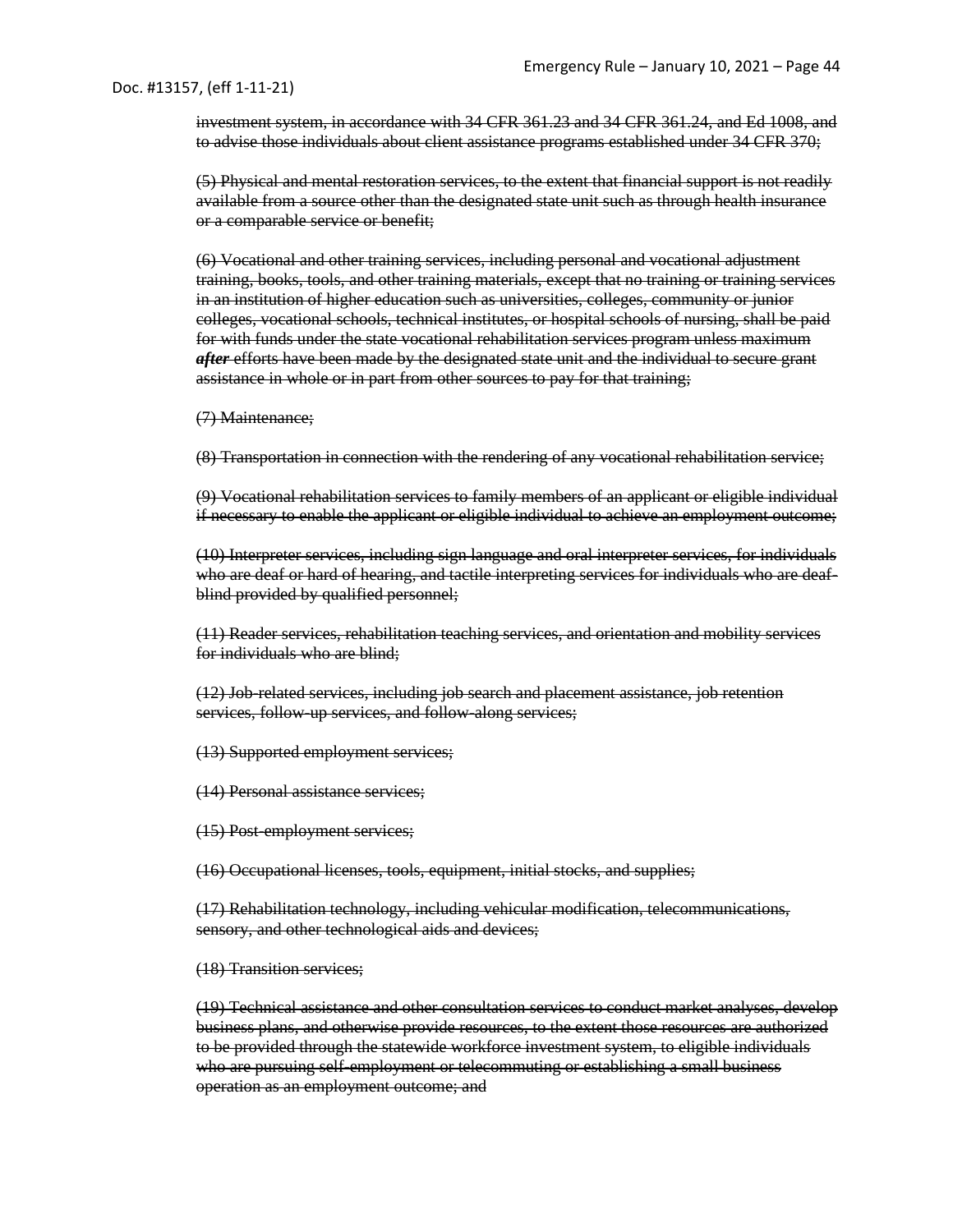(20) Other goods and services necessary for the individual with a disability to achieve an employment outcome as determined in the individualized plan for employment.

(b) Scope of services shall not include services prohibited by Chapter 252:2 of the laws of 1993 as set out in Ed 1010.13(e).

Ed 1010.16 Provision of Services for Individuals with Disabilities.

(a) The provision of services shall be based on the rehabilitation needs of each individual as identified in that individual's individualized plan for employment and shall be consistent with the individual's informed choice. There shall not be any arbitrary limits on the nature and scope of vocational rehabilitation services to be provided to the individual to achieve an employment outcome, or on the timely authorization of services that shall be consistent with the individualized plan for employment.

(b) If the individual chooses an out-of-state service at a higher cost than an in-state service, if either service would meet the individual's rehabilitation needs, the designated state unit shall not be responsible for those costs in excess of the cost of the in-state service.

(c) The designated state unit:

(1) Shall establish for each provider a provider fee schedule to govern the rates of payment for all purchased vocational rehabilitation services listed under Ed 1010.15; and

(2) Shall not place absolute dollar limits on specific service categories or on the total services provided to an individual.

(d) The provider fee schedule shall be consistent with:

(1) The fees charged by medical and psychological providers;

(2) Rates negotiated between the designated state unit and community rehabilitation programs;

(3) Interpreter fees charged for services under Ed 1010.15(a)(10);

(4) Tuition rates charged by an institution of higher education such as universities, colleges, community or junior colleges, vocational schools, technical institutes, or hospital schools of nursing; and

 $(5)$  The cost of services provided to individuals under Ed  $1010.15(a)(7)$ ,  $(8)$ ,  $(9)$ ,  $(10)$ ,  $(16)$ ,  $(17), (19),$  and  $(20).$ 

(e) Time periods for the provision of services shall not be so short as to effectively deny an individual a necessary service. Time periods shall not be absolute and shall be extended in the event the individual cannot get the services in the identified time frame so that individual needs can be addressed.

#### PART Ed 1005 ABILITY TO SERVE ALL ELIGIBLE INDIVIDUALS

Ed 1005.01 Ability to Provide Full Range of Vocational Rehabilitation Services.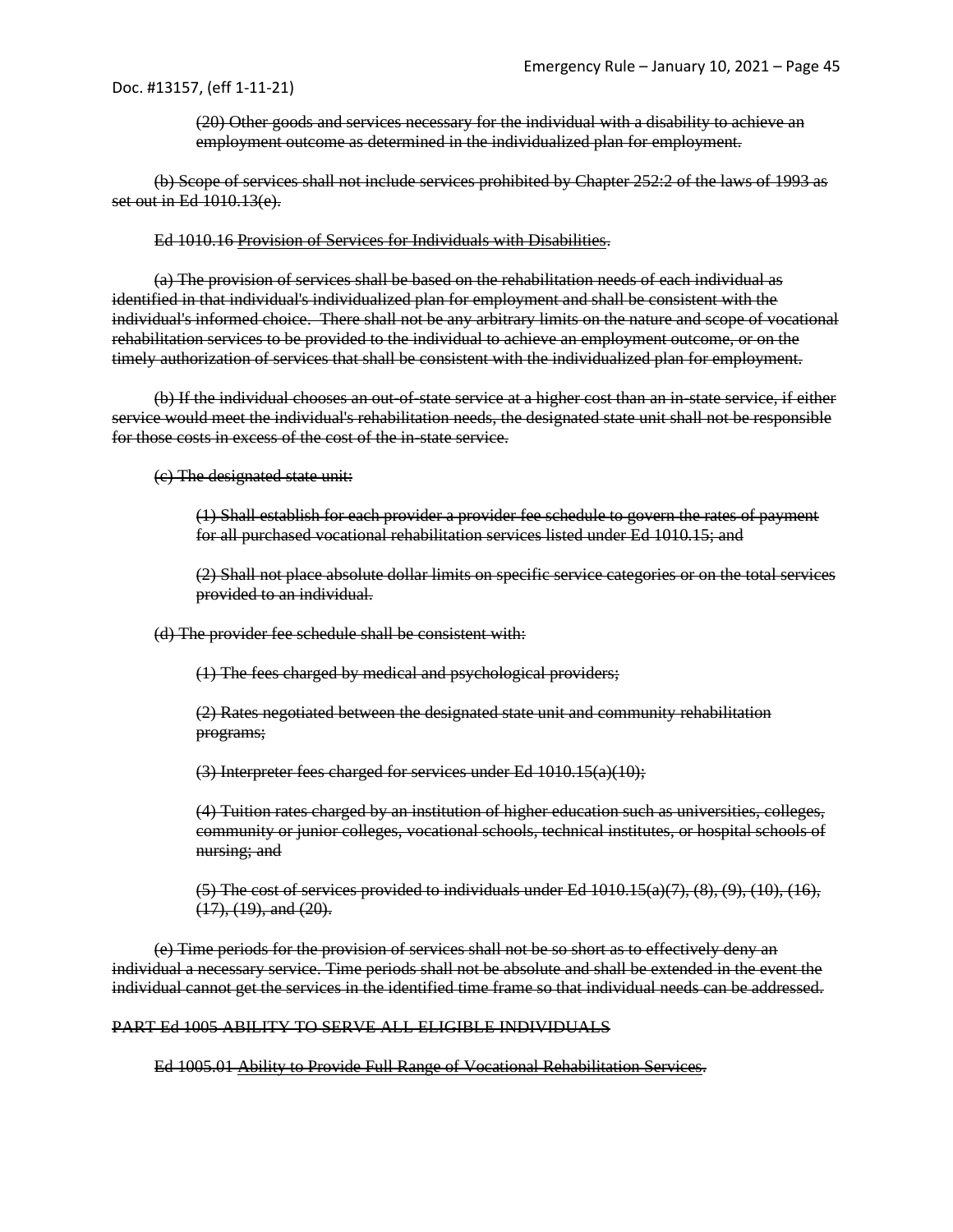(a) The designated state unit shall either provide the full range of vocational rehabilitation services listed in 29 U.S.C. 723(a) and Ed 1010.16, as appropriate, to all eligible individuals or, in the event that vocational rehabilitation services cannot be provided to all eligible individuals who apply for the services, implement the order of selection established in Ed 1006 to be followed in selecting eligible individuals to be provided vocational rehabilitation services.

(b) The designated state unit shall provide the full range of vocational rehabilitation services to all eligible individuals if a determination is also made that, on the basis of the designated state unit's projected fiscal and personnel resources and its assessment of the rehabilitation needs of individuals with significant disabilities within New Hampshire, the designated state unit can:

(1) Continue to provide services to all individuals currently receiving services;

(2) Provide assessment services to all individuals expected to apply for services in the next fiscal year;

(3) Provide services to all individuals who are expected to be determined eligible in the next fiscal year; and

(4) Meet all program requirements.

(c) The designated state unit shall establish and implement an order of selection according to the provisions of Ed 1006 if the designated state unit determines that it is unable to provide the full range of vocational rehabilitation services to all eligible individuals in New Hampshire who apply for the services.

(d) The designated state unit shall consult with the state rehabilitation council established under 34 CFR 361.16 that meets the requirements of 34 CFR 361.17 regarding the:

> (1) Need to establish an order of selection, including any reevaluation of the need as provided in Ed  $1006.01(b)$ ;

(2) Priority categories of the particular order of selection;

(3) Criteria for determining individuals with the most significant disabilities; and

(4) Administration of the order of selection.

#### PART Ed 1006*9* ORDER OF SELECTION FOR SERVICES

Ed 1006*9*.01 Determining Need for Establishing and Implementing An Order of Selection *Determination, Establishment, and Implementation*. *The provisions under 34 CFR 361.36 shall be used to determine the ability to serve all eligible individuals or an order of selection in addition to the following:*

(a) Prior to the beginning of each fiscal year the designated state unit shall determine whether to establish and implement an order of selection. *NHVR shall comply with the provisions of 34 CFR 361.36 to either:*

> *(1) Provide the full range of vocational rehabilitation services listed in 29 U.S.C. 723(a), as appropriate, to all eligible individuals; or*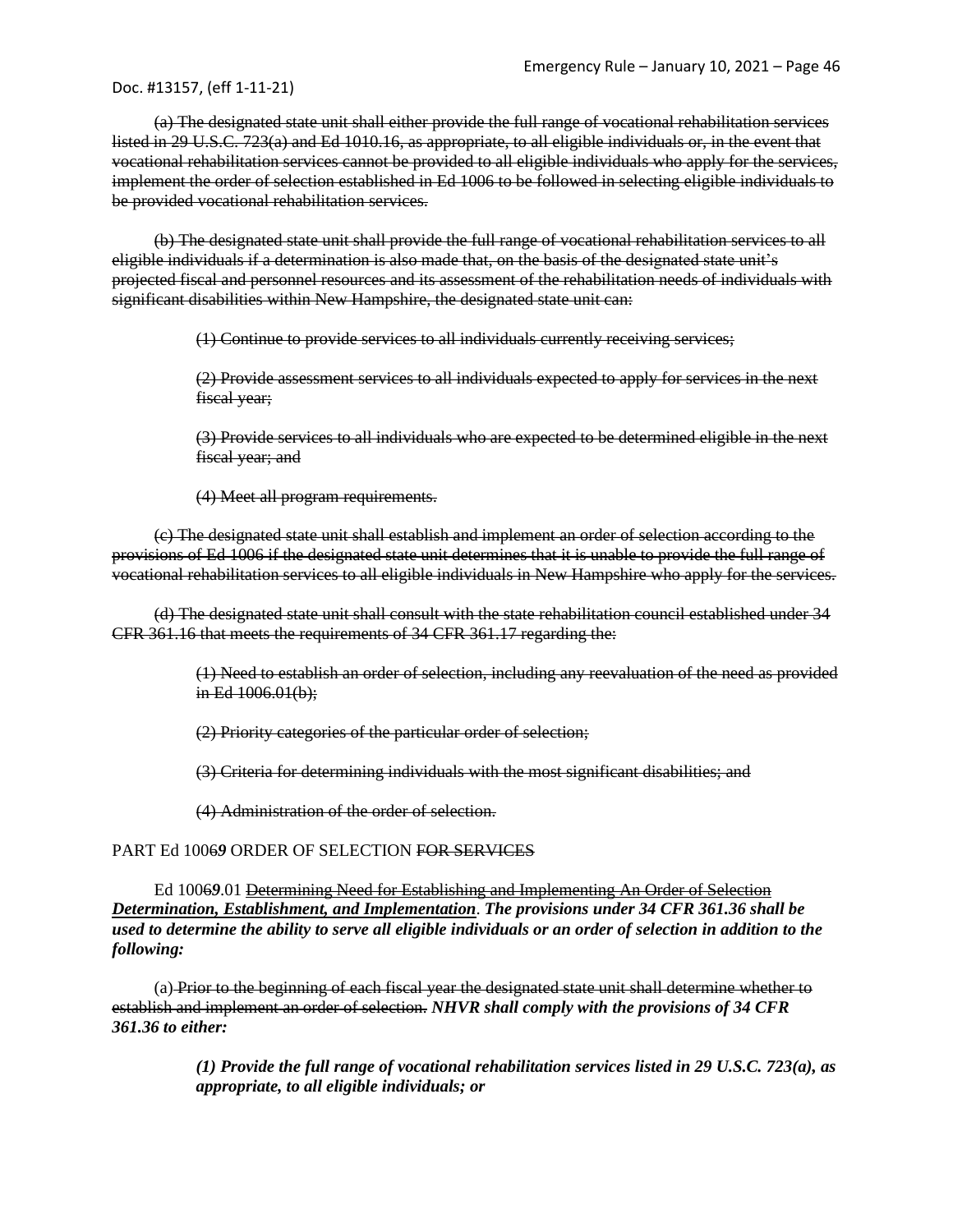*(2) In the event that vocational rehabilitation services cannot be provided to all eligible individuals who apply for the services, implement the order of selection established in (e) below in selecting eligible individuals to be provided vocational rehabilitation services;*

(b) If the designated state unit determines that it does not need to establish an order of selection, the designated state unit shall reevaluate this determination whenever changed circumstances during the course of a fiscal year indicate that it might no longer be able to provide the full range of vocational rehabilitation services, as appropriate, to all eligible individuals according to the requirements in Ed 1005.01(c). *The NHVR shall consult with the state rehabilitation council established under 34 CFR 361.16 and meeting the requirements of 34 CFR 361.17 regarding the:*

- *(1) Need to establish an order of selection;*
- *(2) Priority categories of the particular order of selection;*
- *(3) Criteria for determining individuals with the most significant disabilities; and*
- *(4) Administration of the order of selection*

(c) If the designated state unit establishes an order of selection, but determines that it does not need to implement that order at the beginning of the fiscal year, the designated state unit shall continue to meet the requirements of Ed 1005.01(c). If the designated state unit does not continue to meet the requirements of Ed 1005.01(c) it shall implement the order of selection by closing one or more priority categories. *If the NHVR determines that it does not need to establish an order of selection, the bureau shall reevaluate this determination in accordance with 34 CFR 361.36(b)(2);*

*(d) If NHVR establishes an order of selection, but determines that it does not need to implement that order at the beginning of the fiscal year, NHVR shall continue to meet the requirements of Ed 10059.01(c). If the NHVR does not continue to meet the requirements of Ed 10059.01(c) it shall implement the order of selection by closing one or more priority categories;*

*(e) If, in accordance with 34 CFR 361.36, the NHVR determines that it is unable to provide the full range of services to all eligible individuals, the NHVR shall implement an order of selection for eligible individuals according to the following priority categories:*

> *(1) Priority one shall include individuals determined eligible for services prior to the effective date of the implementation of the order of selection in accordance with 34 CFR 361.36(e)(3)(i), and individuals determined eligible for services after the effective date of the implementation of the order of selection and who are individuals with a most significant disability;*

*(2) Priority 2 shall include individuals with a significant disability; and*

*(3) Priority 3 shall include all other eligible individuals who do not have a significant disability;*

*(f) NHVR shall provide services to individuals who require specific services or equipment to maintain employment.*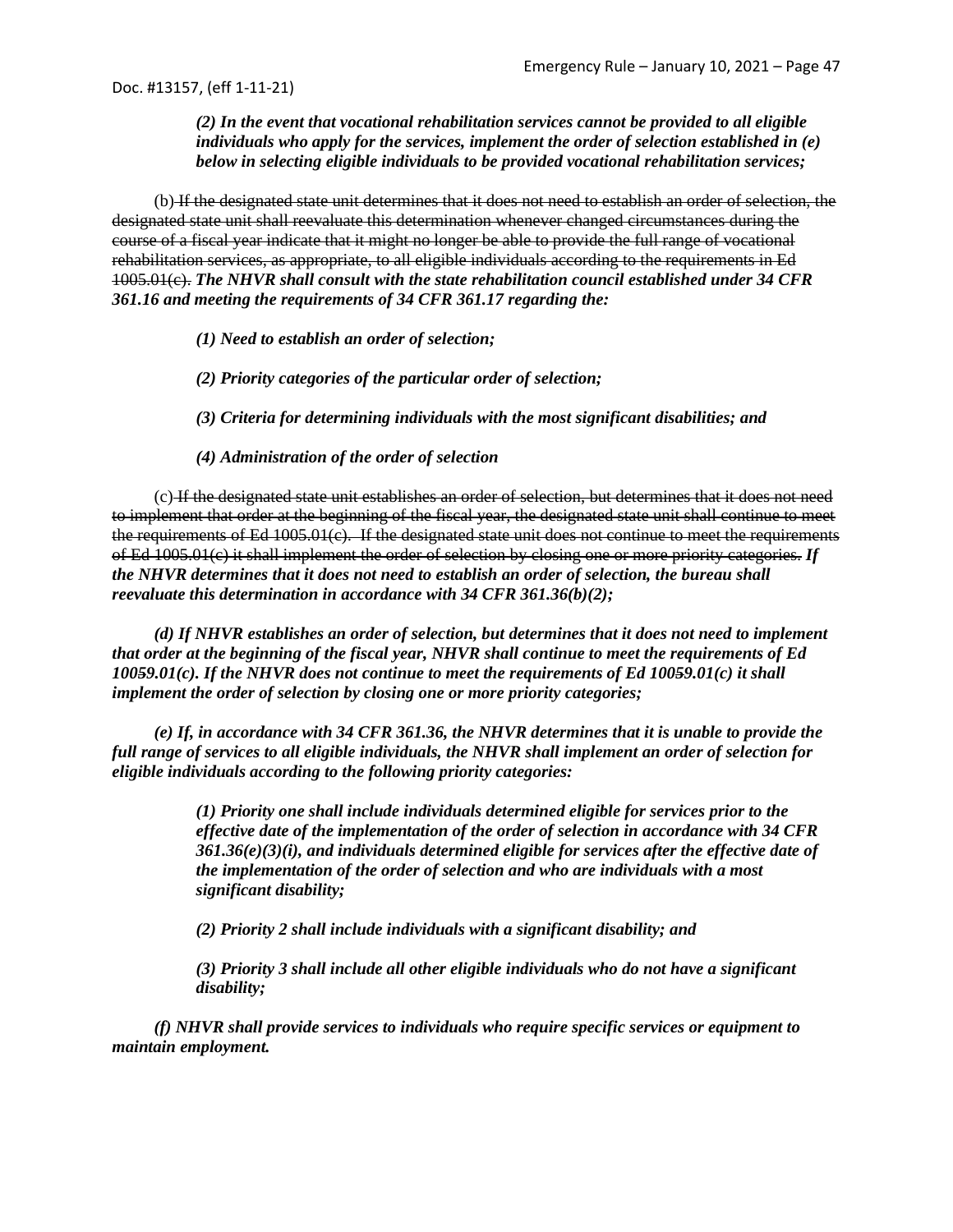*(g) NHVR shall continue to provide pre-employment transition services to students with disabilities who were receiving such services prior to being determined eligible for vocational rehabilitation services.*

*Ed 1009.02 Referring Individuals Under an Order of Selection. The NHVR shall comply with 34 CFR 361.37 to implement an information and referral system adequate to ensure that individuals with disabilities, including eligible individuals who do not meet the NHVR's order of selection criteria for receiving vocational rehabilitation services if the NHVR is operating on an order of selection, shall be provided accurate vocational rehabilitation information and referral guidance.*

Ed 1006.02 Establishing an Order of Selection. An order of selection shall be based only on the 3 criteria in the definition of individual with a significant disability."

Ed 1006.03 Administering and Implementing an Order of Selection.

(a) The designated state unit shall administer an order of selection as follows:

(1) The order of selection shall be implemented on a statewide basis;

(2) All eligible individuals shall be notified of the priority categories in the order of selection, their assignment to a particular category, and their right to appeal their category assignment;

(3) The designated state unit shall continue to provide all needed services to any eligible individual who has begun to receive services under an individualized plan for employment prior to the effective date of the order of selection, irrespective of the severity of the individual's disability;

(4) The designated state unit shall ensure that its funding arrangements for providing services under the state plan, including third-party arrangements and awards under the establishment authority, are consistent with the order of selection; and

(5) The designated state unit shall renegotiate any funding arrangements that are inconsistent with the order of selection so that they are consistent with the order of selection.

(b) The designated state unit shall implement an order of selection for eligible individuals according to the following priority categories:

> (1) Priority one shall include individuals who are determined to be eligible for services prior to the effective date of the implementation of the order of selection as provided in Ed 1006.03(a)(3), and individuals who are determined to be eligible for services after the effective date of the implementation of the order of selection and who are individuals with a most significant disability;

> (2) Priority 2 shall include individuals with a significant disability and public safety officers as defined in RSA 507:8-h who are disabled in the line of duty in law enforcement or protection of life or property and who are not included in priority one; and

(3) Priority 3 shall include all other eligible individuals who do not have a significant disability.

PART Ed 1007*10* COMPARABLE SERVICES AND BENEFITS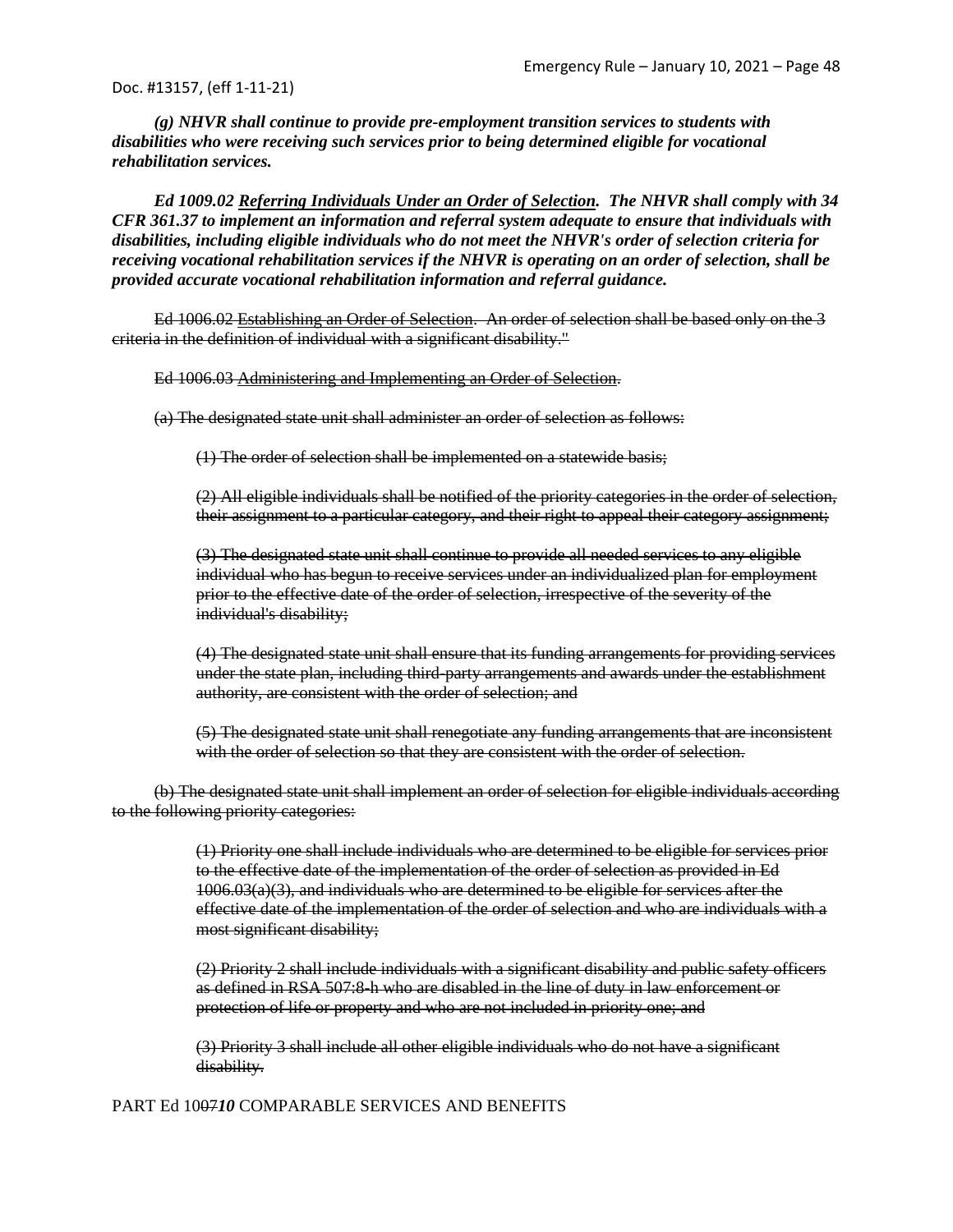Ed 1007*10*.01 Determination of Availability of Comparable Services and Benefits.

(a) Prior to providing any vocational rehabilitation services, except those services listed in Ed 1007.02, to an eligible individual or to members of the individual's family, the designated state unit shall determine whether comparable services and benefits exist under any other program and whether those services and benefits are available to the individual. *NHVR shall comply with the provisions of 34 CFR 361.53 in the determination and use of comparable services and benefits.*

(b) A determination of the availability of comparable services and benefits shall not be required if the determination would interrupt or delay *Comparable benefits and services shall be*:

> (1) The progress of the individual toward achieving the employment outcome identified in the individualized plan for employment *Provided or paid for, in whole or in part, by other federal, state, or local public agencies, by health insurance, or by employee benefits*;

(2) An immediate job placement *Available to the individual at the time needed to achieve the intermediate objectives in the IPE*; or*and*

(3) The provision of vocational rehabilitation services to any individual who is determined to be at extreme medical risk, based on medical evidence provided by an appropriately licensed medical professional acting within the scope of his or her authority, unless the extreme medical risk requires intensive hospitalization or surgery in those circumstances, such as but not limited to, where organ or bone marrow transplantations are required *Commensurate to the services that the individual would otherwise receive from NHVR*.

*(c) NHVR shall determine whether comparable benefits and services are available to an individual prior to paying for all vocational rehabilitation services, excluding only those services and circumstances listed as exceptions in (g) below. NHVR staff and participants shall seek comparable benefits and services in order to maximize the vocational rehabilitation resources available to individuals with disabilities. If an individual refuses to apply for or accept available comparable benefits, NHVR funds shall not be substituted.*

*(d) Prior to initiating comparable benefits and services, the NHVR staff shall the following:*

*(1) If the determination of the availability of comparable services and benefits would delay services to an individual who is at extreme medical risk, as determined by an appropriate licensed medical professional; and*

*(2) If an immediate job placement would be lost due to a delay in the provision of such comparable benefits.*

*(e) If benefits or services are available, they shall be used prior to using NHVR funds or services;*

*(f) If benefits or services are not currently available or if an individual is required to initiate a new application to another program, NHVR funds shall not be used in the interim unless, in the judgment of NHVR staff in consultation with the individual, waiting for benefits would prevent the individual from achieving the intermediate objectives of the IPE;*

*(g) Comparable benefits shall not be required for the following exempt services:*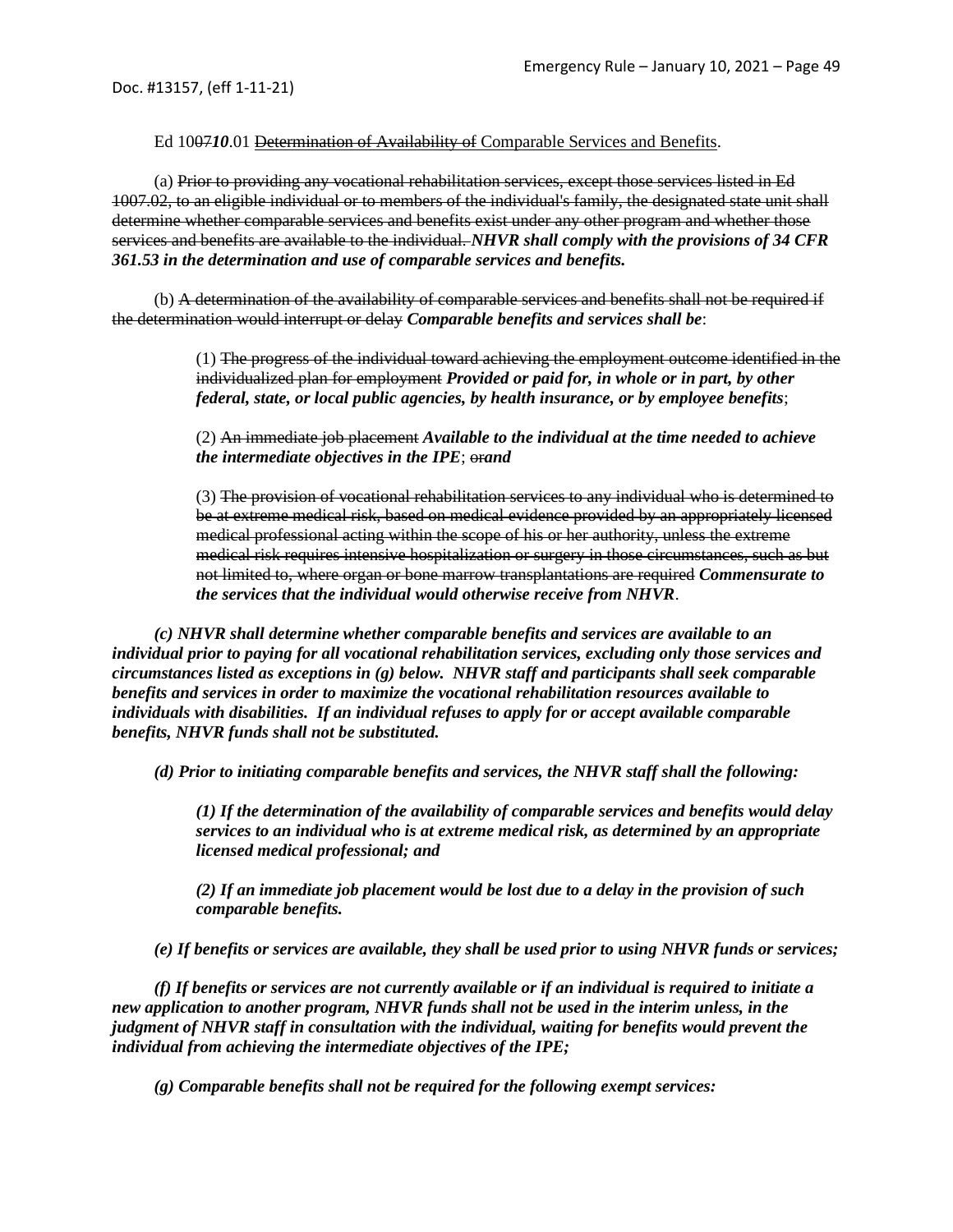*(1) Assessment services to determine eligibility and vocational rehabilitation needs;* 

*(2) Counseling and guidance, including information and support services to assist an individual exercising informed choice;*

*(3) Referral and other services to secure needed services from other agencies;*

*(4) Job-related services, including job search and placement assistance, job retention services, follow-up services, and follow-along services;*

*(5) Rehabilitation technology, including telecommunications, sensory, and other technological aids and devices; and*

*(6) Post-employment services as noted above in (1) through (5).*

*(h) If an individual is in default of a student loan, financial aid including a Pell grant shall not be available to the individual. NHVR shall be prohibited from paying for any training or related services at a post-secondary program eligible for a Pell grant, including, but not limited to, colleges and business and trade schools, for an individual who owes a refund on a grant or is in default of a student loan, unless the individual makes maximum effort to resolve the default. Maximum effort shall mean that the individual has has a repayment plan, or documented correspondence attempting to set up a repayment plan, with the lending institution or grantor.*

*(i) In making a determination to secure comparable benefits prior to using vocational rehabilitation funds, counselors shall:*

> *(1) Acquire at least general knowledge about the nature of services available from other sources, their eligibility criteria, and the application and appeals process;*

*(2) Explore with the individual all possible sources of comparable benefits and assess, through discussion with the participant, the appropriateness of pursuing specific benefits or services and the availability of such benefits;*

*(3) Document in the case record the participant's application for benefits or the reasons NHVR funds are being used in place of benefits; and*

*(4) Monitor the application of benefits and assist the individual, if necessary.*

*(j) Individuals also exercise initiative in exploring the availability of and in securing the comparable benefits available to them, as appropriate to their disability by:*

> *(1) Applying in a timely manner for all comparable benefits and services which are appropriate, with counselor assistance if necessary;*

*(2) Accepting and use comparable benefits and services when available; and*

*(3) Informing the NHVR counselor of the status of any application and the receipt of denial of any comparable benefit.*

Ed 1007.02 Exempt Services. The following vocational rehabilitation services described in Ed 1010.16 shall be exempt from a determination of the availability of comparable services and benefits: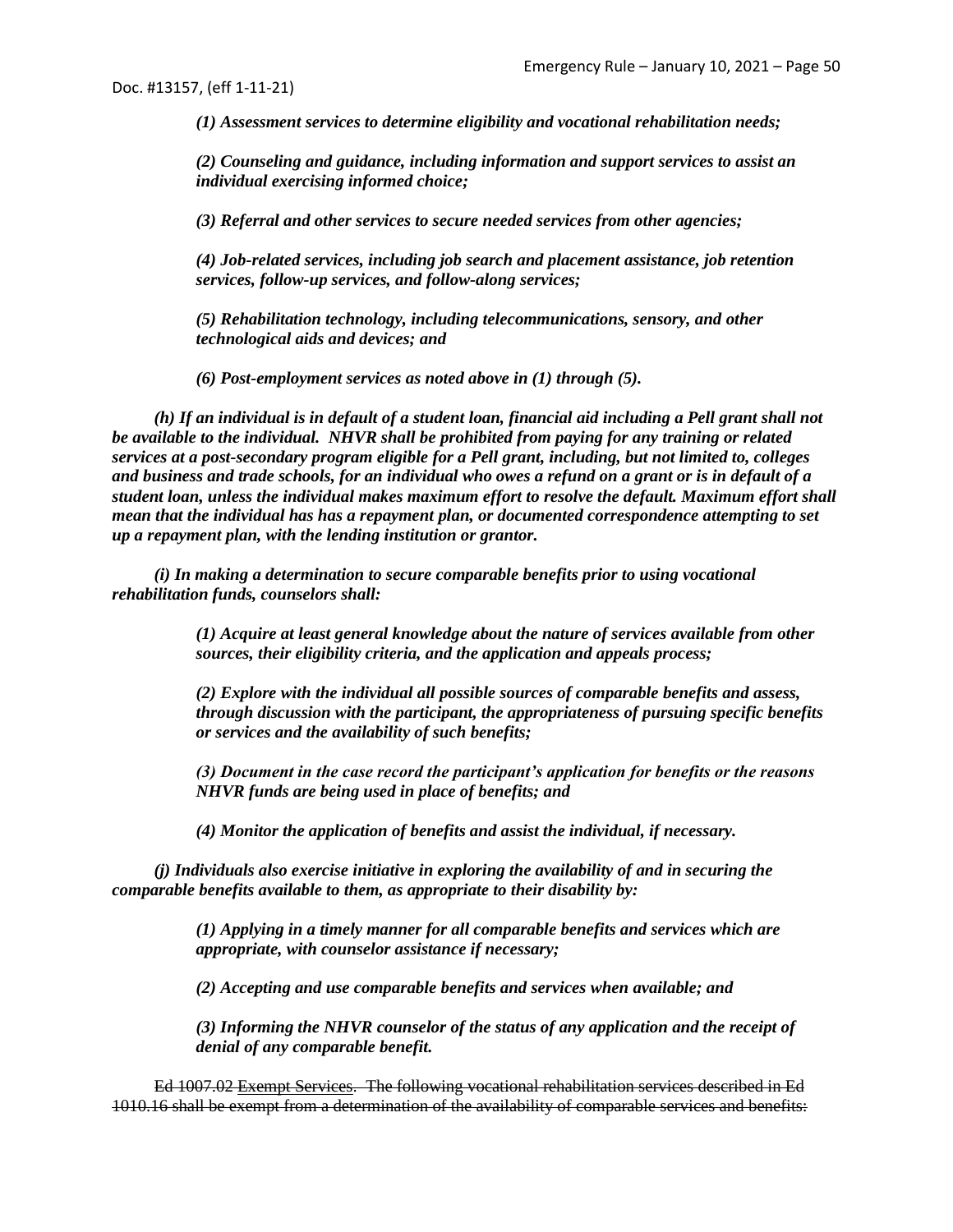(a) Assessment for determining eligibility and priority for services and assessment for determining vocational rehabilitation needs;

(b) Counseling and guidance, including information and support services, to assist an individual in exercising informed choice;

(c) Referral and other services to secure needed services from other agencies, including other components of the statewide workforce investment system, if those services are not available under the vocational rehabilitation services program;

(d) Job-related services, including job search and placement assistance, job retention services, follow-up services, and follow-along services;

(e) Rehabilitation technology, including telecommunications, sensory, and other technological aids and devices; and

(f) Post-employment services consisting of the services listed under Ed  $1007.02(a)$  (e).

# Ed 1007.03 Using Comparable Services or Benefits.

(a) If comparable services or benefits exist under any other program and are available to the individual at the time needed to ensure the progress of the individual toward achieving the employment outcome in the individual's individualized plan for employment, the designated state unit shall use those comparable services or benefits to meet, in whole or part, the costs of the vocational rehabilitation services.

(b) If comparable services or benefits exist under any other program, but are not available to the individual at the time needed to ensure the progress of the individual toward achieving the employment outcome in the individual's individualized plan for employment, the designated state unit shall provide vocational rehabilitation services until those comparable services and benefits become available.

# PART Ed 1008*11* PARTICIPATION OF INDIVIDUALS IN COST OF SERVICES BASED ON FINANCIAL NEED

#### Ed 1008*11*.01 Financial Needs Assessment.

(a) The designated state unit shall consider the financial need of eligible individuals or of individuals who are receiving services through trial work experiences under Ed 1010.07 or during an extended evaluation under Ed 1010.08. The financial needs assessment shall be used for determining the extent of the individual's participation in the costs of vocational rehabilitation services. The services listed in Ed 1008.02 shall be exempt from a financial needs assessment *NHVR shall consider the financial need of eligible individuals who are planned to receive services that require a financial needs assessment pursuant to (f) below. The financial needs assessment shall be used for determining the extent of the individual's participation in the costs of vocational rehabilitation services*.

(b) The financial needs assessment shall *Although eligible individuals shall require a financial needs assessment, the services listed in (g) below shall not require a financial needs assessment*:

(1) Explain the method for determining the financial need of an eligible individual as follows: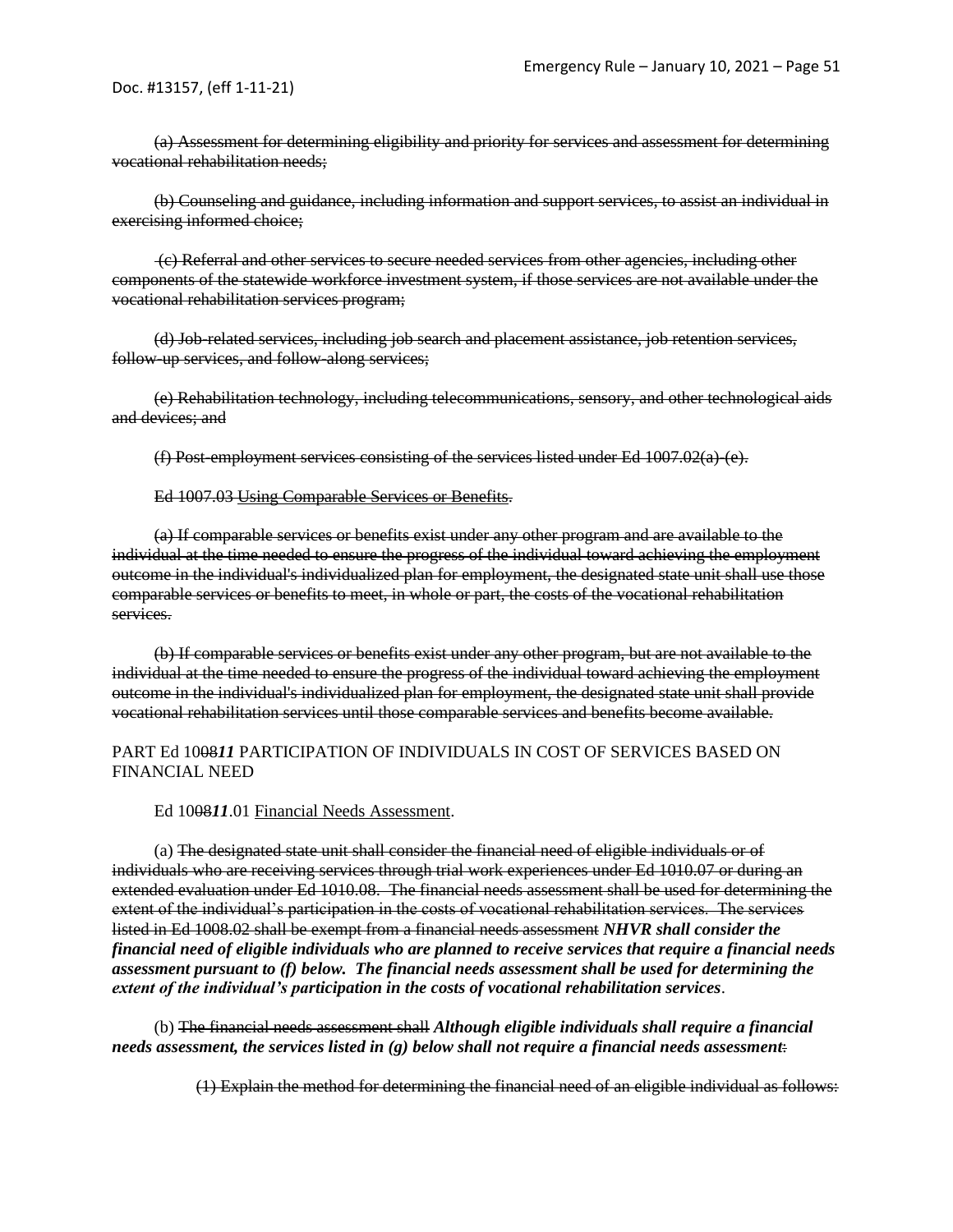a. The method shall be a review of the person's financial status; and

b. The method shall compare income and resources to determine the amount of monthly resources that shall be utilized for specific vocational rehabilitation services; and

(2) Specify the types of vocational rehabilitation services from the following services for which the designated state unit has established a financial needs test:

a. Physical and mental restoration;

b. Vocational and other training services;

c. Maintenance;

d. Transportation;

e. Vocational rehabilitation services to family members of an applicant or eligible individual if necessary to enable the applicant or eligible individual to achieve an employment outcome;

f. Supported employment services;

g. Post employment services;

h. Occupational licenses, tools, equipment, initial stocks, and supplies;

i. Rehabilitation technology, including vehicular modification, telecommunications, sensory, and other technological aids and devices;

j. Transition services; and

k. Technical assistance and other consultation services to conduct market analyses, develop business plans and otherwise provide resources, to the extent those resources are authorized to be provided through the statewide workforce investment system, to eligible individuals who are pursuing self- employment.

(c) The financial needs assessment shall be applied uniformly to all individuals in similar circumstances *There shall be a shared responsibility between the eligible individual and the NHVR counselor in determining financial need as follows:*

> *(1) The eligible individual shall be responsible for providing their complete and accurate personal and household financial information to the NHVR counselor, including, but not limited to:*

*a. Most recent federal tax return;*

*b. SSI/SSDI award letter;*

*c. Public assistance budget; and*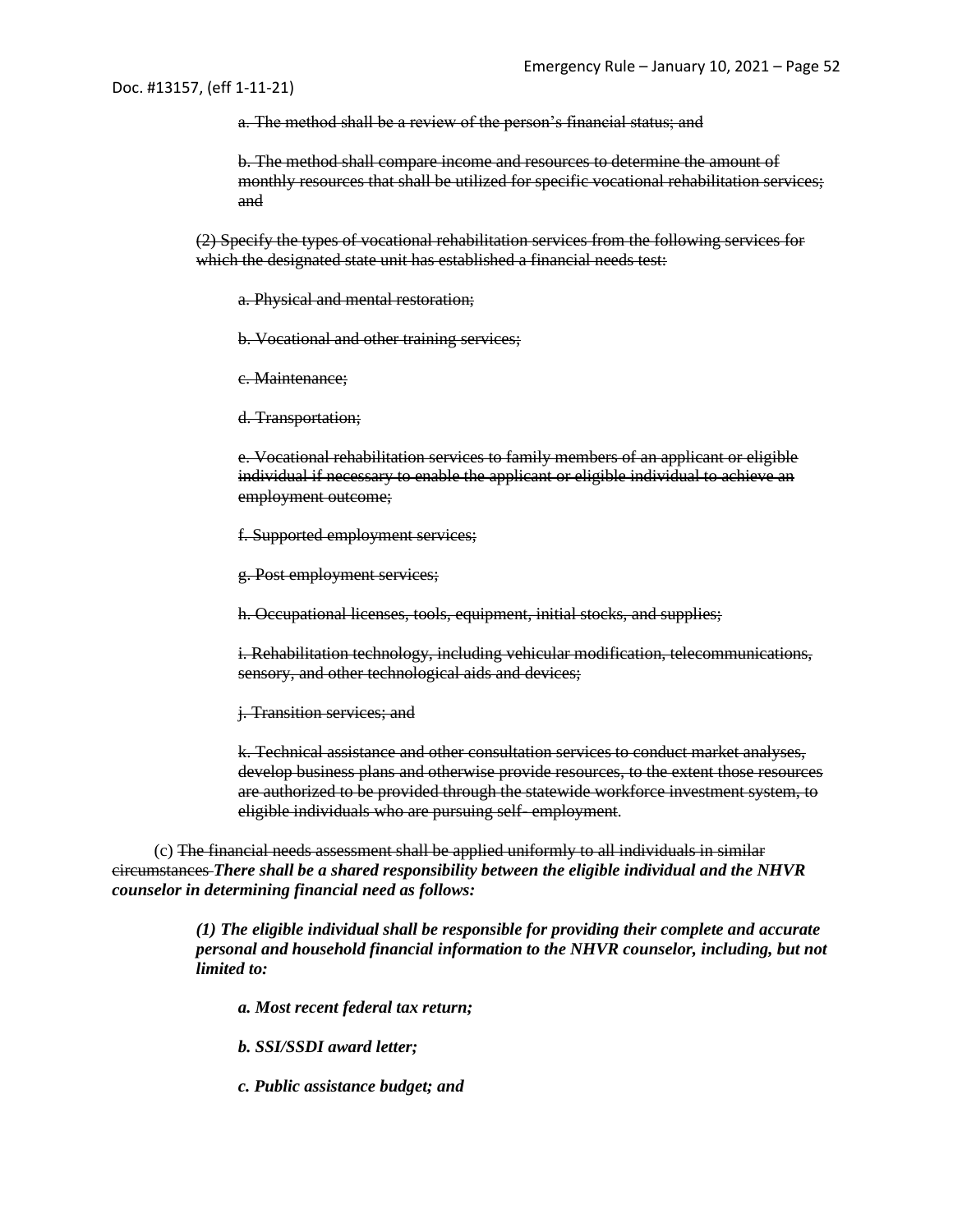*d. Most recent pay stubs; and*

*(2) Pursuant to Ed 1003, the NHVR counselor shall obtain, document, maintain, and safeguard the personal and household financial information required to review the individual's financial need and to calculate the extent of their participation in the cost of services*.

(d) Although the financial needs assessment might require different levels of need for different geographic regions in the state, the assessment shall be applied uniformly to all individuals within each geographic region *A financial needs assessment shall be completed at least annually. A financial needs assessment shall also be conducted if there is a significant change in the eligible individual's financial situation and they are receiving a financial need-based service*.

(e) The financial needs assessment shall ensure that the level of an individual's participation in the cost of vocational rehabilitation services is:

> (1) Based on the individual's financial need, including consideration of any disability-related expenses paid by the individual *Be applied uniformly to eligible individuals*; and

> (2) Not so high as to effectively deny the individual a necessary service *Explain the method for determining the financial need of an eligible individual as follows:*

*a. The method shall be a review of the person's financial status; and* 

*b. The method shall compare income and resources to determine the amount of monthly resources that shall be utilized for specific vocational rehabilitation services*.

*(f) The following services shall not be provided until the participant has been determined to meet financial need and available resources have been applied toward the cost:* 

> *(1) All training services at college and vocational training programs, including, but not limited to, tuition, room and board, required fees, and required textbooks and materials;*

*(2) Physical and mental restoration;*

*(3) Vocational and other training services;*

*(4) Maintenance;*

*(5) Driver training;*

*(6) Transportation, except during evaluation, special transportation, when used for the provision of pre-employment training services, and transportation to attend an administrative review or impartial hearing;*

*(7) Vocational rehabilitation services to family members of an applicant or eligible individual if necessary to enable the applicant or eligible individual to achieve an employment outcome;*

*(8) Supported employment services;*

*(9) Post-employment services;*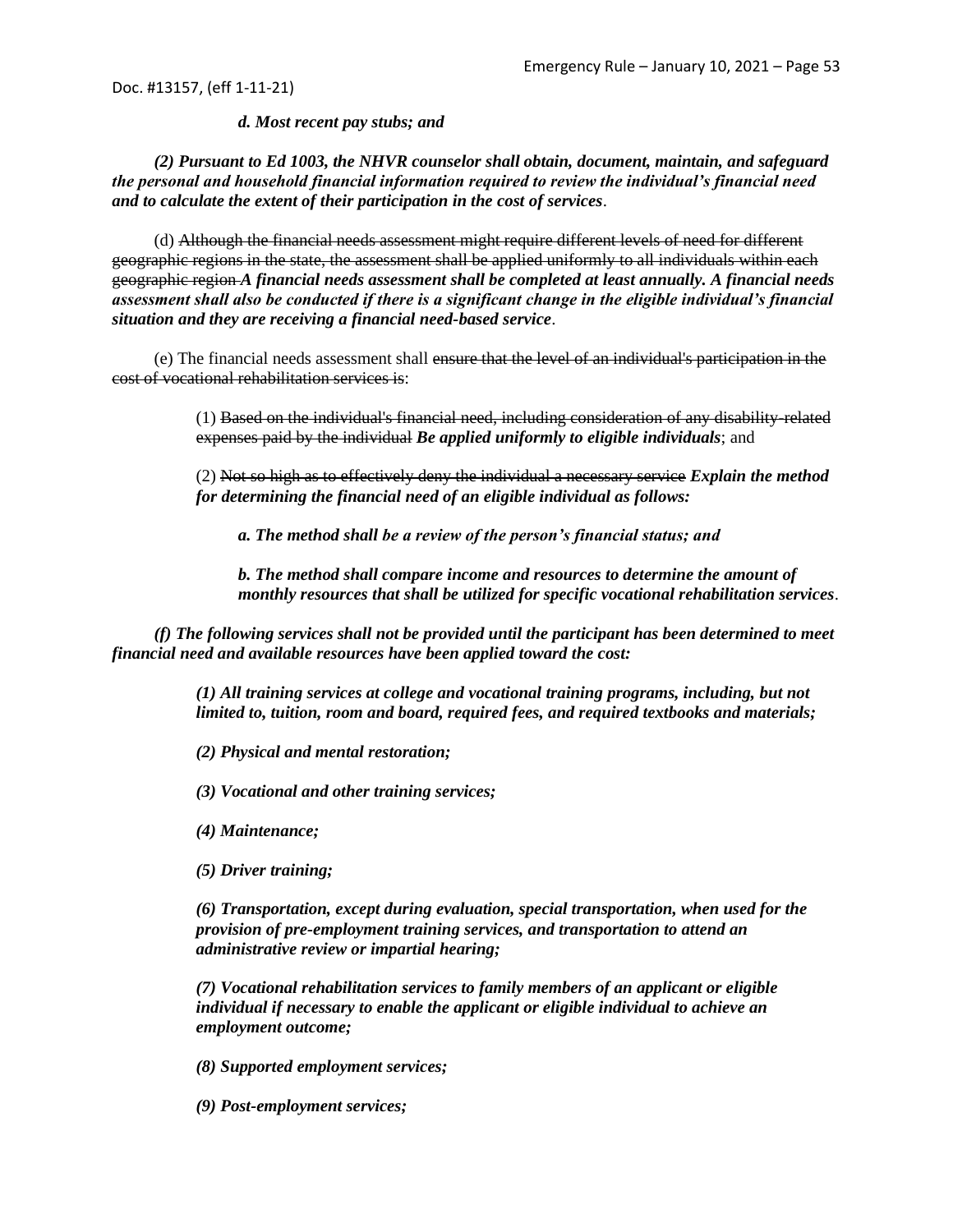*(10) Occupational and business licenses, tools, equipment, initial stocks, and supplies;*

*(11) Goods, inventory, equipment, and supplies for self-employment;*

*(12) Rehabilitation technology, including vehiculare modification, telecommunications, sensory, and other technological aids and devices;*

*(13) Modifications to homes, vehicles, and worksites;*

*(14) Transition services;* 

*(15) Technical assistance and other consultation services to conduct market analyses, develop business plans and otherwise provide resources, to the extent those resources are authorized to be provided through the statewide workforce investment system, to eligible individuals who are pursuing self- employment; and*

*(16) All other goods and services not exempt under (g) below.*

*(g) The following services provided by NHVR shall not financial needs assessment:*

*(1) All diagnostic, evaluation, and necessary services required during evaluation;*

*(2) Training provided by approved rehabilitation facilities;*

*(3) Special transportation required by individuals with significant disabilities;*

*(4) Driver and adaptive driver evaluations;*

*(5) Reader and note-taking services;*

*(6) Attendant or personal assistant services;*

*(7) Vocational counseling, guidance, and referral services;*

*(8) Core rehabilitation services including assessment, work readiness, pre-employment transition services for students to include any needed transportation, job placement, supported employment, rehabilitation technology, benefits advisement, and other adjunct services;*

*(9) On-the-job training; and*

*(10) Any auxiliary aid or service required to participate in a vocational rehabilitation program.*

*(h) The provisions of comparability pursuant to Ed 1010 shall apply to the services listed in (g) above.*

*(i) Eligible individuals shall be exempt from a financial needs assessment who:*

*(1) Receive public benefits, including, but not limited to:*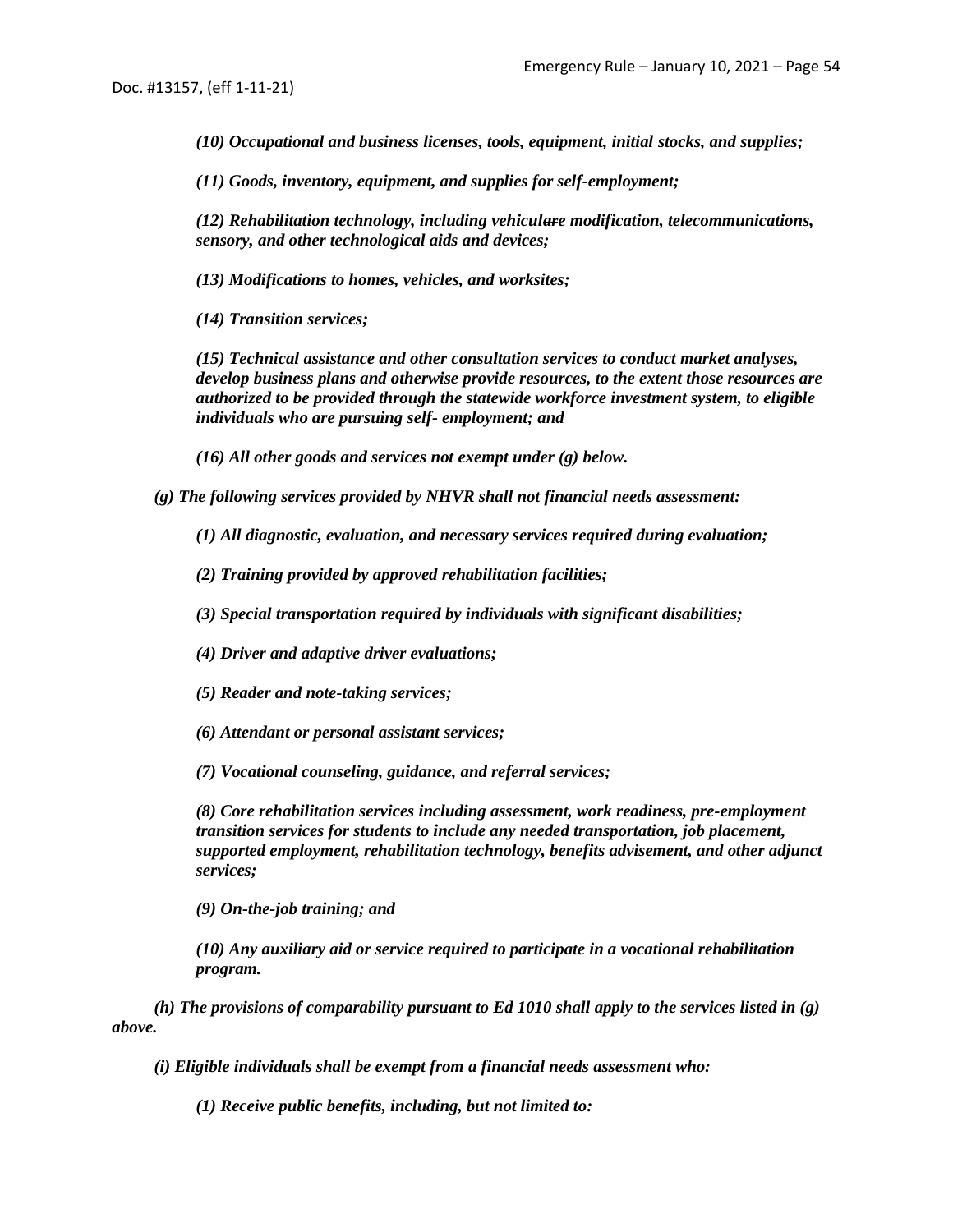*a. Temporary assistance for needy families (TANF); and*

*b. Aid to the permanently and totally disabled (APTD);* 

*(2) Receive SSI; and*

*(3) Receive SSDI.*

*(j) Eligible individuals in accordance with (i)(1) above shall be determined to meet NHVR's financial need and shall be exempt from a financial needs assessment except that NHVR shall provide funding for financial need-based services after all comparable benefits have first been applied.*

Ed 1008.02 Services Exempt from Financial Needs Assessment.

(a) The designated state unit*NHVR* shall not apply a financial needs assessment or require the financial participation of the individual as a condition for furnishing the following vocational rehabilitation services:

> (1) Assessment for determining eligibility and priority for vocational rehabilitation services under Ed 1010.04, except those non-assessment services that are provided to an individual with a significant disability during either an exploration of the individual's abilities, capabilities, and capacity to perform in work situations through the use of trial work experiences under Ed 1010.07 or an extended evaluation under Ed 1010.08;

(2) Assessment for determining vocational rehabilitation needs under Ed 1010.12;

(3) Vocational rehabilitation counseling and guidance under Ed 1010.11;

(4) Referral and other services under Ed 1009;

 $(5)$  Job-related services under Ed 1010.15(a)(12);

(6) Personal assistance services; and

(7) Any auxiliary aid or interpreter services under Ed 1010.15(a)(10) or reader services under Ed 1010.15(a)(11) that an individual with a disability requires under section 504 of the Act, 29 U.S.C. 794, or under the Americans with Disabilities Act, 42 U.S.C. 12101, et seq., or regulations implementing those laws, in order for the individual to participate in the vocational rehabilitation program.

(b) The designated state unit*NHVR* shall not apply a financial needs assessment or require the financial participation of the individual as a condition for furnishing any vocational rehabilitation service if the individual in need of the service has been determined eligible for Social Security benefits under Titles II or XVI of the Social Security Act.

#### PART Ed 1009 INFORMATION AND REFERRAL SERVICES

Ed 1009.01 Referring Individuals Under an Order of Selection. The designated S*s*tate agency shall implement an information and referral system adequate to ensure that individuals with disabilities, including eligible individuals who do not meet the agency's order of selection criteria for receiving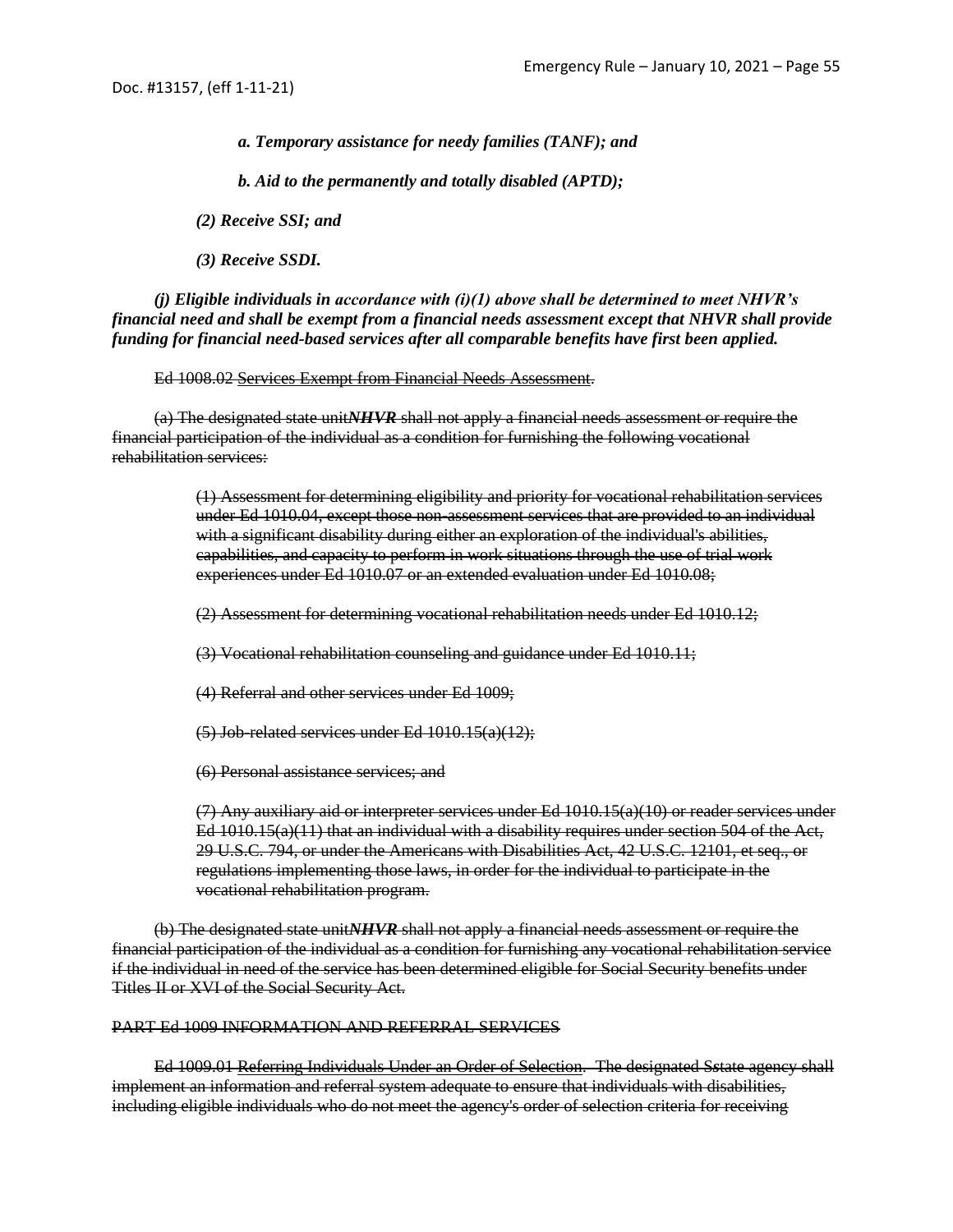vocational rehabilitation services if the agency is operating on an order of selection, are provided accurate vocational rehabilitation information and guidance which may include counseling and referral for job placement using appropriate modes of communication to assist them in preparing for, securing, retaining, or regaining employment.

#### Ed 1009.02 Referring Individuals to Extended Employment Providers.

(a) The designated state unit shall refer to local extended employment providers an individual with a disability who makes an informed choice to pursue extended employment as the individual's employment goal.

(b) Before making the referral required by this section, the designated state unit shall:

(1) Consistent with Ed 1010.04(f), explain to the individual that the purpose of the vocational rehabilitation program is to assist individuals to achieve an employment outcome;

(2) Consistent with Ed 1012, provide the individual with information concerning the availability of employment options, and of vocational rehabilitation services, in integrated settings;

(3) Inform the individual that services under the vocational rehabilitation program can be provided to eligible individuals in an extended employment setting if necessary for purposes of training or otherwise preparing for employment in an integrated setting;

(4) Inform the individual that, if he or she initially chooses not to pursue employment in an integrated setting, he or she can seek services from the designated state unit at a later date if, at that time, he or she chooses to pursue employment in an integrated setting; and

(5) Refer the individual, as appropriate, to the Social Security Administration in order to obtain information concerning the ability of individuals with disabilities to work while receiving benefits from the Social Security Administration.

#### Ed 1009.03 Criteria for Appropriate Referrals.

(a) The designated state unit shall refer individuals with disabilities to federal or state programs, including programs carried out by other components of the statewide workforce investment system, best suited to address the specific employment needs of an individual with a disability.

(b) The designated state unit shall provide the individual who is being referred with a notice of the referral by the designated state unit to the agency carrying out the program that includes:

> (1) Information identifying a specific point of contact within the agency to which the individual is being referred; and

(2) Information and advice regarding the most suitable services to assist the individual to prepare for, secure, retain, or regain employment.

### PART Ed 1011*2* STANDARDS FOR PROVIDERS OF SERVICES

Ed 10142.01 Special Communication Needs Personnel Standards for Facilities and Providers of Services. Providers of vocational rehabilitation services shall be able to communicate: *The NHVR shall*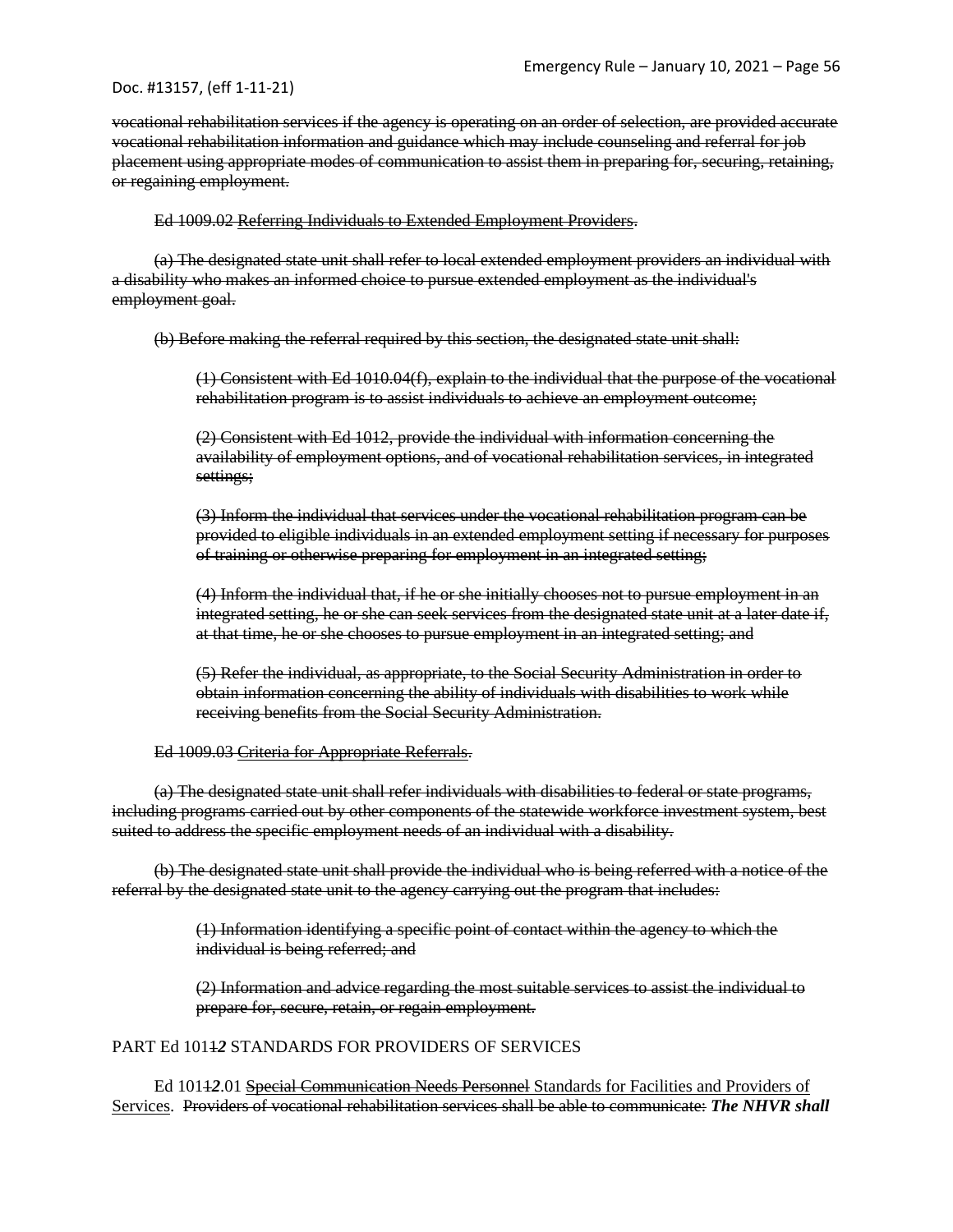*comply with the provisions of 34 CFR 361.51 regarding the standards for facilities and providers of services including accessibility of facilities, affirmative action, and special communication needs personnel.*

(a) In the native language of applicants and eligible individuals who have limited English speaking ability; and

(b) By using appropriate modes of communication used by applicants and eligible individuals consistent with the informed choice of those applicants and individuals.

### PART Ed 1012*3* INFORMED CHOICE

Ed 1012*3*.01 Informed Choice. *The NHVR shall comply with the provisions of 34 CFR 361.52 to assist applicants and recipients of services in exercising informed choice throughout the rehabilitation process.*

(a) Each applicant or eligible individual shall exercise informed choice throughout the vocational rehabilitation process.

(b) The designated state unit shall implement informed choice by:

(1) Informing each applicant and eligible individual, including students with disabilities who are making the transition from programs under the responsibility of an educational agency to programs under the responsibility of the designated state unit, through appropriate modes of communication, about the availability of and opportunities to exercise informed choice, including the availability of support services for individuals with cognitive or other disabilities who require assistance in exercising informed choice throughout the vocational rehabilitation process;

(2) Assisting applicants and eligible individuals in exercising informed choice in decisions related to the provision of assessment services;

(3) Affording eligible individuals meaningful choices among the methods used to procure vocational rehabilitation services; and

(4) Assisting eligible individuals or, as appropriate, the individuals' representatives, in acquiring information that enables them to exercise informed choice in the development of their individualized plan for employment*IPE* with respect to the selection of the:

a. Employment outcome;

b. Specific vocational rehabilitation services needed to achieve the employment outcome;

c. Entity that will provide the services;

d. Employment setting and the settings in which the services will be provided; and

e. Methods available for procuring the services.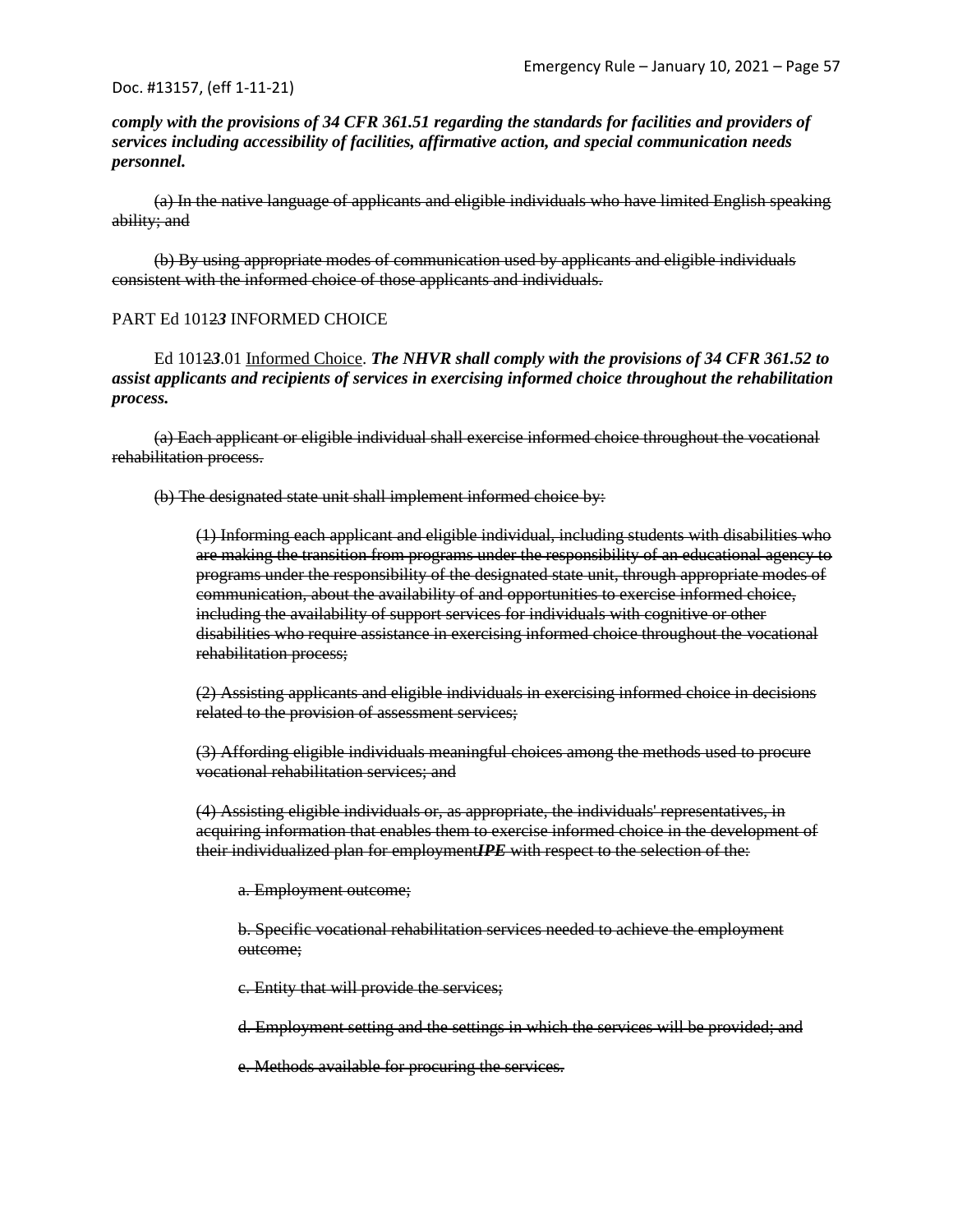Ed 1012.02 Information and Assistance in the Selection of Vocational Rehabilitation Services and Service Providers.

(a) In assisting an applicant and eligible individual in exercising informed choice during the assessment for determining eligibility and vocational rehabilitation needs and during development of the IPE, the designated state unit*NHVR* shall provide the individual or the individual's representative, or assist the individual or the individual's representative in acquiring, information necessary to make an informed choice about the specific vocational rehabilitation services, including the providers of those services, that are needed to achieve the individual's employment outcome.

(b) The information in Ed 1012.02(a) shall include, at a minimum, information relating to the:

(1) Cost, accessibility, and duration of potential services;

(2) Consumer satisfaction with those services to the extent that information relating to consumer satisfaction is available;

(3) Qualifications of potential service providers;

(4) Types of services offered by the potential providers;

(5) Degree to which services are provided in integrated settings; and

(6) Outcomes achieved by individuals working with service providers, to the extent that such information is available.

#### Ed 1012.03 Methods or Sources of Information.

(a) In providing or assisting the individual or the individual's representative in acquiring the information required under Ed 1012.02, the designated state unit*NHVR* shall use, to the extent available, the following methods or sources of information:

(1) Lists of services and service providers;

(2) Periodic consumer satisfaction surveys and reports;

(3) Referrals to other consumers, consumer groups, or disability advisory councils qualified to discuss the services or service providers;

(4) Relevant accreditation, certification, or other information relating to the qualifications of service providers; and

(5) Opportunities for individuals to visit or experience various work and service provider settings.

PART Ed 1013*4 SEMI-ANNUAL AND* ANNUAL REVIEW OF INDIVIDUALS IN EXTENDED EMPLOYMENT AND OTHER EMPLOYMENT UNDER SPECIAL CERTIFICATE PROVISIONS OF THE FAIR LABOR STANDARDS ACT

Ed 1013*4*.01 *Semi-Annual and* Annual Review. *The NHVR shall comply with the provisions of 34 CFR 361.55 and Ed 1008.11 when conducting semi-annual and annual reviews.*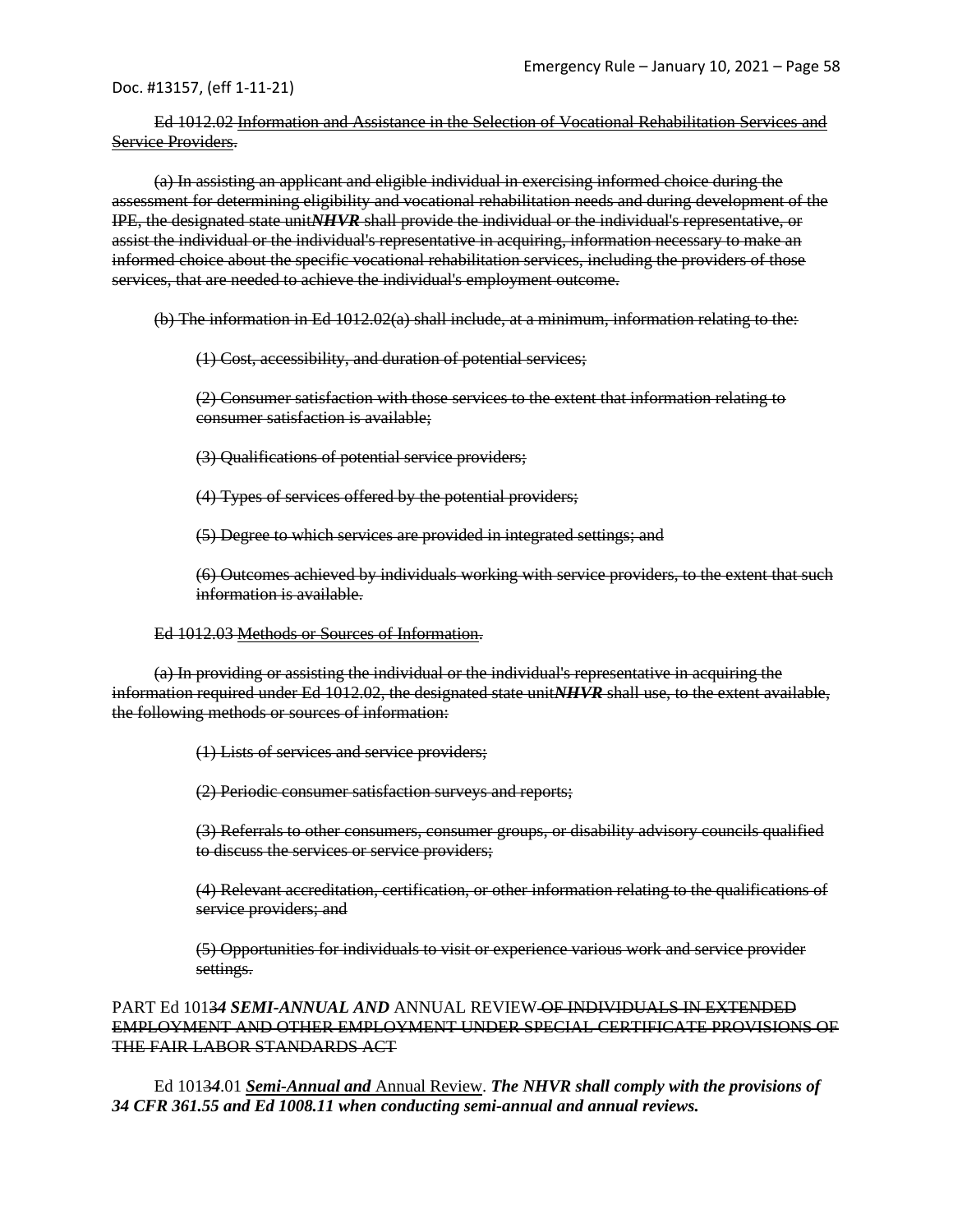(a) The provisions of Ed 1013 shall apply to any individual with a disability served under the state vocational rehabilitation services program:

> (1) Who has achieved an employment outcome in which the individual is compensated in accordance with section 14(c) of the Fair Labor Standards Act, *or* 29 CFR 525; or

(2) Whose record of services is closed while the individual is in extended employment on the basis that the individual is unable to achieve an employment outcome or that the individual made an informed choice to remain in extended employment.

(b) For each individual with a disability who meets the criteria in Ed 1013.01(a), the designated state unit shall:

> (1) Annually review and reevaluate the status of each individual for 2 years after the individual's record of services is closed, and thereafter if requested by the individual or, if appropriate, the individual's representative, determine the interests, priorities, and needs of the individual with respect to competitive employment or training for competitive employment;

> (2) Enable the individual or, if appropriate, the individual's representative*,* to provide input into the review and reevaluation and shall document that input in the record of services, consistent with Ed 1010.14(j), with the individual's or, as appropriate, the individual's representative's signed acknowledgment that the review and reevaluation have been conducted; and

(3) Identify and provide vocational rehabilitation services, reasonable accommodations, and other necessary support services, to assist the individual in engaging in competitive employment.

# PART Ed 1014*5* REQUIREMENTS FOR CLOSING THE RECORD OF SERVICES OF AN INDIVIDUAL WHO HAS ACHIEVED AN EMPLOYMENT OUTCOME

Ed 1014*5*.01 Closing the Record of Services. The record of services of an individual who has achieved an employment outcome shall be closed only if all the requirements of Ed 1014.02 through Ed 1014.05 have been met *34 CFR 361.56 are met to include employment outcome achieved, employment outcome maintained, satisfactory outcome, and post-employment services*.

Ed 1014.02 Employment Outcome Achieved. The individual shall have achieved the employment outcome that is described in the individual's individualized plan for employment*IPE* in accordance with  $Ed\ 1010.13(a)(1)$  and that is consistent with the individual's strengths, resources, priorities, concerns, abilities, capabilities, interests, and informed choice.

Ed 1014.03 Employment Outcome Maintained. The individual shall have maintained the employment outcome for not less than 90 days necessary to ensure the stability of the employment outcome, and that the individual no longer needs vocational rehabilitation services.

Ed 1014.04 Satisfactory Outcome. At the end of the 90 day period under Ed 1014.03, the individual and the rehabilitation counselor employed by the designated state unit*NHVR* shall have considered the employment outcome to be satisfactory, and shall have agreed that the individual is performing well in the employment.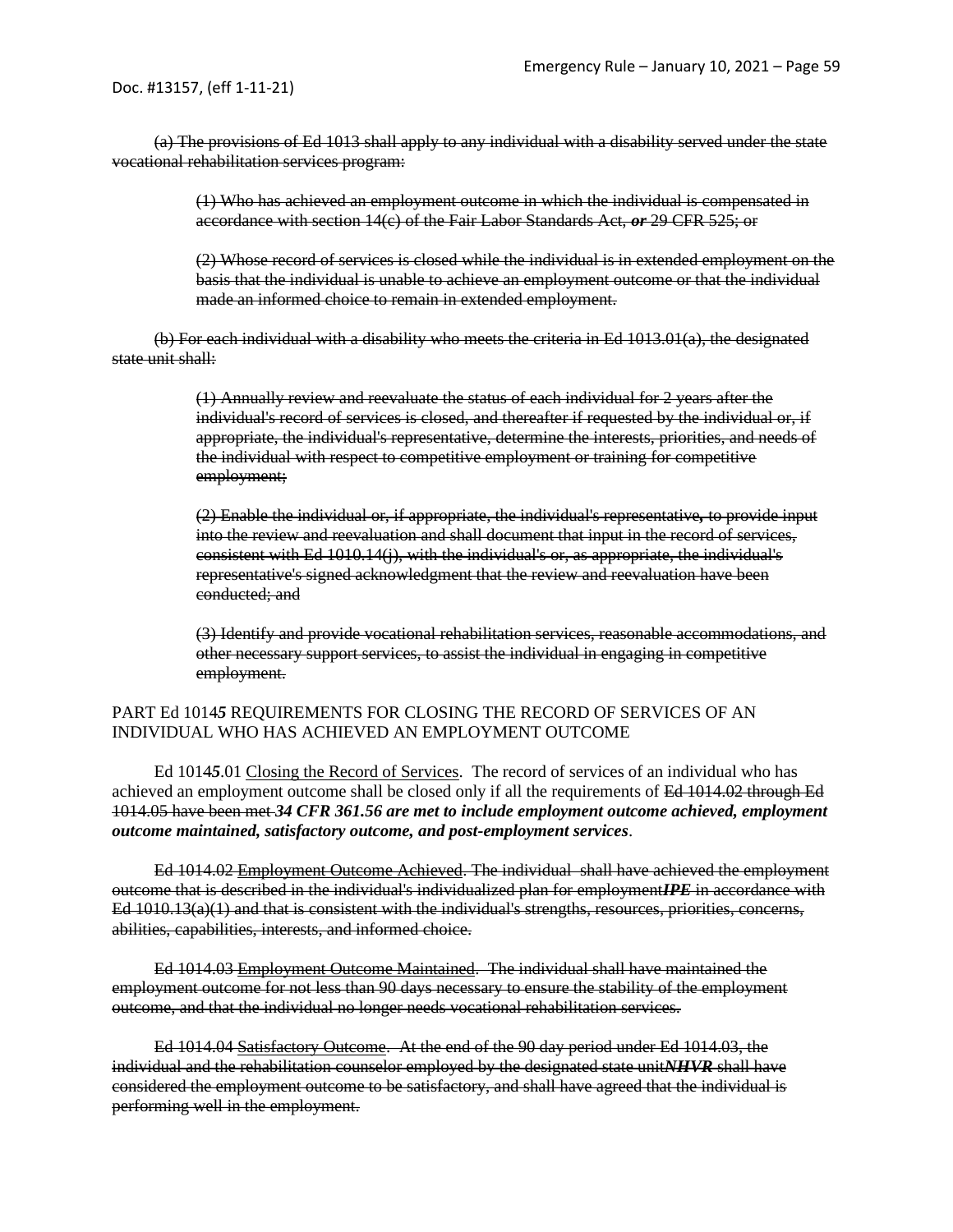Ed 1014.05 Post-Employment Services. The individual shall be informed through appropriate modes of communication of the availability of post-employment services.

# PART Ed 1015*6* SUPPORTED EMPLOYMENT SERVICES PROGRAM

Ed 1015*6*.01 Purpose. The purpose of Ed 1015*6* is to develop and implement a collaborative program with appropriate entities, consistent with state and federal law, to provide a program of supported employment services for individuals with the most significant disabilities who require supported employment services to enter or retain competitive employment.

Ed 10156.02 Definitions. Except where the context makes another meaning elearmanifest, *terms incorporated in 34 CFR 363.6 and the following words have the meaning indicated when used in Ed* 1015*6 shall have the same meaning.*:

(a) "Competitive employment" means "competitive employment" as defined in 34 CFR  $363.6(e)(2)(i)$ .

(b) "Extended services" means "extended services" as defined in 34 CFR 363.6(c)(iv).

(c) "Individual with a disability" means "individual with a disability" as defined in 34 CFR  $369.4(b)$ .

(d) "Integrated setting" means "integrated setting" as defined in 34 CFR  $363.6(e)(2)(ii)$ .

(e) "Nonprofit" means "nonprofit" as defined in 34 CFR 77.1(c).

(f) "On-going support services" means "on-going support services" as defined in 34 CFR  $363.6(e)(3)$ .

(g) "Supported employment" means "supported employment" as defined in 34 CFR 363.6(c)(1).

(h) "Supported employment services" means "supported employment services" as defined in 34 CFR 363.6(c)(2)(iii).

(i) "Transitional employment" means "transitional employment" as defined in 34 CFR 363.6(c)(v).

Ed 1015*6*.03 Eligibility for Services. In order to be considered for services under the state supported employment services program, an individual shall:

(a) Be eligible for vocational rehabilitation services in accordance with the provisions  $of$  in Ed 1010.04 through Ed 1010.09 *34 CFR 361.42 and Ed 1006*;

(b) Be an individual with the most significant disabilities *pursuant to Ed 1007*; and

(c) Have supported employment identified as the appropriate rehabilitation objective for the individual on the basis of a comprehensive assessment of rehabilitation needs, including an evaluation of rehabilitation, career, and job needs.

Ed 1015*6*.04 Authorized Activities. Activities authorized by the state supported employment services program shall include the following: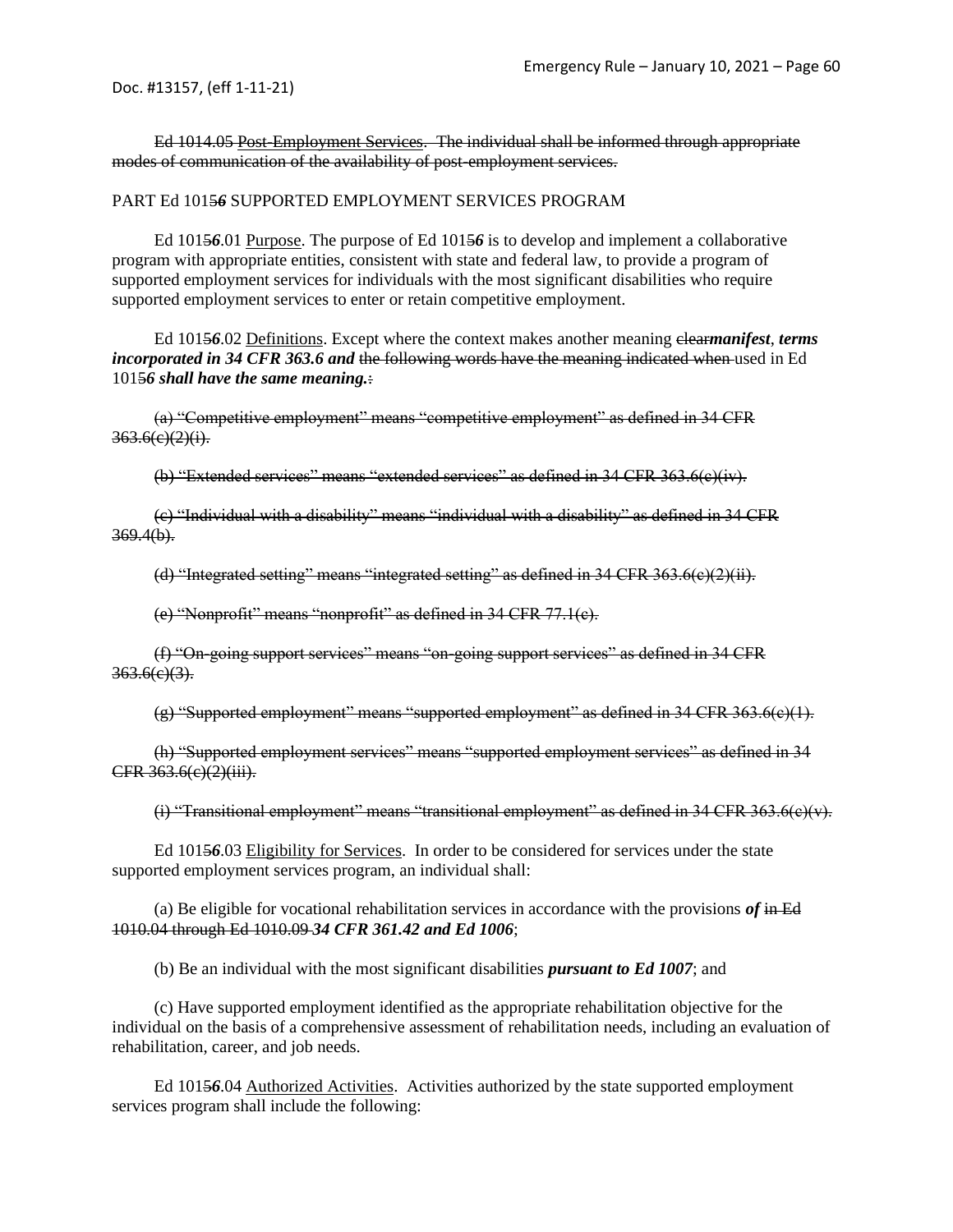(a) A particularized assessment that is needed to supplement the assessment for determining eligibility and vocational rehabilitation needs done under Ed 1010.04 through Ed 1010.09 *34 CFR 361.42*  and that is provided subsequent to *after* the development of the IPE in accordance with 34 CFR 363.4(a);

(b) Development of and placement in jobs for individuals with the most significant disabilities; and

(c) Supported employment services that are needed to support individuals with the most significant disabilities in employment including but not be limited to the following:

> (1) Intensive on-the-job skills training and other training provided by skilled job trainers, coworkers, and other qualified individuals, and other services specified in the Act, 29 USC 701.103(a), in order to achieve and maintain job stability;

(2) Follow-up services, including regular contact with employers, trainees with the most significant disabilities, parents, guardians or other representatives of trainees, and other suitable professional and informed advisors in order to reinforce and stabilize the job placement; and

(3) Discrete post-employment services following transition that are unavailable from an extended services provider and that are necessary to maintain the job placement, such as job station redesign, repair and maintenance of assistive technology, and replacement of prosthetic and orthotic devices.

Ed 1015*6*.05 Developing Collaborative Agreements.

(a) The designated state unit*NHVR* shall enter into one or more written cooperative agreements or memoranda of understanding with other state agencies, private nonprofit organizations, and other available funding sources to ensure collaboration in a plan to provide supported employment services and extended services to individuals with the most significant disabilities.

(b) A cooperative agreement or memorandum of understanding shall, at a minimum, specify the following:

> (1) The supported employment services to be provided by the designated state unit*NHVR* with funds received under a federal grant for the state supported employment services program;

(2) The extended services to be provided by state agencies, private nonprofit organizations, or other sources following the cessation of supported employment services under Ed 1015*6*;

(3) The estimated funds to be expended by the participating party or parties in implementing the agreement or memorandum; and

(4) The projected number of individuals with the most significant disabilities who will receive supported employment services and extended services under the agreement or memorandum.

Ed 1015.06 Information Collection and Reporting Requirements.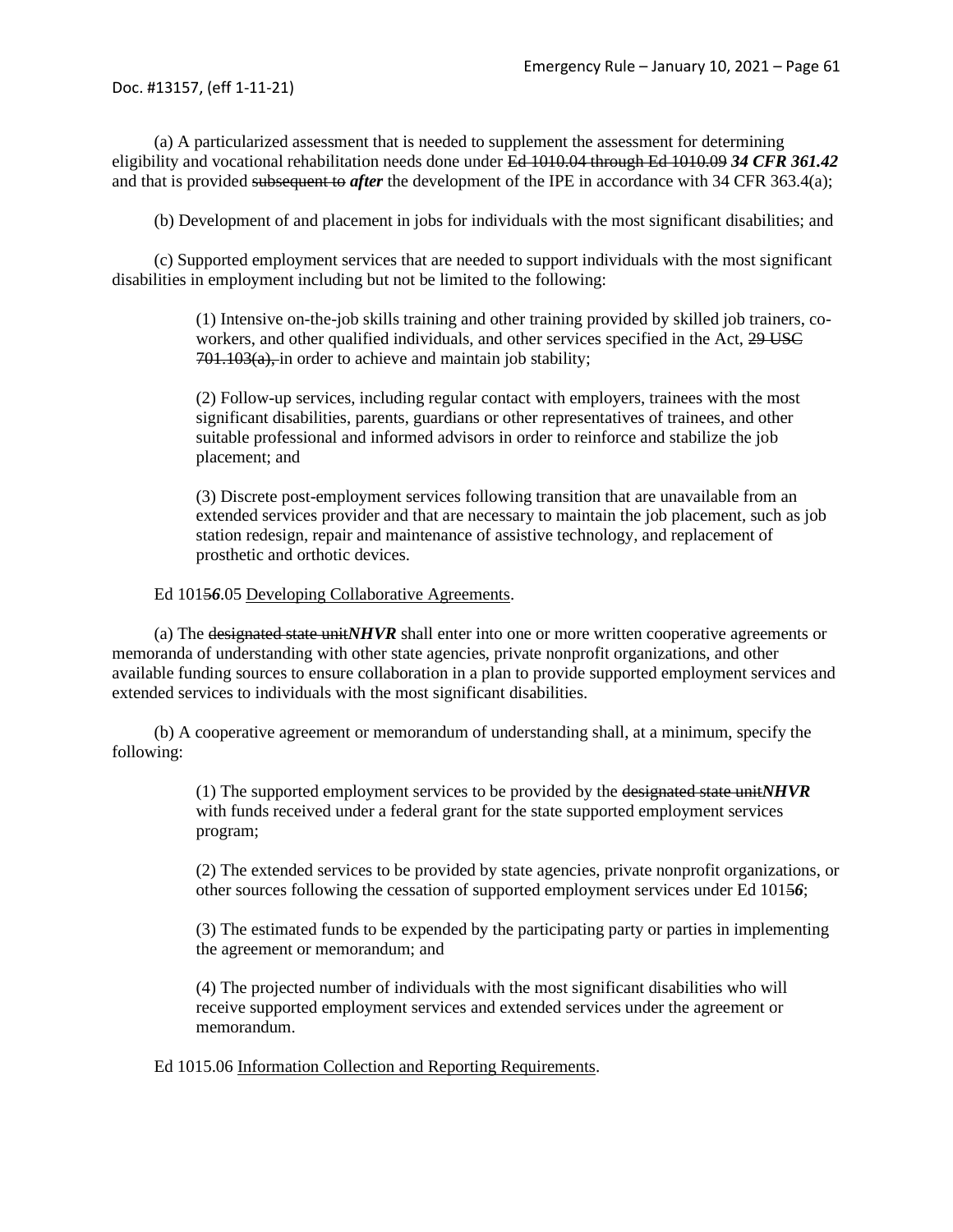(a) The designated state unit*NHVR* shall collect and report information as required under the Act, 29 USC 701.13, for each individual with the most significant disabilities served under the supported employment services program.

(b) The designated state unit*NHVR* shall collect and report separately information for:

(1) Supported employment clients served under the supported employment services program; and

(2) Supported employment clients served under Ed 1010.15 and Ed 1010.16.

Ed 1015*6*.07 Coordinating Services and Activities. The designated state unit *NHVR* shall coordinate the services provided to an individual under Ed 1015*6* and under Ed 1010.15 and Ed 1010.16 to ensure that the services are complementary and not duplicative.

Ed 1015*6*.08 Transition of an Individual to Extended Services. The designated state unit*NHVR* shall provide for the transition of an individual with the most significant disabilities to extended services no later than 18 months after placement in supported employment, unless a longer period is established in the IPE, and only if the individual has made substantial progress toward meeting the hours-per-week work goal provided for in the IPE, the individual is stabilized in the job, and extended services are available and can be provided without a hiatus in services.

Ed 1015*6*.09 Requirements for Successfully Rehabilitating an Individual in Supported Employment. An individual with the most significant disabilities who is receiving supported employment services shall be considered to be successfully rehabilitated if the individual maintains a supported employment placement for 90 days after making the transition to extended services.

Ed 1015*6*.10 Client Assistance Program. *In accordance with the informed provisions of 1013*  T*t*he designated state unit*NHVR* shall advise *inform* applicants for or *and* recipients of services under Ed 1015, or as appropriate, the parents, family members, guardians, advocates, or authorized representatives of those individuals, of the availability and purposes of the Client Assistance Program established in New Hampshire under the Act, 29 USC 701.112, including information on seeking assistance from that program.

# PART Ed 1016*7* GENERAL PROVISIONS FOR INDEPENDENT LIVING SERVICES PROGRAM AND CENTERS FOR INDEPENDENT LIVING PROGRAM

Ed 1016*7*.01 Purpose. The purpose of the state independent living services program and the centers for independent living program is to promote a philosophy of independent living, including a philosophy of consumer control, peer support, self-help, self-determination, equal access, and individual and system advocacy, to maximize the leadership, empowerment, independence, and productivity of individuals with significant disabilities, and to promote and maximize the integration and full inclusion of individuals with significant disabilities into the mainstream of American society *Ed 1017 is to provide uniform application of 45 CFR 1329 regarding state independent living services and centers for independent living*.

Ed 1016*7*.02 Definitions. Except where the context makes another meaning clear*manifest*, the following words *terms defined in 45 CFR 1329.4 and 34 CFR 77.1* have the meaning indicated when used in Ed 1016: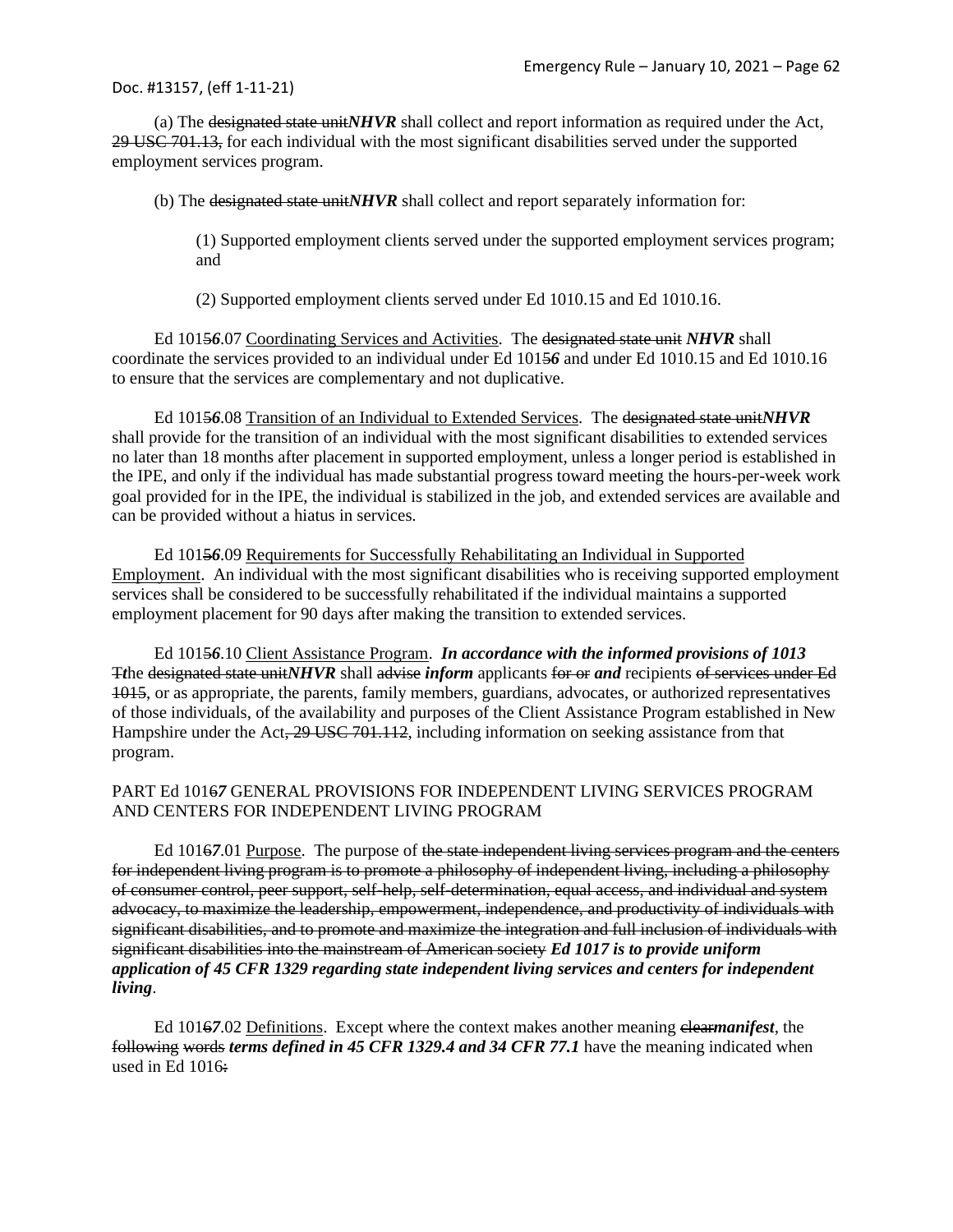(a) "Administrative support services" means "administrative support services" as defined in 34 CFR 364.4(b).

(b) "Advocacy" means "advocacy" as defined in 34 CFR 364.4(b).

(c) "Applicant" means "applicant" as defined in 34 CFR 77.1(c).

(d) "Application" means "application" as defined in 34 CFR 77.1(c).

(e) "Attendant care" means "attendant care" as defined in 34 CFR 364.4(b).

(f) "Award" means "award" as defined in 34 CFR 74.2.

(g) "Center for independent living" (CIL) means "center for independent living" as defined in 34 CFR 364.4(b).

(h) "Centers for independent living program" means the centers for independent living program authorized by chapter 1 of title VII of the Act.

(i) "Consumer control" means "consumer control" as defined in 34 CFR 364.4(b).

(j) "Cross-disability" means "cross-disability" as defined in 34 CFR 364.4(b).

(k) "Department" means the U.S. Department of Education.

(l) "Decision making position" means "decision making position" as defined in 34 CFR 366.5.

(m) "Eligible agency" means "eligible agency" as defined in 34 CFR 364.4(b).

(n) "Fiscal year" means "fiscal year" as defined in 34 CFR 77.1(c).

(o) "Independent living core services" mean "independent living core services" as defined in 34 CFR 364.4(b).

(p) "Independent living services" (IL) mean "independent living services" as defined in 34 CFR  $364.4(b)$ .

(q) "Individual with a disability" means "individual with a disability" as defined in 34 CFR  $364.4(b)$ .

(r) "Individual with a significant disability" means "individual with a significant disability" as defined in 34 CFR 364.4(b).

(s) "Legally authorized advocate or representative" means "legally authorized advocate or representative" as defined in 34 CFR 364.4(b).

(t) "Minority group" means "minority group" as defined in 34 CFR 364.4(b).

(u) "Nonprofit" means "nonprofit" as defined in 34 CFR 77.1(c).

(v) "Nonresidential" means "nonresidential" as defined in 34 CFR 364.4(b).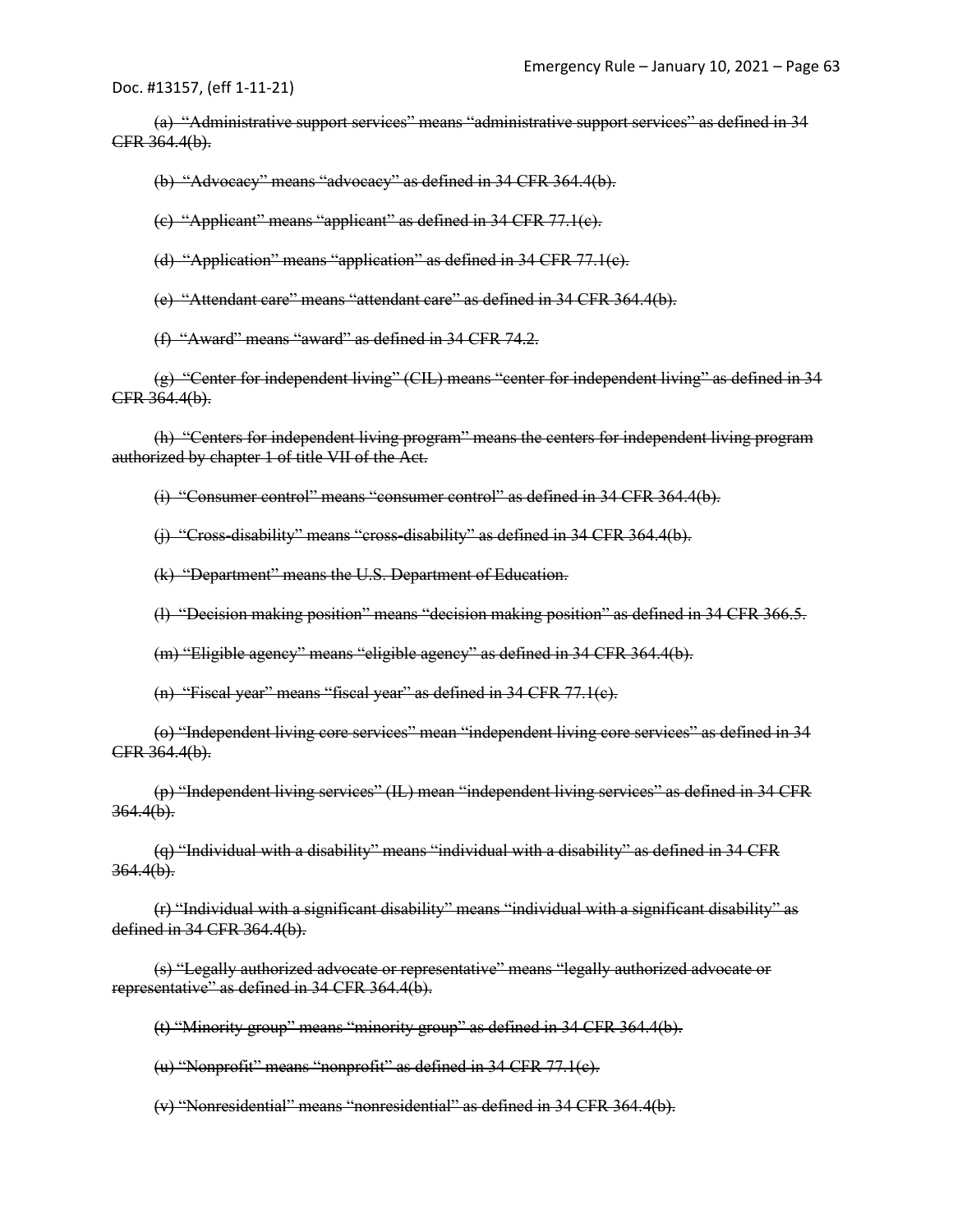(w) "Peer relationships" mean "peer relationships" as defined in 34 CFR 364.4(b).

(x) "Peer role models" means "peer role models" as defined in 34 CFR 364.4(b).

(y) "Personal assistance services" means "personal assistance services" as defined in 34 CFR  $364.4(b)$ .

(z) "Private" means "private" as defined in 34 CFR 77.1(c).

(aa) "Project" means "project" as defined in 34 CFR 77.1(c).

(ab) "Public" means "public" as defined in 34 CFR 77.1(c).

(ac) "Secretary" means the Secretary of the U.S. Department of Education.

(ad) "Service provider" means:

(1) A CIL that receives financial assistance under Parts B or C of Chapter 1 of Title VII of the section  $711(c)$  and  $29 U.S.C. 796(e)$ ; or

(2) Any other entity or individual that meets the requirements of 34 CFR 364.43(e) and provides IL services under a grant or contract from the designated state unit*NHVR* pursuant to 34 CFR 364.43(b).

(ae) "Significant disability" means "significant disability" as defined in 34 CFR 364.4(b).

(af) "Staff position" means "staff position" as defined in 34 CFR 366.5.

(ag) "State independent living services program" (SILS) means the state independent living services program authorized by chapter 1 of title VII of the Act.

(ah) "Statewide independent living council" (SILC) means the statewide independent living council established under 34 CFR 364.21.

(ai) "State plan" means "state plan" as defined in 34 CFR 364.4(b).

(aj) "Transportation" means "transportation" as defined in 34 CFR 364.4(b).

(ak) "Unserved and underserved groups or populations" means "unserved and underserved groups or populations" as defined in 34 CFR 364.4(b).

Ed 1016*7*.03 Requirements for Processing Referrals and Applications. The service provider shall apply the standards and procedures established by the designated state unit under Ed 1017.04 to handle *adhere to the requirements of Ed 1004 for* referrals and applications for IL services from individuals with significant disabilities.

Ed 1016*7*.04 Requirements for Determining Eligibility.

(a) Before or at the same time that an applicant for IL services may begin*s* receiving IL services funded under Ed 1016*7*, the service provider shall determine the applicant's eligibility and maintain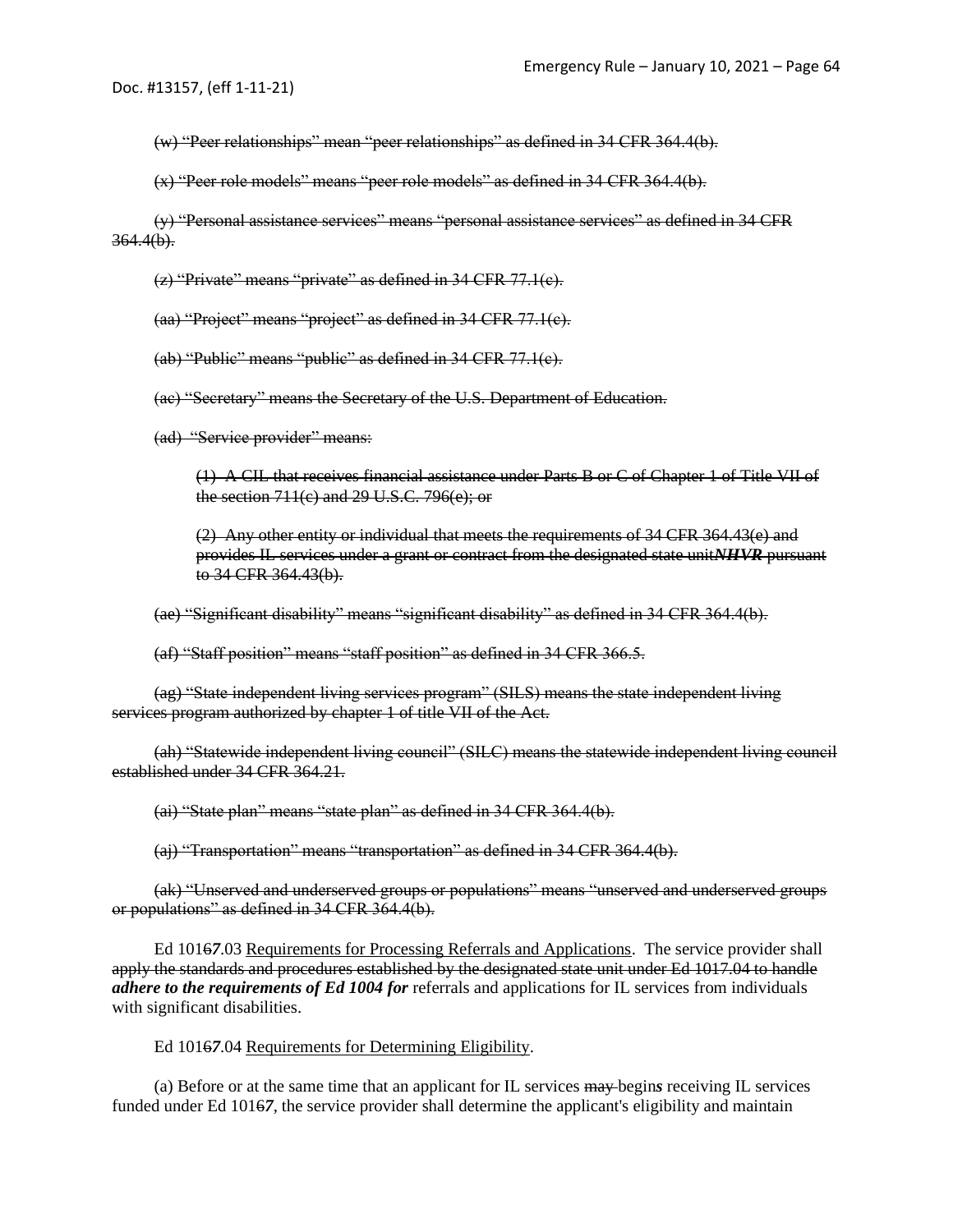documentation that the applicant has met the basic requirements specified in 34 CFR 364.40*29 USC 796b.* relative to assuring that any individual with a significant disability is eligible to receive IL services.

(b) The documentation for eligibility shall be dated and signed by a staff member of the service provider.

## Ed 1016*7*.05 Requirements for Determining Ineligibility.

(a) If a determination is made that an applicant for IL services is not an individual with a significant disability, the service provider shall provide documentation of the ineligibility determination that is *which shall be* dated and signed by a staff member.

(b) The service provider shall determine an applicant to be ineligible for IL services only after full consultation with the applicant or, if the applicant chooses, the applicant's parent, guardian, or other legally authorized advocate or representative, or after providing a clear opportunity for this consultation.

(c) The service provider shall notify the applicant in writing of the action taken for the ineligibility determination and inform the applicant or, if the applicant chooses, the applicant's parent, guardian, or other legally authorized advocate or representative, of the applicant's rights and the means by which the applicant may appeal the action taken.

(d) The service provider shall provide a detailed explanation of the availability and purposes of the Client Assistance Program established in New Hampshire under the Act, 29 USC 701.112, including information on how to contact the program.

(e) If appropriate*If the service provider determines that the applicant can benefit from services other than IL*, the service provider shall refer the applicant to other agencies and facilities, including the designated state unit*NHVR*.

### Ed 1016*7*.06 Review of Ineligibility Determination.

(a) If an applicant for IL services has been found ineligible, the service provider shall review the applicant's ineligibility at least once within 12 months after the ineligibility determination has been *was*  made and whenever the service provider determines that the applicant's status has materially changed.

(b) The review shall not be conducted in situations where the applicant has refused the review, the applicant is no longer present *resides* in New Hampshire, or the*ir* applicant's whereabouts *location* is unknown.

### Ed 1016*7*.07 Requirements for an Independent Living Plan.

(a) Unless the individual who is to be provided IL services under Ed 1016*7* signs a waiver in accordance with Ed 1016*7*.07(b), the service provider, in collaboration with the individual with a significant disability, shall develop and periodically review an IL plan for the individual in accordance with the requirements in Ed 1016*7*.08- *through* Ed 1016*7*.11.

(b) The requirements of Ed 1016*7*.07 with respect to an IL plan shall not apply if the individual knowingly and voluntarily signs a waiver stating that an IL plan is unnecessary.

(c) Subject to Ed 1016*7*.07(b), the service provider shall provide each IL service in accordance with the IL plan.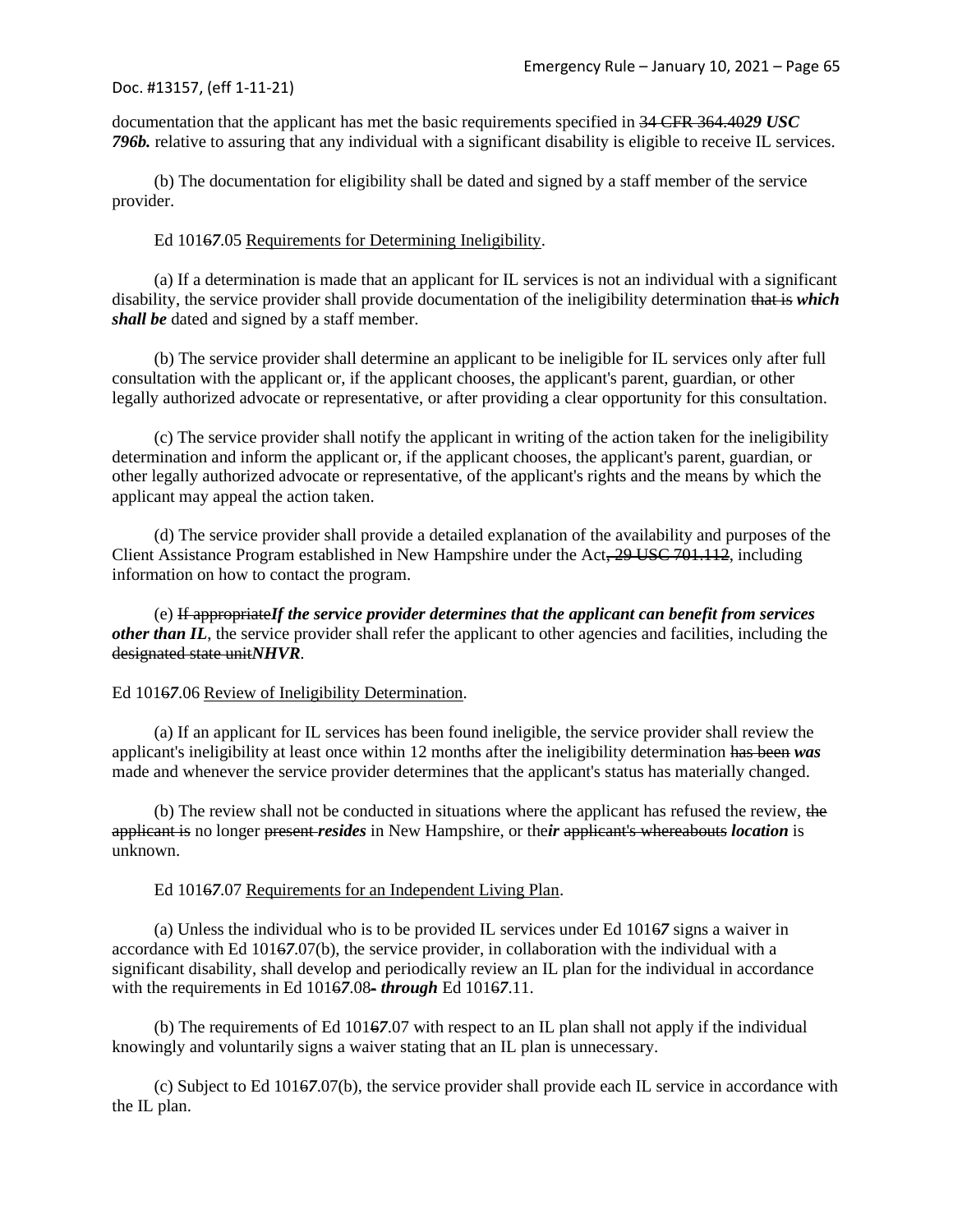# Ed 1016*7*.08 Initiation and Development of an Independent Living Plan.

(a) Development of an individual's IL plan shall be initiated after documentation of eligibility under Ed 1016*7*.04(a) and shall indicate the goals or objectives established, the services to be provided, and the anticipated duration of the service program and each component service.

(b) The IL plan shall be developed jointly *developed* and signed by a staff member of the service provider and the individual with a significant disability or, if the individual chooses, by the individual's guardian, parent, or other legally authorized advocate or representative.

(c) A copy of the IL plan, and any amendments, shall be provided in an accessible format to the individual with a significant disability that uses appropriate modes of communication consistent with the informed choice of the individual.

## Ed 1016*7*.09 Review.

(a) The IL plan shall be reviewed as often as necessary but at least on an annual basis to determine whether services should be continued, modified, or discontinued, or whether the individual should be referred to a program of vocational rehabilitation services under Ed 1010.15 and Ed 1010.16 or to any other program of assistance.

(b) Each individual with a significant disability or, if consistent with state law and the individual chooses, the individual's guardian, parent, or other legally authorized advocate or representative, shall be given an opportunity to review the IL plan and, if necessary, jointly redevelop and agree by signature to its terms.

Ed 1016*7*.10 Coordination with Vocational Rehabilitation, Developmental Disabilities, and Special Education Programs. The development of the IL plan and the provision of IL services shall be coordinated to the maximum extent possible with any individualized:

(a) Written rehabilitation program for vocational rehabilitation services for that individual;

(b) Habilitation program for the individual prepared under the Developmental Disabilities Assistance and Bill of Rights Act, 42 USC 15001; and

(c) Education program for the individual prepared under part B of the Individuals with Disabilities Education Act *20 USC 1440, et seq.*, *as implemented by* 34 CFR 300 and 303.

Ed 1016*7*.11 Termination of Services. If the service provider intends to terminate services to an individual receiving IL services under an IL plan, the service provider shall follow the procedures in Ed 1016*7*.05(c)-(e) and Ed 1016*7*.06.

Ed 1016*7*.12 Maintaining Records for the Individual.

(a) For each applicant for IL services other than information and referral and for each individual receiving IL services other than information and referral, the service provider shall maintain a service record that includes:

(1) Documentation concerning eligibility or ineligibility for services;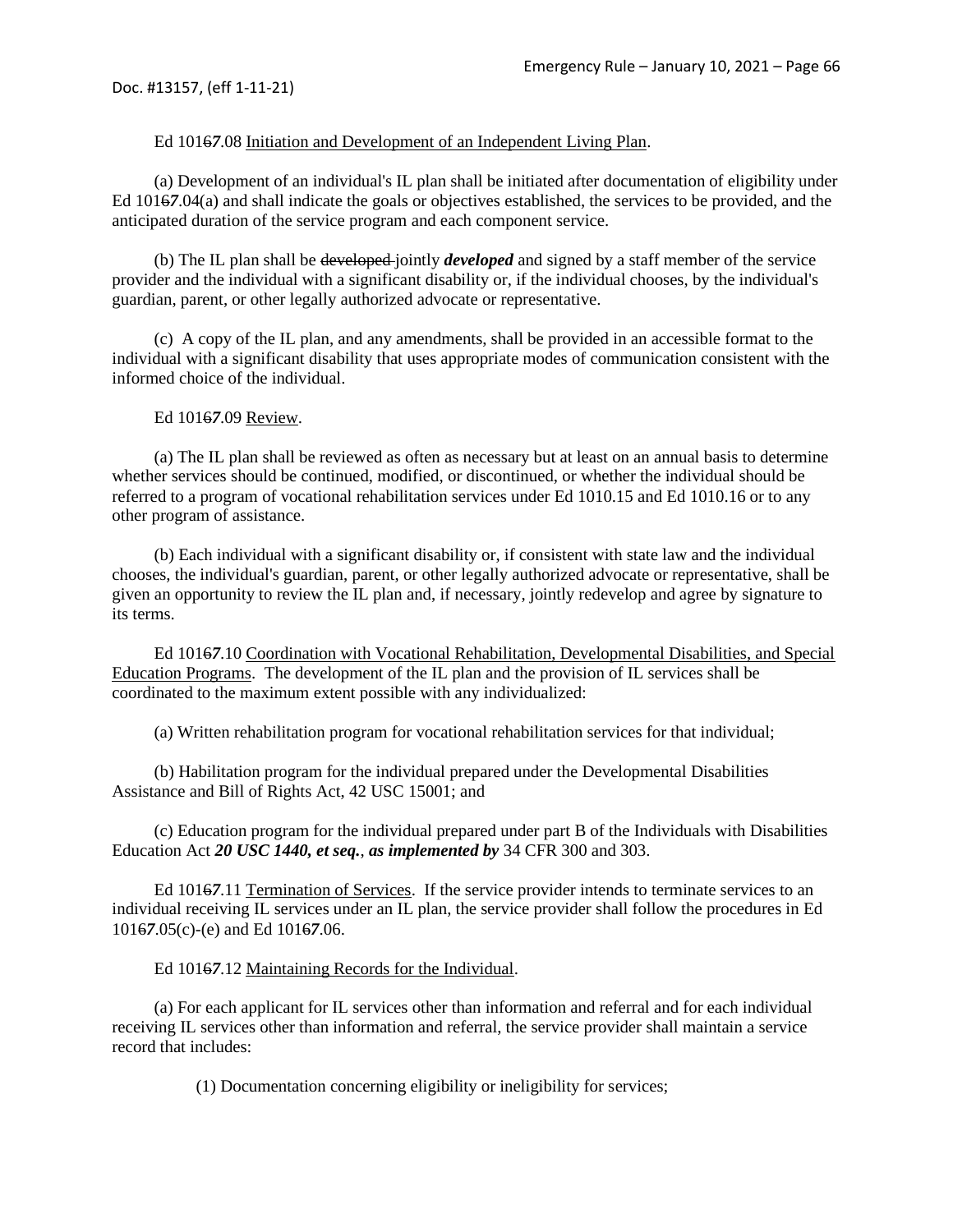(2) The services requested by the applicant or individual;

(3) Either the IL plan developed with the applicant or individual or a waiver signed by the applicant or individual stating that an IL plan is unnecessary;

(4) The services actually provided to the applicant or individual; and

(5) The IL goals or objectives:

a. Established with the applicant or individual, whether or not in the applicant's or individual's IL plan; and

b. Achieved by the applicant or individual.

(b) A service record for an applicant and an individual shall be maintained either electronically or in written form, except that the IL plan and waiver shall be in writing.

Ed 1016*7*.13 Durational Limitations on Independent Living Services. The service provider shall not impose any uniform durational limitations on the provision of IL services, except as otherwise provided by federal law or regulation.

Ed 1016*7*.14 Standards for Service Providers. In providing IL services to individuals with significant disabilities, service providers shall comply with:

(a) The written standards for IL service providers established by the designated state unit*NHVR* pursuant to Ed 1017.05; and

(b) All applicable state or federal licensure or certification requirements.

Ed 1016*7*.15 Use of Personal*ly Identifiable* Information *(PII)* by Service Providers. *Personally identifiable information (PII) and other personal information and data shall be collected and shared pursuant to the provisions of Ed 1004.*

(a) All personal information in the possession of the service provider shall be used only for the purposes directly connected with the provision of IL services.

(b) Information containing identifiable personal information shall not be shared with advisory or other bodies that do not have official responsibility for the provision of IL services.

(c) In the provision of IL services or the administration of the IL program under which IL services are provided, the service provider shall only obtain personal information from other service providers and cooperating agencies under assurances that the information shall not be further divulged, except as provided under Ed 1016.16 and Ed 1016.17.

#### Ed 1016.16 Release of Personal Information to Recipients of Independent Living Services.

(a) Except as provided in Ed 1016.16(b) and (c), if requested in writing by a recipient of  $II$ services, the service provider shall release all information in that individual's record of services to the individual or the individual's legally authorized representative.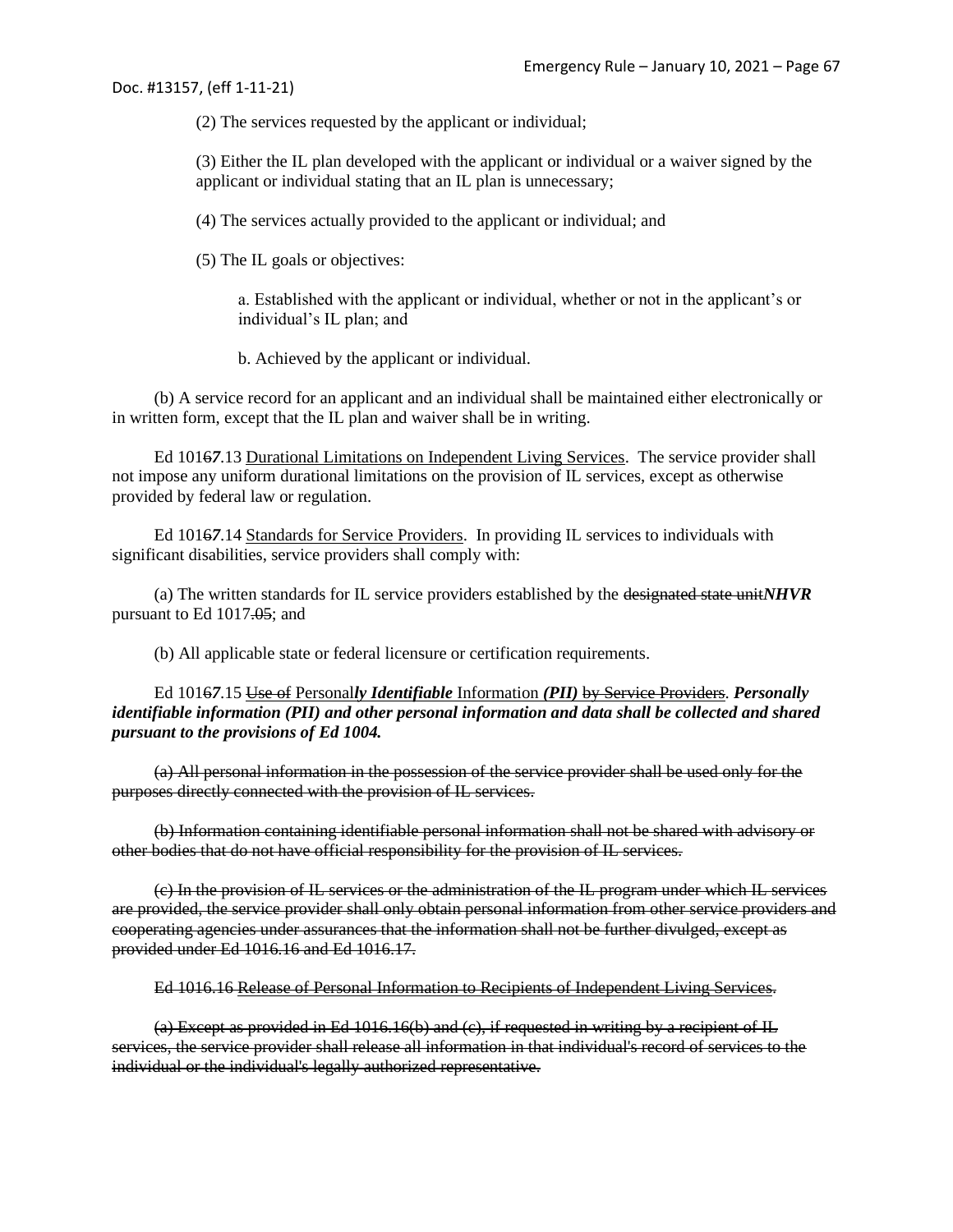(b) Medical, psychological, or other information that the service provider determines may be harmful to the individual shall not be released directly to the individual, but shall be provided through a qualified medical or psychological professional or the individual's legally authorized representative.

(c) If personal information has been obtained from another agency or organization, it shall be released only by, or under the conditions established by, the other agency or organization.

Ed 1016.17 Release of Personal Information for Audit, Evaluation, and Research.

(a) Personal information may be released to an organization, agency, or individual engaged in audit, evaluation, or research activities subject to the provisions of Ed 1016.17(b).

(b) Personal information shall be released only if the organization, agency, or individual assures that:

(1) The information will be used only for the purposes for which it is being provided;

(2) The information will be released only to persons officially connected with the audit, evaluation, or research;

(3) The information will not be released to the involved individual;

(4) The information will be managed in a manner to safeguard confidentiality; and

(5) The final product will not reveal any personally identifying information without the informed written consent of the involved individual or the individual's legally authorized representative.

Ed 1016.18 Release to Other Programs or Authorities.

(a) Upon receiving the informed written consent of the individual or, if appropriate, the individual's legally authorized representative, the service provider shall release personal information to another agency or organization for the latter's program purposes only to the extent that the information is released to the involved individual under Ed 1016.16 and only to the extent that the other agency or organization demonstrates that the information requested is necessary for the proper administration of its program.

(b) Medical or psychological information shall be released under Ed 1016.18(a) only if the other agency or organization assures the service provider that the information will be used only for the purpose for which it is being provided and will not be further released to the individual.

(c) The service provider shall release personal information if required by federal laws or regulations.

(d) The service provider shall release personal information in response to investigations in connection with law enforcement, fraud, or abuse, unless expressly prohibited by federal or state laws or regulations, and in response to judicial order.

(e) The service provider also shall release personal information to protect the individual or others if the individual poses a threat to his or her safety or to the safety of others.

Ed 1016*7*.19*6* Review Procedures Available to Individuals.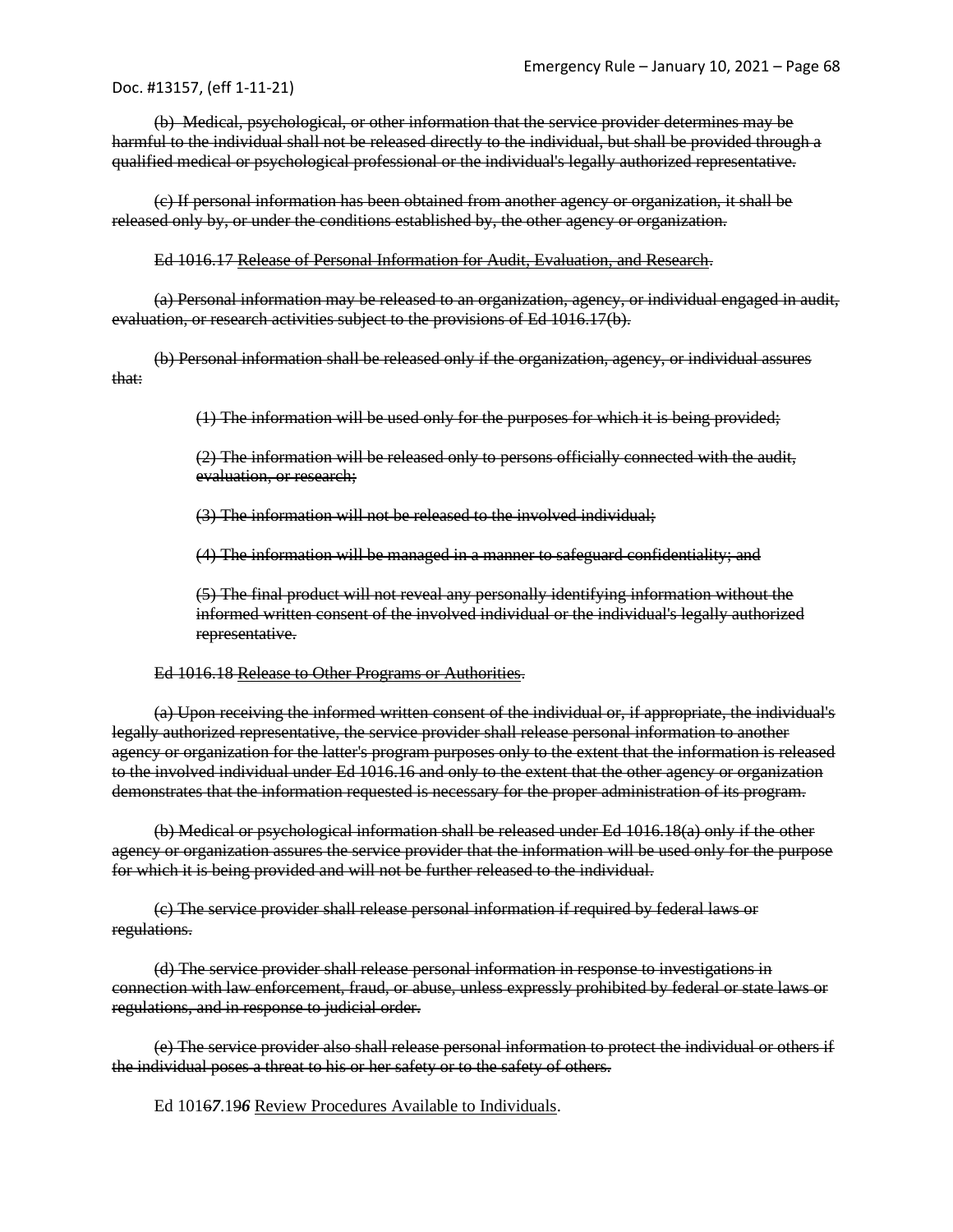(a) The review procedures in Ed 1004*21* shall be available to an individual to request and receive a timely review of any adverse decision made by the service provider concerning the individual's request for IL services or the provision of IL services to the individual.

(b) Each service provider shall inform each individual who seeks or is receiving IL services from the service provider about the review procedures required by Ed 1016*7*.19*6*(a). The information about the review procedures shall be in an accessible format that uses appropriate modes of communication consistent with the informed choice of the individual.

### PART Ed 1017 STATE INDEPENDENT LIVING SERVICES AND CENTERS FOR INDEPENDENT LIVING

Ed 1017.01 Definitions. Except where the context makes another meaning clear, the following words have the meaning indicated when used in Ed 1017:

(a) "Administrative support services" means "administrative support services" as defined in 34 CFR 364.4(b).

(b) "Advocacy" means "advocacy" as defined in 34 CFR 364.4(b).

(c) "Applicant" means "applicant" as defined in 34 CFR 77.1(c).

(d)"Application" means "application" as defined in 34 CFR 77.1(c).

(e) "Attendant care" means "attendant care" as defined in 34 CFR 364.4(b).

(f) "Award" means "award" as defined in 34 CFR 74.2.

(g) "Center for independent living" (CIL) means "center for independent living" as defined in 34 CFR 364.4(b).

(h) "Centers for independent living program" means the centers for independent living program authorized by chapter 1 of title VII of the Act.

(i) "Consumer control" means "consumer control" as defined in 34 CFR 364.4(b).

(j) "Cross-disability" means "cross-disability" as defined in 34 CFR 364.4(b).

(k) "Department" means the U.S. Department of Education.

(l) "Decision making position" means "decision making position" as defined in 34 CFR 366.5.

(m) "Eligible agency" means "eligible agency" as defined in 34 CFR 364.4(b).

(n) "Fiscal year" means "fiscal year" as defined in 34 CFR 77.1(c).

(0) "Independent living core services" mean "independent living core services" as defined in 34 CFR 364.4(b).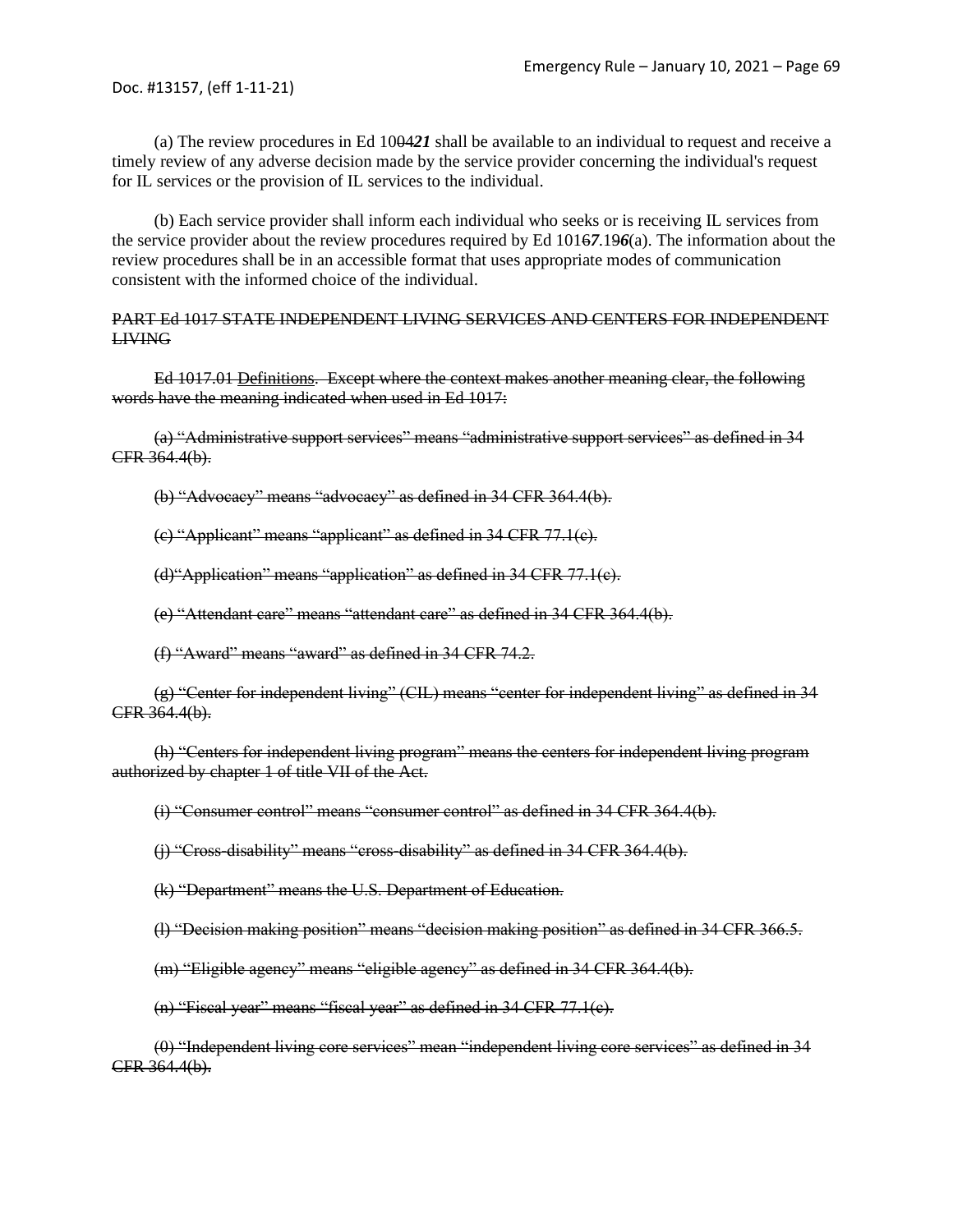(p) "Independent living services (IL)" mean "independent living services" as defined in 34 CFR  $364.4(b)$ .

(q) "Individual with a disability" means "individual with a disability" as defined in 34 CFR  $364.4(b)$ .

(r) "Individual with a significant disability" means "individual with a significant disability" as defined in 34 CFR 364.4(b).

(s) "Legally authorized advocate or representative" means "legally authorized advocate or representative" as defined in 34 CFR 364.4(b).

(t) "Minority group" means "minority group" as defined in 34 CFR 364.4(b).

(u) "Nonprofit" means "nonprofit" as defined in 34 CFR 77.1(c).

(v) "Nonresidential" means "nonresidential" as defined in 34 CFR 364.4(b).

(w) "Peer relationships" mean "peer relationships" as defined in 34 CFR 364.4(b).

(x) "Peer role models" means "peer role models" as defined in 34 CFR 364.4(b).

(y) "Personal assistance services" means "personal assistance services" as defined in 34 CFR  $364.4(b)$ .

(z) "Private" means "private" as defined in 34 CFR 77.1(c).

(aa) "Project" means "project" as defined in 34 CFR 77.1(c).

(ab) "Public" means "public" as defined in 34 CFR 77.1(c).

(ac) "Secretary" means the Secretary of the U.S. Department of Education.

(ad) "Service provider" means:

(1) A CIL that receives financial assistance under Parts B or C of Chapter 1 of Title VII of the Act, section 711(c) and 29 U.S.C. 796(e); or

(2) Any other entity or individual that meets the requirements of 34 CFR 364.43(e) and provides IL services under a grant or contract from the designated state unit*NHVR* pursuant to 34 CFR 364.43(b).

(ae) "Significant disability" means "significant disability" as defined in 34 CFR 364.4(b).

(af) "Staff position" means "staff position" as defined in 34 CFR 366.5.

(ag) "State independent living services program" (SILS) means the state independent living services program authorized by chapter 1 of title VII of the Act.

(ah) "Statewide independent living council" (SILC) means the statewide independent living council established under 34 CFR 364.21.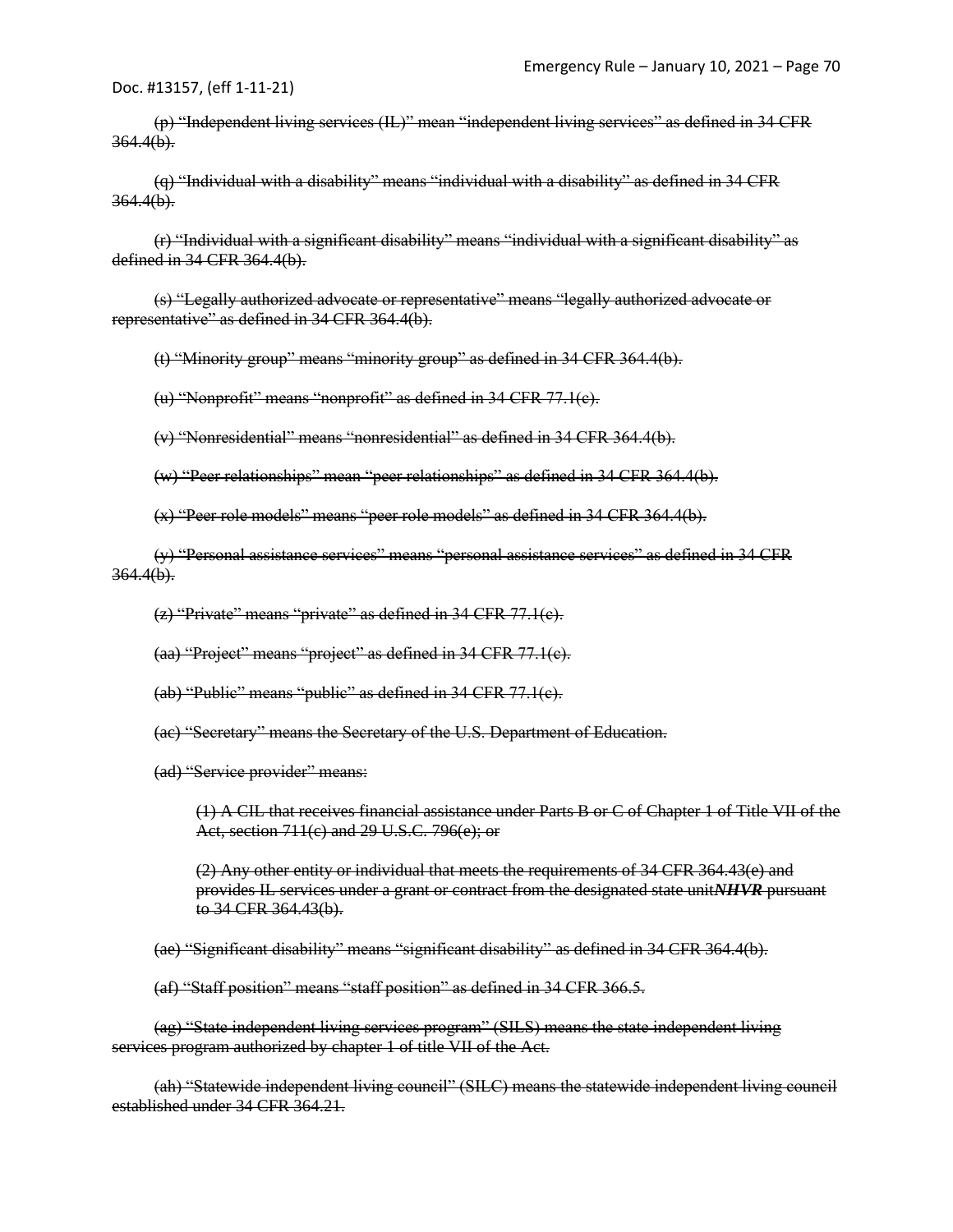(ai) "State plan" means "state plan" as defined in 34 CFR 364.4(b).

(aj) "Transportation" means "transportation" as defined in 34 CFR 364.4(b).

(ak) "Unserved and underserved groups or populations" means "unserved and underserved groups or populations" as defined in 34 CFR 364.4(b).

Ed 1017.02 Independent Living Core Services.

(a) The designated state unit shall provide directly, or through grants or contracts, the following IL core services:

(1) Information and referral services;

(2) IL skills training;

(3) Peer counseling, including cross-disability peer counseling; and

(4) Individual and systems advocacy.

(b) Funding for the core services provided under this section shall meet the requirements of 34 CFR 365.21.

(c) The provisions of 34 CFR 365.23 shall apply relative to making subgrants and contracts to provide IL services.

Ed 1017.03 Additional Independent Living Services. In addition to the IL core services provided under Ed 1017.02, the designated state unit shall also provide other IL services defined in 34 CFR 364.4(b). Funding for additional IL services shall meet the requirements of 34 CFR 365.22.

Ed 1017.04 Standards for Processing Referrals and Applications. The following standards and procedures shall be applied by service providers to handle referrals and applications for IL services from individuals with significant disabilities:

(a) An individual shall be eligible for IL services if the individual has a significant physical, mental, cognitive, or sensory impairment that limits the individual's ability to function independently in the family or in the community.

(b) Referrals shall be accepted for IL services from individuals, community-based organizations, family members, and service providers.

Ed 1017.05 Standards for Service Providers.

(a) Service providers that are not CILs shall meet the following minimum standards for providing IL services:

(1) Be community based;

(2) Be nonprofit;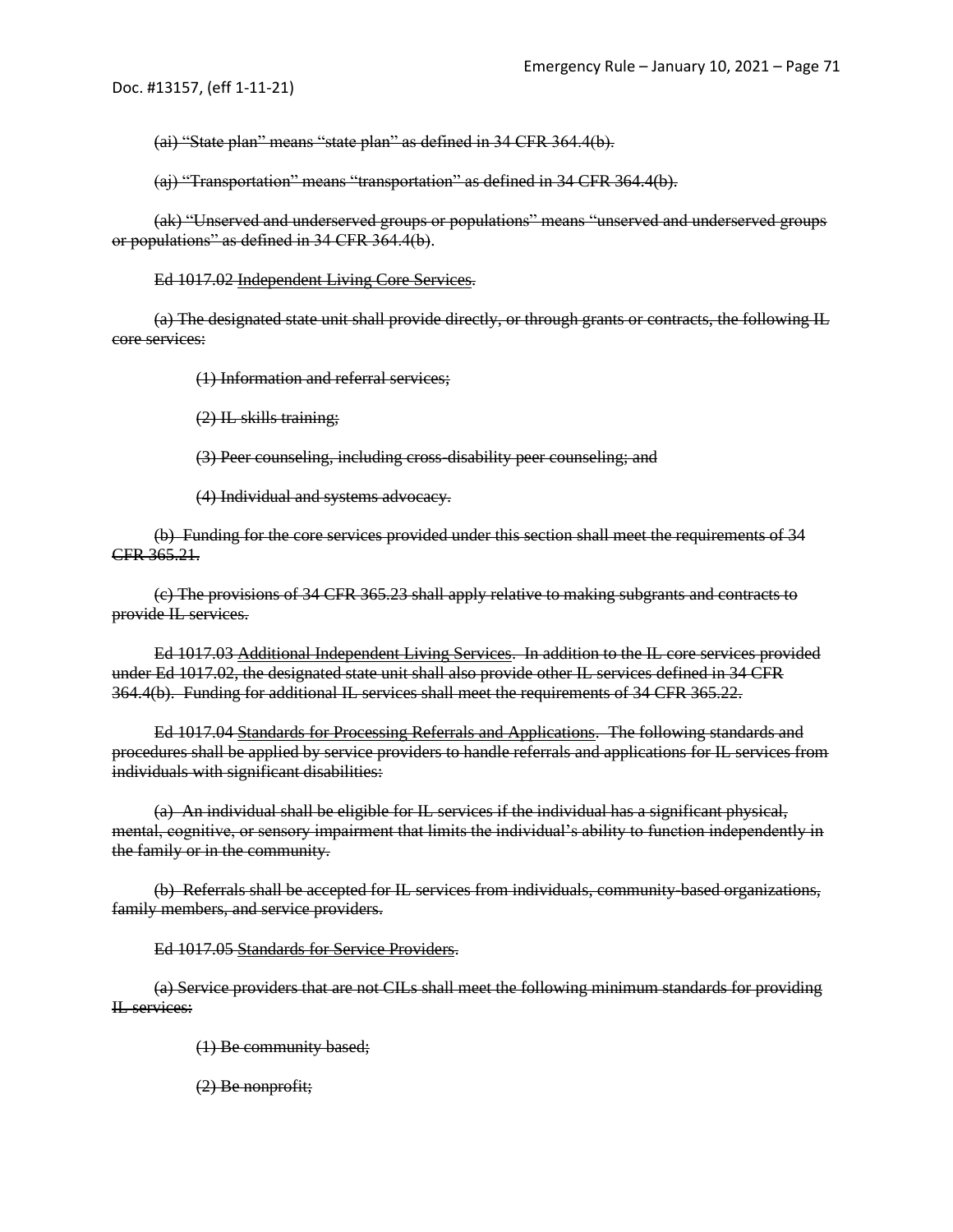(3) Provide cross-disability services and programs;

(4) Be consumer controlled so that a majority of the members of the governing body are individuals with disabilities; and

(5) Promote and practice a philosophy of independent living.

(b) CILs under a contract with the designated state unit shall meet the following minimum standards and provide the following specialized IL services to individuals with significant disabilities:

(1) Accessible van transportation;

(2) A transportation reimbursement program;

(3) Adaptive equipment and home access;

(4) Youth services; and

(5) Outreach to populations of individuals with significant disabilities.

(c) Participating service providers shall provide the designated state unit with the information necessary to show that they meet all applicable state licensure or certification requirements in order to be eligible to enter into grants or contracts with the designated state unit.

### Ed 1017.06 Awarding Grants to Centers for Independent Living.

(a) The director of the designated state unit shall award grants under the Act, section 723, 29 USC 796f-1(a)(2) and Ed 1017.07-08 to CILs located within New Hampshire or in a bordering state in a fiscal year if:

> (1) The director submits to the Secretary and obtains approval of an application to award grants for that fiscal year under the Act, section 722, 29 USC 796f-1(a) and 34 CFR 366.32  $(a)$  and  $(b)$ ; and

(2) The Secretary determines that the amount of state funds that were earmarked by New Hampshire to support the general operation of CILs meeting the requirements of part C of chapter 1 of title VII of the Act in the second fiscal year preceding the fiscal year for which the application is submitted equaled or exceeded the amount of federal funds allotted to New Hampshire under the Act, 29 USC 701.721, or part B of title VII of the Act as in effect on October 28, 1992 for that preceding fiscal year.

(b) For the purposes of Ed 1017.06-Ed 1017.15, the second fiscal year preceding the fiscal year for which New Hampshire submits an application to administer the CIL program shall be considered the preceding fiscal year.''

(c) For the purposes of Ed 1017.06-Ed 1017.15, earmarked funds are those funds described in 34 CFR 366.30 and 31.

Ed 1017.07 Order of Priorities for Allocating Funds Among Centers for Independent Living.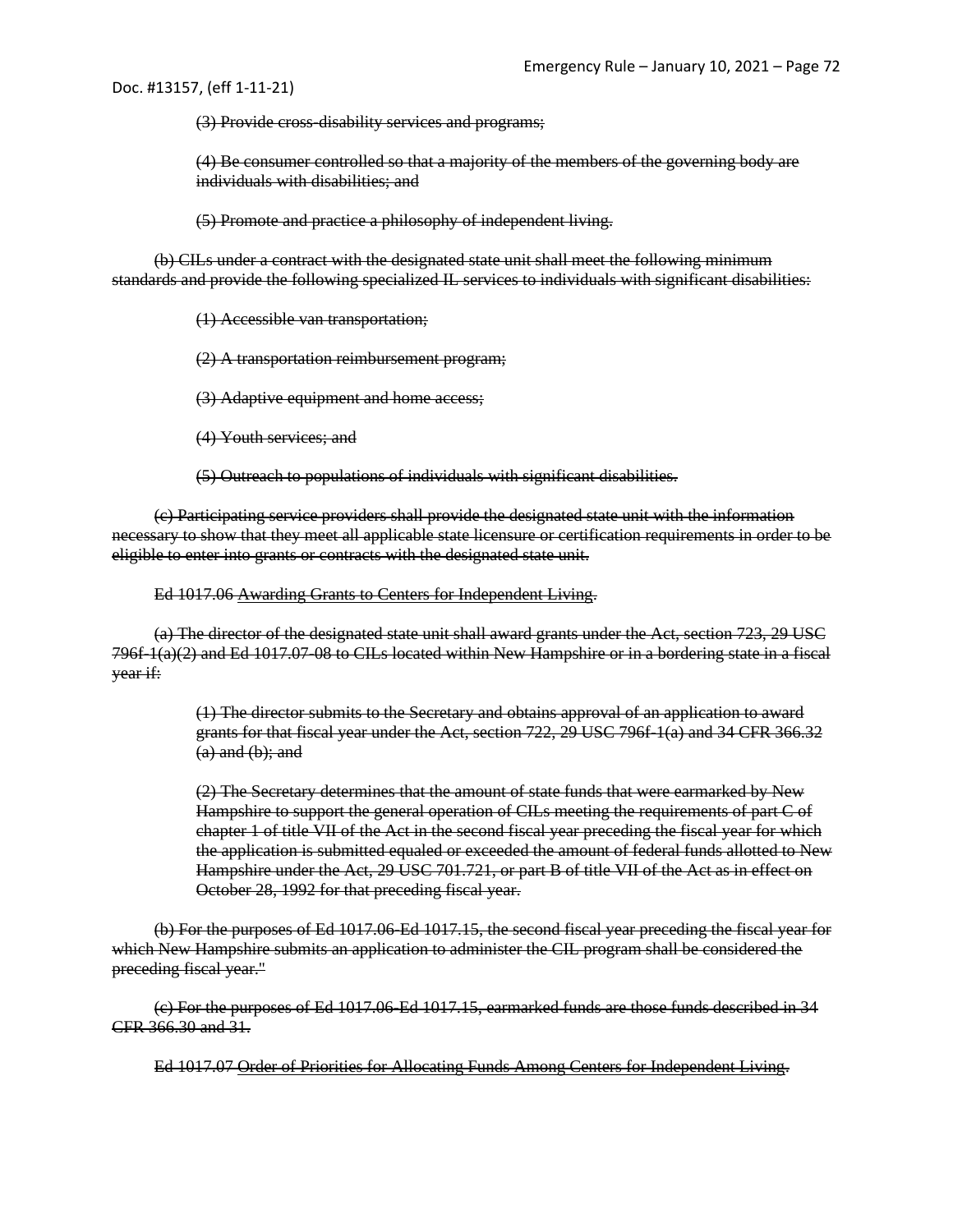(a) The director of the designated state unit shall follow the order of priorities in 34 CFR 366.22 for allocating funds among CILs within New Hampshire, to the extent funds are available.

(b) If the order of priorities in 34 CFR 366.22 is followed and, after meeting the priorities in 34  $CFR 366.22(a)(1)$  and  $(2)$ , there are insufficient funds under New Hampshire's allotment under the Act, 29 USC 701.721(c) and (d), to fund a new CIL under 34 CFR 366.22(a)(3), the director shall:

> (1) Use the excess funds in New Hampshire to assist existing CILs consistent with the state plan; or

> (2) Return these funds to the Secretary for reallotment in accordance with the Act, 29 USC 701.721(d).

Ed 1017.08 Procedures for Making a Grant for a New Center for Independent Living.

(a) In selecting from among applicants for a grant for a new CIL under 34 CFR 366.24, the director of the designated state unit and the chairperson of the SILC, or other individual designated by the SILC to act on behalf of and at the direction of the SILC, shall jointly appoint a peer review committee that shall rank applications in accordance with the standards and assurances in section 725(b) and (c) of the Act, 29 USC 701.725(b) and (c), and 34 CFR 366.50 and 34 CFR 366.60-63.

(b) The peer review committee shall consider the ability of each applicant to operate a CIL and shall recommend an applicant to receive a grant for a new CIL based on either the selection criteria in 34 CFR 366.27 or the following:

(1) Evidence of the need for a CIL, consistent with the state plan;

(2) Any past performance of the applicant in providing services comparable to IL services;

(3) The plan for complying with, or demonstrated success in complying with, the standards and the assurances in the Act, 29 USC 701.725(b) and (c), and 34 CFR 366.50 and 34 CFR 366.60-63;

(4) The quality of key personnel of the applicant and the involvement of individuals with significant disabilities by the applicant;

(5) The budget and cost-effectiveness of the applicant;

(6) The evaluation plan of the applicant; and

(7) The ability of the applicant to carry out the plans identified in Ed  $1017.05(b)(3)$  and (6).

(c) The director of the designated state unit shall award the grant on the basis of the recommendations of the peer review committee if the actions of the committee are consistent with federal and state law.

### Ed 1017.09 Procedures for Review of Centers for Independent Living.

(a) The director of the designated state unit shall, in accordance with the Act, 29 USC 701.723(g)(1) and (h), review each CIL receiving funds under 29 USC 723 to determine whether the CIL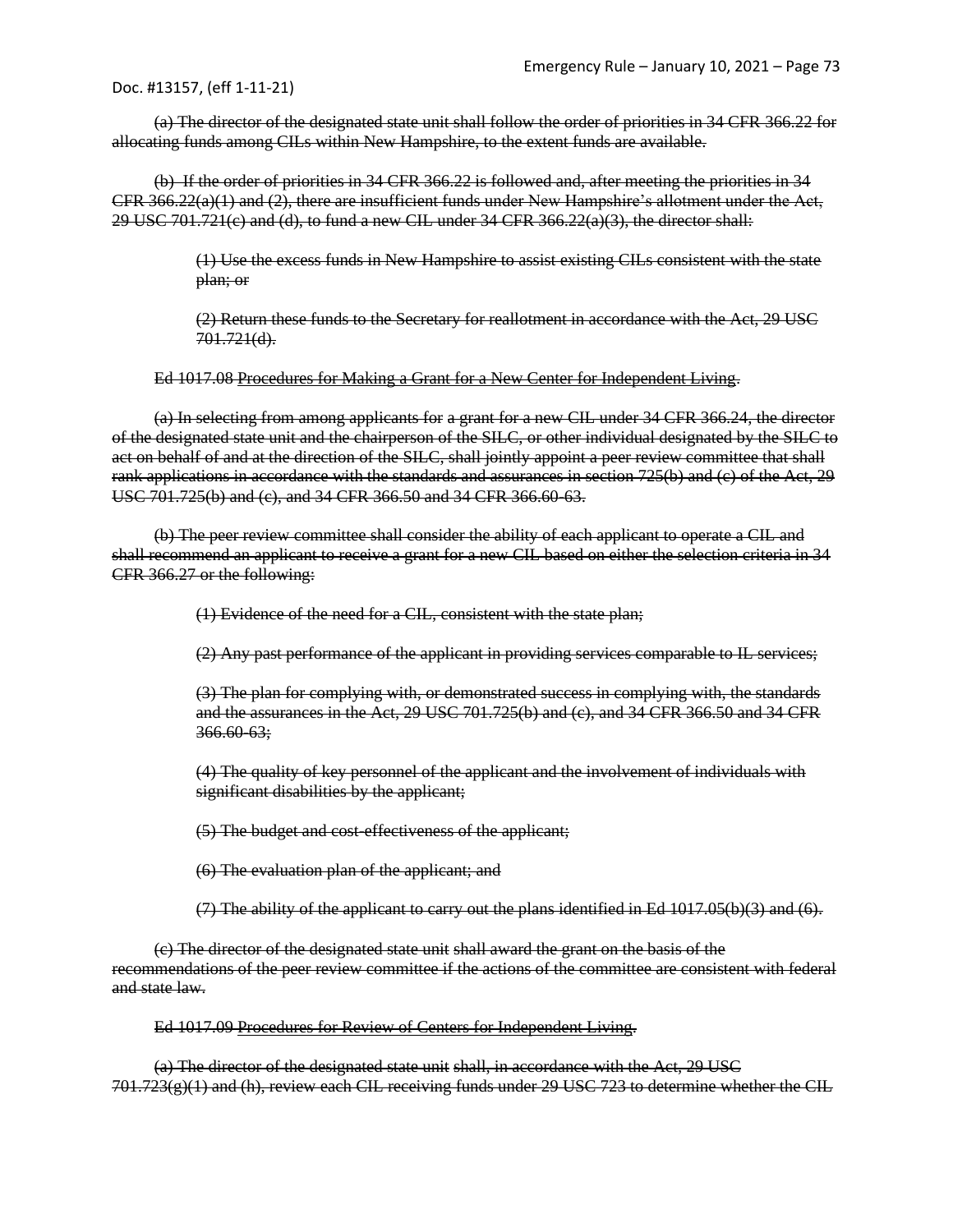is in compliance with the standards and assurances in the Act, 29 USC 701.725(b) and (c), and 34 CFR 366.50 and 34 CFR 366.60-63.

(b) The reviews of CILs shall include annual on-site compliance reviews of at least 15 percent of the CILs assisted under the Act, 29 USC 701.723, in each year.

(c) Each team that conducts an on-site compliance review of a CIL shall include at least one person who is not an employee of the designated state unit, who has experience in the operation of CILs, and who is jointly selected by the director of the designated state unit and the chairperson of the SILC, or other individual designated by the SILC to act on behalf of and at the direction of the SILC.

(d) A copy of each review shall be provided to the Secretary and the SILC.

#### Ed 1017.10 Initiation of Enforcement Procedures by Director.

(a) If the director of the designated state unit determines that any CIL receiving funds under 34 CFR 366 is not in compliance with the standards and assurances in the Act, 29 USC 701.725(b) and (c) and 34 CFR 366.50 and 34 CFR 366.60-63, the director shall immediately provide the CIL by certified mail, return receipt requested, with an initial written notice that the CIL is out of compliance with the standards and assurances and that the director shall terminate the CIL's funds or take other proposed significant adverse action against the CIL 90 days after the CIL's receipt of this initial written notice. The director of the designated state unit shall provide technical assistance to the CIL to develop a corrective action plan to comply with the standards and assurances.

(b) Unless the CIL submits, within 90 days after receiving the notification required by Ed 1017.10(a), a corrective action plan to achieve compliance that is approved by the director of the designated state unit or, if appealed, by the Secretary, the director shall terminate all funds under the Act, 29 USC 796f-4, to a CIL 90 days after the later of:

 $(1)$  The date that the CIL receives the initial written notice required by Ed 1017.10(a); or

(2) The date that the CIL receives the Secretary's final decision issued pursuant to 34 CFR  $366.46(e)$  if:

a. The CIL files a formal written appeal of the director's final written decision pursuant to Ed 1017.10(a); or

b. The CIL files a formal written appeal of the decision described in the director's initial written notice pursuant to Ed 1017.14(b).

(c) Other proposed significant adverse action that may be taken includes:

(1) Excluding the CIL from the development of the state plan for independent living; and

(2) Having the SILC prohibit the CIL from participating in SILC activities.

Ed 1017.11 Information to be Included in Initial Written Notice from Director.

(a) The initial written notice required by Ed  $1017.10(a)$  shall include, at a minimum, the following:

(1) The name of the CIL;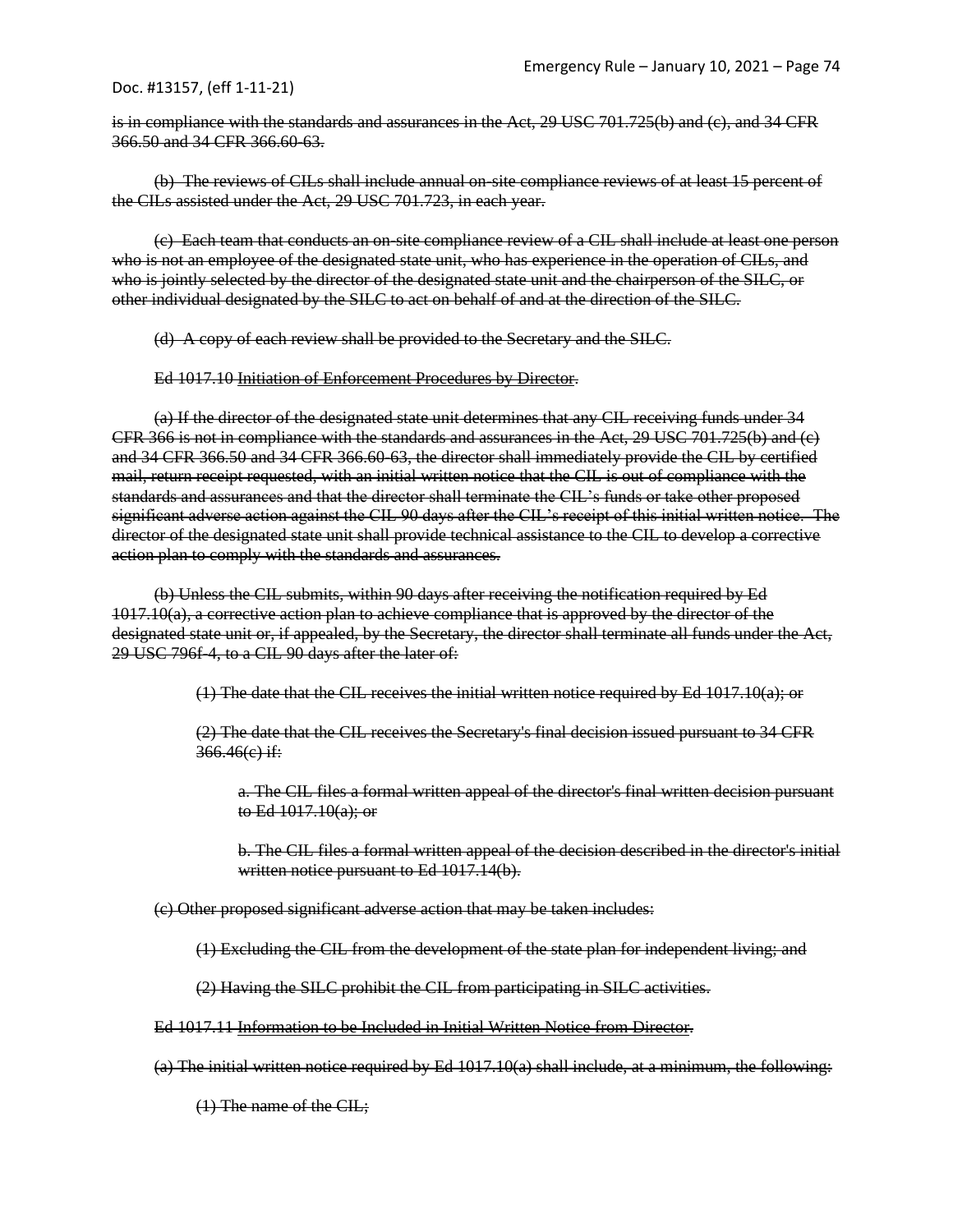(2) The reason or reasons for proposing the termination of funds or other significant adverse action against the CIL, including any evidence that the CIL has failed to comply with any of the evaluation standards or assurances in the Act,  $29$  USC 701.725(b) and (e), and 34 CFR 366.50 and 34 CFR 366.60-63; and

(3) The effective date of the proposed termination of funds or other significant adverse action against the CIL.

(b) The initial written notice required by Ed 1017.10(a) shall be given 90 days in advance of the date the director of the designated state unit intends to terminate a CIL's funds or take any other significant adverse action against the CIL.

(c) The initial written notice required by Ed 1017.10(a) shall inform the CIL that it has 90 days from the date the CIL receives the notice to submit a corrective action plan.

(d) The initial written notice required by Ed 1017.10(a) shall inform the CIL that it may seek alternative dispute resolution under Ed 200 in accordance with a corrective action plan under Ed 1017.10(a) to resolve any dispute with the director of the designated state unit within the 90 days before the proposed termination of funds or other significant adverse action against the CIL.

(e) The initial written notice required by Ed 1017.10(a) shall inform the CIL that, if alternative dispute resolution is not successful and the director of the designated state unit does not issue a final written decision pursuant to Ed 1017.12, the CIL may appeal to the Secretary the decision described in the director's initial written notice on or after the 90th day, but not later than the 120th day, after the CIL receives the director's initial notice.

#### Ed 1017.12 Issuing A Final Written Decision.

(a) If the CIL submits a corrective action plan in accordance with Ed 1017.10(b), the director of the designated state unit shall provide to the CIL, not later than the 120th day after the CIL receives the director's initial written notice, a final written decision approving or disapproving the CIL's corrective action plan and informing the CIL, if appropriate, of the termination of the CIL's funds or any other proposed significant adverse action against the CIL.

(b) The director of the designated state unit shall send the final written decision to the CIL by registered or certified mail, return receipt requested.

(c) The director of the division's final written decision to terminate funds or take any other adverse action against a CIL shall not take effect until 30 days after the date that the CIL receives the final written decision.

(d) If a CIL appeals the final written decision pursuant to Ed 1017.14, the director of the designated state unit's final written decision to terminate funds or take any other adverse action against a CIL shall not take effect until the Secretary issues a final decision.

Ed 1017.13 Information Included in Final Written Decision. The director of the designated state unit's final written decision to disapprove a CIL's corrective action plan required by Ed 1017.12 shall:

(a) Address any response from the CIL to the director's initial written notice to terminate funds or take other significant adverse action against the CIL;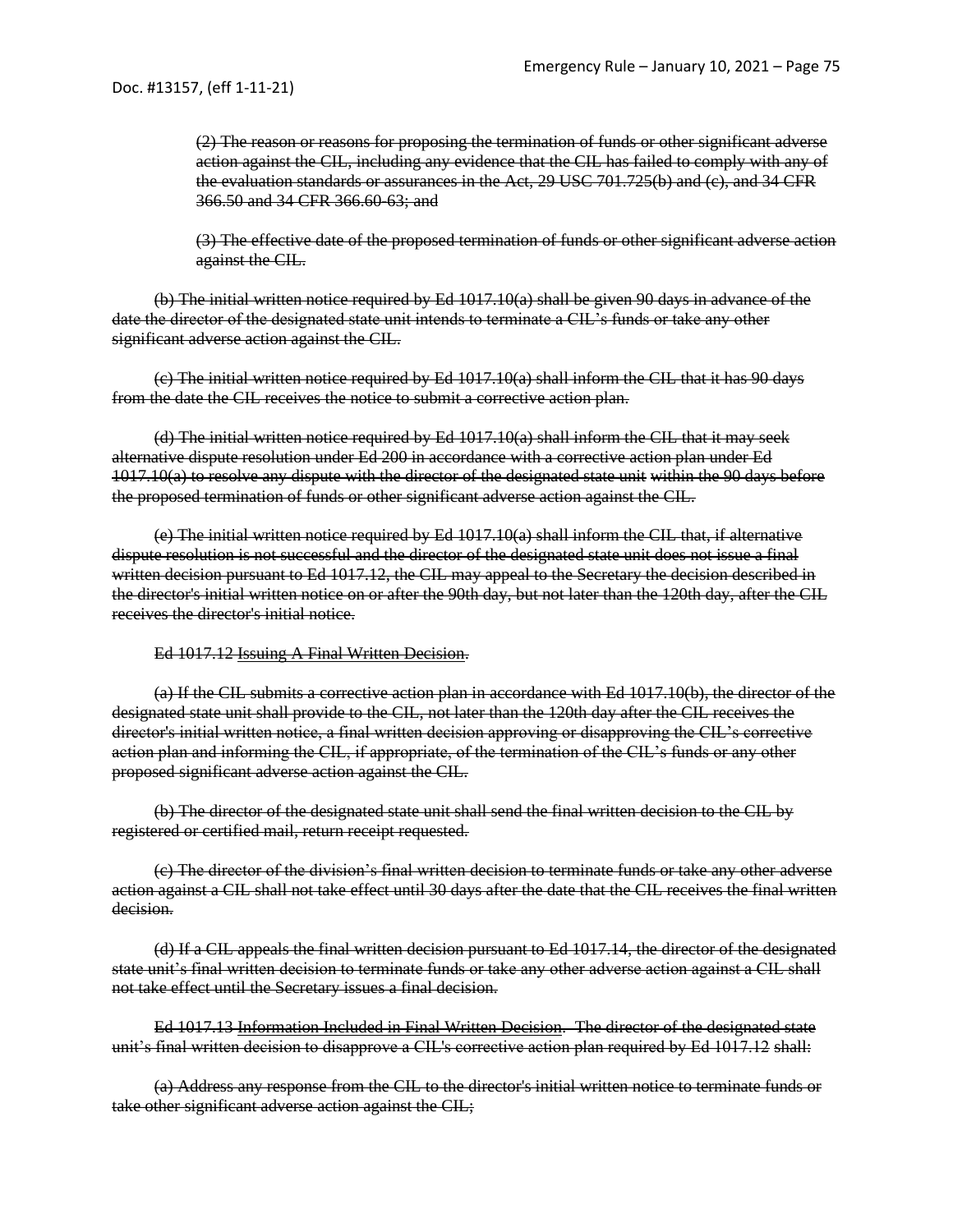(b) Include a statement of the reasons why the director could not approve the corrective action plan; and

(c) Inform the CIL of its right to appeal to the Secretary the director's final written decision to terminate funds or take any other significant adverse action against the CIL.

Ed 1017.14 Appealing a Decision.

(a) To obtain the Secretary's review of the director of the designated state unit's final written decision to disapprove a CIL's corrective action plan submitted pursuant to Ed 1017.10(b), the CIL shall file, within 30 days from receipt of the director's final written decision, a formal written appeal with the Secretary giving the reasons why the CIL believes that the director should have approved the CIL's corrective action plan.

(b) To obtain the Secretary's review of a decision described in the director of the designated state unit's initial written notice, a CIL that does not submit a corrective action plan to the director shall file, in accordance with Ed  $1017.14(c)(1)(a)$ , a formal written appeal with the Secretary giving the reasons why the CIL believes that the director should have found the CIL in compliance with the standards and assurances in the Act, 29 USC 701.725(b) and (c), and 34 CFR 366.50 and 34 CFR 366.60-63.

(c) To appeal to the Secretary a decision described in the director of the designated state unit's initial written notice or the director's final written decision to disapprove a CIL's corrective action plan and to terminate or take other significant adverse action, a CIL shall file with the Secretary:

(1) A formal written appeal:

a. On or after the 90th day but not later than the 120th day following a CIL's receipt of a director's initial written notice; or

b. On or before the 30th day after a CIL's receipt of the director's final written decision to disapprove a CIL's corrective action plan and to terminate or take other significant adverse action;

(2) A copy of the corrective action plan, if any, submitted to the director; and

(3) One copy each of any other written submissions sent to the director in response to the director's initial written notice to terminate funds or take other significant adverse action against the CIL.

(d) The date of filing a formal written appeal to the Secretary under Ed 1017.14(c) shall be determined pursuant to the requirements of 34 CFR 81.12.

(e) If the CIL files a formal written appeal with the Secretary, the CIL shall send a separate copy of this appeal to the director of the designated state unit by registered or certified mail, return receipt requested.

(f) The CIL's formal written appeal to the Secretary shall state why: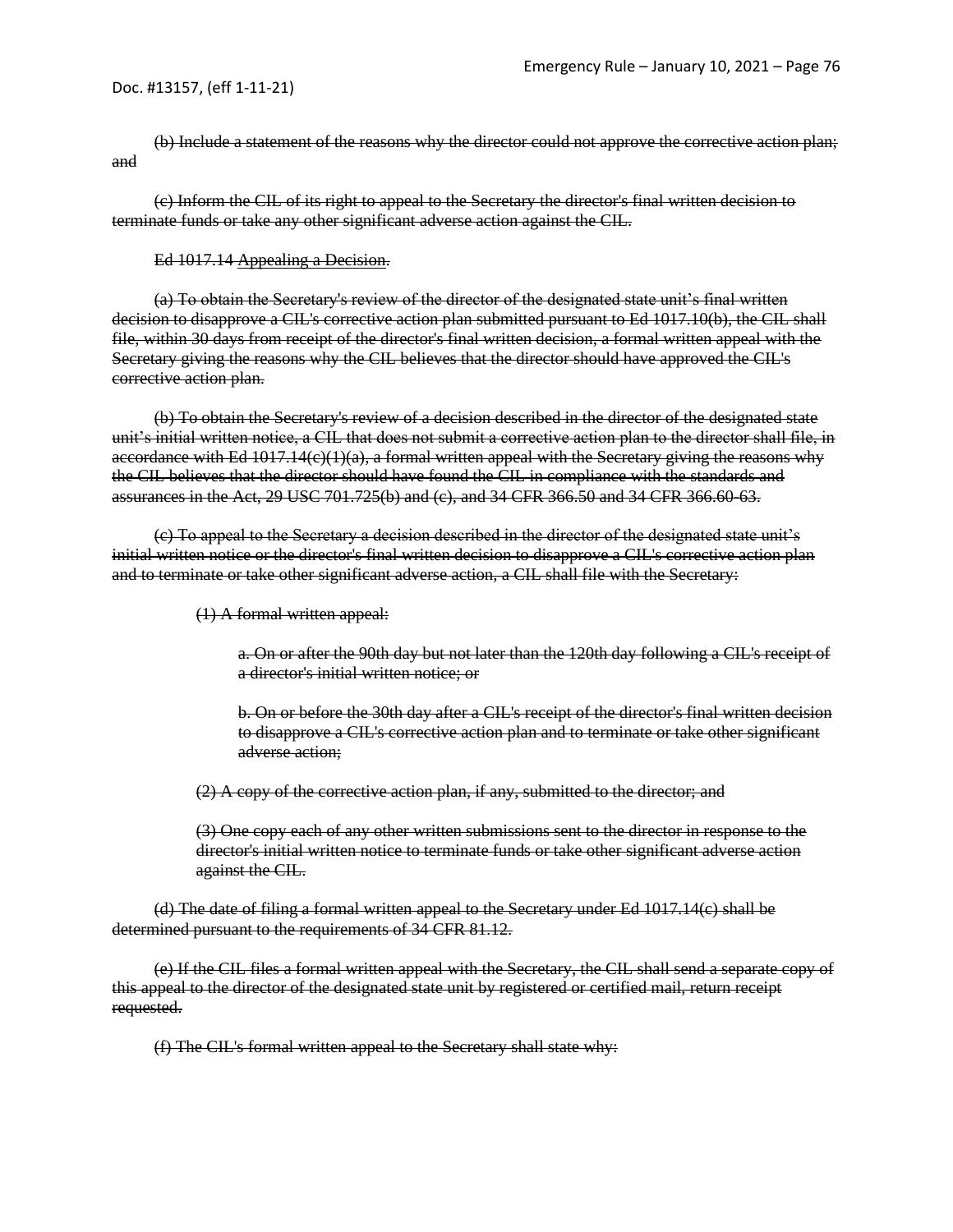(1) The director of the designated state unit has not met the burden of showing that the CIL is not in compliance with the standards and assurances in the Act, 29 USC 701.725(b) and (c), and in 34 CFR 366.50 and 34 CFR 366.60-63;

(2) The corrective action plan, if any, should have been approved; or

(3) The director of the designated state unit has not met the procedural requirements of Ed 1017.10-Ed 1017.15.

(g) As part of its submissions under this section, the CIL may request an informal meeting with the Secretary at which representatives of both parties shall have an opportunity to present their views on the issues raised in the appeal, in accordance with 34 CFR 366.46.

(h) The director of the designated state unit's decision to terminate funds that is described in an initial written notice or final written decision shall be stayed as of the date determined pursuant to Ed 1017.14(d) that the CIL files a formal written appeal with the Secretary.

Ed 1017.15 Action by Director upon Receipt of Center for Independent Living's Formal Written Appeal to the Secretary.

(a) If the CIL files a formal written appeal in accordance with Ed 1017.14(c), the director of the designated state unit shall, within 15 days of receipt of the CIL's appeal, submit to the Secretary one copy each of the following:

> (1) The director's initial written notice sent to the CIL to terminate funds or take any other significant adverse action against the CIL;

(2) The director's final written decision, if any, to disapprove the CIL's corrective action plan and to terminate the CIL's funds or take any other significant adverse action against the CIL;

(3) Any other written documentation or submissions the director wishes the Secretary to consider; and

(4) Any other information requested by the Secretary.

(b) As part of its submissions under Ed 1017.15(a), the director of the designated state unit may request an informal meeting with the Secretary at which representatives of both parties shall have an opportunity to present their views on the issues raised in the appeal, in accordance with 34 CFR 366.46.

## PART Ed 1018 INDEPENDENT LIVING SERVICES FOR OLDER INDIVIDUALS WHO ARE BLIND

Ed 1018.01 Purpose. The purpose of the independent living services for older individuals who are blind program is to support projects that:

(a) Provide any of the IL services to older individuals who are blind that are *as* described in 34 CFR 367.3(b);

(b) Conduct activities that will improve or expand services for older individuals who are blind; and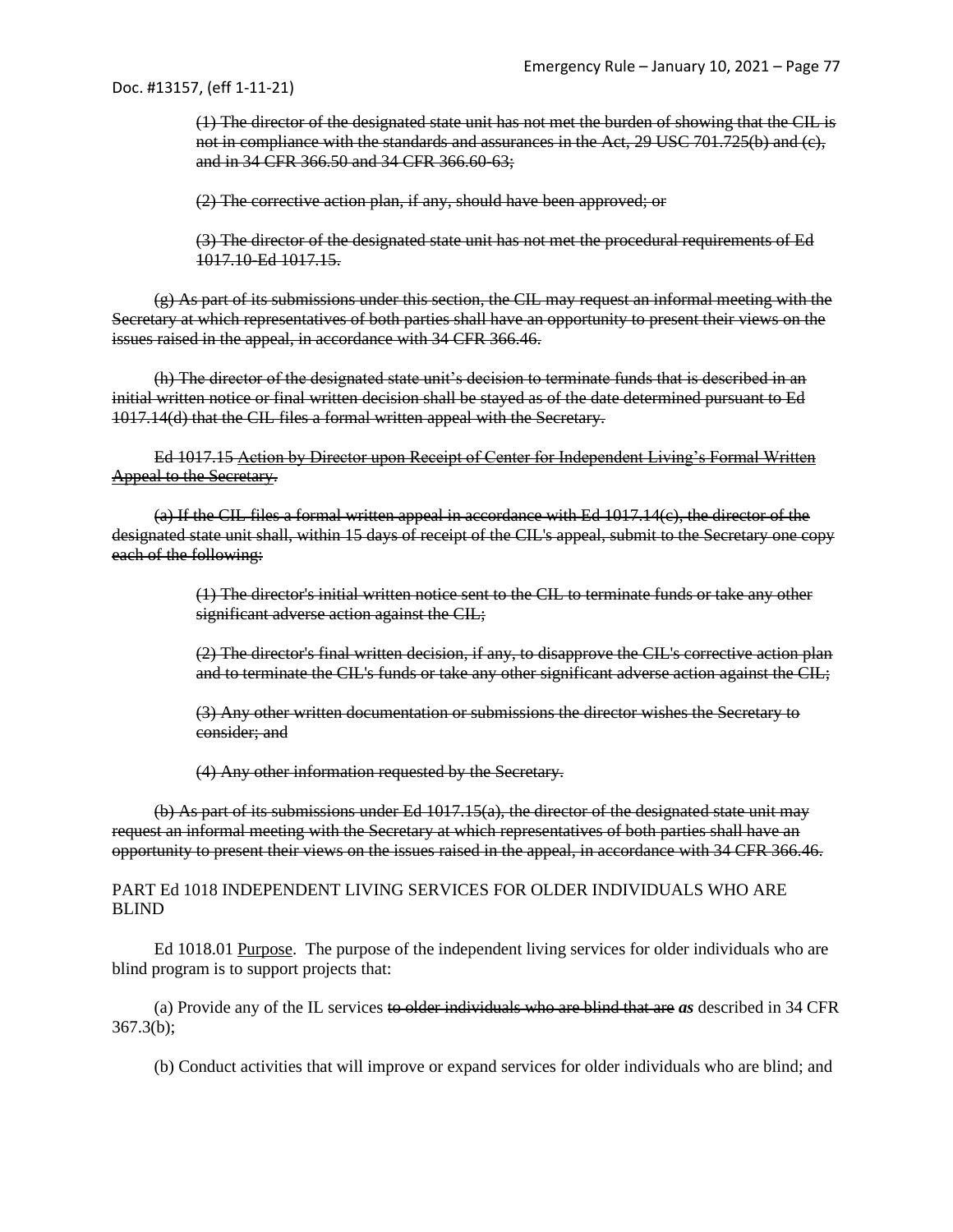(c) Conduct activities to help improve public understanding of the problems of older individuals who are blind.

Ed 1018.02 Definitions. Except where the context makes another meaning clear, the following words *terms defined in 34 CFR 367.5 shall* have the *same* meaning indicated when used in Ed 1018:

(a) "Independent living services for older individuals who are blind" means "independent living services for older individuals who are blind" as defined in 34 CFR 367.5.

(b) "Older individual who is blind" means "older individual who is blind" as defined in 34 CFR 367.5.

Ed 1018.03 Services for Older Individuals Who Are Blind. For the purposes of Ed 1018.01(a), IL services for older individuals who are blind shall include:

(a) Services to help correct blindness that include*ing*:

- (1) Outreach services;
- (2) Visual screening;

(3) Surgical or therapeutic treatment to prevent, correct, or modify disabling eye conditions; and

(4) Hospitalization related to these services;

(b) The provision of eyeglasses and other visual aids;

(c) The provision of services and equipment to assist an older individual who is blind to *with*  become*ing* more mobile and more self-sufficient;

(d) Mobility training, Braille instruction, and other services and equipment to help an older individual who is blind adjust to blindness;

(e) Guide services, reader services, and transportation;

(f) Any other appropriate service designed to assist an older individual who is blind in coping with daily living activities, including supportive services and rehabilitation teaching services;

(g) IL skills training, information and referral services, peer counseling, and individual advocacy training; and

(h) Other IL services as defined in the Act, 29 USC 707(30), and as listed in 34 CFR 365.22.

Ed 1018.04 Administering the Program.

(a) The designated state unit*NHVR* shall administer the program in Ed 1018 in order to carry out the purposes listed in Ed 1018.01 either directly or through:

(1) Grants to public or private nonprofit agencies or organizations; or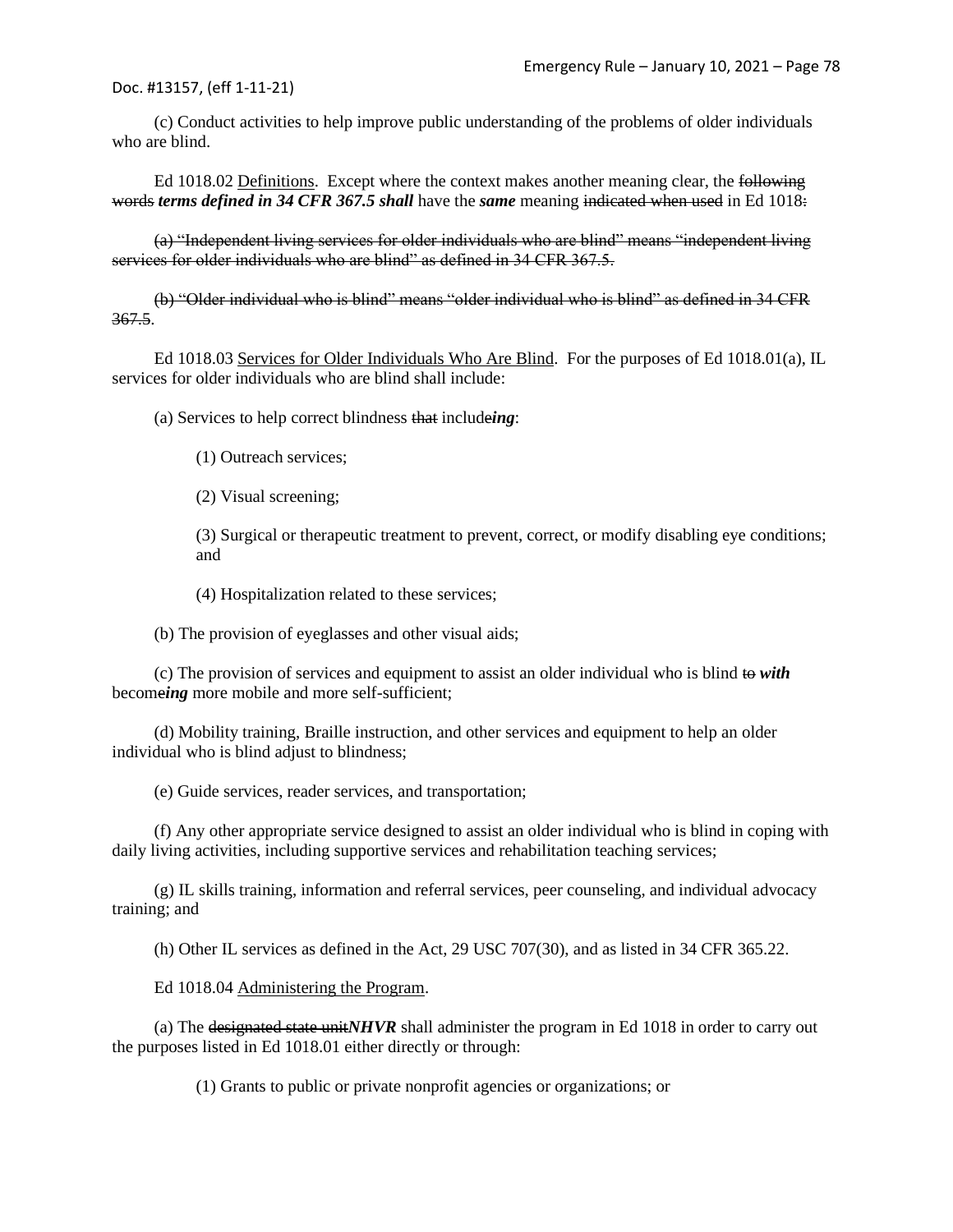(2) Contracts with individuals, entities, or organizations that are not public or private nonprofit agencies or organizations.

(b) Notwithstanding Ed 1018.04(a), the designated state unit*NHVR* may enter into assistance contracts with public or private nonprofit agencies or organizations by following the requirements in 34 CFR 366.32(e).

(c) Notwithstanding Ed 1018.04(a), the designated state unit*NHVR* shall not enter into procurement contracts with public or private nonprofit agencies or organizations, as provided in 34 CFR 366.32(f).

# PART Ed 1019 NEW HAMPSHIRE BUSINESS ENTERPRISE PROGRAM

Readopt with amendment Ed 1019.01, effective 7-14-20 (Document #13069 Emergency), to read as follows:

Ed 1019.01 Purpose. The purpose of the New Hampshire Business Enterprise Program (BEP) is to support self-employment for individuals who are legally blind through career opportunities in cafeteria, snack bar, and vending services*provide blind persons with remunerative employment, enlarge the economic opportunities for the blind, and stimulate the blind to strive to make them self-supporting*. The New Hampshire department of Education, through the BEP of the office of services for blind and visually impaired, (SBVI) is the *shall be the* state licensing agency (SLA) for legally blind individuals who operate food and vending service facilities on federal, state, and other properties.

Adopt Ed 1019.02 to read as follows:

*Ed 1019.02 Authority. The implementation of agreed-upon rules, standards, and procedures affecting the overall operation of the vending facilities program shall be subject to review by the committee, as defined in Ed 1019.03(g). SBVI shall have final authority and responsibility for the administration and operation of the vending facilities program.*

Readopt with amendment and renumber Ed 1019.02, effective 7-14-20 (Document #13069 Emergency) as Ed 1019.03, to read as follows:

Ed 1019.02*3* Definitions. Except where the context makes another meaning manifest, the definitions *terms defined* in 34 CFR 395.1*, Ed 1002.01, and Ed 1109 shall* have the *same* meaning*s* indicated when used in Ed 1016 *in addition to the following terms:*

(a) "Individual who is legally blind" means "blind person" as defined in 34 CFR 395.1(c). *"Active participation" means an ongoing process of negotiations between SBVI and the committee to achieve joint planning and approval of program policies, standards, and procedures affecting the overall operation of the vending facilities program, prior to their implementation by SBVI;*

(b) "License" means "license" as defined in 34 CFR 395.1(i). *"Business enterprise program (BEP)" means the New Hampshire business enterprise program in the department of education;*

(c) "Net proceeds" means "net proceeds" as defined in 34 CFR 395.1(k). *"Individual who is legally blind" means a blind person as defined in 34 CFR 361.1(c);*

(d) "Operator" means an individual who is legally blind who is licensed to operate a vending facility on federal or other property. *"Manager" means an individual who is legally blind who is licensed to operate a vending facility on federal or other property.*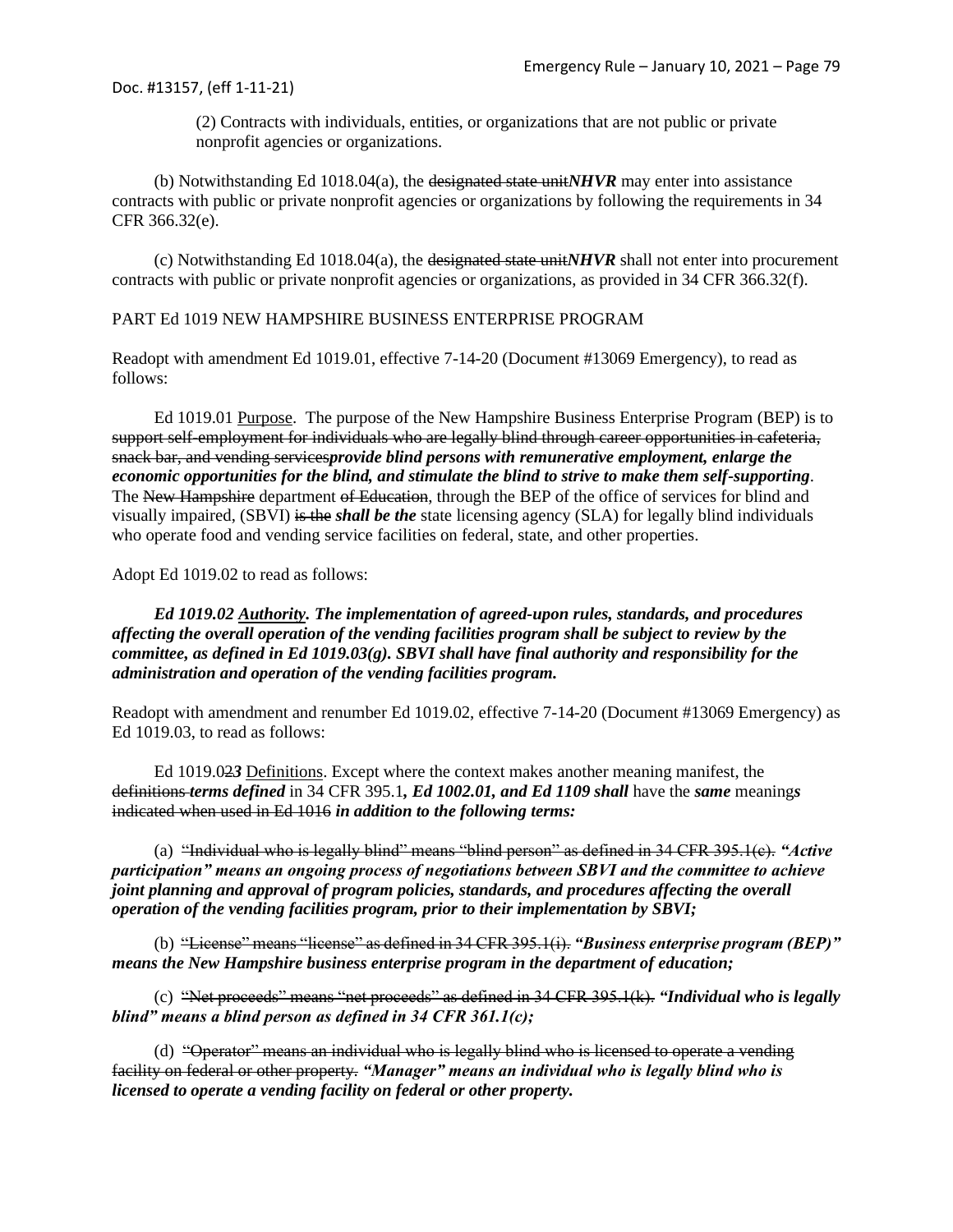(e) "Other property" means "other property" as defined in 34 CFR 395.1(n). *"Roster" means a list of all qualified candidates who have successfully completed all BEP training requirements and are eligible and awaiting assignment to a vacant vending facility;*

(f) "Program" means the New Hampshire business enterprise program in the Designated State Agency, the Designated State Unit. *"Services for blind and vision impaired (SBVI)" means "Blind Services" as defined in 186-B:10-II; and*

(g) "Secretary" means the United States Secretary of Education. *"State committee of licensed managers (the committee)" means an officially constituted body within State government, functioning as an integral part of the State's BEP. The committee shall be consist of all licensed managers and shall carry out its duties in accordance with 34 C.F.R. 395.14;*

(h) Services for Blind and Visually Impaired" means "Blind Services" as defined in 186-B:10-II.

(i) "State Committee of Licensed Operators" or "Committee" means "Committee of Licensed Operators" as described in 34 CFR 395.14 (a).

(j) "Vending facility" means "vending facility" as defined in 34 CFR 395.1(x).

(k) "Vending machine" means "vending machine" as defined in 34 CFR 395.1(y).

(l) "Vending machine income" means "vending machine income" as defined in 34 CFR  $395.1(z)$ .

(m) "Vending Route" means a combination of vending locations which as a whole are treated administratively for bidding, reporting and other purposes as a single location.

Repeal Ed 1019.03 as follows:

Ed 1019.03 Issuance of Vending Facility Licenses.

(a) SBVI shall license qualified candidates to operate vending facilities on federal, state, and other property in accordance with Ed 1016.04*5*.

(b) Licenses shall be issued only to qualified individuals who are legally blind and on the roster.

Readopt with amendment Ed 1019.04(a) and (b), effective 7-14-20 (Document #13069 Emergency) and insert a new (c), to read as follows:

Ed 1019.04 Licensing Procedure*Issuance of Vending Facility Manager Licenses*.

*(a) SBVI shall issue licenses only to a candidate who is:*

*(1) A citizen of the United States;*

*(2) Legally blind as defined in Ed 1019.03(b); and*

*(3) Qualified to operate a vending facility by evidence of having successfully completed training prescribed by SBVI or by virtue of demonstrated experience.*

(a) The licensing procedure shall be as follows: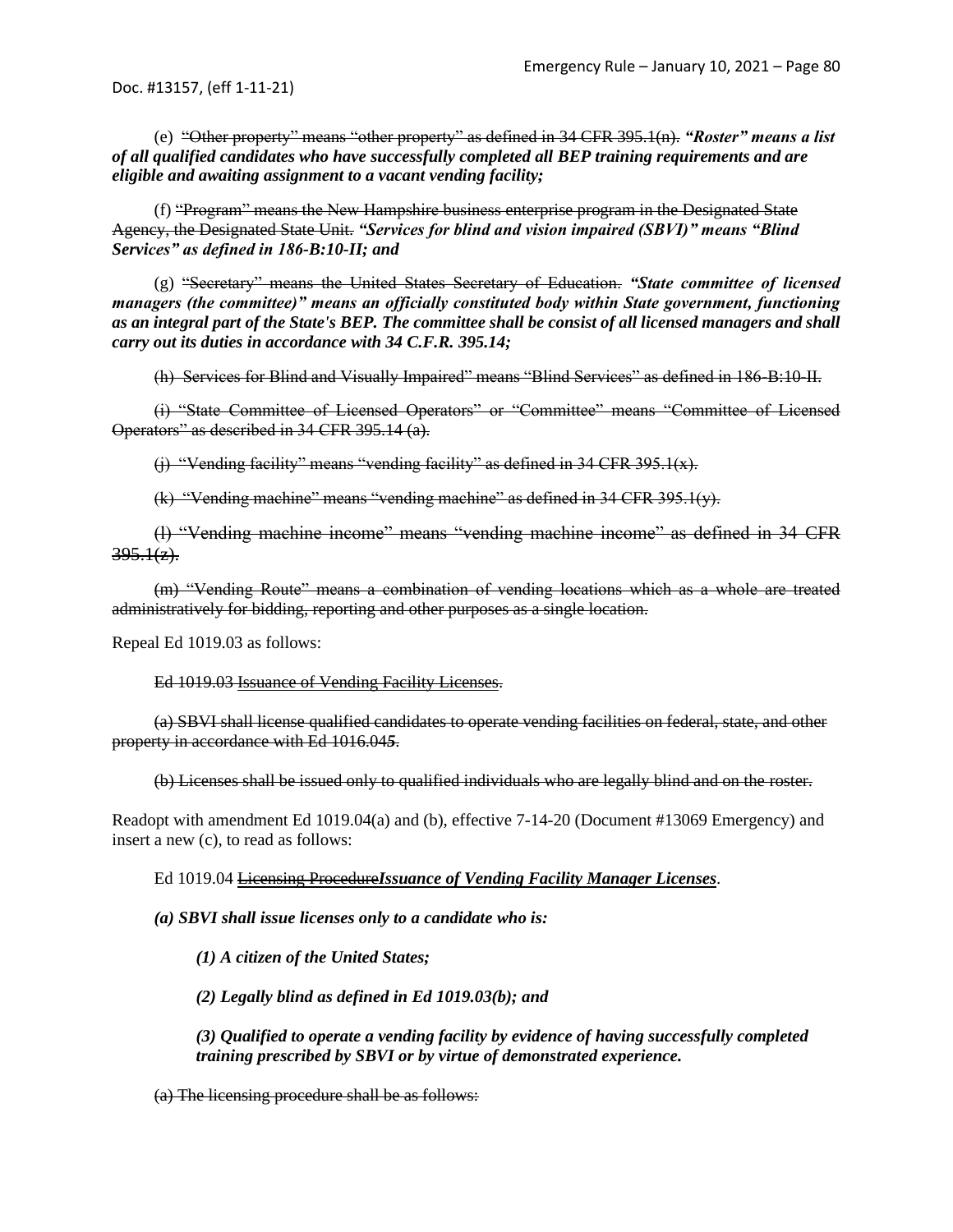(1) SBVI shall maintain a roster of blind persons who are eligible and who desire to qualify as vending facility operators;

(2*b*) Preference shall be given to qualified candidates who:

a.*(1)* Are in need of employment; *and*

b.*(2)* Are residents of the state of New Hampshire; and

c. Have the experience and training for the location on which they are bidding; and*.*

(3) In selecting a candidate who is deemed appropriate to enter the BEP training program, SBVI shall focus on the candidates' individual skills, abilities, and personal qualifications especially suited to the operation of a vending facility as determined by materials submitted by the individual and/or VR counselor if applicable, including but not limited to evaluation reports, educational background, work experience, and resumes. The candidate shall also meet with the committee chair and administrator of SBVI during the initial interview phase of the acceptance process.

*(c) Candidates, who have satisfactorily completed the training and probationary period described in Ed 1019.05 and Ed 1019.06, shall be issued a manager license.* 

Readopt with amendment and renumber Ed 1019.15, effective 7-14-20 (Document #13069 Emergency) as Ed 1019.05, to read as follows:

### Ed 1019.15*05* Training Program *and Probationary Period*.

(a) All operator*manager* candidates shall complete a training program in accordance with the training plan developed by SBVI. The training program shall include evaluation and training in blind/low vision rehabilitation as well as formal classroom instruction and on the job training on an individual basis.

(b) The training program will generally be no less than 6 months but may take longer if individual situations require, provided that the candidate is showing successful progress. *In selecting a candidate who is deemed appropriate to enter the BEP training program, SBVI shall focus on the candidates' individual skills, abilities, and personal qualifications especially suited to the operation of a vending facility as determined by materials submitted by the candidate, NHVR counselor, or both, including but not limited to evaluation reports, educational background, work experience, and resumes.* 

*(c) SBVI shall document that the candidate possesses the necessary skills to function as an independent blind person and the aptitude to be a successful business owner.*

*(d) The candidate shall meet with the committee chair and administrator of SBVI during the initial interview phase of the acceptance process.*

*(e) After considering all available information including the interview and recommendation of the committee chair, the administrator shall make the decision as to whether or not to accept the candidate into the training.*

*(f) Training shall be developed by SBVI with the active participation of the committee.*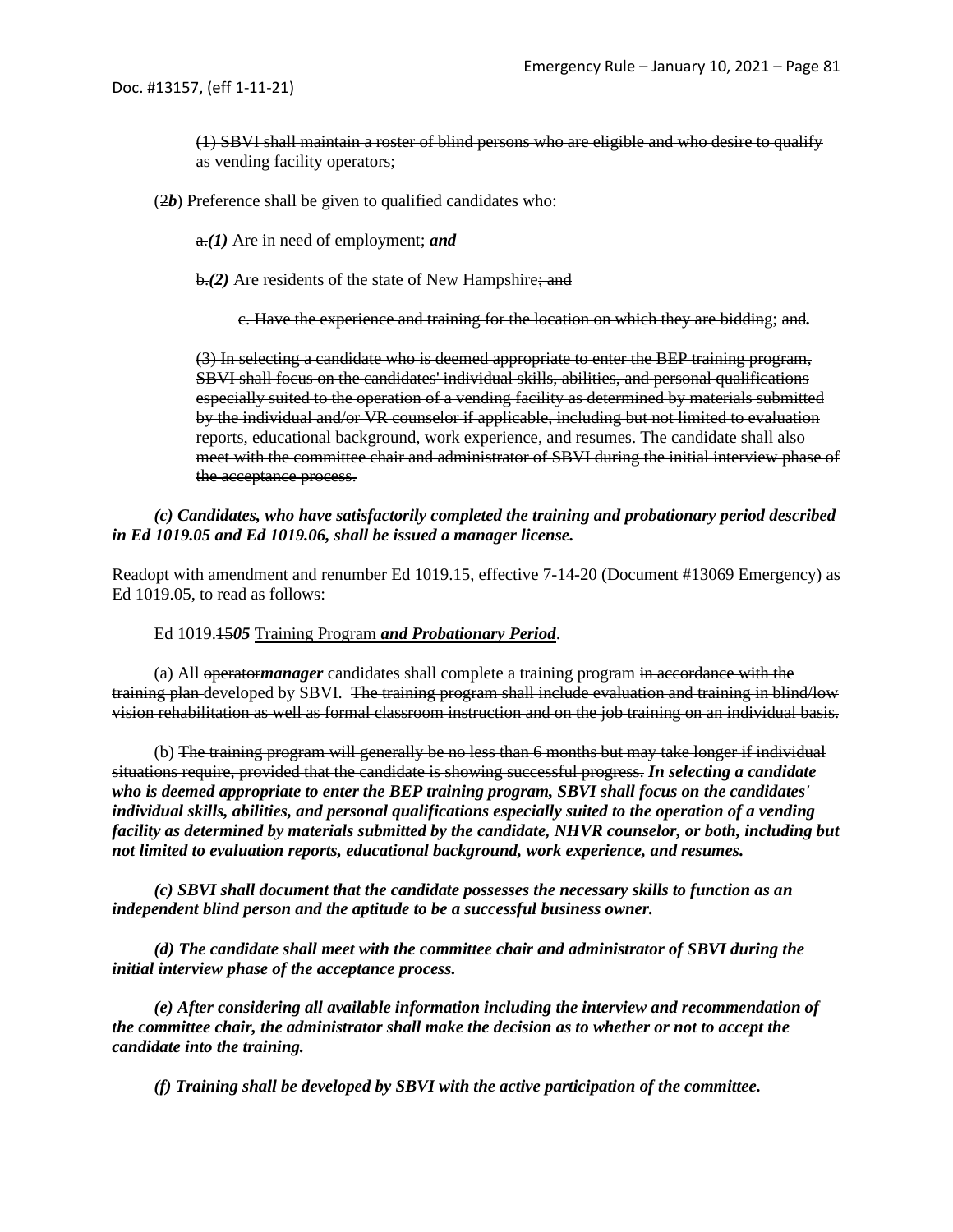*(g) Training shall consist of a standardized training curriculum combined with on-the-job training in areas including, but not be limited to:*

*(1) Health and sanitation;*

*(2) Customer service;*

*(3) Vending management;*

*(4) Café management;*

*(5) Marketing;*

*(6) Human resources;*

*(7) Business processes;*

*(8) Accounting;*

*(9) Randolph-Sheppard Act; and*

*(10) State rules and regulations.*

Readopt with amendment and renumber Ed 1019.04(b), effective 7-14-20 (Document #13069 Emergency) as Ed 1019.05(h), to read as follows:

(b*h*) Candidates, who have been accepted and have satisfactorily completed the training program in Ed 1016.15, *prescribed by SBVI* shall be placed on a roster.

Readopt with amendment and renumber Ed 1019.04(c)-(k), effective 7-14-20 (Document #13069 Emergency) as Ed 1019.06(a)-(e), to read as follows:

# *Ed 1019.06 Probationary Candidates (Individuals on the Roster).*

(c*a*) When a location becomes available for bid, an individual on the roster may bid along with the licensed operator*manager*s.

(db) *A candidate from the roster who is awarded a first location There shall beserve* a probationary period not to exceed 6 months for candidates taken from the roster when awarded a first location.

(e*c*) At the end of the probationary period*,* a candidate who is acceptable to SBVI and wishes to remain in the program shall be issued a license based on the following criteria:

> (1) The candidate receives satisfactory evaluation reports as acknowledged by SBVI, and these reports have been reviewed with the *NH*VR counselor if applicable and the committee chair; and

(2) The evaluation reports attest that the candidate effectively demonstrates the ability to:

a. Provide good customer service;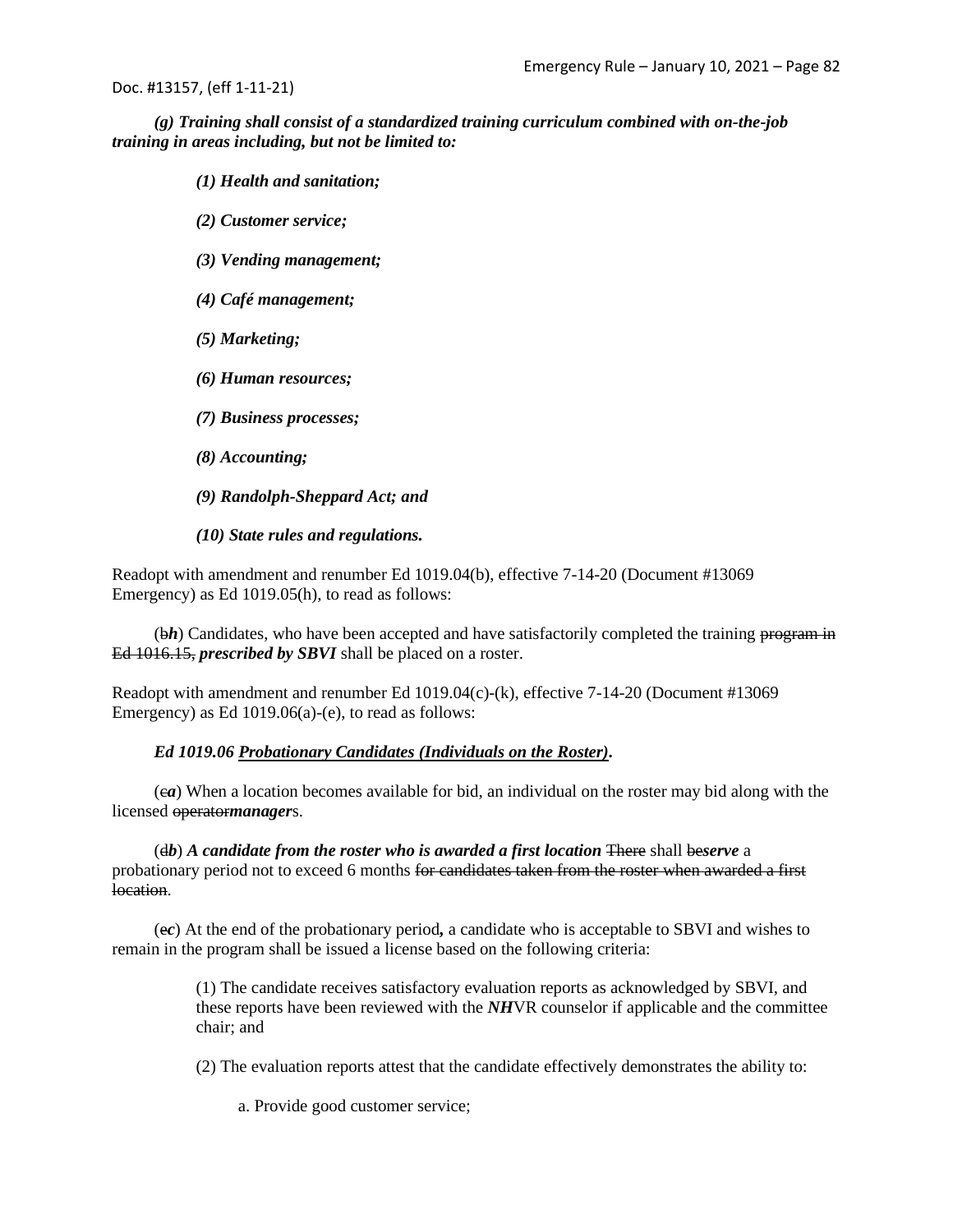- b. Maintain proper food service sanitation standards;
- c. Understand the principles of:
	- 1. Product inventory control;
	- 2. Daily cash control;
	- 3. Banking procedures;
	- 4. Proper licensing procedures; and
	- 5. Submission of city, state and federal taxes; and
- d. Maintain the required monthly profit and loss reports.

(f*d*) A candidate whose performance is not acceptable to SBVI shall not be licensed by SBVI and shall be removed from the program when the candidate fails to meet the criteria listed in Ed 1019.07*6*(b*c*) during the training or the probationary periods.

(g*e*) Licenses shall be issued to the operator *manager* by SBVI for an indefinite period. Licenses *and* shall be subject to termination as provided in *Ed 1019.14 and* Ed 1016*9*.0*15*.

(h) SBVI shall select operators for vending facilities. Generally one operator will be selected, however, 2 operators may bid jointly on a location. Two co-operators may be selected by SBVI when a facility has sufficient earning power to adequately support more than one operator. Such selection shall be approved by a majority vote of the licensed operators in the state. Preference for a bid shall be towards a single operator unless it is deemed the location will be more adequately serviced by joint operators or an operator and assistant.

(i) Operators selected shall be compatible and mutually acceptable to each other, with compensation determined on a profit-sharing basis agreeable to the operators concerned and SBVI.

(j) Candidates, who have satisfactorily completed the probationary period and who have completed the training program in Ed 1016.15, shall be issued a license.

(k) The administrative appeal of any licensing decision made under this section shall be pursuant to Ed 1016.18 (a), (2).

Readopt with amendment and renumber Ed 1019.14, effective 7-14-20 (Document #13069 Emergency) as Ed 1019.07, to read as follows:

Ed 1019.14*07* Transfer*s* and Promotion*s* of *Licensed* Operators*Managers*. The following procedures shall apply to transfer and promotion of operators:

*(a) When a location becomes available for bid, the vacancy shall be announced to all licensed managers and individuals on the roster.*

*(b) When an opportunity to bid on a location is announced, a manager may bid or not bid without prejudice to future consideration of a subsequent bid by the potential applicant.*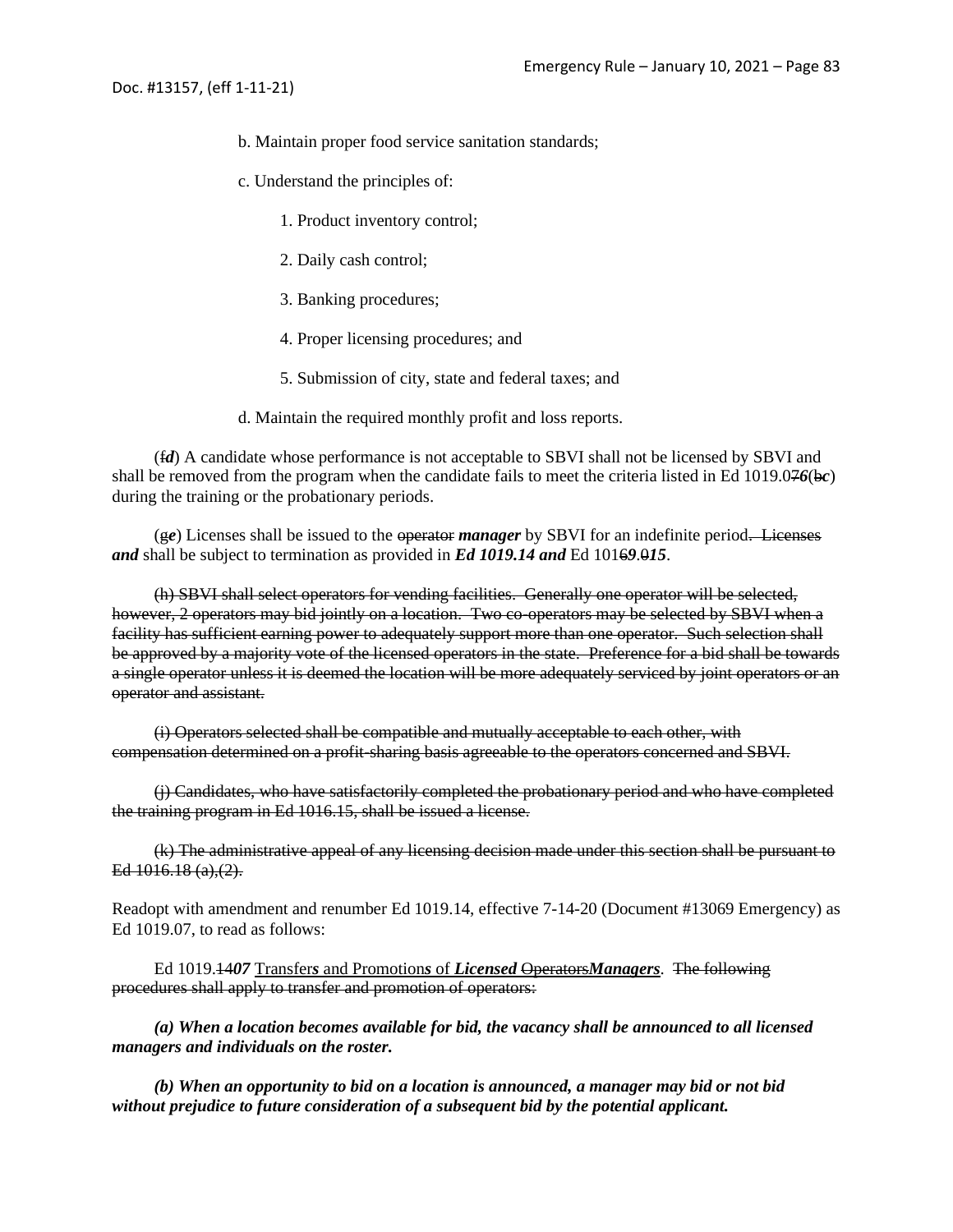*(c) A manager shall be informed of additional requirements of a particular property management, including, but not limited to, security clearance background checks and drug screenings, and shall agree to the additional requirements as a condition of being assigned.*

*(d) Any manager who is in probationary status as outlined in Ed 1019.06(b), has not completed the continuing education requirements set forth in Ed 1019.18, or is delinquent with respect to filing any reports or had any indebtedness to the BEP or the state of New Hampshire at the time of the vacancy announcement shall not be permitted to bid for the vacancy.*

(a*e*) A selection committee shall be convened by the administrator of SBVI when new opportunities become available for promotion or transfer. The selections committee shall include a representative of the state committee of licensed operators*managers* assigned by the chair or co-chairs, the BEP coordinator, the program assistant coordinator, and a counselor from the designated state agency's office of *and a* SBVI *representative appointed by the SBVI administrator*. The duties of the committee shall be to oversee and manage the provisions of Ed 1016.14(b)-(f) relative to the transfer and promotion of operators.

*(f) The selection committee shall interview all candidates who submit a bid and score the candidates using the following criteria:*

*(1) Record of performance for the past two years;*

*(2) The manager's plan for the new business including a business plan if applicable;*

- *(3) Responses to interview questions; and*
- *(4) Personal appearance, demeanor, and attitude.*

*(g) After considering all criteria, each review committee member shall award points to the candidates as follows:*

*(1) First choice, 3 points;*

- *(2) Second choice, 2 points; and*
- *(3) Third choice, 1 point.*

*(h) The BEP coordinator shall total up the points, and the candidate with the most points shall be awarded the facility. In the event of a tie, the candidate with the most seniority shall be awarded the facility.*

(b) Each operator shall be given every possible opportunity by way of the bidding process for promotion to facilities of greater earning capacity or more convenient location or both, as the knowledge skills and abilities of the individual are developed.

(c*i*) When experience has proven that an operator*manager, who SBVI has determined is committed to the successful operation of their vending facility,* is assigned to a location or locations beyond the operator*manager*'s capacities, the operator *manager* shall be given opportunities for training. However*Except that* if *the* training does not result in improved operation*performance*, an assignment to a location commensurate with the operatormanager's ability shall be made pending the availability of such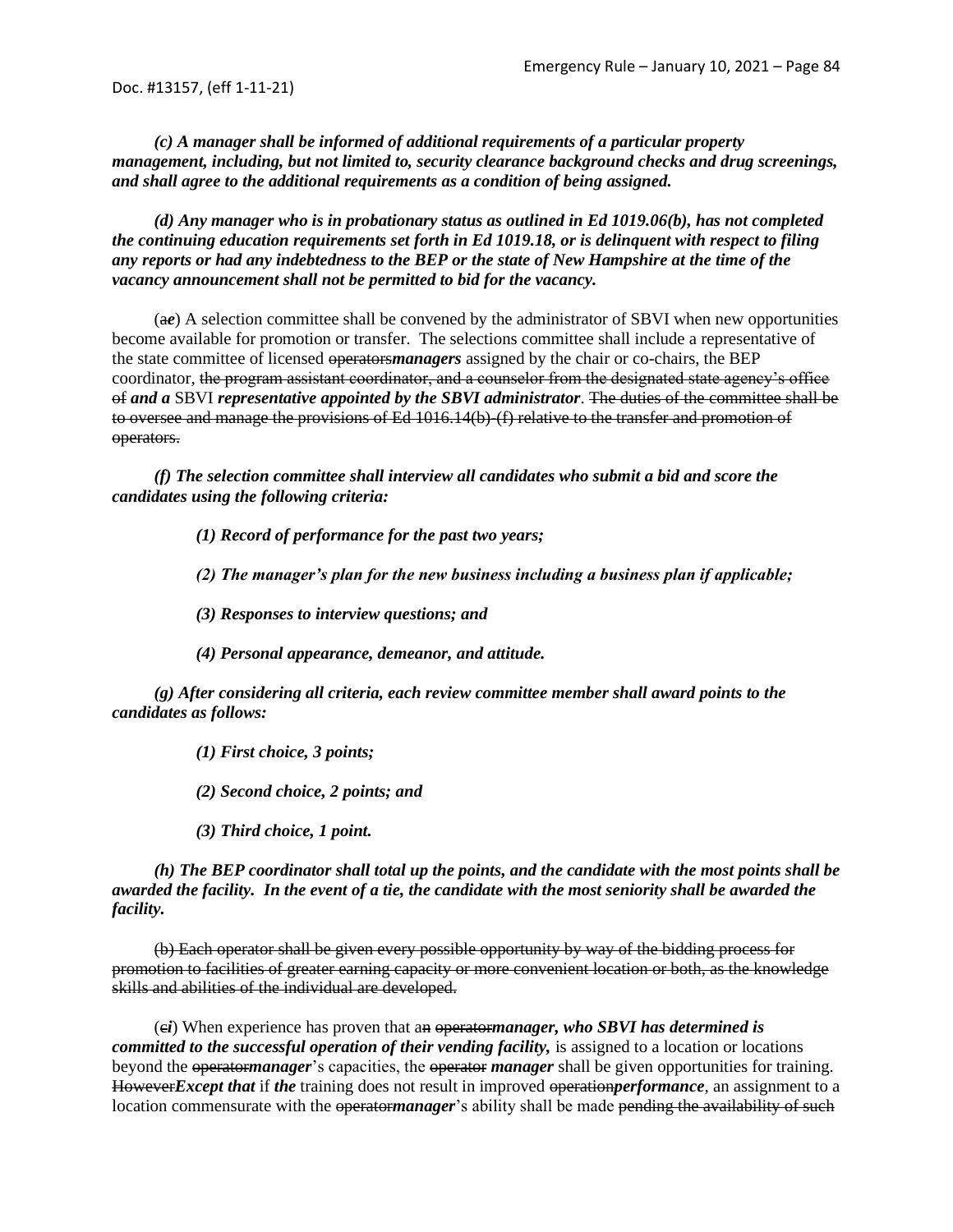a location or locations. *If no such facility is available, the manager's name shall be placed on the roster.* Alternatively the number and nature of the facilities that the operator manages shall be reviewed and modified accordingly.

(d) When an opportunity to bid on a location is announced an operator may bid or not bid without prejudice to future consideration if another opportunity occurs that will be advantageous to the operator.

(e*j*) An operator*manager* shall not be assigned to a facility of lesser income or convenient location without an explanation and an evidentiary hearing if requested by the operator*manager*.

*(k) If no qualified manager has submitted a bid on a vacant vending facility, BEP, with active participation of the committee shall:*

> *(1) Assign the vending facility on a temporary basis to a licensed manager assigned to another vending facility;*

*(2) Enter into a third-party agreement with a private entity with the commissions being used in accordance with any state or federal regulations to perpetuate the BEP. Such agreements shall not exceed one year and are subject to renewal if no manager is still available to manage the vending facility; or* 

*(3) Permanently attach the vending facility to another vending facility being managed by a licensed manager if it is evident that the location will never sustain a manager nor will there be an opportunity in the foreseeable future to use the location when creating a vending route.* 

(f) Promotion to facilities of greater capacity and earning power shall be applied using the following criteria:

(1) Past performances at vending locations; and

(2) Active participation in such things as training events, ongoing training opportunities, committee meetings, bid reviews; and

(3) Seniority.

Readopt with amendment and renumber Ed 1019.05 and Ed 1019.06, effective 7-14-20 (Document #13069 Emergency) as Ed 1019.08 and Ed 1019.09, to read as follows:

Ed 1019.05*8* Partnerships*Teaming Arrangements*.

(a) An operator *manager* may *shall* enter into a partnership *teaming arrangement* with a private vendor only when the following criteria are met:

(1*a*) The operator*manager* initiating a partnership shall have made a qualified bid on the location in response to a bid notification by SBVI; and

(2*b*) The operator*manager* shall demonstrate*d* his or her active role in the partnership *day-to-day operation of the business* as the person responsible for all reports and accountabilities under applicable federal and state laws and regulations.*;*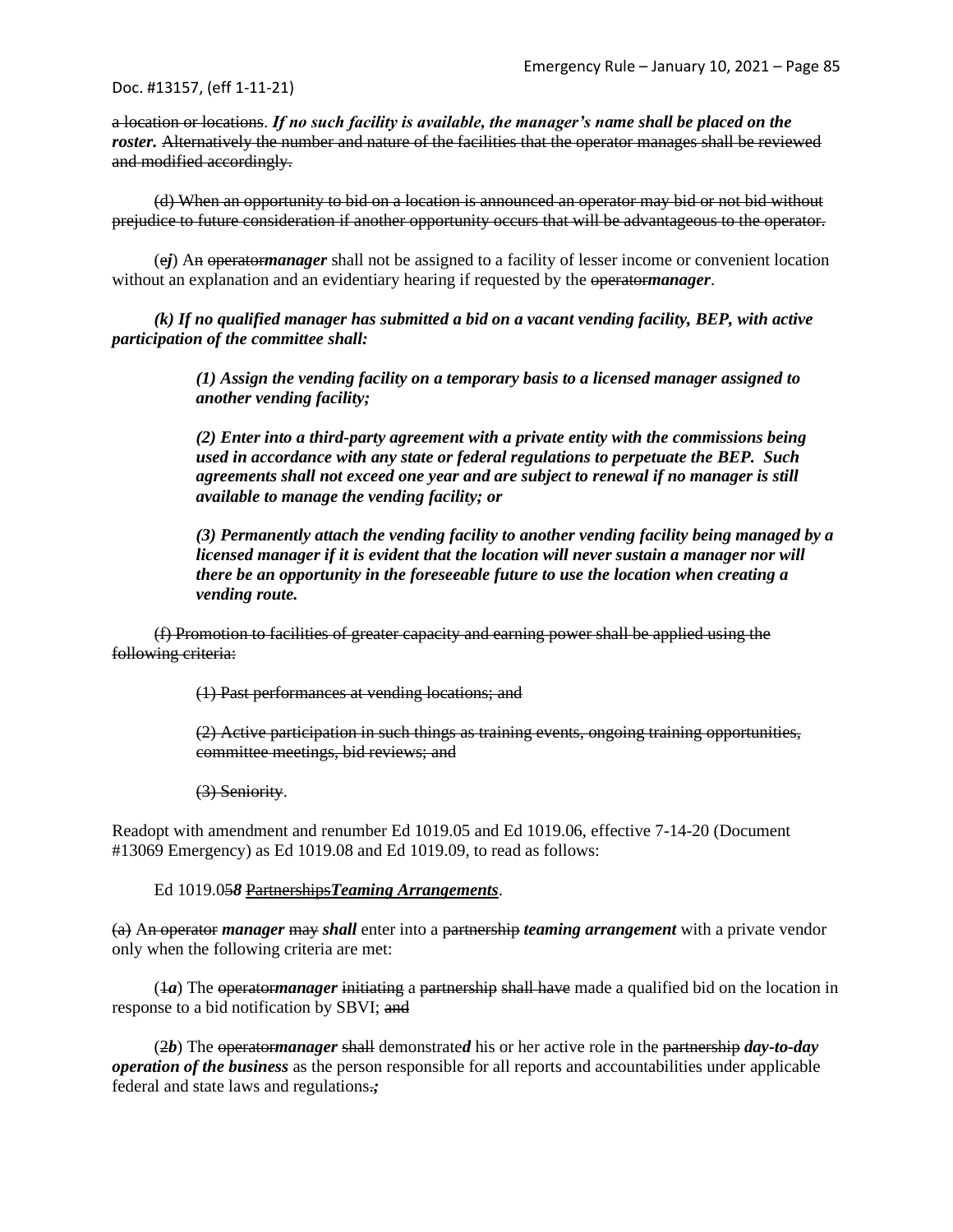*(c) The financial arrangements are acceptable to the program and not less than the manager could make if managed independently; and*

*(d) The written agreement was reviewed and approved by the program.*

(b) If no other qualified single or joint operator bid has been submitted, the development of a partnership agreement with another entity by the single bidder shall be considered for approval by SBVI.

### Ed 1019.06*9* Vending Routes.

(a) Individual vending routes may *shall* be established *by the program* when deemed appropriate by SBVI, *and* only when accepted by the state committee of licensed operator*manager*s by a simple majority vote.

(b) A proposal for the establishment of a vending route may be brought to SBVI and/or the committee by individual operators or other interested parties.

(c*b*) Once a vending route has been *is* established it shall remain an intact route. In the event that *When* the operator*manager* no longer wishes to, or cannot, serve one or more of the locations on the established vending route the vending route as a whole shall go out to bid as a single vending location.

*(c)* To a*A*lter*ing* the composition of a vending route requires the submission of a new *written*  proposal consistent with this section*which shall be jointly approved by the program and the state committee of licensed managers*.

Readopt with amendment and renumber Ed 1019.09, effective 7-14-20 (Document #13069 Emergency) as Ed 1019.10, to read as follows:

Ed 1019.09*10* Maintenance and Replacement of Equipment. The following procedures shall apply to the maintenance and replacement of equipment:

(a) Except as provided in Ed 1016.07(b), (c), and (d), SBVI shall not be responsible for repair and maintenance of equipment after such equipment is furnished to the vending facilities;

(b*a*) SBVI shall be responsible for repair and maintenance of equipment for the first 4 months after such equipment is furnished to the vending facilities when:

(1) A new operator*manager* begins operating a vending facility;

(2) An operator*manager* transfers to a different vending facility; or

(3) An operator*manager* adds a new vending facility;*.*

*(b) After the initial 4-month period referenced in (a) above, the manager shall be assessed a \$100 deductible on each repair call.*

(c) The operators shall bear the responsibility for repair and maintenance of equipment in their respective facilities after the time limits in Ed 1016.07(b) expire;

(d) SBVI shall review repairs and maintenance that exceed \$500.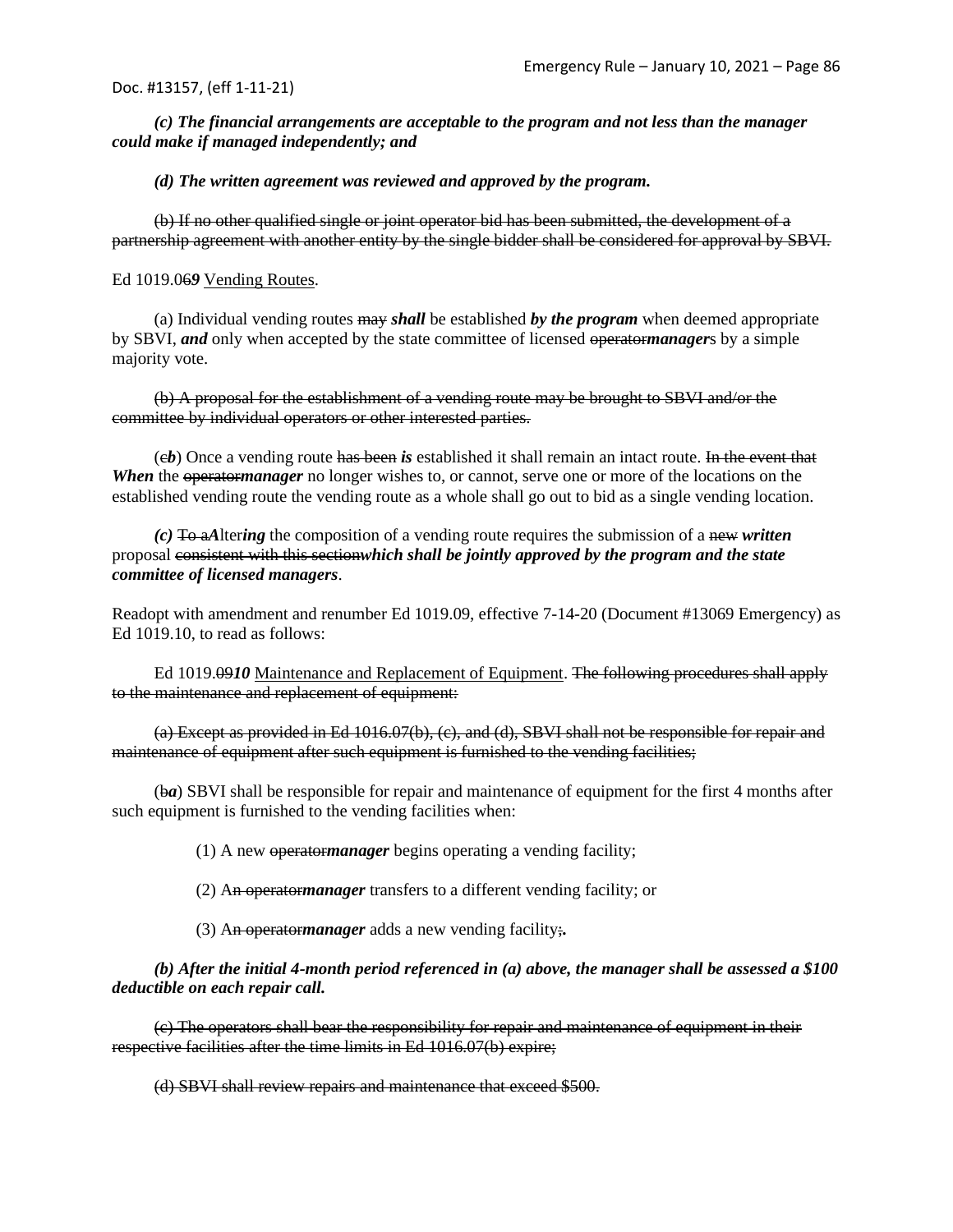(e*c*) The final decision *SBVI* shall *replace a piece of equipment* be based upon funds available and the following criteria:

> (1) I*i*f it is deemed to be more cost effective to repair, SBVI shall do so*replace, and the manager has called in a repair*; or

(2) If it is more efficient to replace the unit, SBVI shall cover the full expense of the replacement;*.*

(f*d*) *If SBVI becomes aware of malfunctioning equipment and the manager has not called in a repair*, SBVI shall repair and maintain or cause to be repaired and maintained any equipment in need of repair and maintenance in order to keep the facility operable and in an attractive condition, after reasonable notice if the operator fails to do so under Ed 1016.09(d)(1); *and the manager shall be assessed the full amount of the repair charge.*

(g) The operators shall be assessed the amounts needed to repair and maintain equipment when SBVI has undertaken the responsibility in (d)(2) above; and

(h) SBVI shall replace equipment that it determines to be worn out or obsolete. If the licensed operator feels that equipment should be replaced, the operator shall make a request to this effect. SBVI shall fulfill requests based on priority and urgency of all requests.

Ed 1016.10 Operator Ownership of Vending Facilities.

(a) If the operator desires to purchase part of the operator's own equipment and retain title thereto, the operator shall be responsible for repair and maintenance of such equipment to assure that the vending facility shall be kept operational and in an attractive condition.

(b) If the operator-owner ceases to be an operator or transfers to another vending facility site, ownership of the equipment shall become vested in SBVI and transferred to a successor operator subject to an obligation on SBVI's part to pay to such operator-owner or the operator's estate the fair value of the operator-owned equipment.

(c) The operator-owner, operator's personal representative or next of kin shall be entitled to an opportunity for an administrative review and an evidentiary hearing under Ed 1016.15 with respect to the determination of the amount to be paid by SBVI for an operator's ownership in the equipment. When the operator-owner is dissatisfied with any decision rendered as a result of the evidentiary hearing, the operator-owner may file a complaint with the Secretary under 34 CFR 395.13 to request the convening of an ad hoc arbitration panel.

(d) If an operator desires to retain title to vending facility equipment which the operator has purchased SBVI shall enter into a written agreement with such operator-owner delineating conditions of ownership.

(e) No person shall be denied the opportunity to become an operator because of their unwillingness or inability to purchase the vending facility equipment or the initial stock.

Readopt with amendment Ed 1019.11 through Ed 1019.13, effective 7-14-20 (Document #13069 Emergency), to read as follows:

Ed 1019.11 Setting Aside of Funds.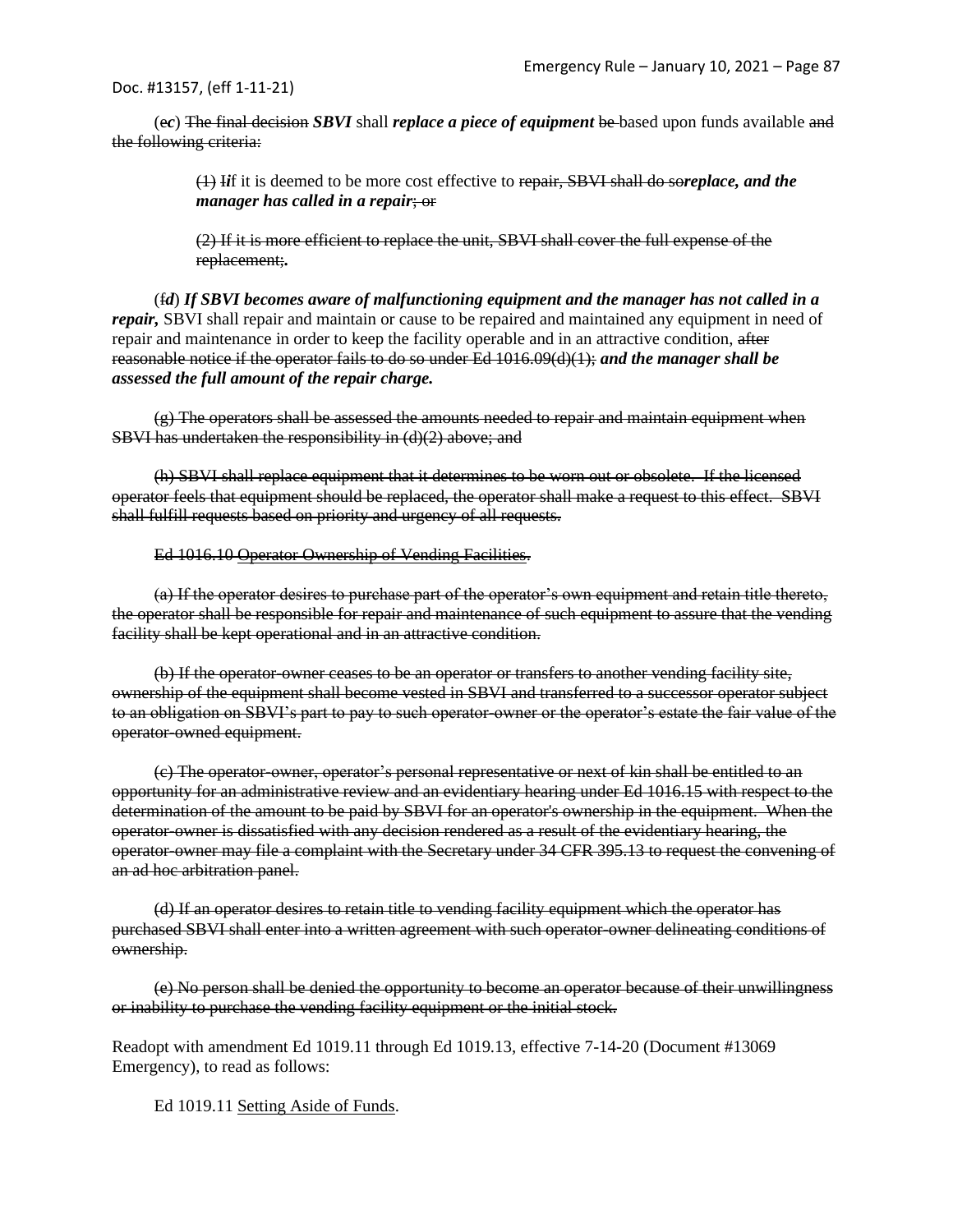(a) SBVI shall set aside funds from the net proceeds of the operation of vending facilities and vending machine income to the extent necessary for the following purposes:

(1) Maintenance and replacement of equipment;

- (2) Purchase of new *or replacement* equipment;
- (3) Management services such as but not limited to:

a. Ongoing training;

b. Upward mobility training;

c. Food service related education;

d. Liability insurance; and

### e. Annual dues in vending and food service organization; and *as defined in Ed 34 CFR 395.1(j), including training and continuing education for managers;*

(4) Retirement and pension funds, health insurance contributions, paid sick leave and vacation time if it is determined by a majority vote of the operators *managers* licensed by SBVI to contribute and use funds set aside for these purposes after SBVI provides each operator*manager* information on all matters relevant to such funds.*; and*

#### *(5) The establishment of a fair minimum return.*

(b) The charge for each purpose listed in Ed 1016*9*.11(a) shall be determined by SBVI with the active participation of the state committee of licensed operator*manager*s and shall be designed to prevent, so far as is practicable, a greater charge than is reasonably required. SBVI shall maintain adequate records to support the reasonableness of the charges, including any reserves necessary to assure that these purposes can be achieved on a consistent basis.

(c) The amount of funds set aside Ed 1019.11(a) shall:

- (1) Be assessed monthly; and
- (2) Be a percentage of net proceeds of the monthly profit and loss statement provided that:

a. The operator*manager* has net proceeds before set aside of over \$1,700 for that month; and

b. Either:

1. The set aside charge does not reduce the net proceeds below \$1,700; or

2. In order to assure a fair minimum return to operator*manager*s, any set aside assessment which lowers an operator*manager*'s net proceeds below \$ 1,700 for that month shall be reduced by the amount required to raise the net proceeds to \$1,700.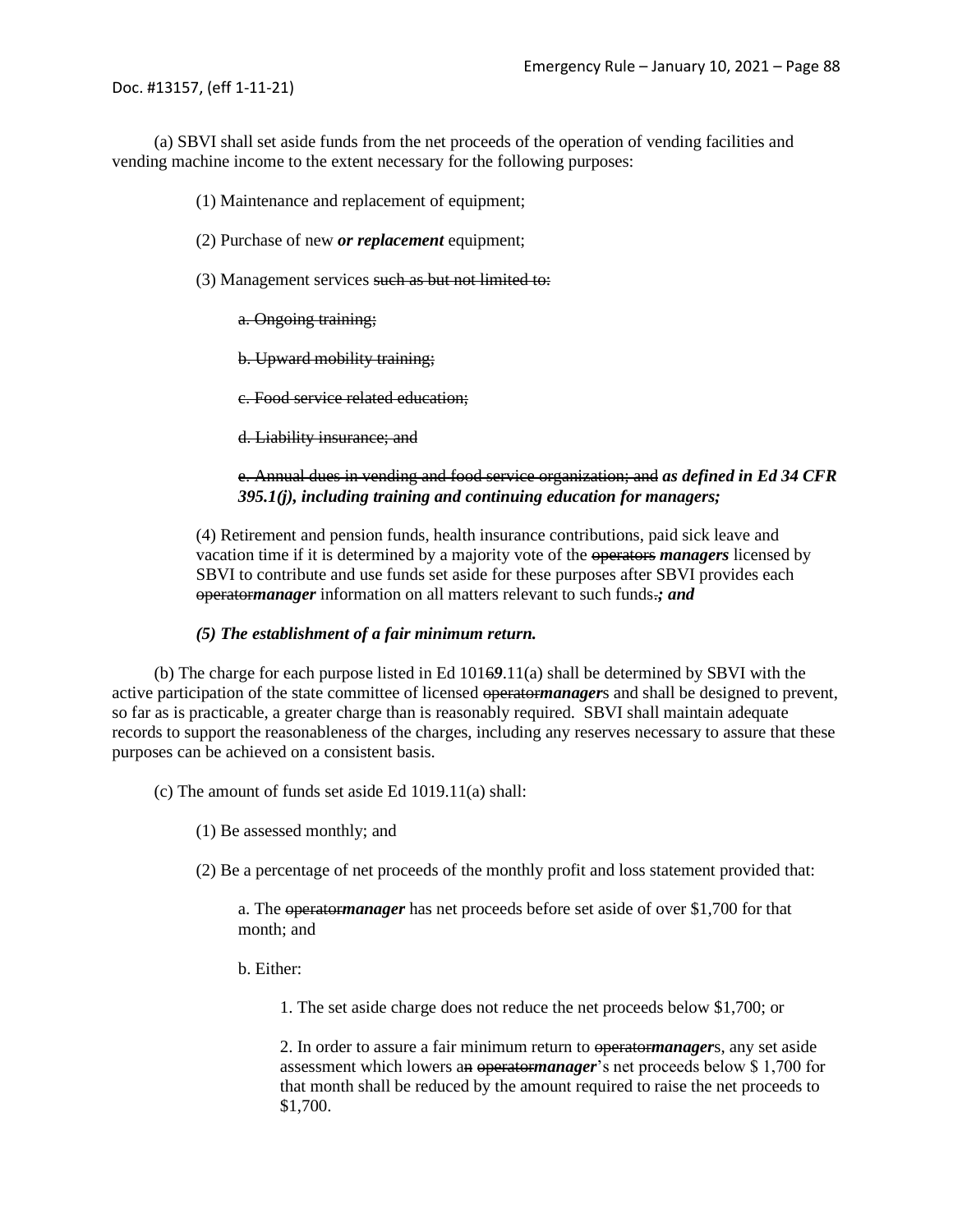(d) The percentage in Ed 1019.11(c) shall be 10% *a percentage* of net proceeds assessed in Ed 1016.11(a) and shall be reviewed every 2 years by SBVI with the active participation of the committee of licensed operators*managers*. The new percentage shall be set utilizing the running average balance of the set aside account over the previous 2-year period, the Consumer Price Index*,* and projected needs.

*(e) If the set aside percentage is changed, SBVI shall submit the change to the secretary of the committee for approval prior to implementation.*

Ed 1019.12 Distribution and Use of Income from Vending Machines on Federal Property.

(a) Vending machine income from vending machines on federal property which has been disbursed to SBVI by a property managing department, agency*,* or instrumentality of the United States under 34 CFR 395.32 shall:

> (1) Accrue to each operator*manager* operating a vending facility on such federal property in New Hampshire in an amount not to exceed the average net income of the total number of operators *manager* within the state, as determined each fiscal year on the basis of each prior year's operation; and

(2) Not accrue to any operator*manager* in any amount exceeding the average net income of the total number of operators *managers* in the United States.

(b) No operator*manager* shall receive less vending machine income than an operator*manager* was receiving during the calendar year prior to January 1, 1974, as a direct result of any limitation imposed on such income under Ed 1019.12 as provided in 34 CFR 395.8(a).

(c) No limitation shall be imposed on income from vending machines, combined to create a vending facility, when the facility is maintained, serviced, or operated by an operator*manager*.

(d) Vending machine income disbursed by a property managing department, agency*,* or instrumentality of the United States to SBVI in excess of the amounts eligible to accrue to operator*manager*s in accordance with Ed 101*9*.12 shall be retained by SBVI.

(e) SBVI shall disburse vending machine income to operator*manager*s within the state on at least a quarterly basis.

(f) Vending machine income which is retained by SBVI under Ed 101*9*.12 shall be used for:

(1) The establishment and maintenance of retirement or pension plans;

(2) Health insurance contributions; and

(3) The provision of paid sick leave and vacation time for operator*manager*s, if it is so determined by a majority vote of operator*manager*s licensed by SBVI, after SBVI has provided to each operator*manager* information on all matters relevant to such purposes.

(g) Any vending machine income not necessary for the purposes in Ed 101*9*.12(f) shall be used by SBVI for maintenance and replacement of equipment, purchase of new equipment, management services, and assuring a fair minimum return to operator*manager*s. *Any amounts used for these purposes shall require a reduction in set aside in an equal amount on a pro rata basis.*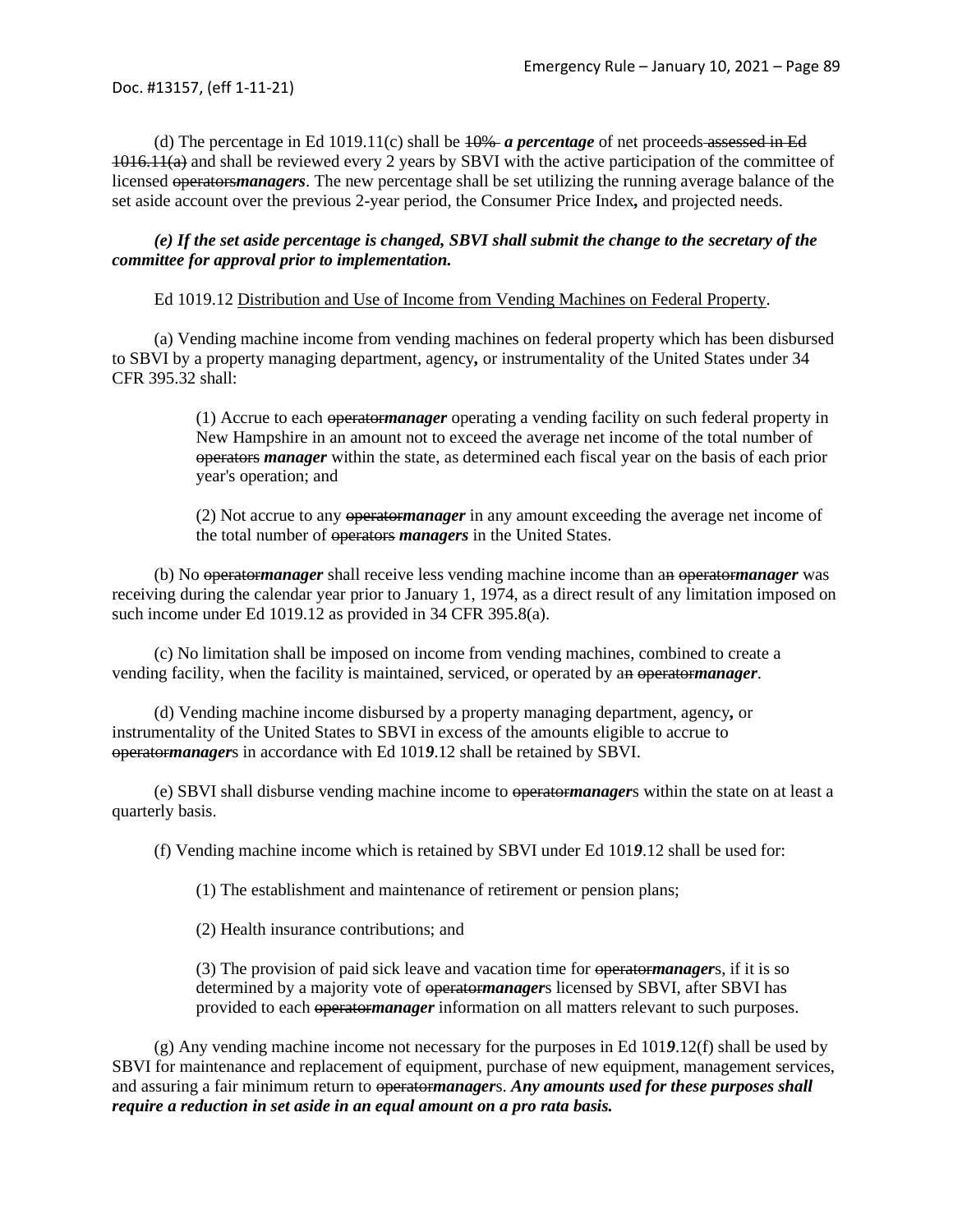*(h) If SBVI determines that a vending location is not suitable for a blind manager, SBVI shall arrange vending services through a third party. Income that accrues to SBVI as a result shall be used to:*

*(1) Purchase new equipment;*

*(2) Replace equipment as needed;*

- *(3) Purchase merchandise inventory;*
- *(4) Provide training for managers; or*

*(5) Establish retirement, health insurance, vacation, or sick pay plans.* 

Ed 1019.13 Operating Agreement Between SBVI and Operator*Manager*. To obtain a license to operate one or more vending locations, the operator shall agree to the rules in Ed 1016 as well as the terms and conditions under which the license is issued in accordance with the following:

(a) *Before assuming management of one or more vending facilities, a manager shall enter into an operating agreement with SBVI.* The terms and conditions shall take the form of an *operating*  agreement *shall set forth the terms and conditions and state* between the operator and SBVI stating what responsibilities *of both* the operator*manager* has and what responsibilities *and* SBVI has.

- (b) The agreement shall include:
	- (1) The operator*manager*'s name;
	- (2) The vending facility name and location;
	- (3) The hours of operation for the vending facility;
	- (4) The articles to be sold at the vending facility;
	- (5) The insurance requirements for the vending facility;
	- (6) The financial records that must be kept by the operator*manager*; and

(7) The rights and obligations of the operator*manager* and SBVI relative to assignments, subcontracts, and default.

(c) The agreement shall contain*,* but not be limited*,* to the following items adapted to the individual conditions applying to the specific location:

> (1) The duties of the operator*manager* and the performance of such duties in accordance with standards prescribed by*the following*:

a. SBVI and *rules, policies, and standards* developed with the active participation of the state committee of operator*manager*s;

b. Applicable health laws and regulations;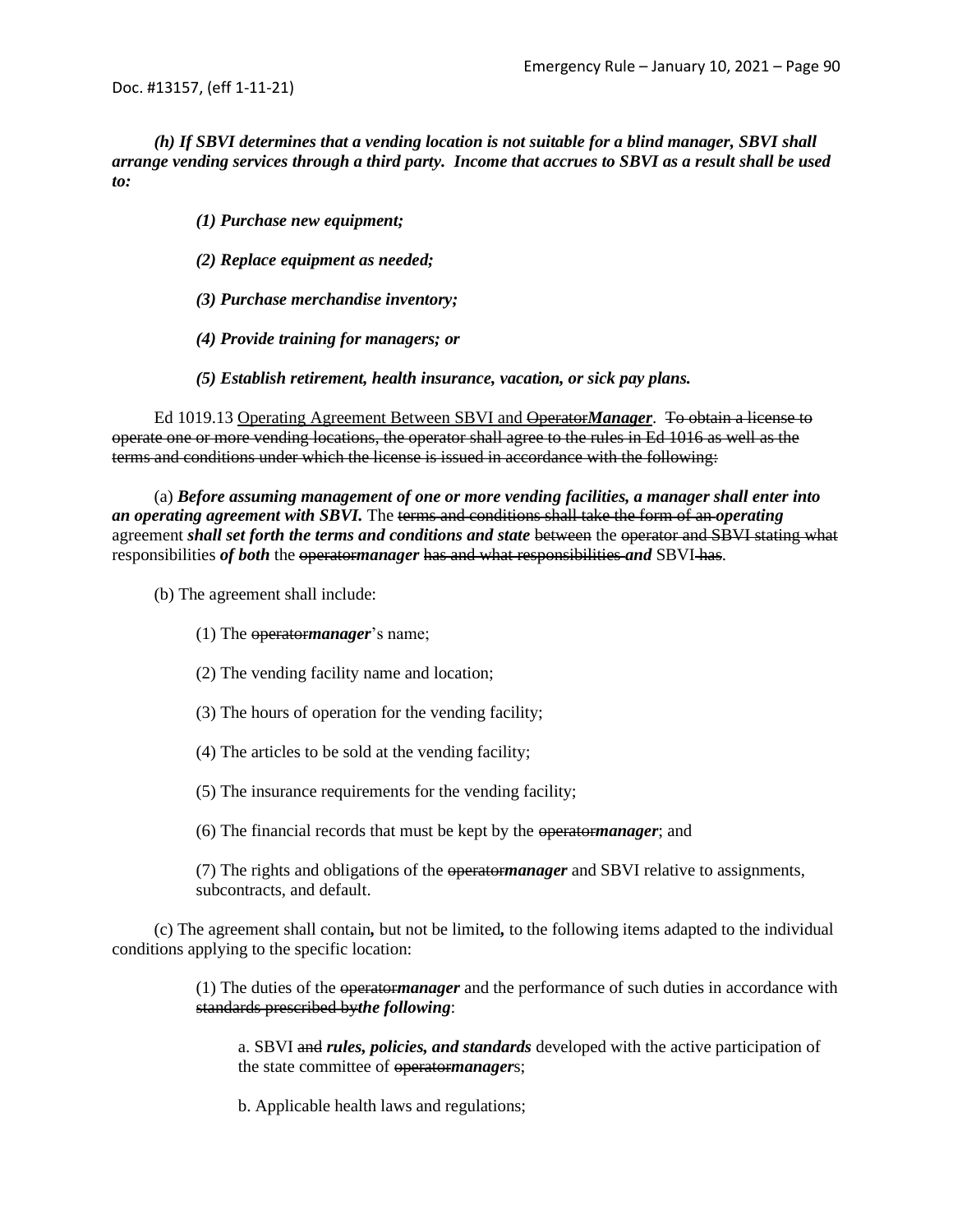c. Terms of the permit granted by, or the contract entered into with, the federal or other agency or organization in control of the site of the vending facility; and

d. Security clearance requirements for the vending facility such as the process to obtain access cards. This may include background checks and security clearance applications for the operator*manager* and their employees or partners. If a licensed operator*manager* cannot receive clearance for a particular location, the location *shall*  be released from the operator*manager* and put out to bid*, unless the manager had not assumed management of the facility and there is an opportunity to award it to the next highest ranked candidate pursuant to Ed 1019.07*;

(2) The responsibilities of SBVI to provide management services to the operator*manager* including assistance and supervision, and the ways in which such responsibilities shall be carried out;

(3) A statement that *the* operator*manager* shall receive the net proceeds from the vending facility that the operator*manager* operates;

(4) The responsibility of the operator*manager* to furnish:

a. A monthly profit and loss statement that includes payment for assessed set asides no later than the last day of the month following the close of the previous month's accounting period;

b. One copy each of business liability insurance and workers compensation insurance; and

c. One copy of automobile collision and liability insurance in the case of operator*manager*s with vending delivery vehicles;

(5) The right of the operator*manager* to terminate the operating agreement at any time;

(6) The termination of the operating agreement upon termination of the permit or contract; and

(7) The termination or revocation of the operating agreement upon the failure of the operator*manager* to operate the vending facility in accordance with the operating agreement or applicable federal, state, or local laws or regulations.

(d) The operator*manager* and the administrator of SBVI shall both sign the agreement.

Adopt Ed 1019.14 and Ed 1019.15 as follows:

### *Ed 1019.14 Performance Probation.*

*(a) Licensed managers shall be placed on performance probation when SBVI determines that the vending facility is not being operated in accordance with:*

*(1) The rules governing the program pursuant to Ed 1019;*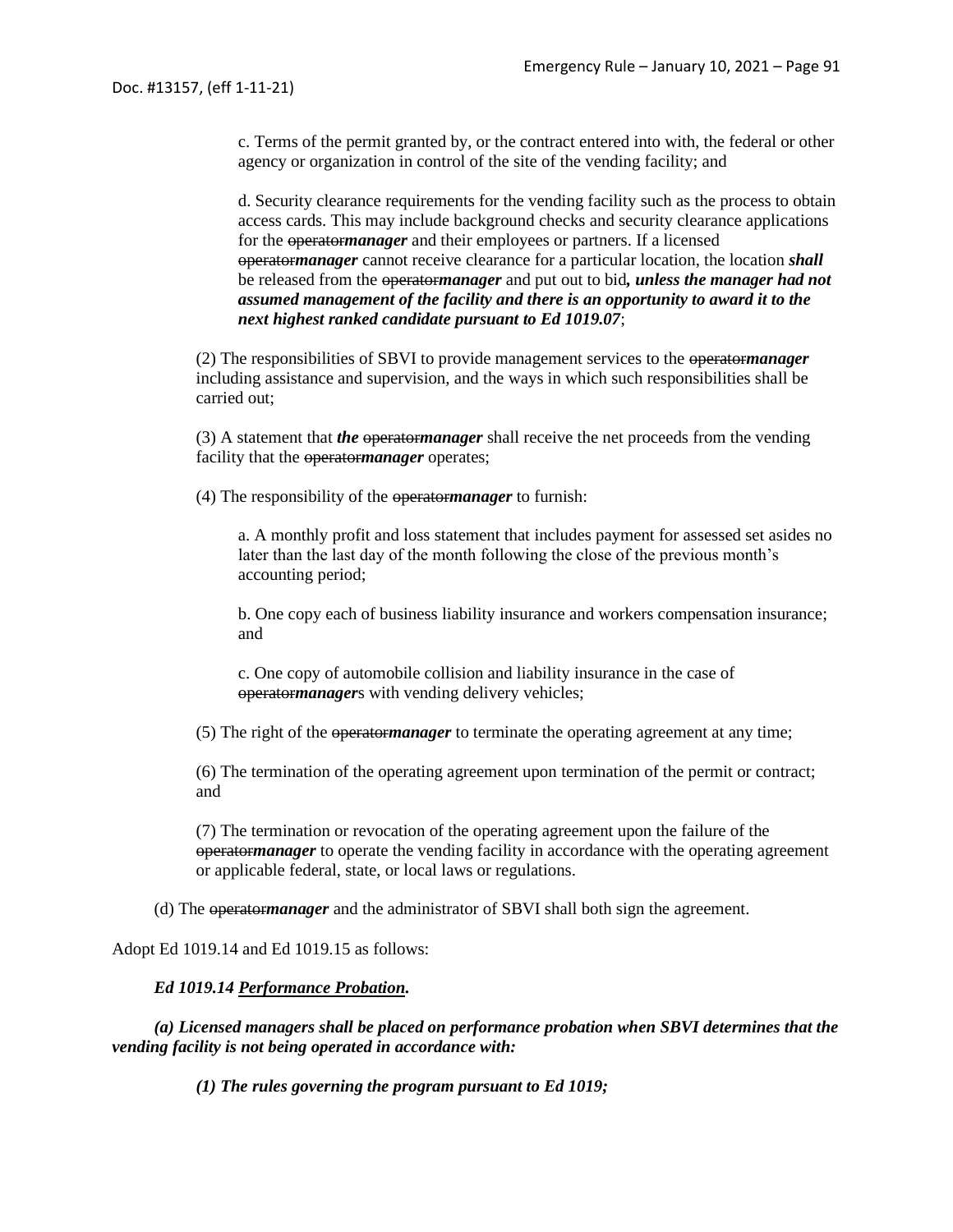*(2) The terms and conditions of the permit or contract;*

*(3) The terms and conditions of the operating agreement;*

*(4) State law, the violation of which is, or reasonably may, result in financial or physical harm to the customers of the facility or other persons, the department or the manager; or*

*(5) Rules of other agencies of the State of New Hampshire which have regulatory authority directly related to the operation of a vending facility.* 

*(b) A written notice of performance probation shall state the reason(s) for probation, steps to be taken, if any, to avoid termination, and the manager's right to appeal SVBI's action pursuant to Ed 1019.21.*

*(c) The probationary period shall be in effect for 30 days from the date of a written notification as follows:*

> *(1) If hand delivered, the program representative shall document that the notice was received by the manager as evidenced by a signed acknowledgment of receipt. The thirty (30) day probationary period shall begin on the date the manager signed the receipt;*

*(2) If sent by U.S. mail, the notice shall be sent certified mail with return receipt requested. The thirty (30) day probationary period shall begin on the date the manager signed the return receipt; or*

*(3) If sent via email, it shall be sent to an email address provided by the manager for all official correspondence. The thirty (30) day probationary period shall begin on the date the email is sent.*

*(d) Managers placed on performance probation pursuant to (a) above will not be permitted to bid on vacant vending facilities.*

*(e) If a manager is placed on disciplinary probation for the same offense for the third time during a 12 month period, the manager's license will be terminated.* 

*Ed 1019.15 Removal of a Manager.*

*(a) If a manager determines that it is in the manager's best interest to withdraw from a permanently or temporarily assigned facility, the manager may do so and shall be immediately placed on the roster if the withdrawal is not for the purpose of avoiding disciplinary action. The manager shall provide 30 days written notice and shall not accrue seniority.* 

*(b) SVBI shall remove a manager from a facility if circumstances prevent a manager from fulfilling the manager's obligations. Prior to or within 24 hours of the removal, SBVI shall contact the Committee chair and inform the manager of the action.* 

*(c) In facilities that require security clearance by property management, the manager shall meet all such security requirements in order to service a vending facility in such locations. If property management rescinds security clearance for a manager for any reason, SVBI shall remove the manager from that facility. SBVI shall investigate and consult with property management regarding*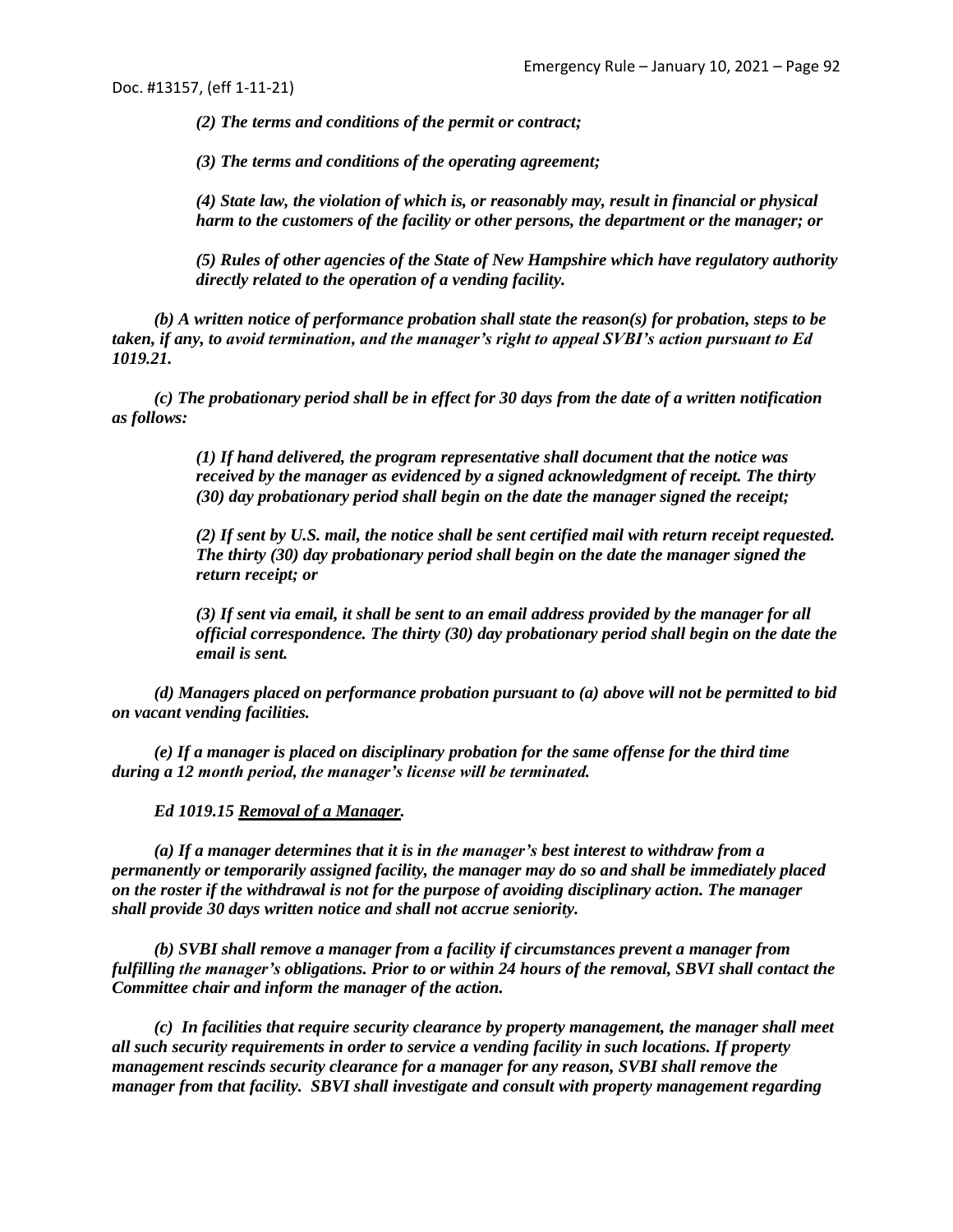*security clearance reinstatement. If the security clearance is not reinstated, the removal shall be permanent.* 

*(d) In the event of the documented misconduct by the manager jeopardizing the existence of the facility, or if SBVI reasonably determines there is a hazardous situation involving the manager which poses an immediate threat to the safety of the manager or others, SBVI shall declare that emergency circumstances exist, whereupon the manager shall be immediately removed. In the case of such removal, the committee chair shall be advised of the action prior to or within 24 hours of the removal.* 

*(e) Any involuntary removal of a manager is subject to appeal pursuant to Ed 1019.21.*

*(f) In the event of a manager's removal under paragraphs (b), (c), (d), or (e) of this section, SBVI shall, within 10 working days, do one of the following:* 

*(1) Return the manager to the vending facility;* 

- *(2) Mandate re-training;*
- *(3) Place the manager's name on the roster;*

*(4) Assign the manager to a vending facility with lesser sales and less responsibility; or*

*(5) Initiate disciplinary action against the manager.* 

*(g) In lieu of removing a manager from a facility, if SBVI determines that the manager has made a good faith effort to perform all duties required, SBVI shall relieve the manager of responsibility for a portion of the facility if such action would enable the manager to fulfill their obligations in the remaining areas that they service. This provision shall only be applicable if a vending facility has multiple locations and relieving the manager of responsibility for one or more of the locations will help the manager manage the main facility.* 

*(h) When a manager is operating a facility on property not protected under federal or state law with respect to a statutory priority or preference, SBVI shall, upon the request of property management, be required to remove the manager from the facility, but SBVI shall be bound to proceed in accordance with the terms and conditions of the permit. If the removal is a result of violation(s) of the rules, SBVI shall initiate disciplinary proceedings as appropriate. If the removal is not as a result of a violation of the rules, SBVI shall place the manager's name on the roster.*

Readopt with amendment and renumber Ed 1019.07 and Ed 1019.08, effective 7-14-20 (Document #13069 Emergency) as Ed 1019.16 and Ed 1019.17, to read as follows:

Ed 1019.07*16* Termination of Licenses.

(b*a*) A license issued to an operator*manager* shall be terminated after affording the operator*manager* an opportunity for an administrative review, an evidentiary hearing, and arbitration under Ed 1016*21*.15, when one or more of the following conditions apply:

> (1) When vision is improved so that the operator*manager* no longer meets the definition of an individual who is legally blind;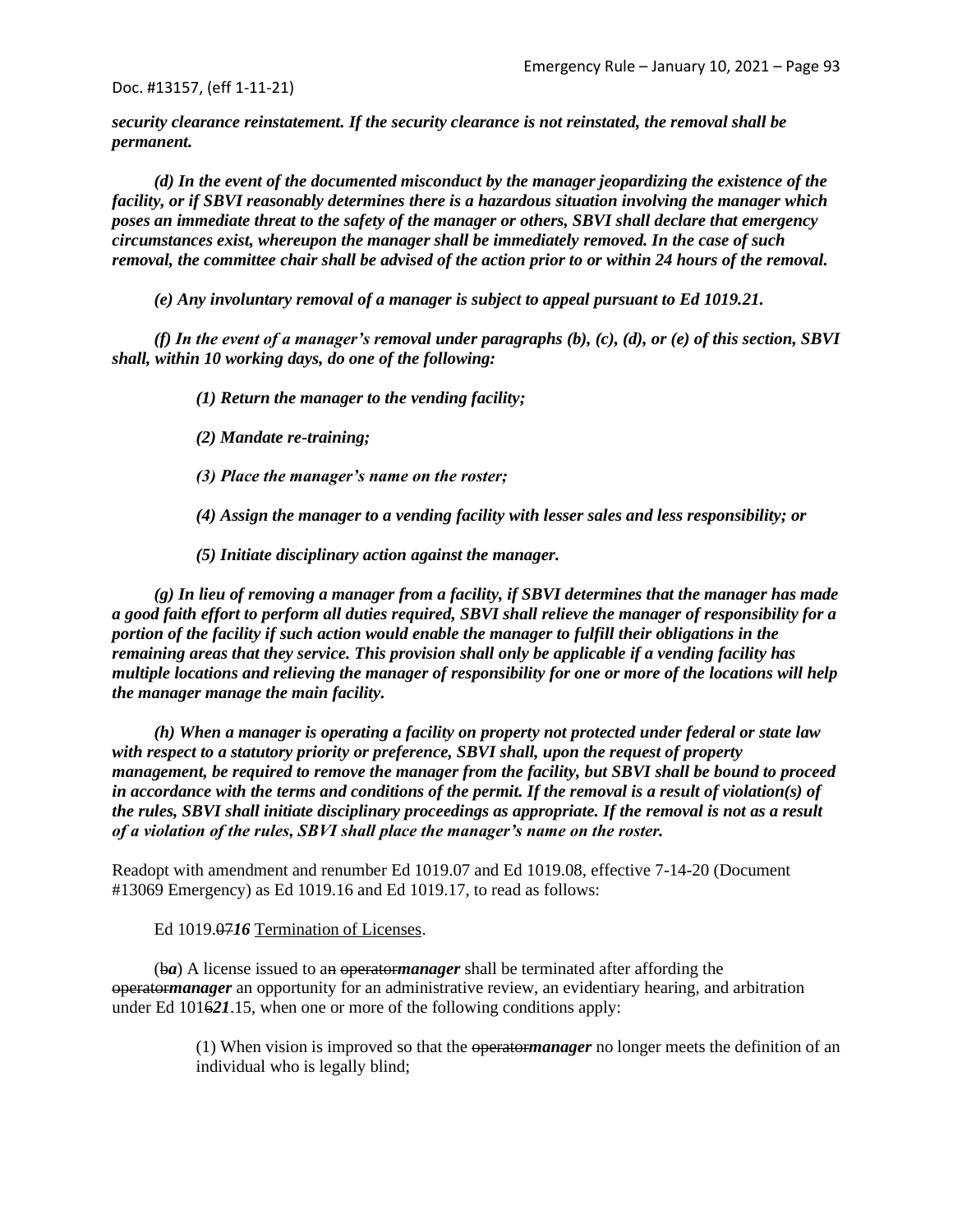(2) When there is extended illness with medically documented diagnosis of prolonged incapacity of the operator*manager* to operate the vending facility in a manner consistent with the needs of the location or other available locations in the vending facility program;

## *(3) When the manager withdraws from the BEP; and*

(3*4*) When SBVI finds that a vending facility is not being operated in accordance with the Ed 1016;*:*

*a. The provisions of Ed 1019;*

**b.** The (4) When the operator does not comply with the terms and conditions contained in the licensing agreement between the operator*manager* and SBVI;

*c.* (5) When the operator does not comply with *The* terms and conditions of the vending facility's *permit or* contract *between* SBVI and the manager of the property on which the vending facility is located; and*or*

*d. State or federal statutes or regulations of other agencies with jurisdiction over vending facilities.*

### (6) When the operator withdraws from the program.

(a*b*) *15 days prior to termination,* W*w*ritten notice shall be given to any operator*manager* whose license is to be terminated or who is in jeopardy of losing the license, including a statement of the reason.

*(c)* Such notice shall*:*

*(1)* also i*I*nform the operator*manager* of the operator*manager*'s right to request an administrative review, an evidentiary hearing, and arbitration under Ed *200*1016.15.*; and*

*(2) Be hand-delivered or sent via US mail with a signed receipt requested.*

Ed 101*9*.08*17* Vending Facility Equipment and Initial Stock. The following procedures shall apply to vending facility equipment and initial stocks of merchandise:

(a) SBVI shall furnish each vending facility with adequate, suitable equipment and initial stocks of merchandise sufficient for the establishment and operation of the facility for an initial 2 week period. If the operator*manager* obtaining the agreement to operate the location is on the roster or in a probationary period per Ed 1016*9*.04*5,* he or she *the manager* shall not be eligible to obtain additional locations or inventory until a license has been obtained.

(b) If a licensed operator*manager* is provided with initial inventory for a new location *assignment,*  it shall be sufficient to operate the location for no more than a 2 week period. The funds used*provided* shall be as an interest free loan-from the set aside account. SBVI shall establish a monthly payment plan to begin 3 months after the operator*manager* has begun providing full service at *been assigned and assumed management of* the location.

(c) The right, title to*,* and interest in the equipment of each vending facility used in the program and in the initial stocks of merchandise shall be vested in accordance with the laws of the state in either the name of SBVI or the operator*manager*.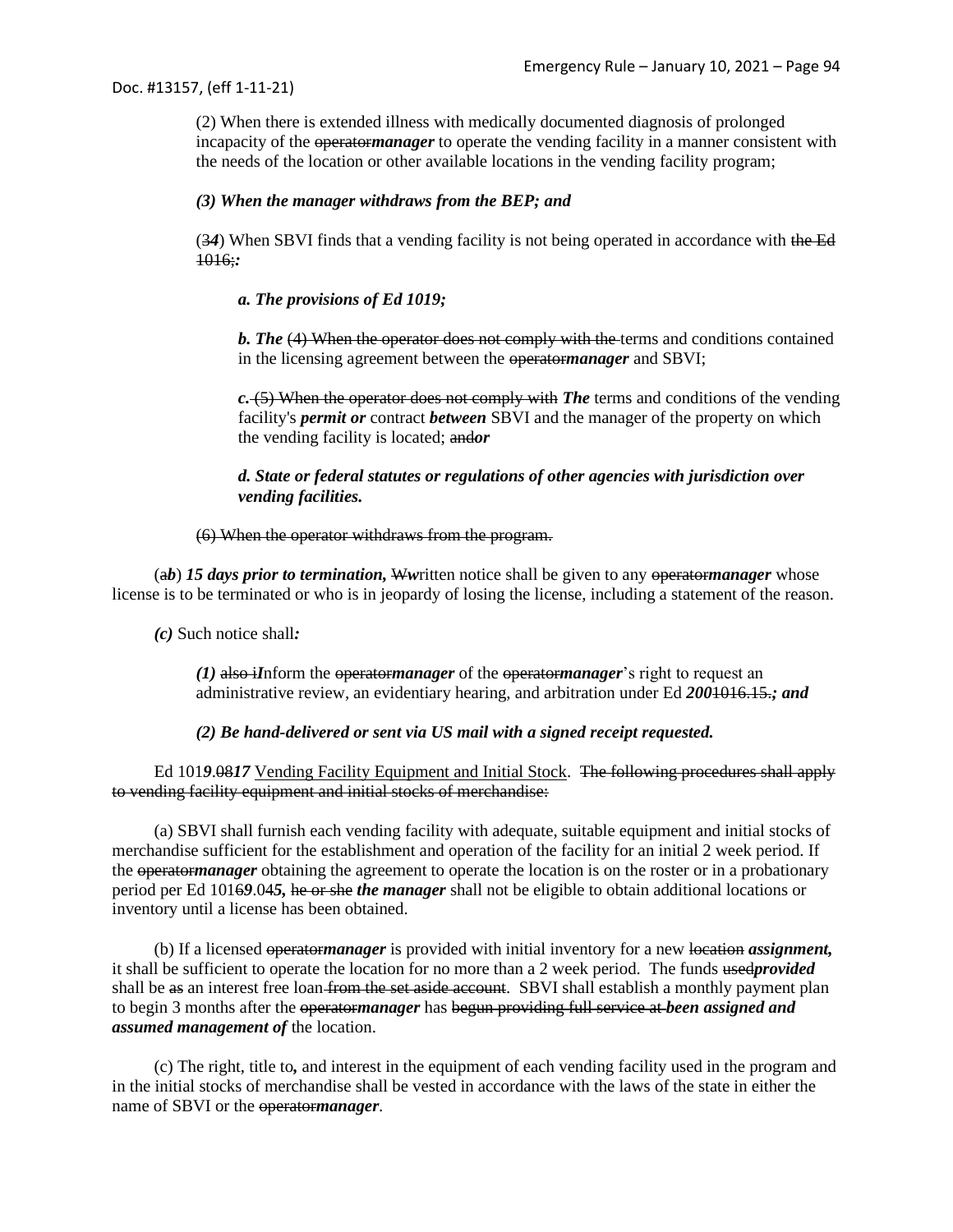### Adopt Ed 1019.18 and Ed 1019.19 as follows:

### *Ed 1019.18 Continuing Education and Upward Mobility.*

*(a) Each licensed manager and each candidate on the roster shall complete 10 continuing education or upward mobility credits every 2 calendar years.* 

### *(b) Credits shall be awarded in accordance with Table 1019-1 as follows:*

### *Table 1019-1*

| <b>Continuing Education/Upward Mobility Type</b>      | <b>Credits Awarded</b> |
|-------------------------------------------------------|------------------------|
| Annual training sponsored by the committee or program |                        |
| Consumer driven regional or national training         |                        |
| On-Line training approved by the Program in advance   |                        |
| On-Line Webinars approved by the Program in advance   |                        |
| State or regional food shows                          | 2                      |
| State conventions sponsored by consumer groups        |                        |
| National conventions sponsored by consumer groups     | 3                      |
| College level course in business related field        | 10                     |
| Other training as determined by the ProgramBEP and    | TRD                    |
| Committee                                             |                        |

*(c) If, by December 31 of the second year, the manager has not fulfilled the training requirement, the program shall inform the manager and shall grant a 90 day extension to complete all requirements. If after 60 days of the extension, the manager has not completed the necessary training, SBVI shall place the manager on performance probation in accordance with Ed 1019.14. If at the end of the probationary period the manager still has not completed the necessary training, SBVI shall terminate the manager's license and remove them as the manager of their vending facility in accordance with Ed 1019.16. The SBVI administer shall grant additional time to complete the necessary training if extreme circumstances exist. Such extension of time shall be approved by the state committee of licensed managers.* 

*(d) To the extent funds are available, SBVI shall provide financial assistance to managers who show evidence of financial need in order to complete the training. If funds are not available, SBVI shall make every effort to provide committee or program sponsored training at no cost to the manager.*

### *Ed 1019.19 Manager Secured Locations.*

*(a) Managers may seek out new locations on properties not protected by any state or federal priority or preference. If a manager identifies a potential location, and property management is willing to allow the manager to establish a vending facility, the manager shall notify the program coordinator who shall conduct a survey to determine the feasibility of establishing a vending facility. If the results of the survey are favorable and funds are available, SBVI shall enter into an agreement with the entity. The location shall be added to the one being managed by the manager. If the manager bids on and is awarded a different facility, SBVI shall determine on an individual basis, with the active participation of the state committee of licensed managers, to either leave the location attached to the current facility or allow the manager to take it with them to their new facility.*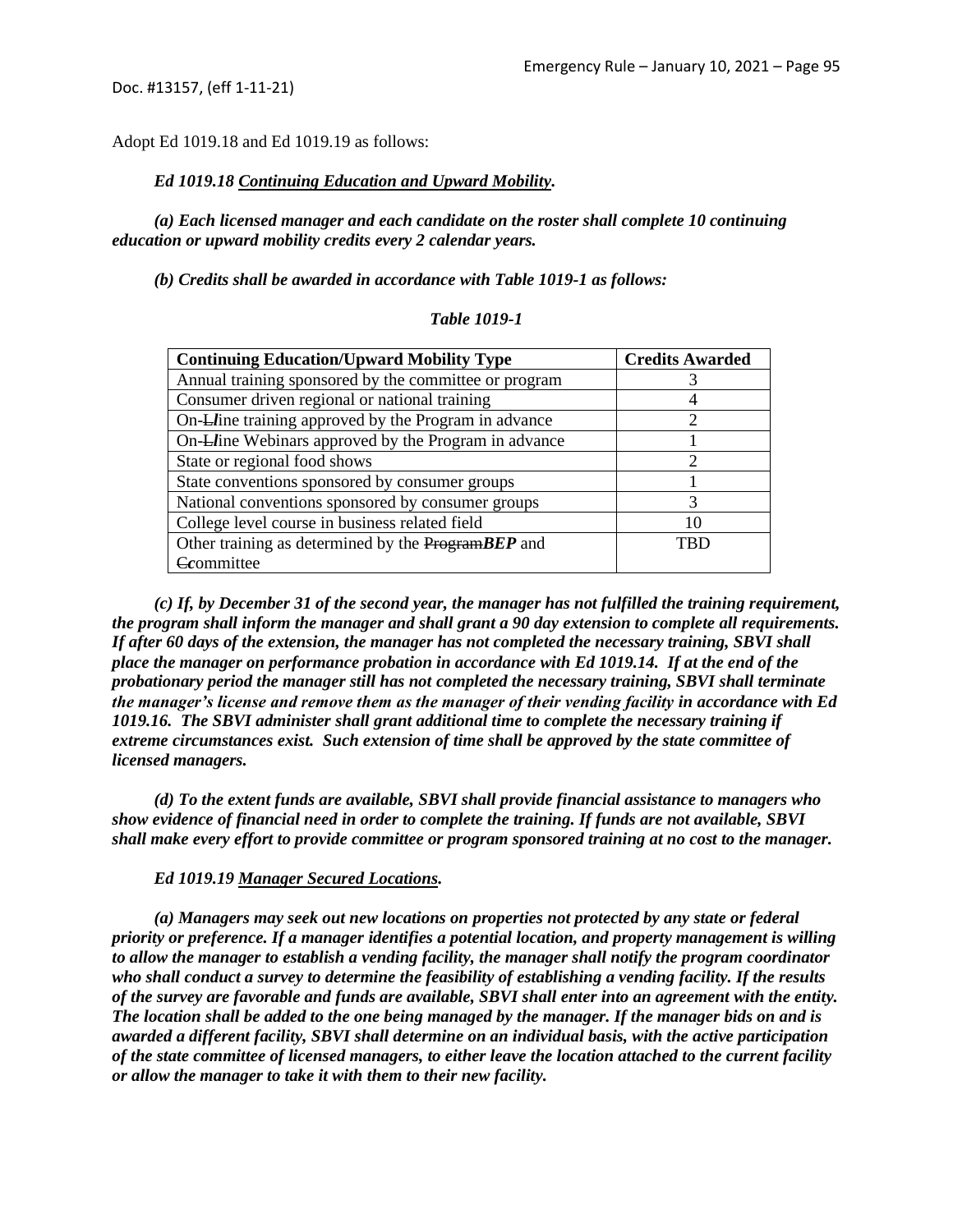*(b) Nothing in this part shall obligate SBVI to establish a vending facility at a site secured by a manager.* 

Readopt with amendment and renumber Ed 1019.16 through Ed 1019.20, effective 7-14-20 (Document #13069 Emergency) as Ed 1019.20 through Ed 1019.24, to read as follows:

Ed 1019.16*20* Election, Organization*,* and Functions of State Committee of Licensed Operator*Manager*s.

(a) The operator*manager*s licensed by the state shall comprise the membership of the state committee of licensed operator*manager*s.

### *(b) Pursuant to 34 CFR 395.14, the committee shall:*

*(1) Actively participate with SBVI in major administrative decisions, including rule, policy development, and program development decisions affecting the overall administration of the state's vending facility program;*

*(2) Receive and transmit to SBVI all grievances at the request of managers and serve as advocates for such managers in connection with such grievances;*

*(3) Actively participate with SBVI in the development and administration of a state system of transfer and promotion of managers;*

*(4) Actively participate with SBVI in the development of training and retraining programs for managers; and* 

*(5) Sponsor, with the assistance of SBVI, meetings and instructional conferences for managers within the State.*

(b*c*) The committee chairperson shall be elected by a majority vote of committee members. The chairperson shall be elected every 2 years and serve 2 years. The chairperson shall not succeed him or herself. The election shall also include an election for an alternate *a vice-*chair that may succeed him or herself. The alternate chair *who* shall assume the responsibilities of the chair if the chair is unable to attend to his or her duties.

(c*d*) Quarterly meetings shall be held between the committee and SBVI to discuss policy*,* administrative changes *matters* affecting the program*,* provide a training opportunity*,* and carry on other business of the committee and/or SBVI*, as needed*. *The chair has the authority to call special meetings in between quarterly meetings as necessary.*

(d*e*) Between the regular meetings individual committee members shall be designated, or subcommittees established, by the chair(s) to carry on the functions of the committee.

(e*f*) All written material pertaining to the administration of the program shall be provided to the chairperson of the committee by SBVI. in a format that is accessible by the chairperson(s). *SBVI shall distribute the materials to all members of the committee upon approval by the committee chair affording the committee an opportunity to actively participate* When *in* policy or *major* administrative changes.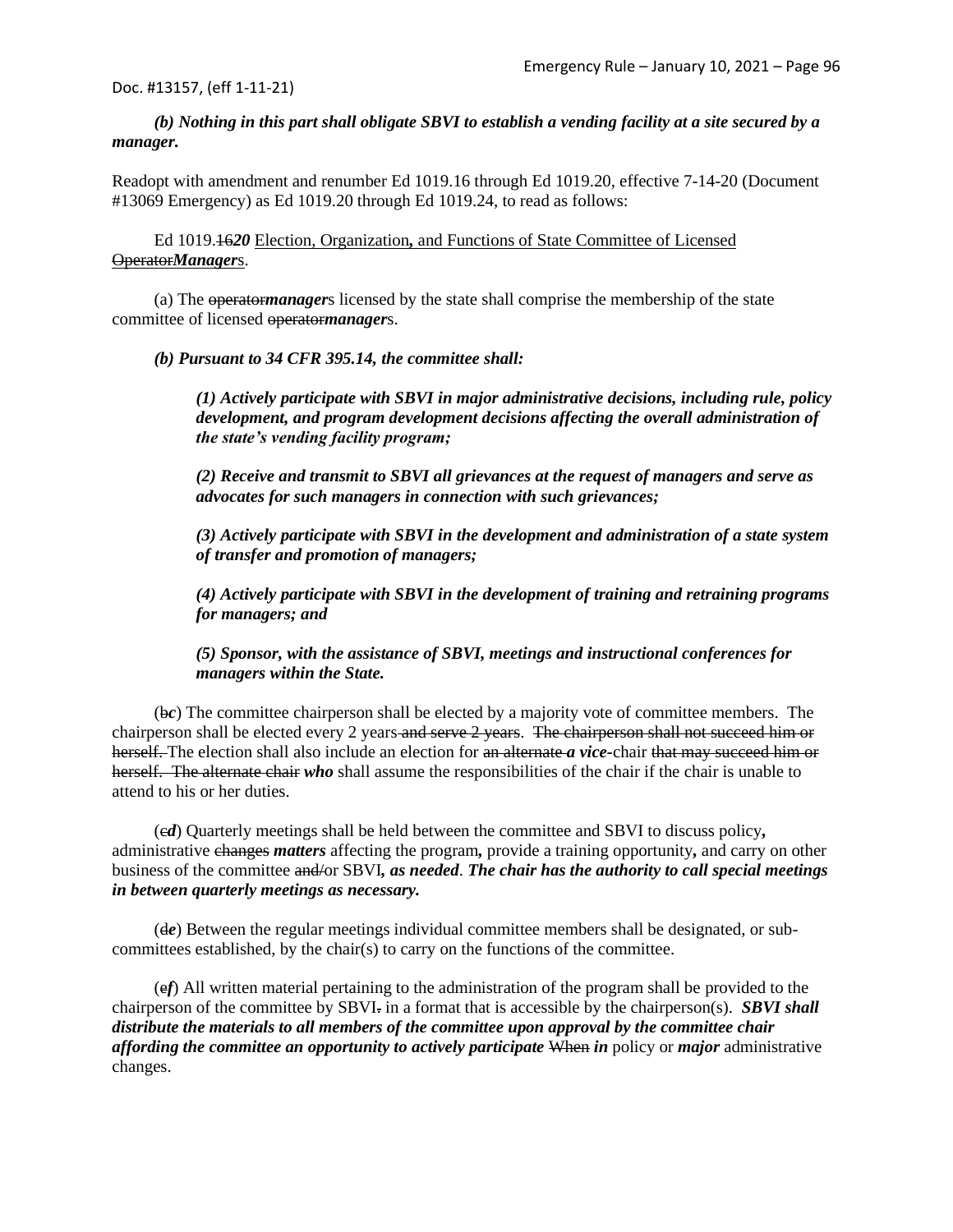*(g) If, after affording the committee with an opportunity as described in (f) above, a consensus cannot be achieved,* that have been discussed with the committee members cannot be adopted, the chairperson(s) of the committee shall be notified in writing stating the reasons therefore*, prior to implementation of the changes by SBVI*. The committee shall receive and transmit to SBVI grievances at the request of operators and serve as advocates for such grievances.

Ed 1019.17*21* Administrative Reviews, Evidentiary Hearings, and Arbitration of Operator*Manager* Complaints. If an operator*manager or the committee* is aggrieved by any action of SBVI with regard to the administration of the program the operator*manager or committee* may file a written complaint to resolve the matter as follows *in accordance with Ed 200. If the matter is not resolved to the satisfaction of the complainant at the conclusion of the process outlined in Ed 200 the complainant may appeal the decision under 34 CFR 395.13 and 34 CFR 395.37*:

(a) If the blind operator and SBVI agree, the dispute may be submitted to the designated state unit's administrator for policy and law for review and decision using the following criteria:

> (1) The decision to elect informal dispute resolution shall not preclude the blind operator from seeking an evidentiary hearing if the informal dispute resolution process does not resolve the matter to the operator's satisfaction;

(2) The decision from an informal dispute resolution session may not be used in an evidentiary hearing;

(3) In the case of disputes involving candidates for a license, pursuant to Ed 1016.04, the parties shall submit the dispute to said administrator. The decision rendered shall represent the final administrative remedy for issues arising out of the licensing process;

(4) A request for an administrative dispute resolution session shall be filed with SBVI within 15 business days of action out of which the dispute arises;

(5) Within 10 business days, the administrator shall set a date and time for the parties to present their case. The hearing itself shall be held within 30 days of the request having been made:

(6) The administrator shall render a decision in writing in the matter within 14 calendar days of the completion of the hearing;

(7) The decision shall include:

a. The facts and law relied on to make the decision; and

b. A rationale for the decision, based on the information submitted; and

(8) An operator aggrieved by the administrator's decision may request an evidentiary hearing within 10 business days from the receipt of the administrator's report.

(b) Evidentiary hearings shall comply with the following:

(1) The operator shall make written application for an evidentiary hearing to the office of legislation and hearings and state the reasons for such application, within 15 days after the occurrence of the condition which caused the operator to file the request for an evidentiary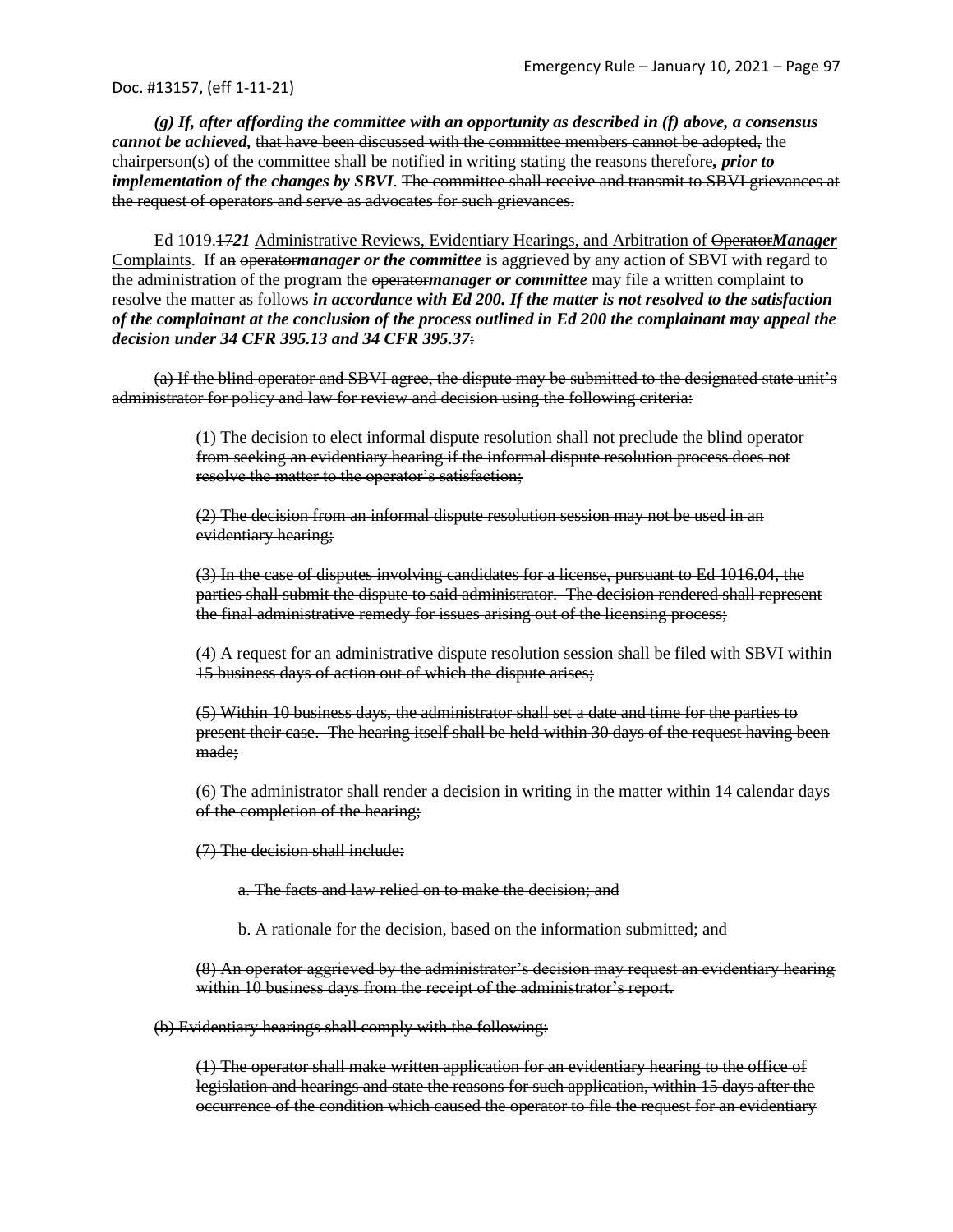hearing, or as prescribed in Ed 1016.17,(a)(8) when appealing the decision of an informal dispute resolution process;

(2) The operator shall be advised of the following:

a. The date, time, and place the hearing will be held;

b. That the hearing will be held within 15 days after receipt of application and at a time and place reasonably convenient to the operator;

c. The right to be represented or accompanied at the hearing by counsel, friends, and witnesses;

d. The right to adequate opportunity to present the operator's case;

e. The right to give evidence pertinent to the issue involved;

f. The right to cross examine witnesses appearing against the operator; and

g. The request for a full evidentiary hearing indicates consent by the operator for the release of information necessary for the conduct of the hearing;

(3) The hearing shall be conducted by a hearing officer, assigned by the office of legislation and hearings within the department of education pursuant to Ed 200;

(4) Within 15 working days of completion of the hearing, the hearing officer shall prepare an official written report and recommendations to the director of the designated state unit;

(5) The director of the designated state unit, within 5 working days of receipt of the report, shall review the report and make a final decision which shall constitute the official action in regard to the subject of the hearing. The decision shall be:

a. In writing and shall set forth the issue, the relevant facts brought out at the hearing, the pertinent provisions in law and the division policy, and the reasoning that led to the decision; and

b. Forwarded to the operator immediately upon its issuance and a copy shall be furnished to the designated state unit; and

(6) Reasonable accommodations for disability(ies) shall be arranged by the designated state unit for the operator at the operator's request.

(c) Persons aggrieved by a decision of the designated state unit in an evidentiary hearing under Ed 1016.15(b) may appeal as follows:

> (1) In accordance with RSA 541 for causes of action arising out of the action or operation of the program pursuant to RSA 186-B:13, I; or

(2) In accordance with 20 U.S.C. §107d-2 for causes of action arising out of the action or operation of the program pursuant to 20 U.S.C. §107e (3) or 23 U.S.C. §111.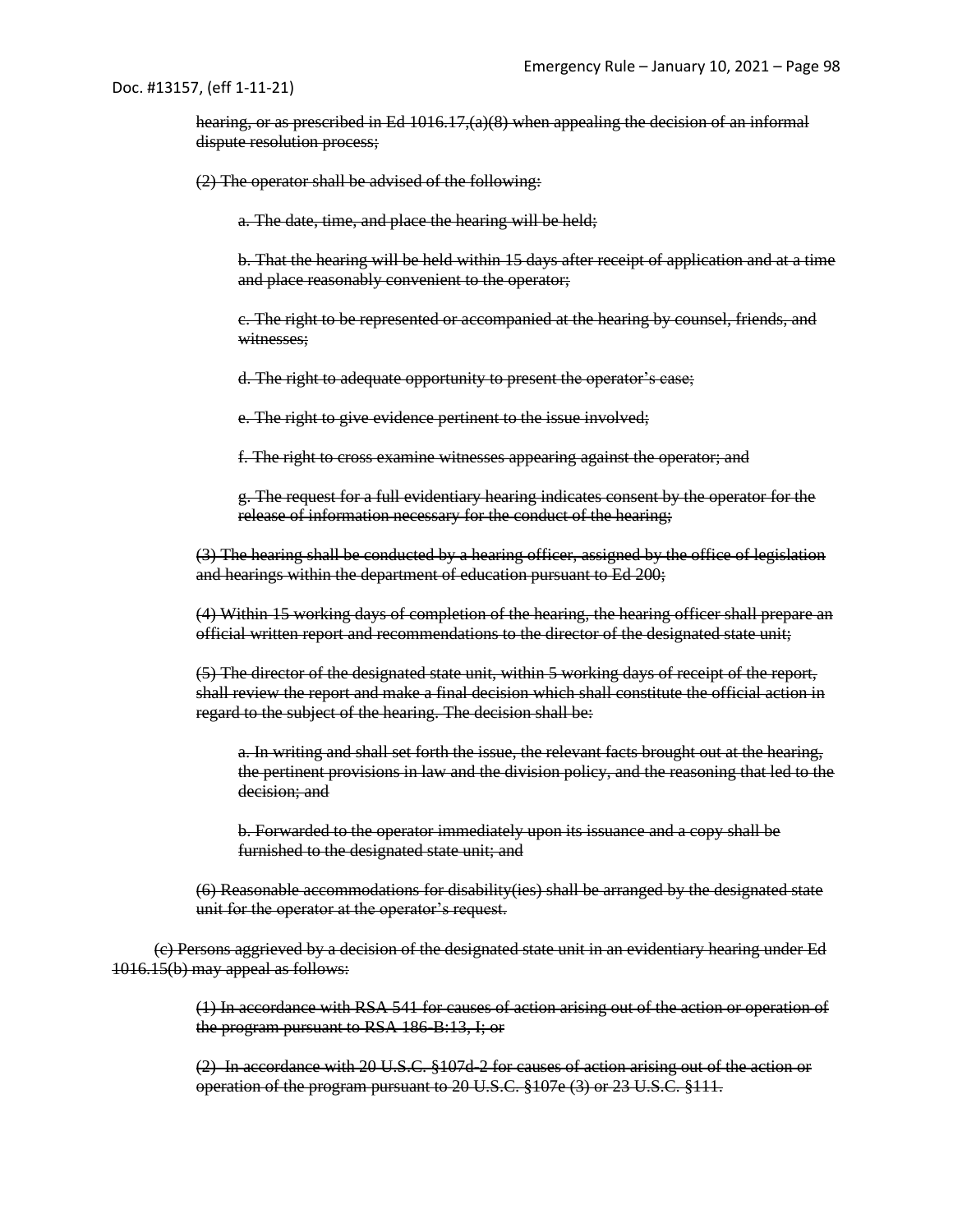Ed 1019.18*22* Access to Program and Financial Information. Each operator*manager* shall be provided access to all financial data of SBVI relevant to the operation of the program, including quarterly and annual financial reports, provided that such disclosure does not violate applicable federal or state laws pertaining to disclosure of confidential information. At the request of an operator*manager*, SBVI shall arrange a convenient time to assist in interpretation of such financial data.

## Ed 1019.19*23* Operator*Manager* and SBVI Responsibilities.

(a) Each operator*manager* shall submit to SBVI a monthly operating statement along with the set aside assessment detailing, among other things, gross sales, purchases, operating costs, and net profits. Forms for this purpose shall be furnished to each operator*manager* by SBVI. SBVI shall retain complete access to the operator*manager*'s records.

(b) The operator*manager* shall:

(1) Perform faithfully and to the best of operator*manager*'s ability the necessary duties in connection with the operation of the vending facility in accordance with the department*SBVI*'s rules*, as well as rules of other applicable state and federal agencies*;

(2) Cooperate with officials and duly authorized representatives of SBVI in connection with their official program responsibilities;

(3) Operate the vending facility in accordance with all applicable health laws and regulations, *and maintain a clean appearance at all times;*

*(4) Abide by* as well as the regulations *and policies* of the agency controlling *the* property upon which the facility is located; and

*(5) Comply with all terms of the permit including maintaining the agreed upon hours; and*

(4*6*) Furnish such reports as SBVI may from time to time require.

(c) SBVI shall assume responsibility for providing*:* to operators such supervision and assistance as may be necessary to insure the operation of each vending facility in the most productive and efficient manner possible

*(1) Management services as defined in 34 CFR 395.1(j);*

*(2) Supervision to ensure the effective operation of the vending facility;*

*(3) New and replacement equipment as necessary for the successful operation of the vending facility;*

*(4) Maintenance and repair of equipment; and*

*(5) Initial stock*.

Ed 1019.20*4* State Licensing Rules. SBVI shall furnish a copy of the state licensing rules to each candidate or operator*manager* in addition to all written documents pertaining to the administration and management of the program.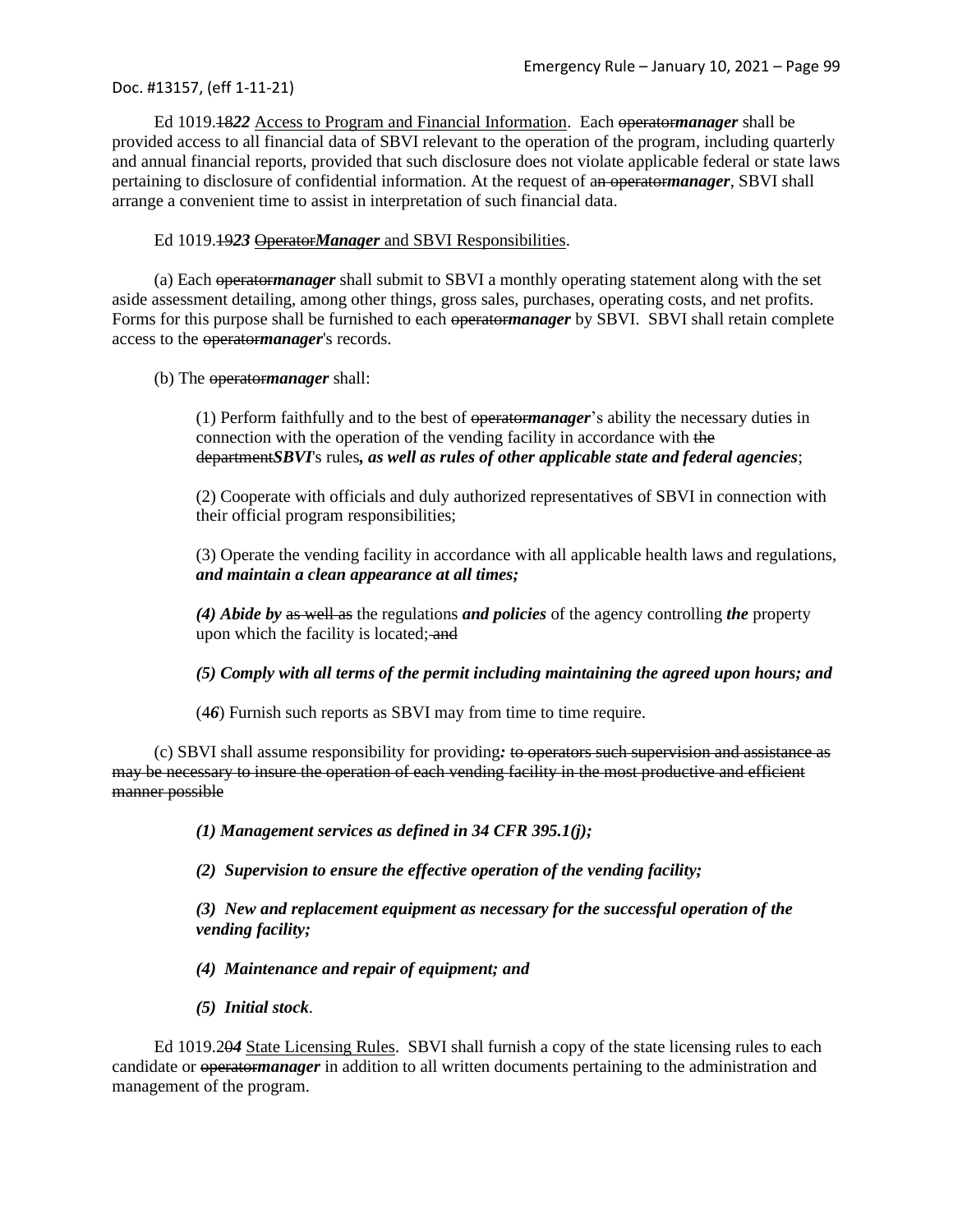Adopt Ed 1019.25 as follows:

### *Ed 1019.25 Responsibilities of Vending Facilities.*

*(a) Unless otherwise exempted by RSA 186-B, any properties owned or leased by the state shall recognize the rights granted to SBVI to establish vending facilities on such properties. SBVI shall be permitted to conduct surveys of state-owned or leased properties to determine the feasibility of establishing one or more vending facilities on a particular property. No state entity shall be permitted to enter into an agreement with a third party for a vending facility unless a determination is made by SBVI that it cannot provide services of a high quality at reasonable prices. Property management shall take all necessary steps to insure that the installation occurs, and that the space and the utilities required shall be provided at no cost to the SBVI or the manager for the operation, except telephone or internet service. SBVI shall provide the necessary alterations, plumbing and equipment, merchandise, a licensed manager, and the appropriate supervision of the manager.*

*(b) In the event that existing buildings are purchased or leased, or new buildings are constructed by any state entity, written notice shall be given to SBVI in ample time to afford the BEP an opportunity to make plans to provide the service.* 

*(c) All vending facility operations shall be governed by an agreement between SBVI and property management, and known as a permit. The permit shall include the location, type of facility, space available, all necessary equipment, and the operating hours of the facility. In the negotiation process between SBVI and property management regarding either the terms and conditions of an occupancy permit or a contract, the committee shall have an opportunity to participate in making final determinations with respect to the terms and conditions of an occupancy permit or contract. The terms and conditions of the permit may be changed after consultation with the manager for purposes of soliciting their input. Once the changes have been made, the revised document shall be provided to the manager. The absence of an executed permit does not relieve a manager of their responsibilities to otherwise comply with these rules and to provide effective management of the vending facility.* 

*(d) Property management shall not require the payment of rent, utilities, or commissions as a condition for operating a vending facility on its property. Except that, at its discretion and with the active participation of the state committee of licensed managers, may negotiate less restrictive agreements that do require such payments. If such payments are negotiated and are included in the permit agreement, the licensed manager shall be obligated to make such payments; except that, no subsequent priority shall be waived either expressly or by implication.*

*(e) If SBVI determines that a site is suitable for a blind person, it shall negotiate an agreement with a third party vendor to provide services.*

## PART Ed 1023*0* INTERPRETER CLASSIFICATION SYSTEM

Ed 1023*0*.01 Purpose. The purpose of the classification system program shall be to evaluate competency skills of sign language interpreters, to maintain records of interpreter classification, and to maintain records of continuing education units required for maintenance of classification.

Ed 1023*0*.02 Program Designation. This program shall be designated "The New Hampshire I*i*nterpreter C*c*lassification S*s*ystem" (NHICS).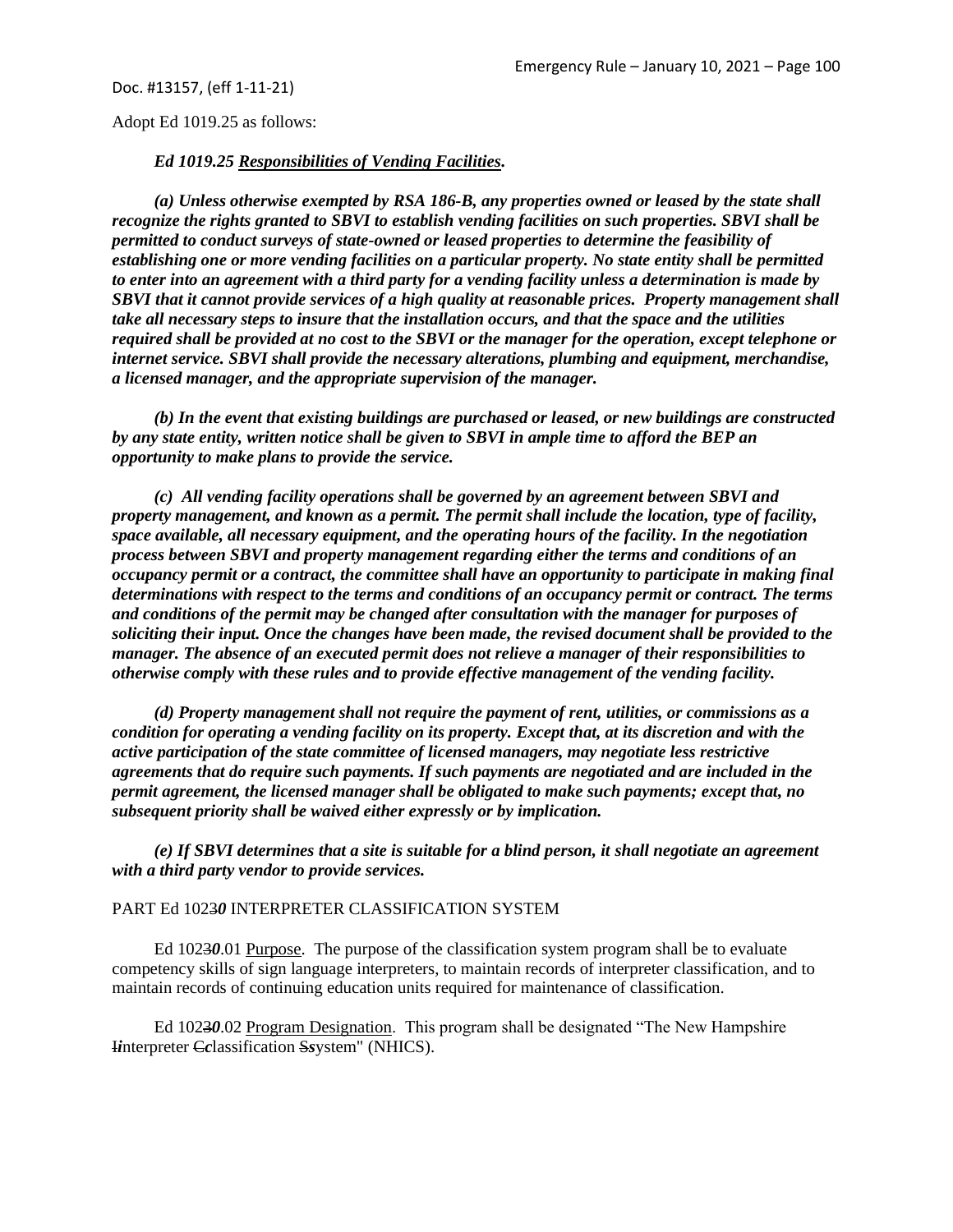Ed 1023*0*.03 Classification. An individual who applies for and meets the requirements for classification under Ed 1023*0*.10 shall be qualified as a sign language interpreter by the *department's*  program for the deaf and hard of hearing of the department.

Ed 1023*0*.04 Applicability; Administration of Classification System Program. These rules shall apply to the classification process for sign language interpreters as conducted and managed by the program for the deaf and hard of hearing, division of career technology and adult learning, vocational rehabilitation, department *in the department of education, division of workforce innovation, bureau of vocational rehabilitation*. The classification system program shall be managed by a coordinator appointed by the director of the division of career technology and adult learning*bureau of vocational rehabilitation*.

Ed 1023*0*.05 Definitions. The following terms are defined for the purposes of part *definitions shall apply to* Ed 1023*0*:

(a) "Deaf I*i*nterpreter" means a person who is deaf and provides interpreting services as defined in section (e), below*.*

(b) "Director" means the director of the division of career technology and adult learning *bureau of vocational rehabilitation, division of workforce innovation, department of education*.

(c) "Classification system program" means the New Hampshire interpreter classification system operated by the coordinator.

(d) "Coordinator" means the person appointed by the program for the deaf and hard of hearing, division of career technology and adult learning, vocational rehabilitation, department *bureau of vocational rehabilitation, division of workforce innovation, department of education* to coordinate the classification.

(e) "Interpreting" means the process of converting spoken English into American Sign Language (ASL) and the process of converting ASL into spoken English.

(f) "Rater" means an individual who has successfully completed training approved under Ed 1023*0*.12 by the program for the deaf and hard of hearing in the evaluation of interpreter skills.

(g) "State classification test" means the test administered under Ed 1023*0*.08 for the purposes of determining an interpreter's classification as a qualified interpreter under Ed 1023*0*.10.

(h) "Rater stipend" means the appropriate level payment made to the rater for their work.

Ed 1023*0*.06 Administration of State Classification Test; Classification Fees.

(a) The state classification test for the purpose of classifying interpreters shall be administered at least once every 6 months, unless there have been no requests for a test. If 3 or more individuals request a test, a test shall be scheduled at a date sooner than the next regularly scheduled test.

(b) The fee for the state classification test shall be \$225.00.

(c) A re-test fee of \$140 shall allow a retake of the performance test by an applicant for initial classification within one year after passing the structured interview portion.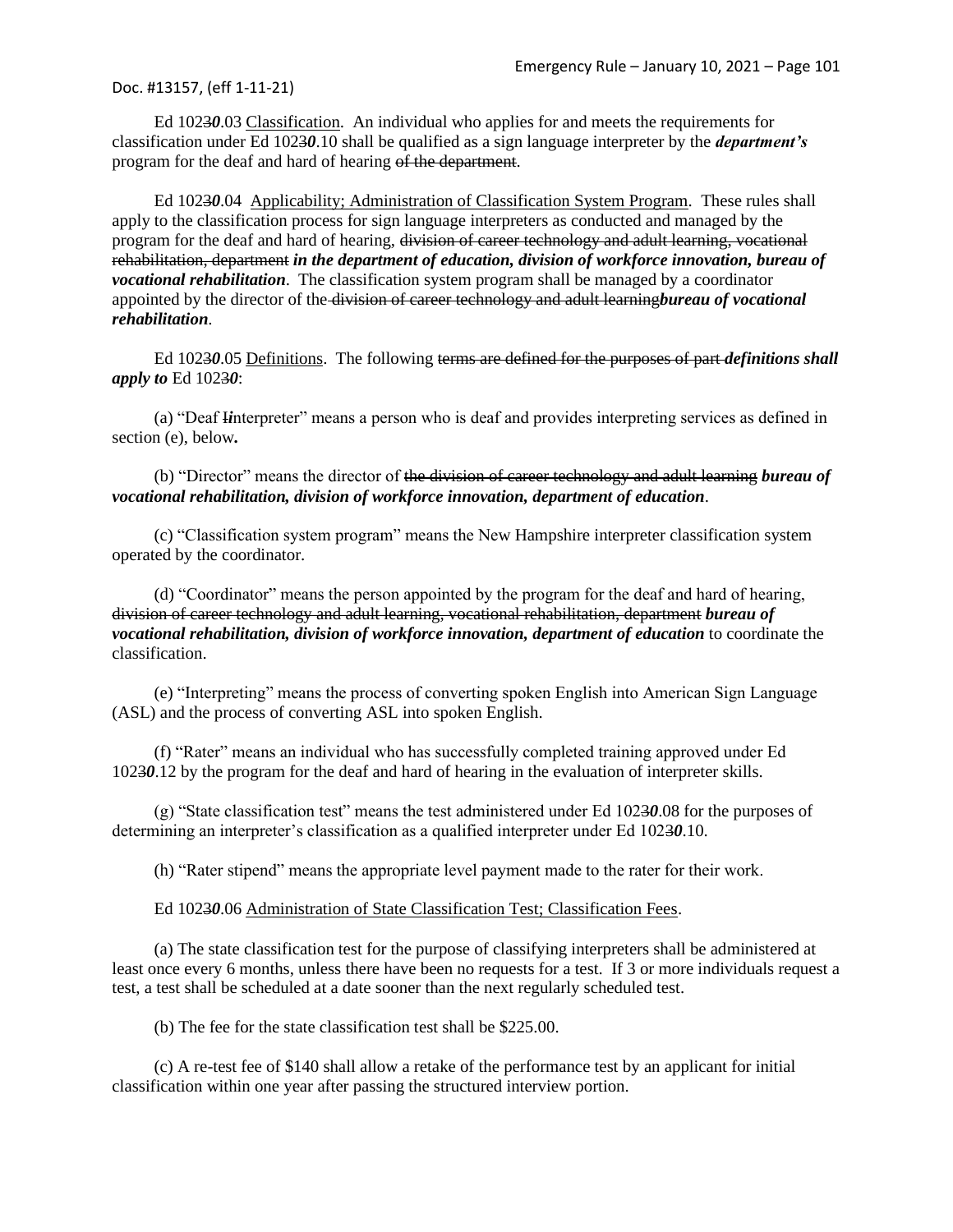(d) Applicants shall obtain a refund for a scheduled state classification test when providing at least 30 days' advance written notification of cancellation to the coordinator. Otherwise, test fees shall be nonrefundable.

(e) The coordinator or designee shall collect fees and maintain receipt records and invoices from raters and expenses incurred by the program for:

(1) Rater and interviewer stipends for the evaluation of candidates*;*

(2) The cost of the interpreter for the deaf or hard of hearing rater during the testing process; and

(3) Testing equipment.

Ed 1023*0*.07 Application Process.

(a) Applicants shall contact the program for the deaf and hard of hearing for an information packet which contains:

(1) A description of the classification process;

# (2) An application form *A completed "NH Interpreter Classification System (NHICS) Application" form, November 2020 edition*;

(3) A description of the fee charged for testing; and

(4) A description of the appeal procedure.

(b) Each applicant shall submit an application and the fee for the test. Individuals shall not take the test until payment and a complete application are received, and the application is approved as complete by the coordinator or designee.

(c) The coordinator or designee shall notify each applicant who has submitted an application approved as complete of the scheduled date, time, and place for the test.

Ed 1023*0*.08 State Classification Test.

(a) The state classification test shall consist of 2 sections. Section one shall be a structured interview scored by a minimum of 4 raters. Section 2 shall be a pass/ *or* fail performance test scored by a minimum of 4 raters.

(b) The structured interview shall be pass/ *or* fail and demonstrate the following:

(1) Knowledge of and ability to make practical use of the code of professional conduct of the R*egistry of* I*interpreters for the* D*eaf*;

(2) Knowledge of the role and responsibilities of an interpreter;

(3) Understanding of professional business practices, including the limitations of an interpreter's role, diplomacy required of an interpreter, and the need for attire that enhances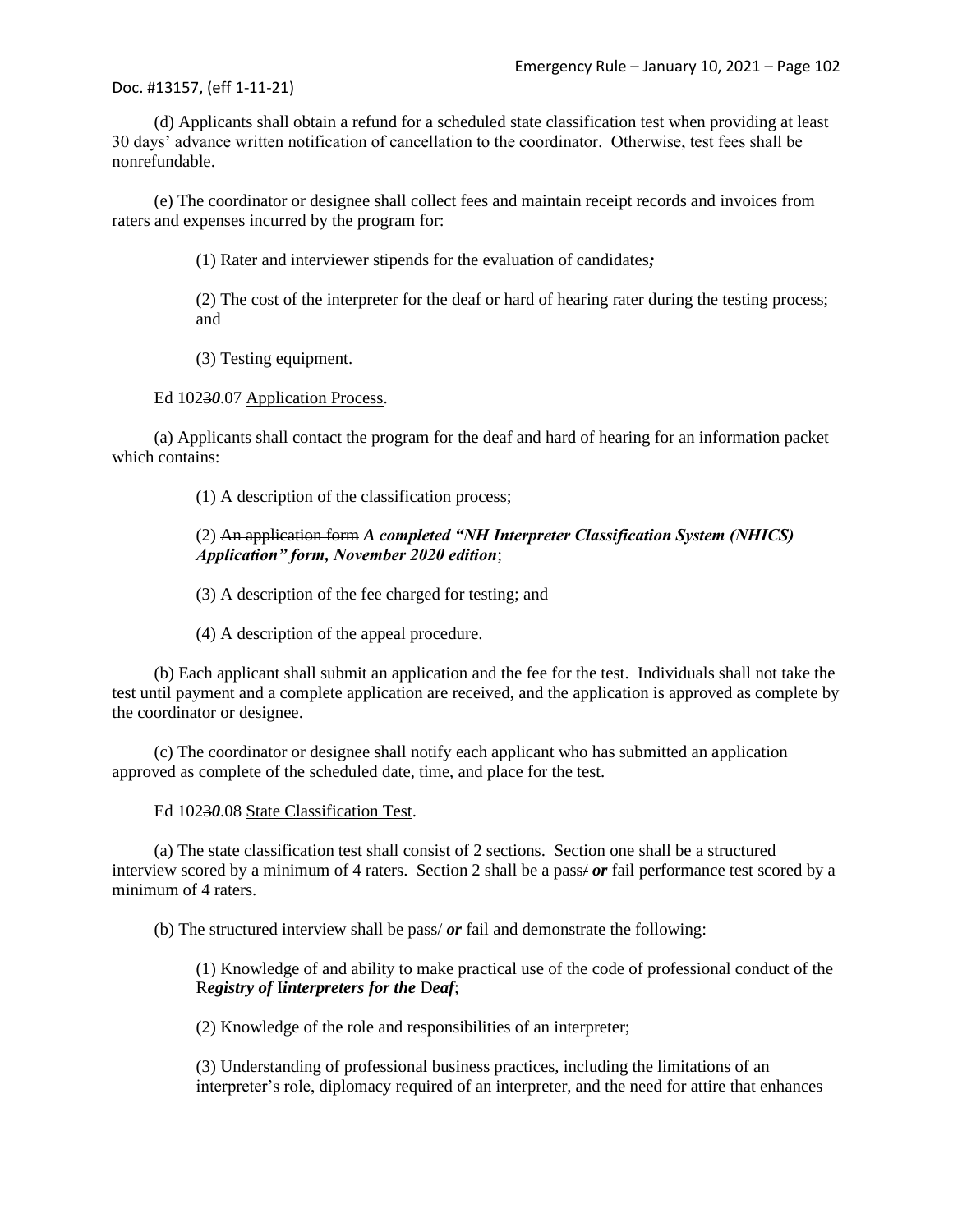the background for signing such as plain clothing and jewelry that does not distract from the interpreting process;

(4) Communication skills in ASL and English; and

(5) The interpreter's overall professional presentation.

(c) The performance test shall consist of an interpreting dialogue, preceded by a warm-up.

(d) Each applicant's performance on sections 1 and 2 of the test shall be videotaped.

(e) The performance test scoring sheet shall consist of a numerical rating covering the following areas:

> (1) The rater's ability to comprehend the applicant, based on the applicant's clarity, use of grammar, level of discourse, and use of classifiers;

(2) The message equivalency transmitted by the applicant, including:

- a. Message accuracy;
- b. Accurate use of morphology;

c. Use of affect and register of the original message; and

d. The amount of information transmitted;

(3) The interpreting process, including:

- a. Phrasing; and
- b. Process management; and
- (4) The applicant's professionalism, including:
	- a. Composure; and
	- b. Objectivity.

Ed 1023*0*.09 Administration of State Classification Test.

(a) The coordinator or designee shall videotape section 1, the interview, and section 2, the performance portion, of the test.

(b) The coordinator or designee shall send the rater scoring packet to 4 qualified raters within one week of the taping. The coordinator shall make sure each packet includes a copy of the candidate*'*s tape, scoring sheets*,* and the rater instruction information.

(c) Candidates who pass both the performance section and the interview section will *shall* be state classified and notified.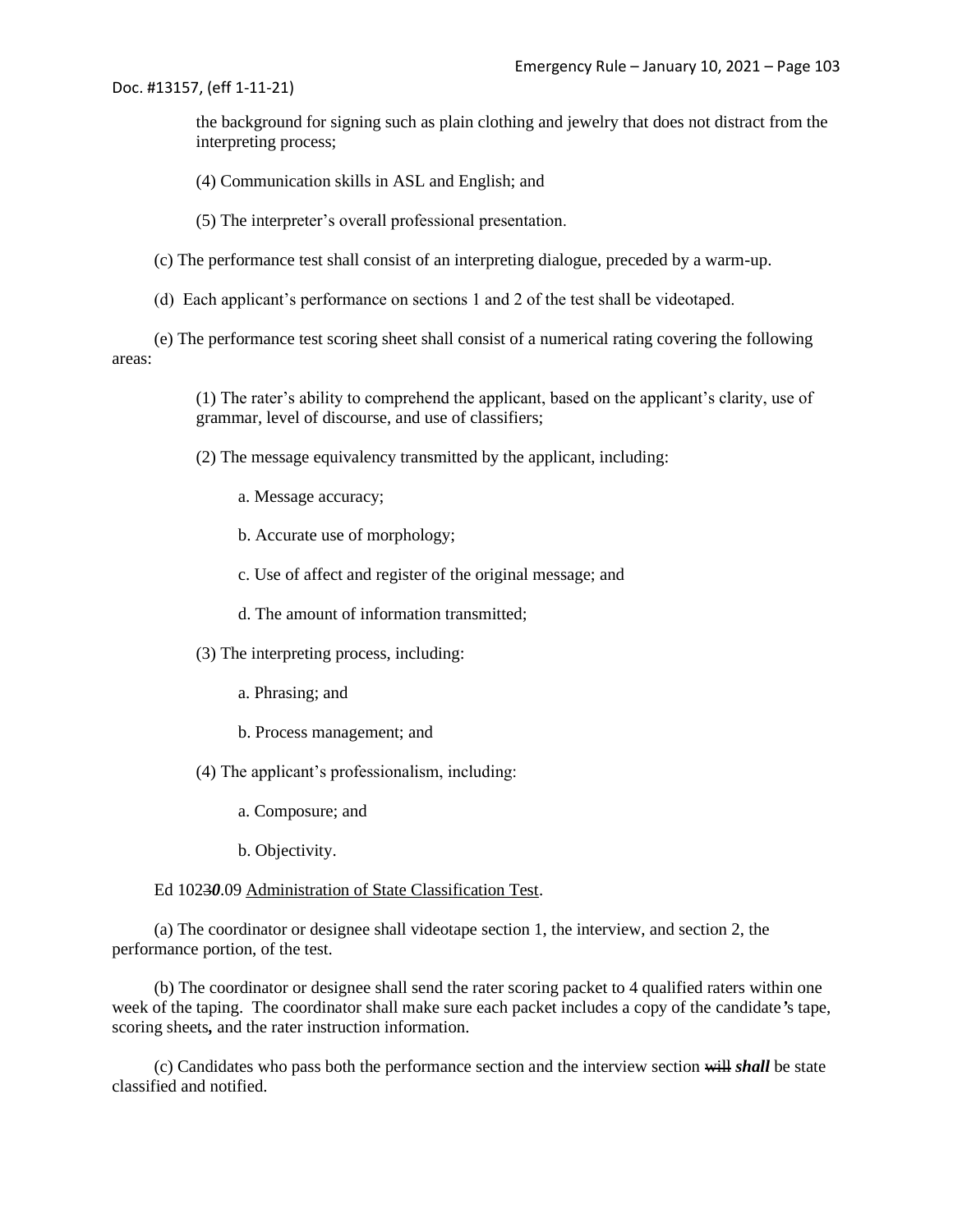(d) Candidates who successfully pass the performance portion of the test but do not successfully pass the interview portion of the test shall not be considered for state classification. T *and t*hey shall need to retake both sections of the test.

(e) The coordinator shall mail to each applicant who has completed the performance test written notice of the test results within one month of the date of the test.

(f) A person who fails either the structured interview or the performance test may request from the coordinator, in writing, copies of the raters' scoring sheets. The coordinator shall supply such sheets, upon written request.

(g) Applicants for initial classification not passing the performance test may retake the performance portion of the test, within one year after passing the structured interview portion.

Ed 10230.10 Classification of Interpreters. An applicant shall be classified as a qualified sign language interpreter who:

- (a) Has a high school diploma or its equivalent;
- (b) Is 18 years of age or older; and
- (c) Receives a score of 75% or more on the performance test.

Ed 1023*0*.11 Maintenance of Classification.

(a) "Continuing education units *(CEUs)*," for the purpose of this rule*,* means:

(1) Participation in professional workshops sponsored by a post-secondary interpreter training program, the RID, the National Association of the Deaf (NAD) or the state chapters of such organizations, or any other professional training organization which focus on issues related to the deaf community*,* and/or the interpreting process*, or both*;

(2) Conventions/ *or* conferences of either deafness or interpreting organizations;

(3) Tutoring sessions, if such sessions are qualified under paragraph (b); and

(4) For the 20% required in areas not related to deafness or interpreting, participation in a course, workshop, or training session on a topic unrelated to deafness, but which has an impact on the interpreter's activities as a sign language interpreter.

(b) To qualify, a tutoring session shall be provided by RID certified interpreters those who hold their NIC, Certificate of Interpretation (CI) or NAD level V.

(c) Classification as a qualified interpreter under Ed 1023*0*.10 shall be valid for 6 years from date of issue.

(d) All state-classified interpreters shall earn CEU's. The number of CEU's earned shall be the same number of hours as those required by RID over each 4 year period, 80% of which shall be deafness/interpreting related, and 20% of which shall be either deafness/ *or* interpreting related or in other areas as defined in *pursuant to* Ed 1023*0*.11(a)(4) *above*. CEU hours shall be awarded based on clock hours of participation and shall require documentation from such training programs such as an agenda,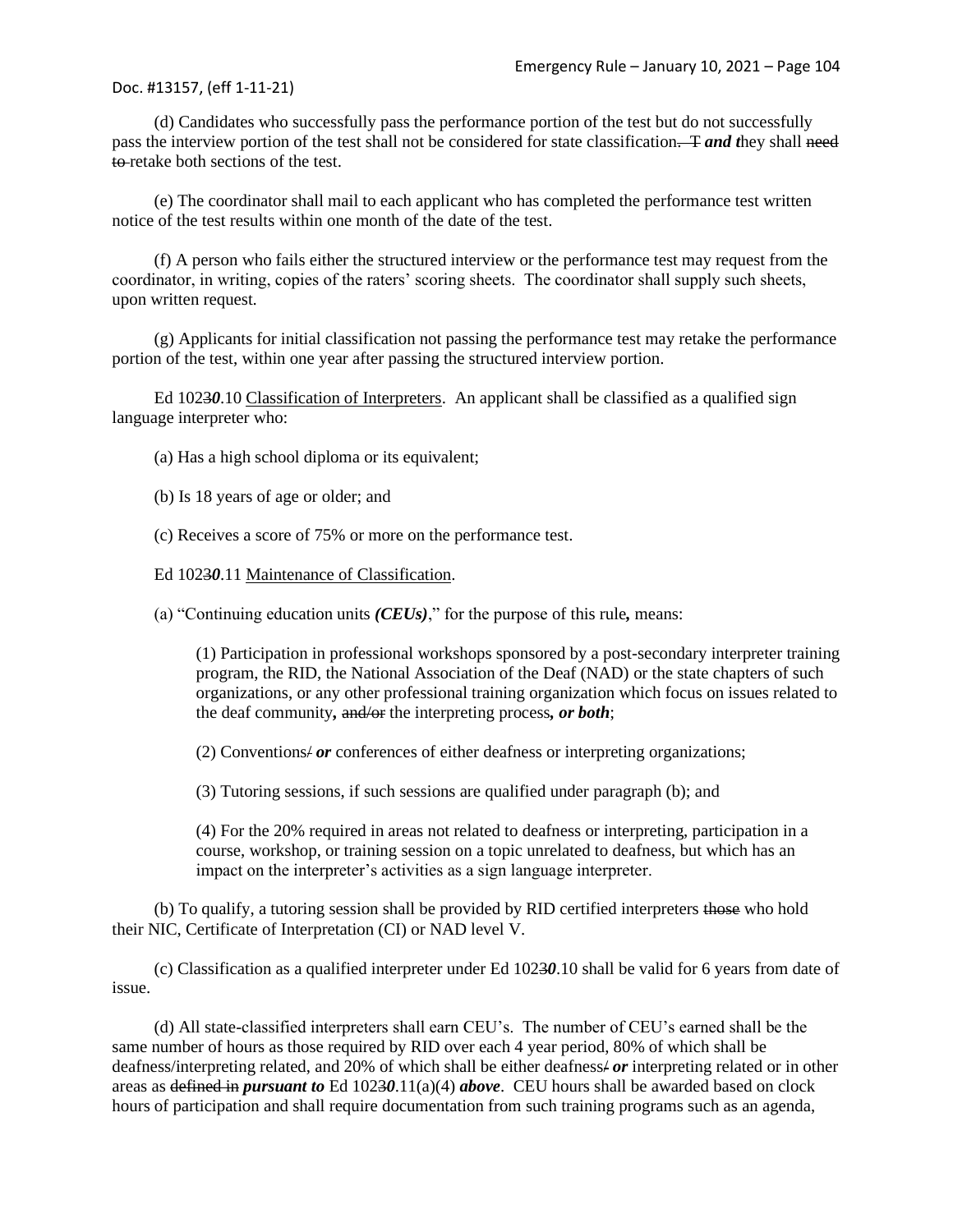conference packet, or syllabus. No one convention, workshop*,* or course shall be used to satisfy the entire requirement.

# (e) Determination of compliance with Ed 1023.11(e) shall be made by the coordinator of the program for the deaf and hard of hearing.

(f*e*) An individual's classification shall lapse for an individual who fails to obtain national certification before the expiration of the 6-year classification period.*, and* T*t*he individual shall no longer be:

(1) Listed in the department of education's directory of interpreters for the deaf; and

(2) Considered a licensed interpreter by the state of New Hampshire.

## Ed 1023*0*.12 Raters.

(a) Each team of raters shall be comprised of 2 raters who can hear and 2 raters who are deaf or hard of hearing. Raters who can hear shall possess a valid certification from RID or the NAD level V. The program for the deaf and hard of hearing shall solicit applicants from certified interpreters and the deaf community. Selection shall be made by the program for the deaf and hard of hearing based on skill level, availability*,* and experience.

(b) The program for the deaf and hard of hearing shall provide rater training for new raters. New raters shall complete the rater training, which shall consist of instruction and materials on the principles of interpreter classification evaluation, practice tapes, and inter-rater reliability data.

(c) A rater shall not have a conflict of interest regarding the person to be rated. A conflict of interest shall be deemed to exist if the person to be rated is a member of the rater's immediate family *which shall mean*. "Immediate family" means the rater's spouse, parent, mother-in-law, father-in-law, sibling, sister-in-law, brother-in-law, or child, or anyone related to the rater by blood or marriage and living in the same household as the rater. The rater shall disclose any other circumstances which create a conflict of interest as to a particular person, and shall withdraw as a rater for that person. The rater shall also disclose to the coordinator any circumstances likely to create the appearance of a conflict of interest.

(d) Scoring by raters shall be done as follows:

(1) For the part I-interview portion of the test, the applicant shall be rated by both deaf and hard of hearing raters and raters who can hear; and

(2) For the part II- performance portion of the test, the raters who can hear shall score primarily the ASL-to-English components of the evaluation and the deaf or hard of hearing raters shall score primarily the English-to-ASL components of the evaluation.

(e) Raters shall receive the rater stipend from the interpreter classification fund for scoring each applicant. T *and t*o receive payment, raters shall submit an invoice, which shall include the rater's name, address, name of applicant, and date of rating.

(f) All documents, paperwork*,* and digital media (CD), shall be sent back to the coordinator for record keeping. This process shall ensure confidentiality of the applicant*to ensure the applicant's confidentiality*. A breach in this process could create the need for a review and recommendation of the situation and possible removal as a rater by the director.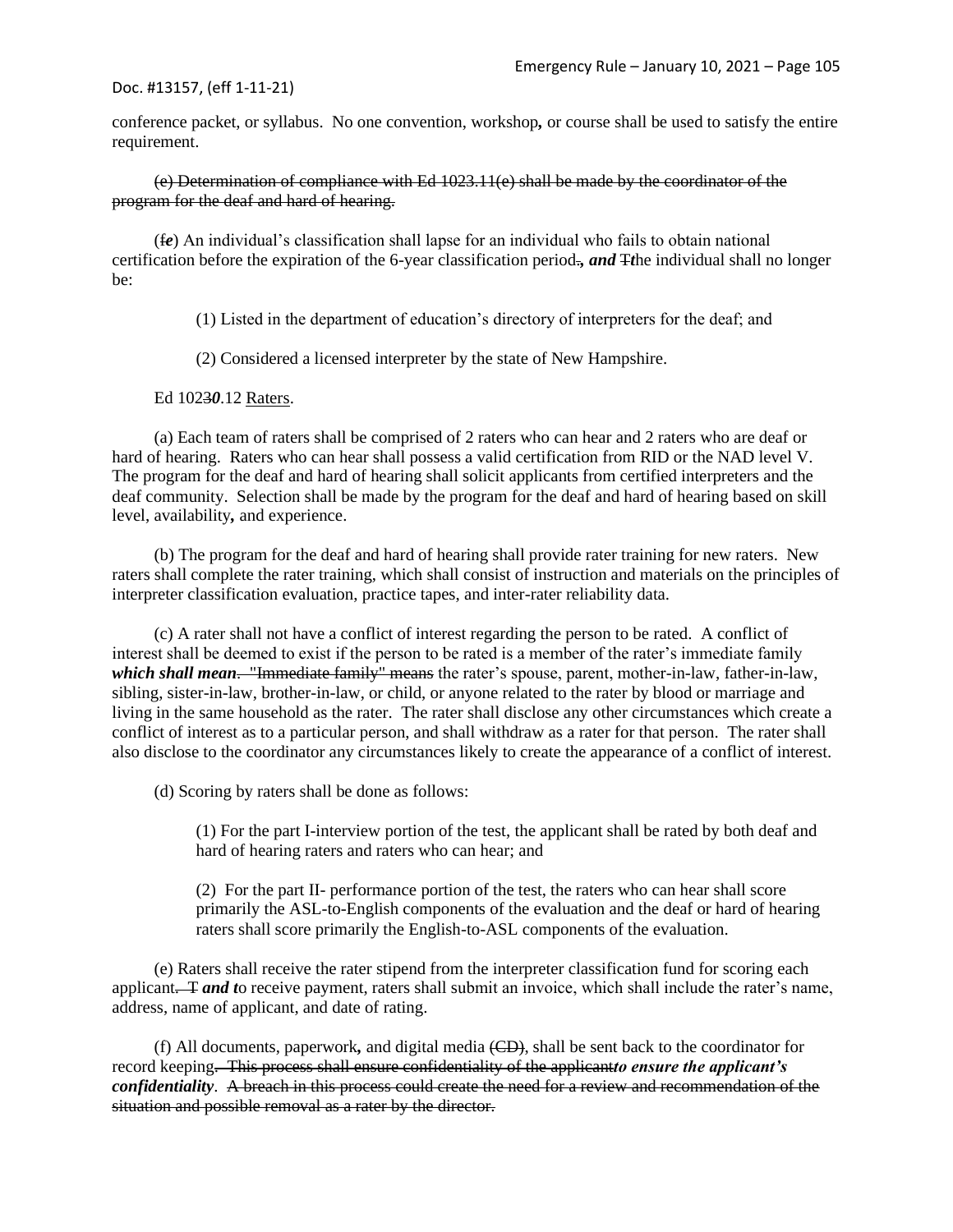Ed 1023*0*.13 Publication of Directory of Interpreters for the Deaf. The name and date of award of each individual classified under the classification system program shall be published by the department of education in a directory of interpreters for the deaf, which shall be printed at least biennially. The directory shall also include name, source of national certification, state of NH licensure status, and date of certification for any interpreter certified by the RID or the NAD who wishes to be included in the directory. Contact information shall be included at the option of the interpreter. The primary source for this document shall be located on the designated state unit*NHVR*'s website and an annual printing will *shall* occur.

Ed 1023*0*.14 Retention of Test and Directory Data. The program for the deaf and hard of hearing shall keep the following data in confidential files for a period of at least 7 years:

(a) Correspondence with individual applicants;

(b) Records of scores of individual tests for each applicant tested, whether the applicant was successful or unsuccessful;

(c) Records of CEU's for each interpreter who has completed the state classification process;

(d) The original digital media (CD) of each applicant's interview and performance test;

(e) The date classification under Ed 1023*0*.10 was awarded; and

(f) Name, address, and telephone number for each state classified and nationally certified interpreter listed in the department of education directory of interpreters for the deaf.

Ed 1023*0*.15 Appeal. An applicant aggrieved by a decision of the program relating to classification may *shall* file a petition for reconsideration along with supporting documentation to the D*d*irector within 20 working *business* days after receipt of the decision regarding classification. If the petition for reconsideration is denied, the applicant may *shall* appeal the D*d*irector's decision pursuant to RSA 21-N: 11, III and Ed 200. Any person may file a written complaint charging a person qualified as a deaf interpreter with misconduct pursuant to the process set forth in INT 205.

# PART Ed 1004*21* REVIEW PROCEDURE

# Ed 1004*21*.01 Review Procedures.

(a) Review procedures shall comply with 34 CFR 361.57 and New Hampshire law.

(b) An individual who is dissatisfied with any determination made by personnel of the designated state unit*NHVR* that affects the provision of vocational rehabilitation services may *shall* request, or, if appropriate, may *shall* request through the individual's representative, a timely review of that determination.

(c) The designated state unit*NHVR* shall make reasonable accommodation for the individual's disability in conducting hearings and mediation procedures. Reasonable accommodation shall include using appropriate modes of communication consistent with the informed choice of the individual.

# Ed 1004*21*.02 Notification of Right to Mediation and Hearings.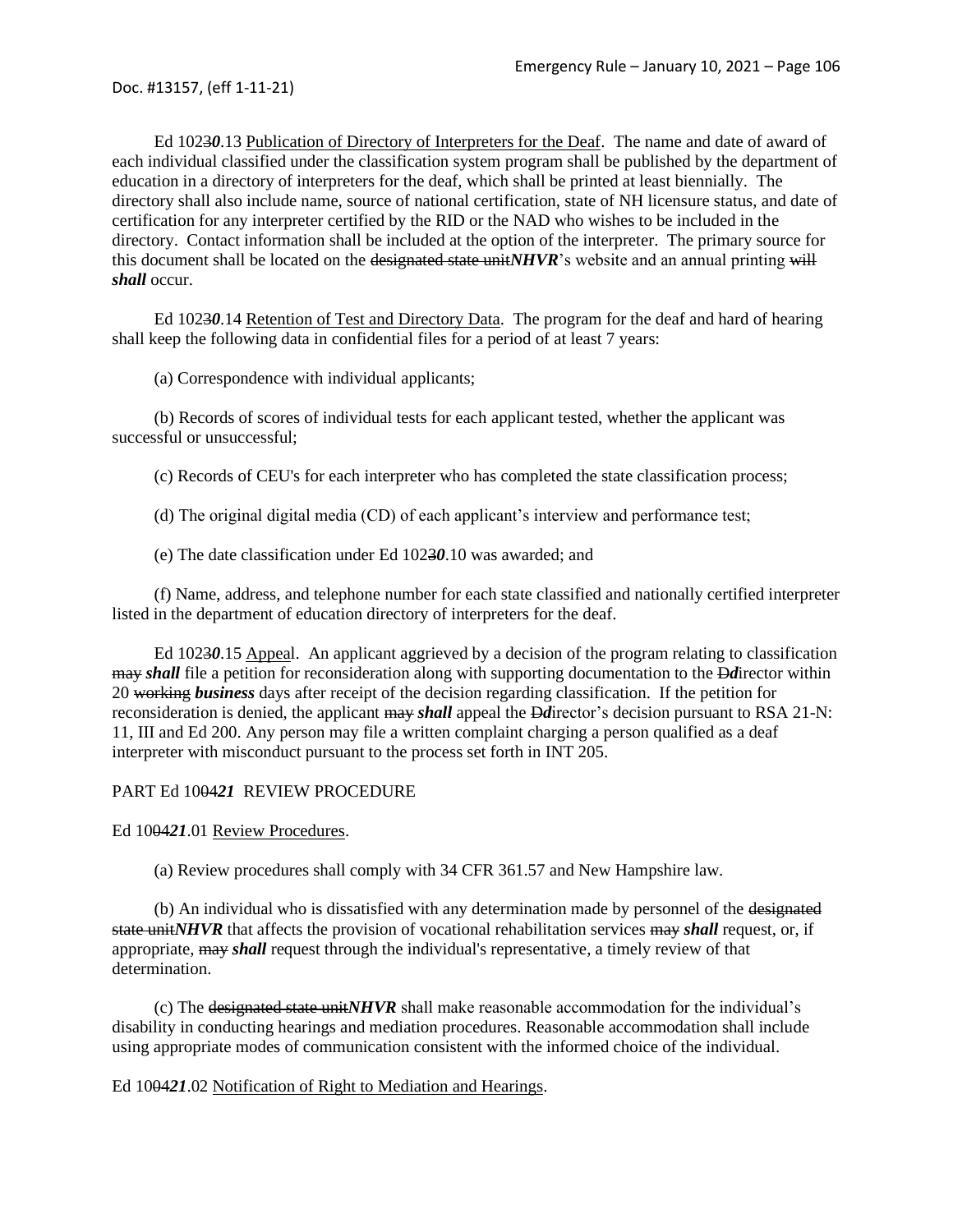(a) The designated state unit*NHVR* shall provide an individual or, as appropriate, the individual's representative, notice of: *as enumerated in 34 CFR 361.57(b)(1)*.

> (1) The right to obtain review of designated state unit determinations that affect the provision of vocational rehabilitation services through a hearing under Ed 1004.07 and Ed 1004.15;

(2) The availability of informal dispute resolution under Ed 1004.03

(3) The right to pursue mediation under Ed 1004.05 with respect to determinations made by designated state unit personnel that affect the provision of vocational rehabilitation services to an individual;

(4) The names and addresses of department of education personnel with whom requests for mediation or hearings may be filed;

(5) The manner in which a neutral mediator or hearing officer is selected; and

(6) The availability of the client assistance program, established under 34 CFR 370, to assist the individual during neutral evaluation, mediation sessions or hearings.

(b) The notice required in Ed 1004*21*.04(a) shall be provided by using the appropriate mode of communication consistent with the informed choice of the individual: *the requirements of 34 CFR 361.57(b)(2).*

(1) At the time the individual applies for vocational rehabilitation services;

(2) At the time the individual is assigned to a category in the order of selection, if an order of selection is established under Ed 1006;

(3) At the time the individualized plan for employment is developed; and

(4) Whenever vocational rehabilitation services for an individual are reduced, suspended, or terminated;

(c) Determinations for which a review may be requested include the designated state unit*NHVR*'s failure to release harmful information directly to the individual.

Ed 1004*21*.03 Informal Dispute Resolution.

(a) An individual, or a representative of the individual, seeking review of a determination shall file a complaint with the administrator for policy and law at the bureau of vocational rehabilitation, in the designated state unit*NHVR*.

(b) Filing a complaint shall not prevent the individual from requesting mediation or a due process hearing in the case where the complaint is not resolved to the individual's satisfaction.

## Ed 1004*21*.04 Mediation.

(a) Mediation shall be voluntary and available to individuals in accordance with 34 CFR 361.57(d), and Ed 205.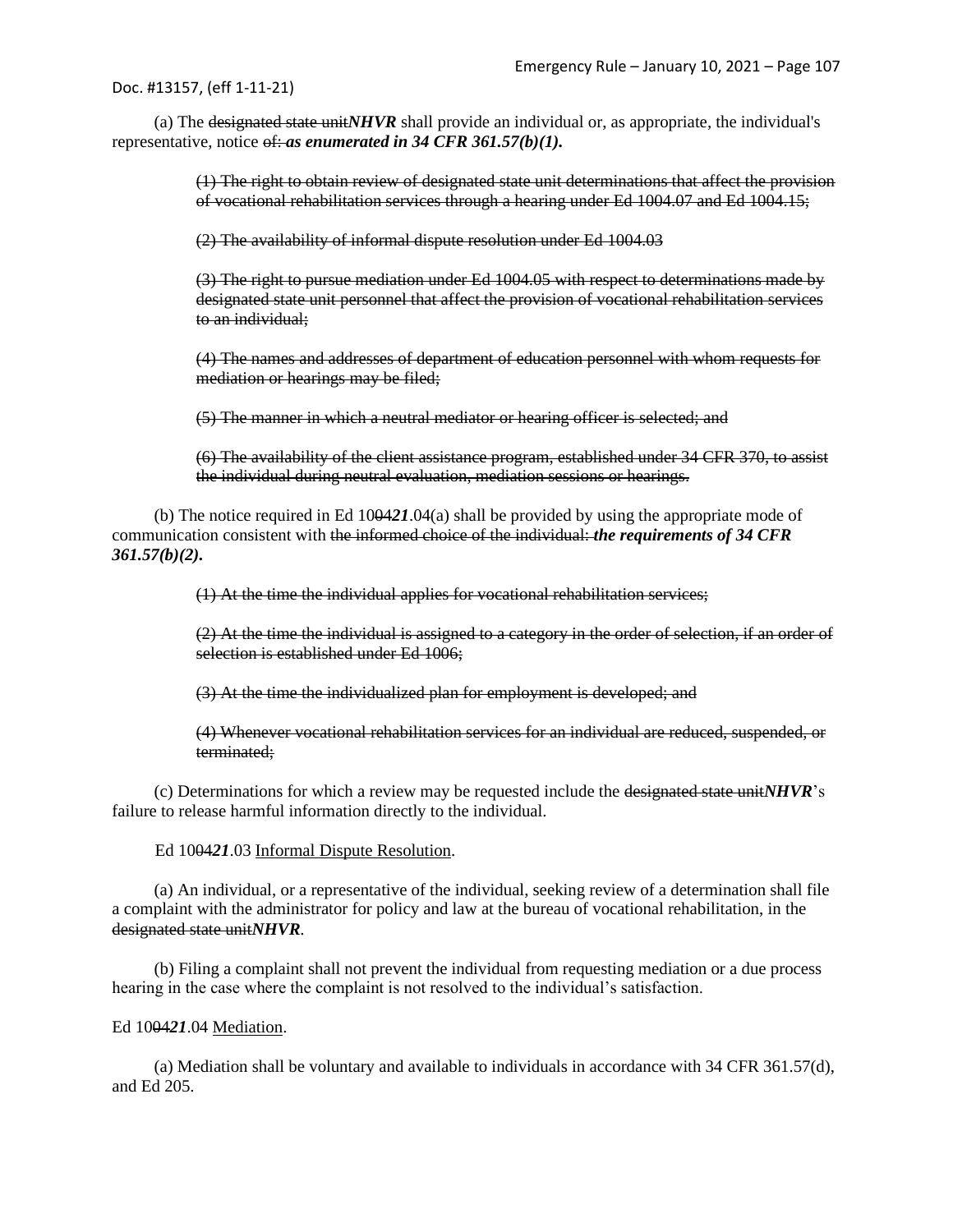(b) If mediation as described in Ed 205.03 is selected by the parties and resolution is not achieved, the individual selected as a mediator shall not be the same individual who is subsequently appointed as a hearing officer to preside at a hearing in the same matter pursuant to Ed 1004*21*.10(c).

(c) Inconsistencies between mediation procedures in Ed 205.03 and Ed 1004*21*.05 shall be resolved in favor of the provisions of Ed 1004*21*.05.

### Ed 1004*21*.05 Mediation Procedure.

(a) An individual shall have the option of using mediation to resolve disputes involving designated state unit*NHVR* determinations that affect the provision of vocational rehabilitation services. Mediation shall be made available, at a minimum, whenever an individual or, as appropriate, the individual's representative requests a hearing. Mediation may also be requested without filing a complaint or requesting a hearing.

(b) Mediation shall not be used to deny or delay the individual's right to pursue resolution of the dispute through a hearing held within the 60*-*day time period for holding hearings required by 34 CFR  $361.57(e)$ . At any point during the mediation process either the individual or the mediator shall have the option of electing to terminate the mediation. In the event mediation is terminated, the individual shall have the option of pursuing resolution through a hearing.

(c) An individual may be represented during mediation sessions by counsel or another advocate selected and paid for by the applicant or individual.

(d) Mediation sessions shall be conducted by a qualified and impartial mediator. The mediator *who*  shall be chosen at random from a pool of mediators who are knowledgeable about vocational rehabilitation services.

(e) Mediation sessions shall be arranged by the office of legislation and hearings in the designated state agency. Mediation shall be scheduled within 30 days from the date a written request for mediation is received by the designated state unit*NHVR*.

(f) Discussions that occur during the mediation sessions shall be kept confidential and shall not be used as evidence in any subsequent hearings or civil proceedings. The parties to the mediation sessions shall sign a confidentiality pledge prior to the commencement of the sessions.

(g) An agreement reached by the parties to the dispute in the mediation sessions shall be described in a written mediation agreement that is developed by the parties with the assistance of the qualified and impartial mediator and signed by both parties. Copies of the agreement shall be sent to both parties.

(h) The costs of the mediation process shall be paid by the designated state unit*NHVR*.

## Ed 1004*21*.06 Scheduling of Mediation, Prehearing Conference, and Hearing.

(a) At the time of the filing of a request to initiate a hearing under Ed 1004*21*.07, the parties shall notify the office of legislation and hearings in the designated state agency of whether they wish to pursue mediation prior to a prehearing conference and a hearing.

(b) If the parties choose not to engage in mediation*,* the office of legislation and hearings in the department of education shall schedule the prehearing conference and hearing based on hearing officer availability, as provided in Ed 1004*21*.10.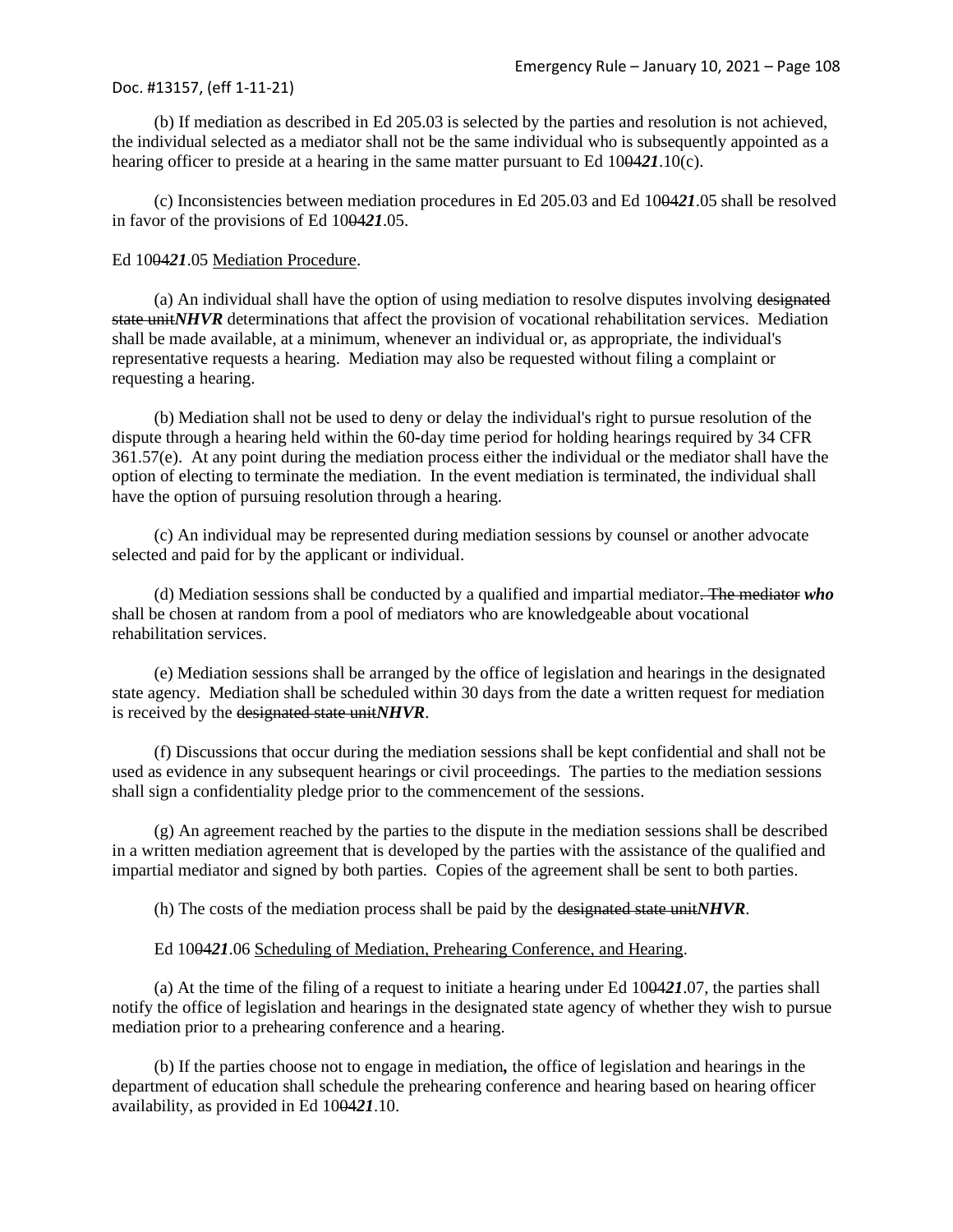(c) The scheduling shall allow for the following:

(1) A day for an alternative dispute resolution, if the parties so decide;

(2) A half day for a prehearing conference; and

(3) A minimum of 2 days for a hearing.

Ed 1004*21*.07 Initiation of Hearing by Applicant or Individual.

(a) An individual who is dissatisfied with any determination made by personnel of the designated state unit*NHVR* that affects the provision of vocational rehabilitation services shall notify the office of legislation and hearings in the designated state agency, in writing, if he or she wishes to request a due process hearing. The written request for a hearing shall be made within 30 days after the designated state unit*NHVR* notifies the individual of its determination or completion of an alternative dispute resolution procedure.

(b) The written request required to initiate the hearing process shall include:

(1) The full name and address of the individual;

(2) A description of why the individual is not satisfied with the determination; and

(3) The desired outcome of the complaint or mediation procedure, if applicable.

(c) When providing a written request for a hearing is a burden to the individual because of the individual's disability, the office of legislation and hearings shall accept a request in the appropriate mode of communication that is consistent with the informed choice of, and used by, the individual in order to promote the fair, accurate, and efficient resolution of issues.

Ed 1004*21*.08 Commencement of Hearing Process. The hearing shall be held no later than 60 days after the office of legislation and hearings receives a request for the hearing under Ed 1004*21*.07, unless an agreement is reached prior to the 60th day, or unless the parties agree to a specific extension of time.

Ed 1004*21*.09 Denial, Dismissal, or Withdrawal of Request for Hearing.

(a) The office of legislation and hearings in the department of education shall not deny or dismiss a request for a hearing unless the individual:

(1) *The individual* Wwithdraws the request in writing;

(2) Is held by t*T*he hearing officer *determines a party* to be in default for failure to appear at the hearing without good cause that constitutes illness, accident, or any other circumstances beyond the control of the individual; or

(3) The hearing officer grants a motion to dismiss.

(b) An individual may withdraw a request for a hearing without prejudice until such time as he or she retains legal counsel.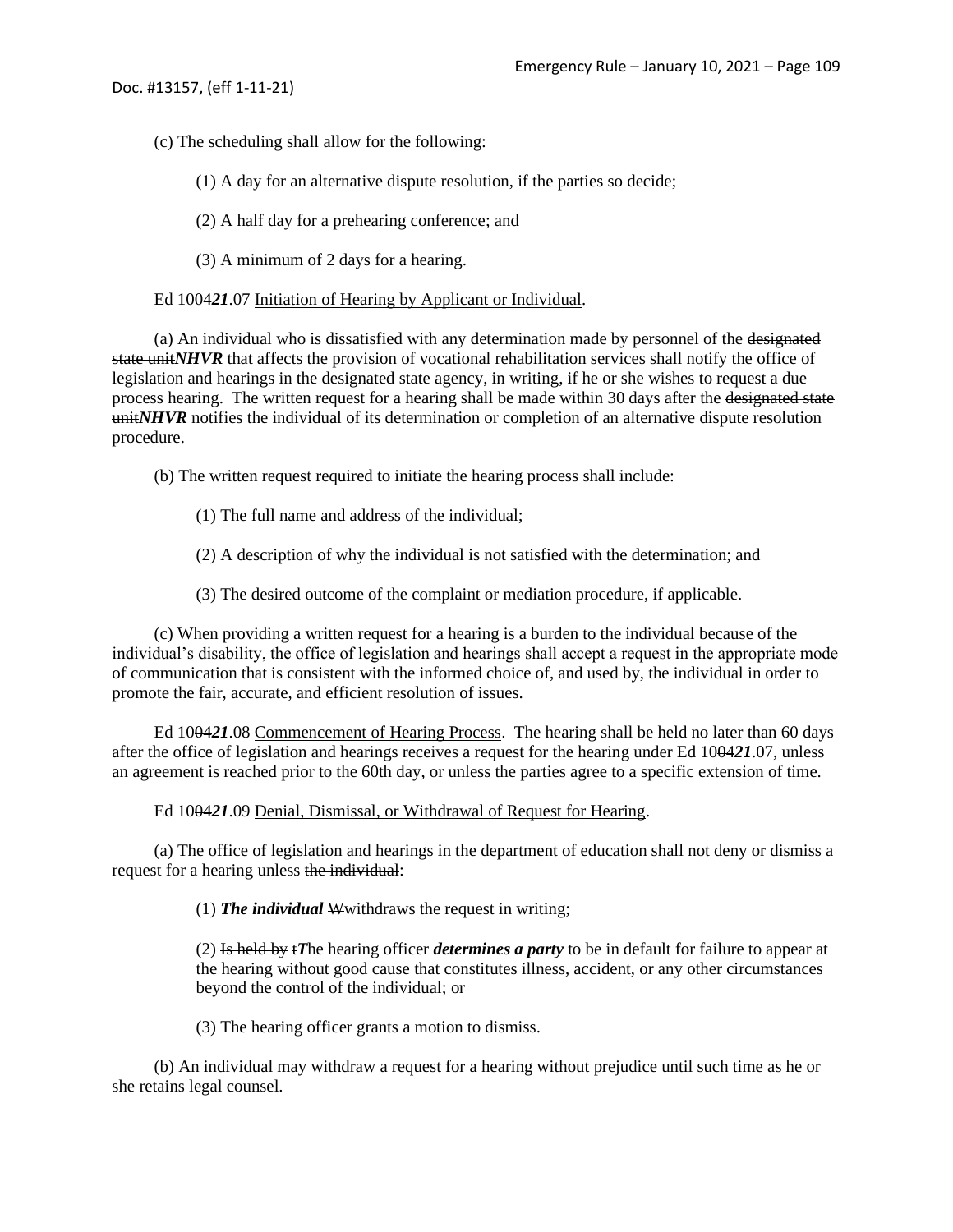(c) When withdrawing a request for a hearing in writing is a burden to the individual because of the individual's disability, the office of legislation and hearings shall accept requests in the appropriate mode of communication that are consistent with the informed choice of, and used by, the individual in order to promote the fair, accurate, and efficient resolution of issues.

Ed 1004*21*.10 Scheduling Mediation Proceedings and Hearings.

(a) The office of legislation and hearings *governance unit* in the department of education shall schedule mediation, if requested, and a prehearing conference and a hearing as follows:

> (b*1*) As soon as the mediation, if any, the prehearing conference, and the hearing have been scheduled, the office of legislation and hearings shall notify the parties in writing of:

(1)*a.* The date, time*,* and place of the requested mediation and the prehearing conference;

(2)*b.* The date, time, place, and nature of the hearing;

(3)*c.* Legal authority under which the hearing is to be held;

(4)*d.* The particular sections of the statutes and rules involved, including a copy of Ed 1004*21*;

(5)*e.* A short and plain statement of the issues involved; and

(6)*f.* The party's right to have an attorney present to represent the party at the party's expense.

(c*2*) The name and address of the hearing officer who will *shall* preside at a hearing shall be selected:

 $(1)$ *a*. From a list of hearing officers, who have knowledge of state and federal vocational rehabilitation law, that is maintained by the office; and

(2)*b.* On a random basis.

Ed 1004*21*.11 Elements of a Hearing. A hearing shall include the following elements:

(a) A prehearing conference, governed by Ed 1004*21*.13*2*;

(b) A hearing, governed by Ed 1004*21*.15, that shall, except for good cause shown, be limited to 2 days; and

(c) A hearing officer's decision under Ed 1004*21*.16(a) shall be considered the final decision of the designated state unit*NHVR*.

Ed 1004*21*.12 Prehearing Procedures. The prehearing conference required by Ed 1004*21*.10(a) shall be conducted by a hearing officer and governed by *Ed 208 along with* the following:

(a) Parties shall be prepared to discuss the issues described in RSA 541-A:31,V(c);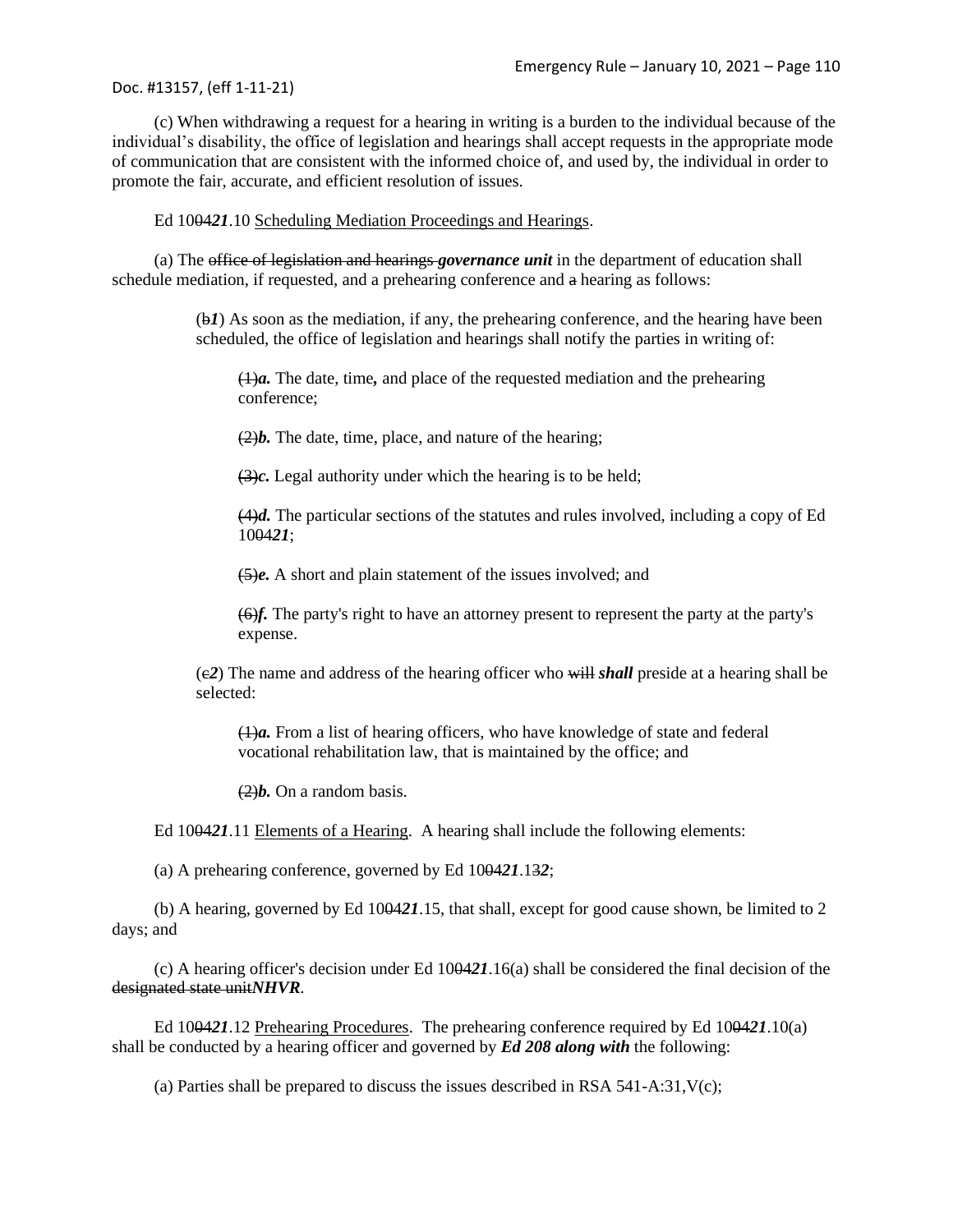(b) Parties shall exchange, and provide to the hearing officer, witness lists including a brief description of each witness's testimony, and documentary evidence at least 5 business days before the hearing. Documentary evidence exchanged shall be legibly labeled in the upper right-hand corner with consecutive Arabic numerals as either "Individual Exhibit (number)" or "designated state unit*NHVR* (number)", as appropriate. An index, by title, of all exhibits submitted shall also be exchanged;

(c) In order to limit testimony at the hearing to only those factual matters which remain in dispute between the parties, each party shall submit a statement of facts;

(d) The party who has initiated the hearing shall present his or her case first unless the hearing officer determines that the change in the order of presentation would not materially prejudice any party's right to a full and fair hearing and:

> (1) The hearing would proceed in a more timely manner if the party not initiating the hearing presents his or her case first; or

(2) The hearing would proceed in a more efficient manner if the party not initiating the hearing presents his or her case first.

Ed 1004*21*.13 Voluntary Production of Information.

(a) Each party shall attempt in good faith to make a complete response to requests, as soon as practicable, for the voluntary production of information.

(b) When a dispute between parties arises concerning a request for the voluntary production of information, releases, or documents, any party may file a motion to compel the production of the requested information under Ed 1004*21*.14.

Ed 1004*21*.14 Motion to Compel Production of Information.

(a) Any party may file a motion requesting that the hearing officer compel the parties to comply with information requests. The motion shall be filed at least 15 days before the date scheduled for the hearing, or as soon as possible after receiving the notice of hearing. Any objection to the motion to compel shall be filed within 5 days of the date receipt of the motion.

(b) The moving party's motion shall:

(1) Set forth in detail those factors which it believes justify its request for information; and

(2) List with specificity the information it is seeking to discover.

(c) When a party has demonstrated that such requests for information are relevant to the issues described in the hearing notice and might be necessary for a full and fair presentation of the evidence at the hearing because they have the potential to affect the outcome of the hearing, the hearing officer shall grant the motion to compel.

Ed 1004*21*.15 Hearing Procedures. The hearing shall be conducted by a hearing officer, governed by *Ed 200 along with* the following:

(a) All hearings shall be electronically recorded by the hearing officer or his or her designee. The hearing officer's recording shall be the official record of the hearing unless a party requests and pays for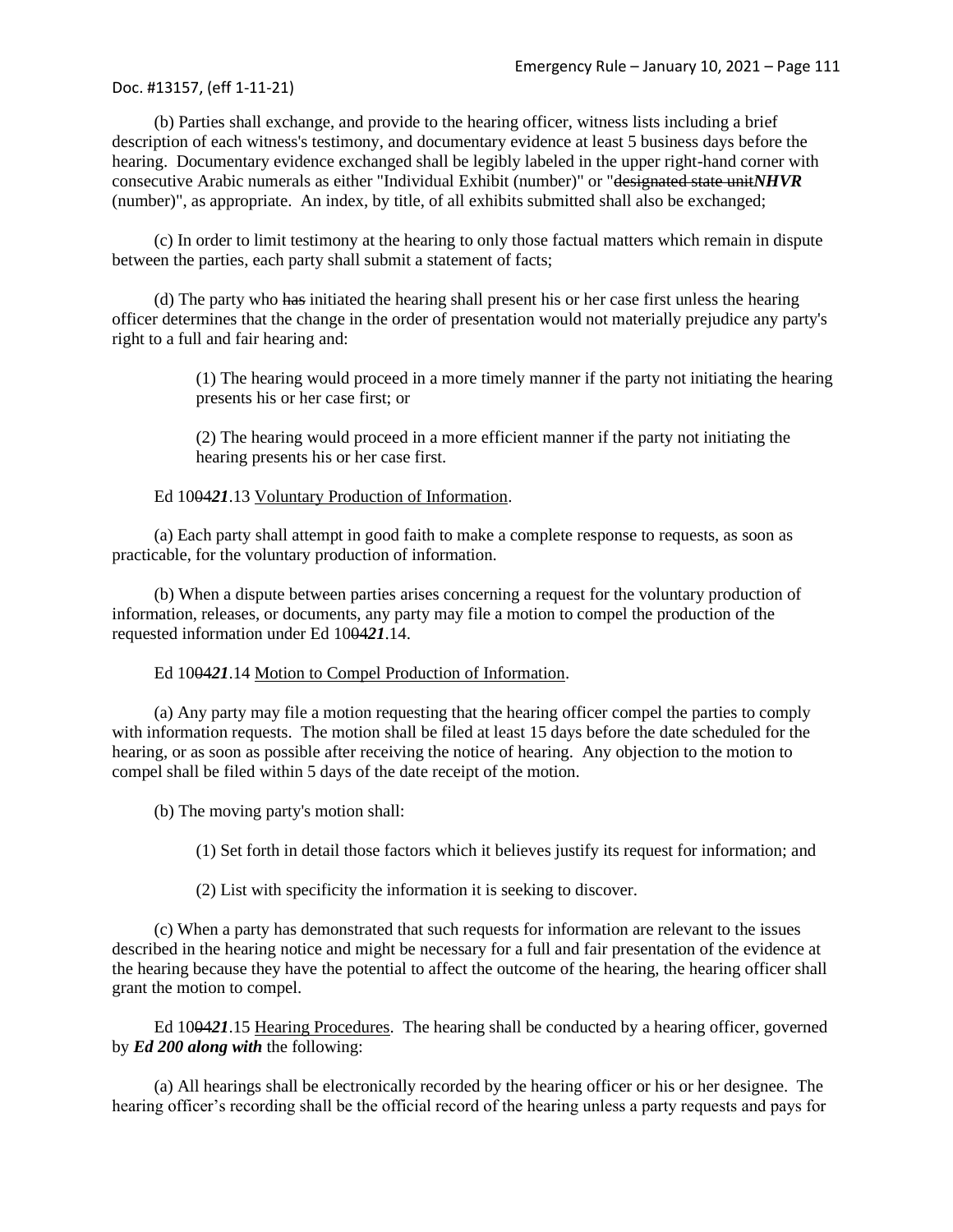stenographic recording of such hearing. If a party requests and pays for a stenographic recording of the hearing, the stenographic record shall be under the control of the hearing officer and shall be the official record;

(b) Any party to a hearing shall have the right to:

(1) Be accompanied and advised by counsel, who shall be an attorney, or by an individual with special knowledge or training with respect to vocational rehabilitation services and whose services shall be paid for by the party retaining counsel;

(2) Present evidence and confront and cross-examine witnesses;

(3) Request that the hearing officer prohibit the introduction of any evidence at the hearing that has not been disclosed to that party at least 5 business days before the first day of the scheduled hearing;

(4) Obtain a verbatim record of the hearing, at any point during the hearing or afterwards;

(5) Obtain written findings of facts and decisions; and

(6) Record the hearing;

(c) At the conclusion of the hearing an applicant, eligible individual, or previously eligible individual may request, at no cost, a verbatim record of the hearing in either electronic or written format and written findings of fact and decisions at no cost for the first copy of each item. Any additional copies or copies of any of the items in the case file shall be available at the department's cost to produce them;

(d) An applicant, eligible individual, or previously eligible individual shall have the right to open the hearing to the public. However, if a hearing is open to the public, the hearing officer shall seat the members of the public and position their equipment in such a way that the public and equipment do not interfere with the proceedings;

(e) Each party shall have a maximum of one day to present its case, unless additional time is necessary for a full, fair disclosure of the facts necessary to arrive at a conclusion;

(f) The hearing officer shall limit the number of additional witnesses to eliminate redundant, cumulative, or irrelevant testimony; and

(g) The hearing officer shall limit examination of a witness by either party to avoid redundant, cumulative, or irrelevant testimony.

#### Ed 1004*21*.16 Agreement Prior to Hearing.

(a) If the parties reach an agreement prior to the hearing, both parties shall sign a written statement requesting the cancellation of the hearing.

(b) When signing a written statement requesting the cancellation of the hearing is a burden to the applicant, eligible individual, or previously eligible individual because of the individual's disability, the office of legislation and hearings shall accept such requests in the appropriate mode of communication that is consistent with the informed choice of and used by the applicant, eligible individual, or previously eligible individual in order to promote the fair, accurate, and efficient resolution of issues.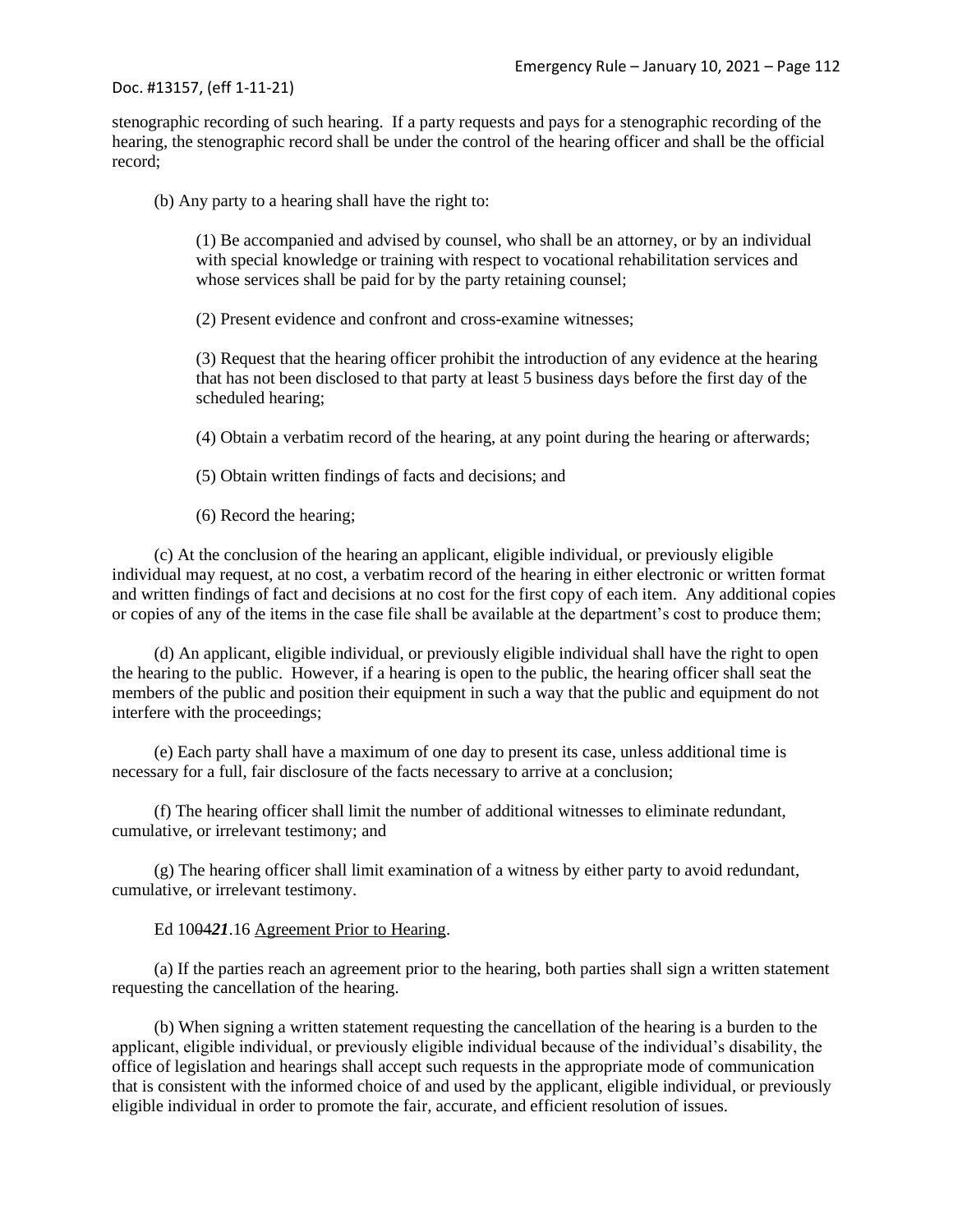# Ed 1004*21*.17 Continuance of Hearing.

(a) A hearing officer shall grant extensions of time beyond the period set out in Ed 1004*21.*(15)(e) for specific periods of time at the request of either party if:

(1) The party's vocational rehabilitation services would not be jeopardized by the delay;

(2) The party would not have adequate time to prepare and present the party's position at the hearing in accordance with the requirements of due process; and

(3) The need for the delay is greater than any financial or other detrimental consequences likely to be suffered by a party in the event of delay.

(b) A hearing shall not be continued by the hearing officer because of the hearing officer's schedule.

Ed 1004*21*.18 Decision.

(a) The hearing officer shall issue a final decision not later than 30 days after the hearing is completed. The final decision shall be consistent with RSA 541-A:35. The final decision shall be based on the provisions of the approved state plan, the Act, federal vocational rehabilitation regulations, and state rules that are consistent with federal requirements.

(b) The hearing officer shall provide to the individual or, if appropriate, to the individual's representative, and to the designated state unit*NHVR* a full written report of the findings and grounds for the final decision within 30 days after the hearing is completed.

(c) A copy of the final decision shall be sent by certified mail to each of the parties.

Ed 1004*21*.19 Impact on Provision of Services During Proceedings.

(a) The designated state unit*NHVR* shall not institute a suspension, reduction, or termination of vocational rehabilitation services being provided to an applicant or eligible individual, including evaluation and assessment services and individualized plan for employment*IPE* development, pending resolution of a request for review of a determination through mediation or pending a decision by a hearing officer unless:

> (1) The individual or, in appropriate cases, the individual's representative requests a suspension, reduction, or termination of services;

(2) The designated state unit*NHVR* has evidence that the services have been obtained through misrepresentation, fraud, collusion, or criminal conduct on the part of the individual or the individual's representative; or

(3) The individual or the individual's representative engages in delaying tactics to avoid a determination of the issue for the purpose of continuing services the designated state unit*NHVR* believes are inappropriate or inconsistent with the program or the employment aptitudes and interests of the individual. In the case of apparent delaying tactics, the following shall apply: